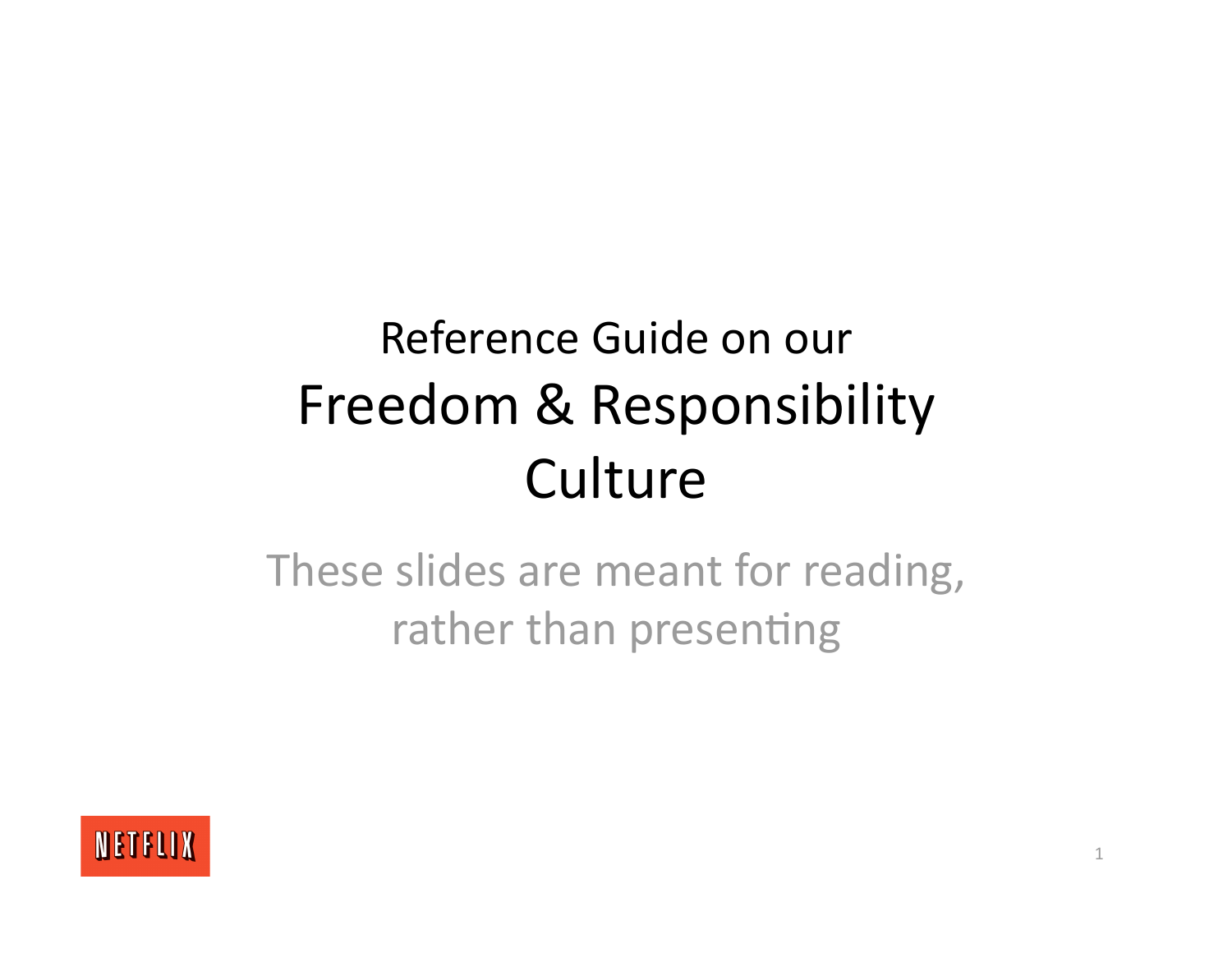# Freedom & Responsibility Applies to our *Salaried* Employees

Our hourly employees are important, but have more structured job roles

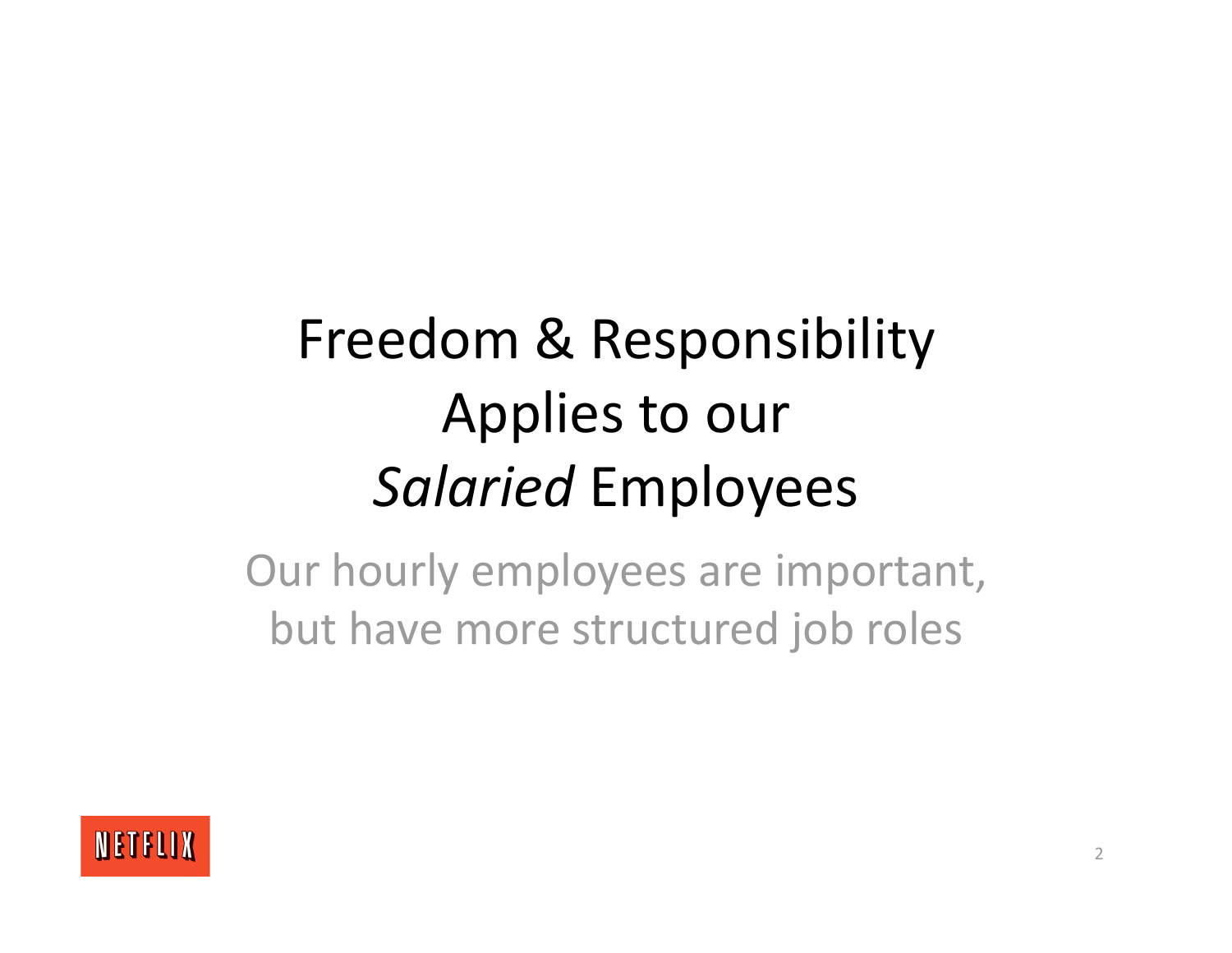Culture: what gives Netflix the best chance of continuous success for many generations of technology and people?

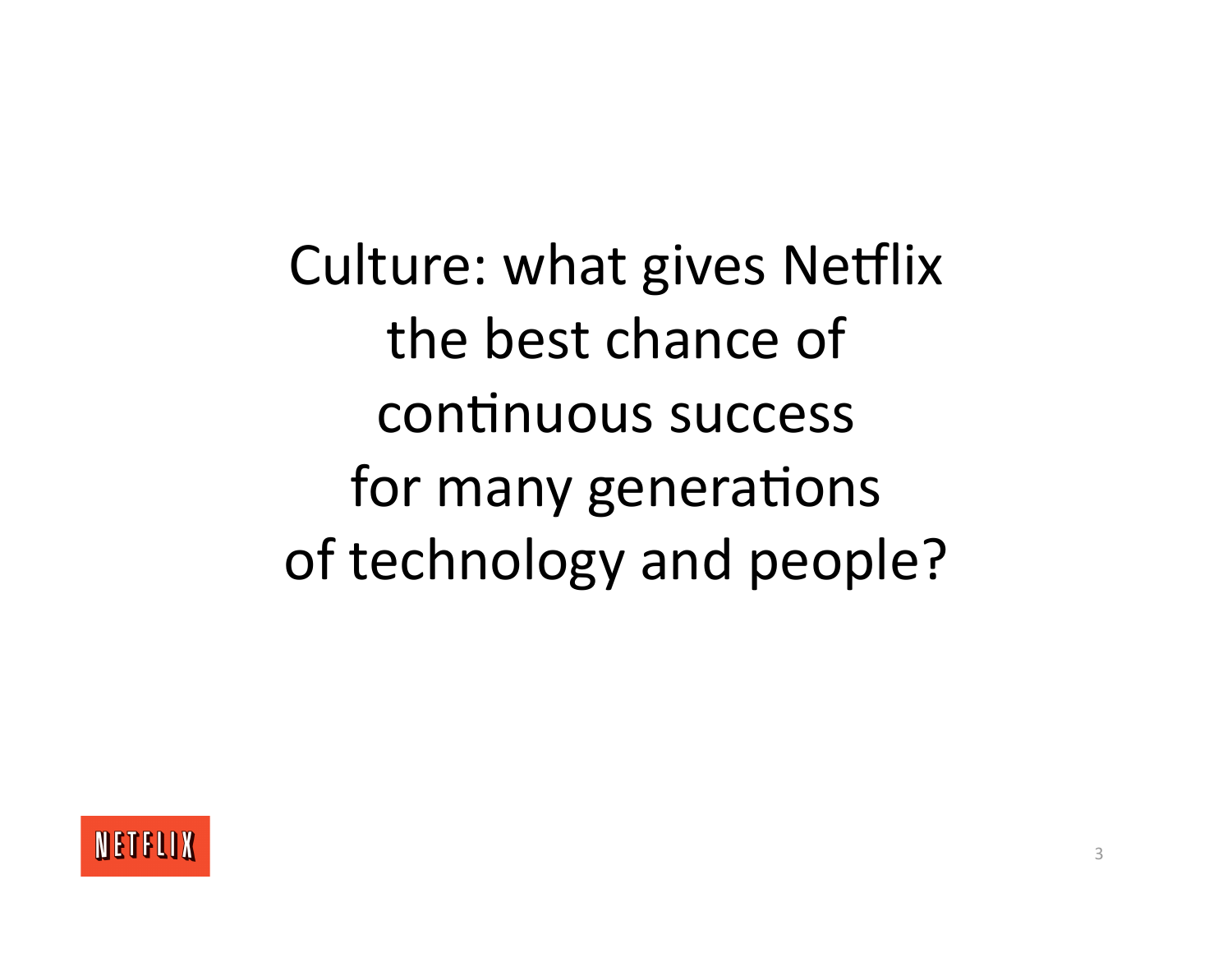# Seven Aspects of our Culture

- Values are what we Value
- High Performance
- Freedom & Responsibility
- Context, not Control
- Highly Aligned, Loosely Coupled
- Pay Top of Market
- Promotions & Development

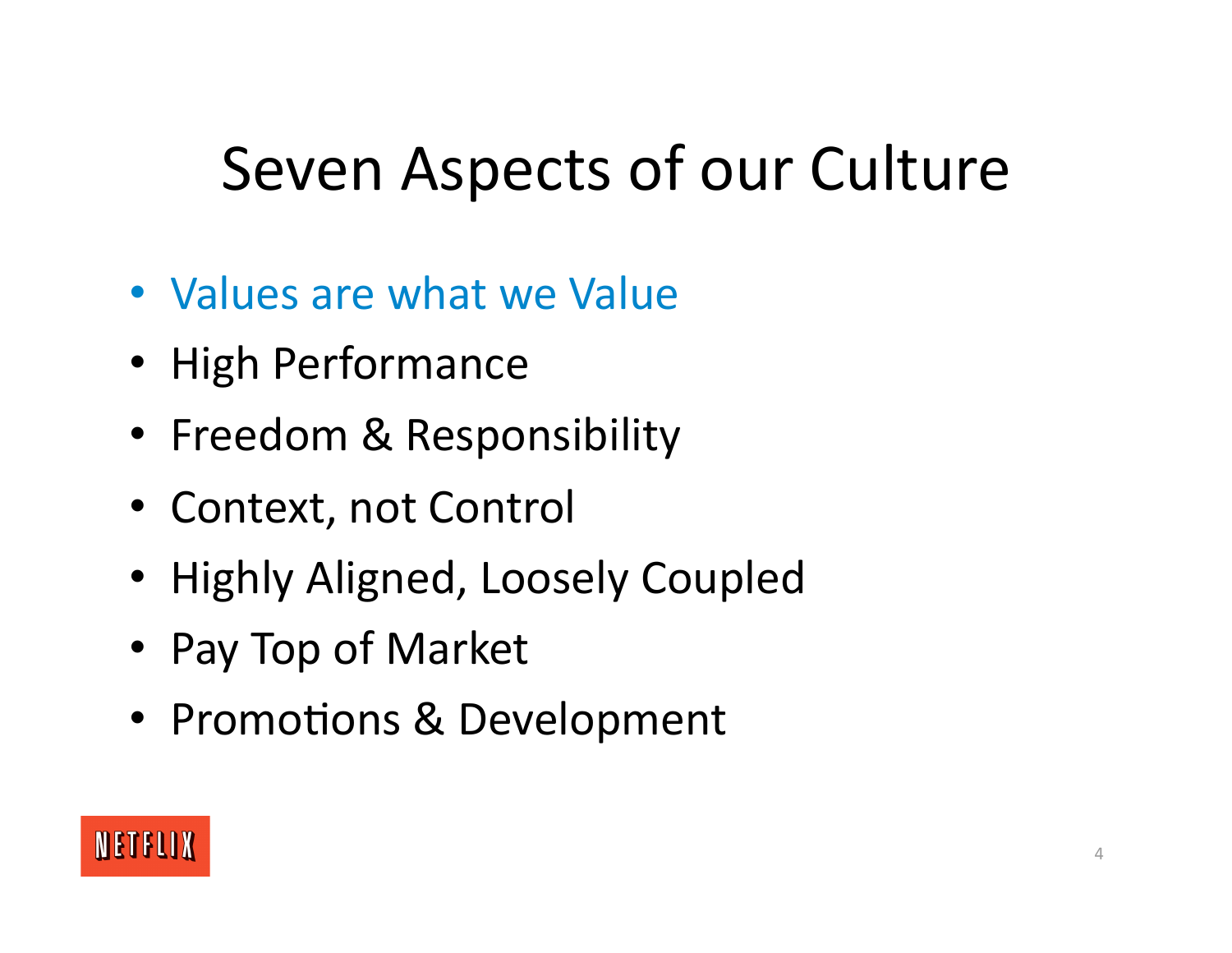Lots of companies have nice sounding value statements

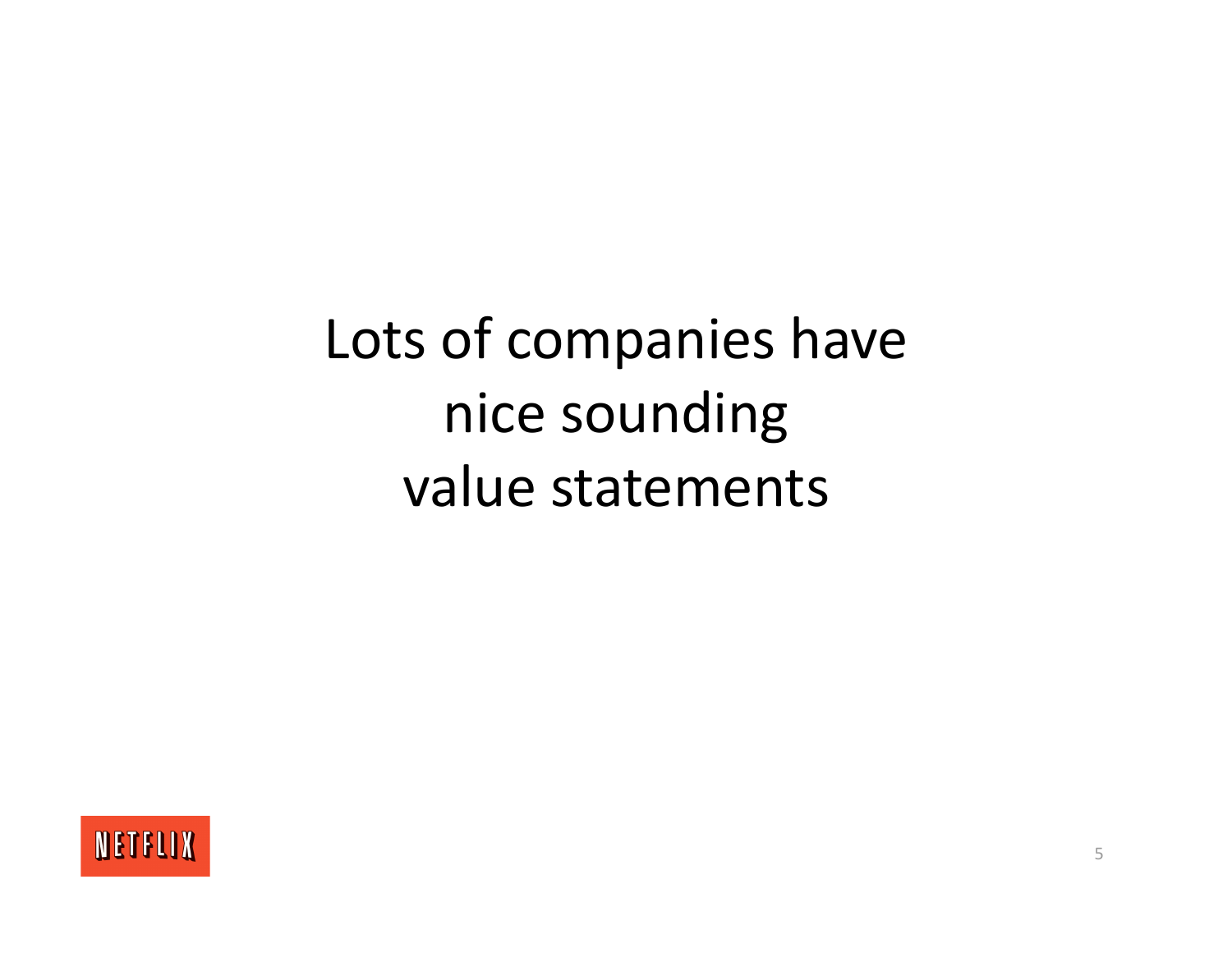### Enron Had A Nice‐Sounding Value Statement with 4 Values

Enron headquarters



Their 4 values were chiseled in marble in the main lobby, but had little to do with the real values of the organization

- **Integrity**
- **Communication**
- **Respect**
- **Excellence**

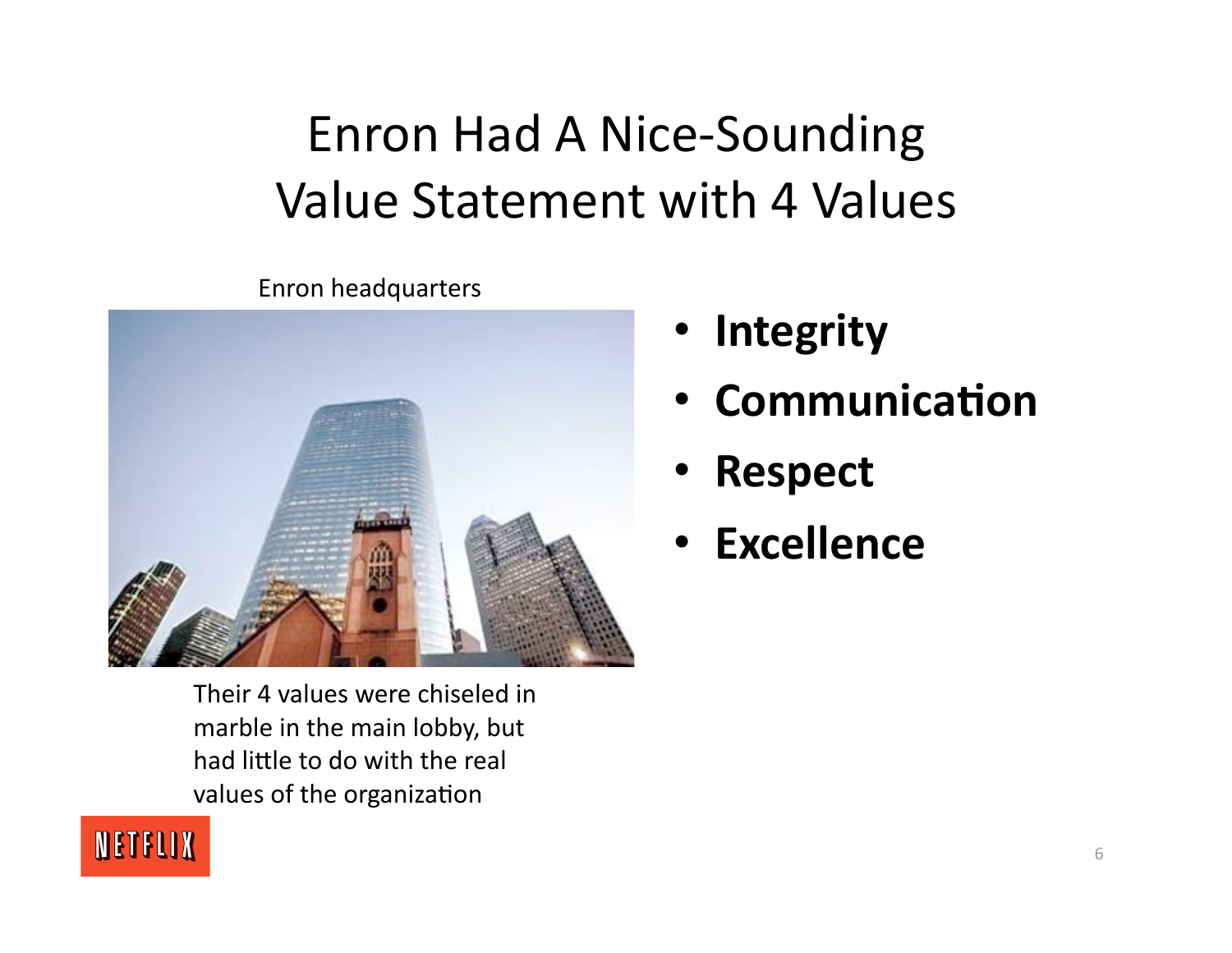The *real* company values, as opposed to the nice‐sounding values, are shown by who gets rewarded, promoted, or let go

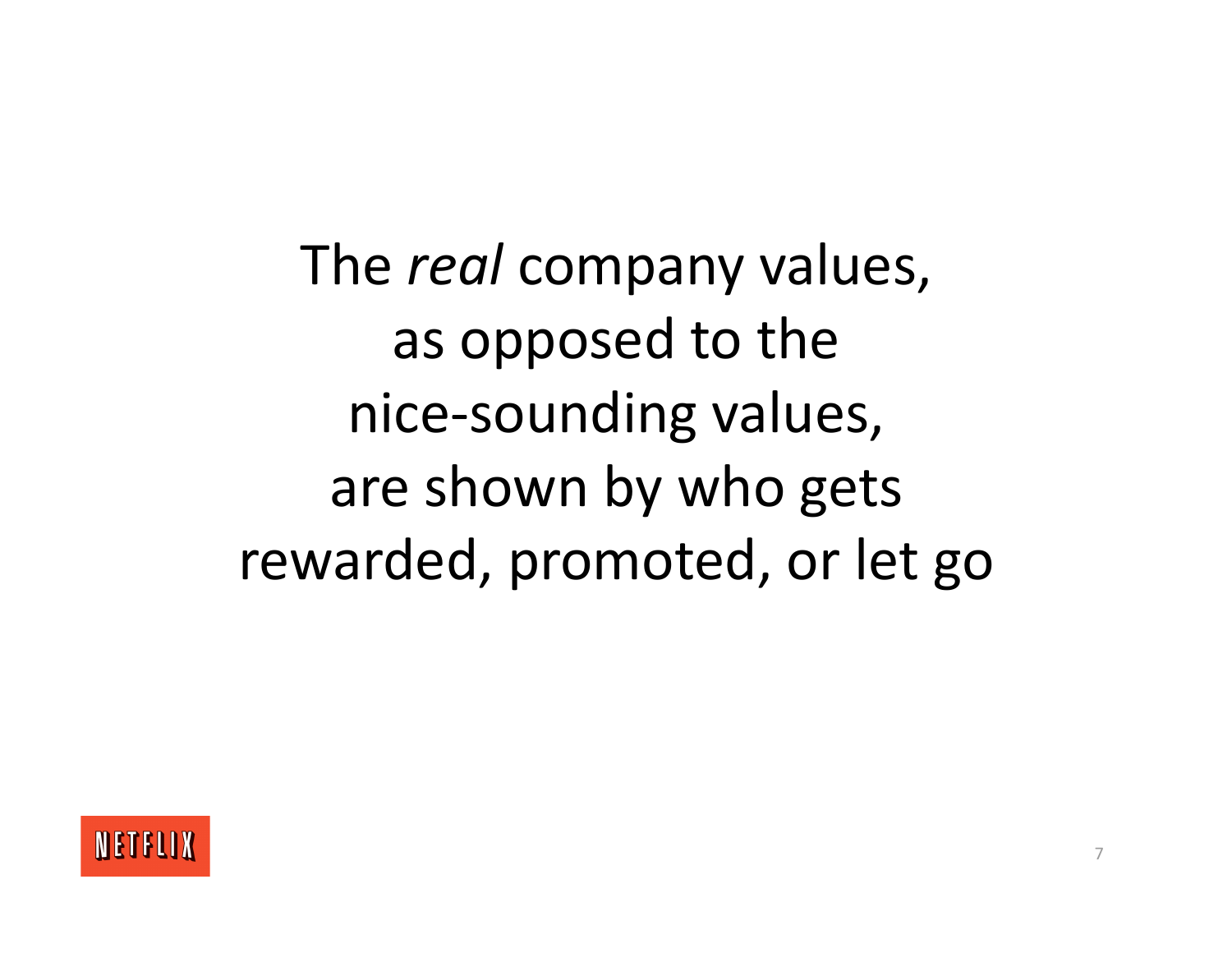Real company values are the *behaviors* and *skills* that we particularly *value* in fellow employees

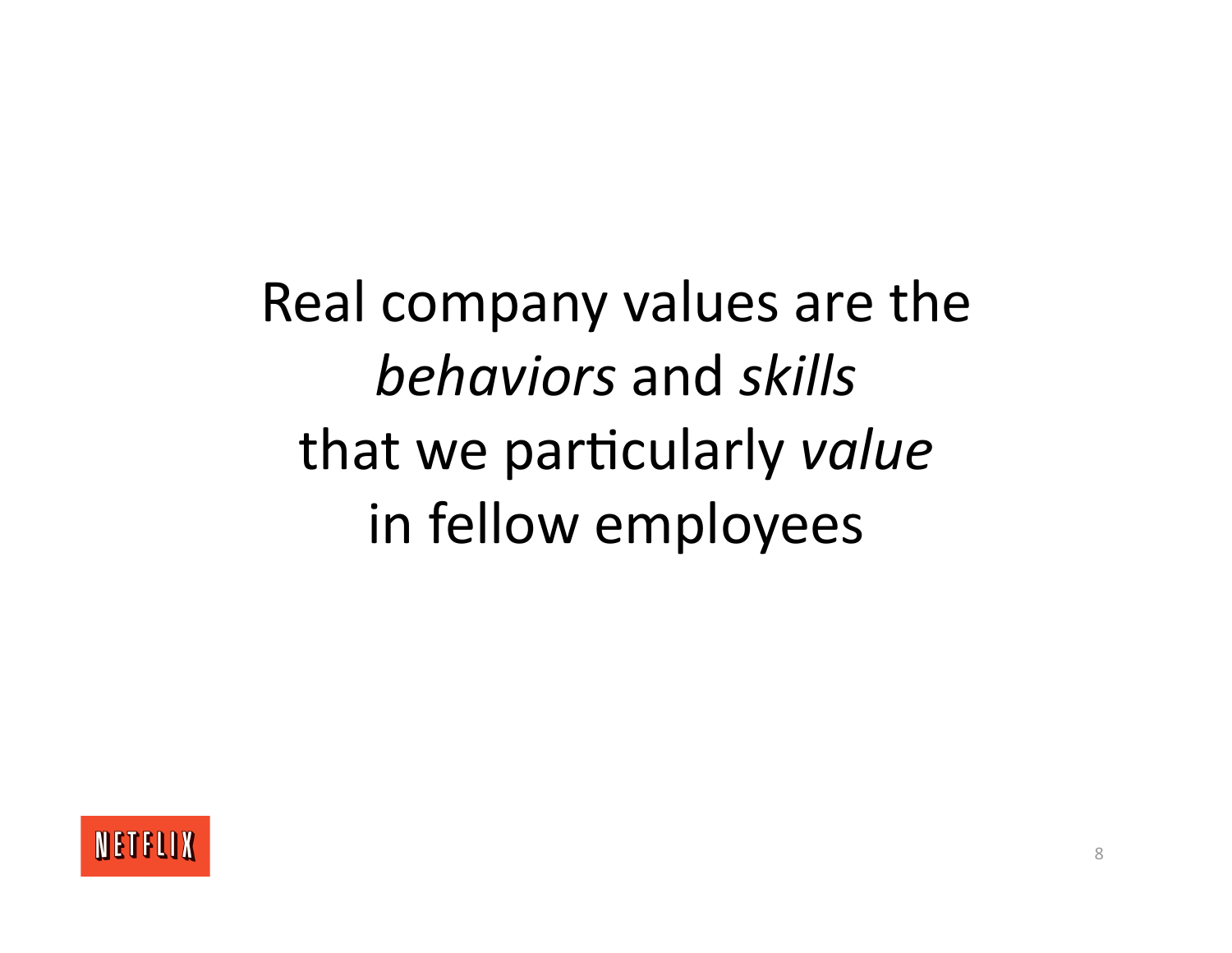### We Particularly Value in our Colleagues these Nine Behaviors and Skills...

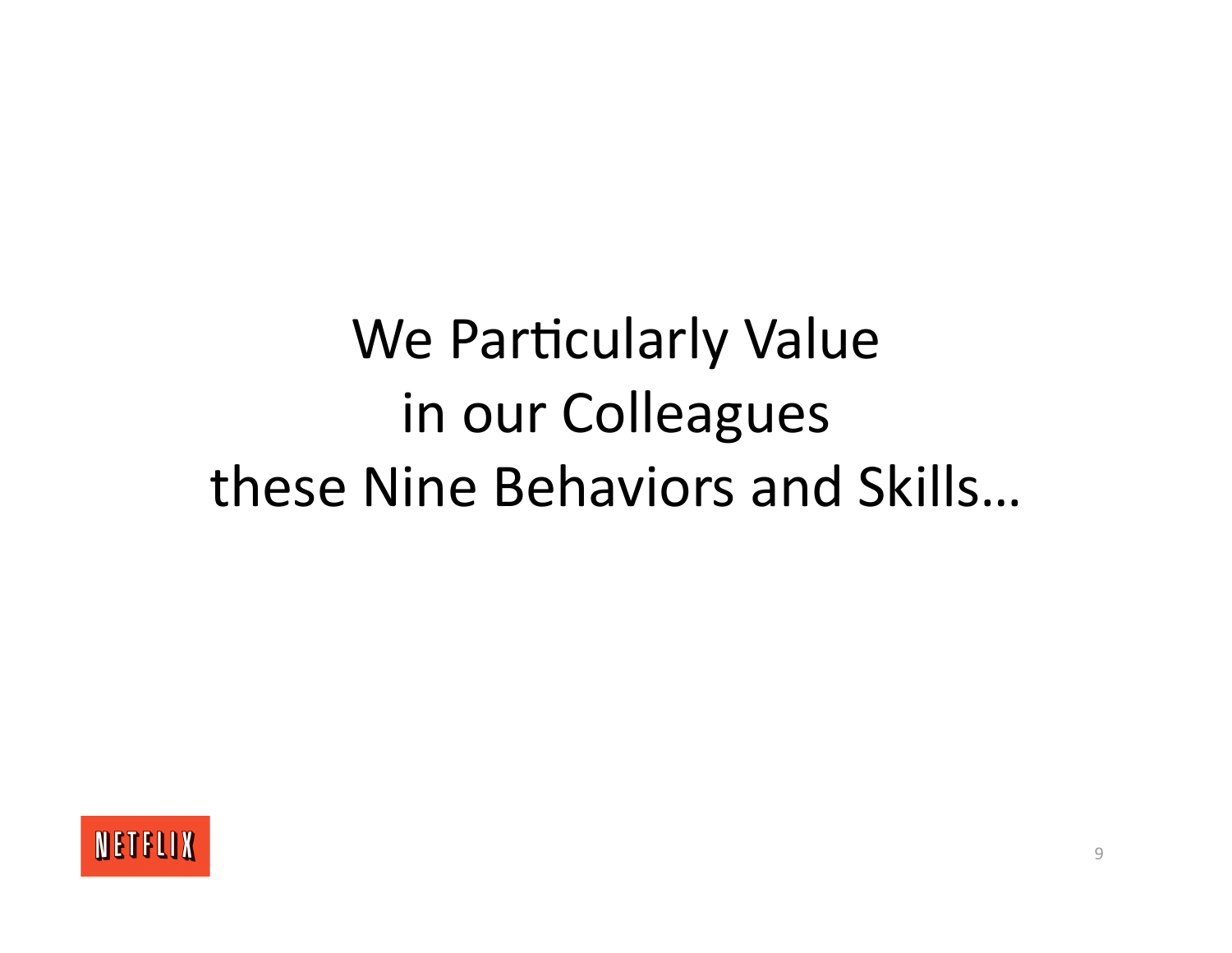You make wise decisions (people, technical, business, and creative) despite ambiguity

You identify root causes, and get beyond treating symptoms

You think strategically, and can articulate what you are, and are *not*, trying to do

You smartly separate what must be done well now, and what can be improved later

### Judgment

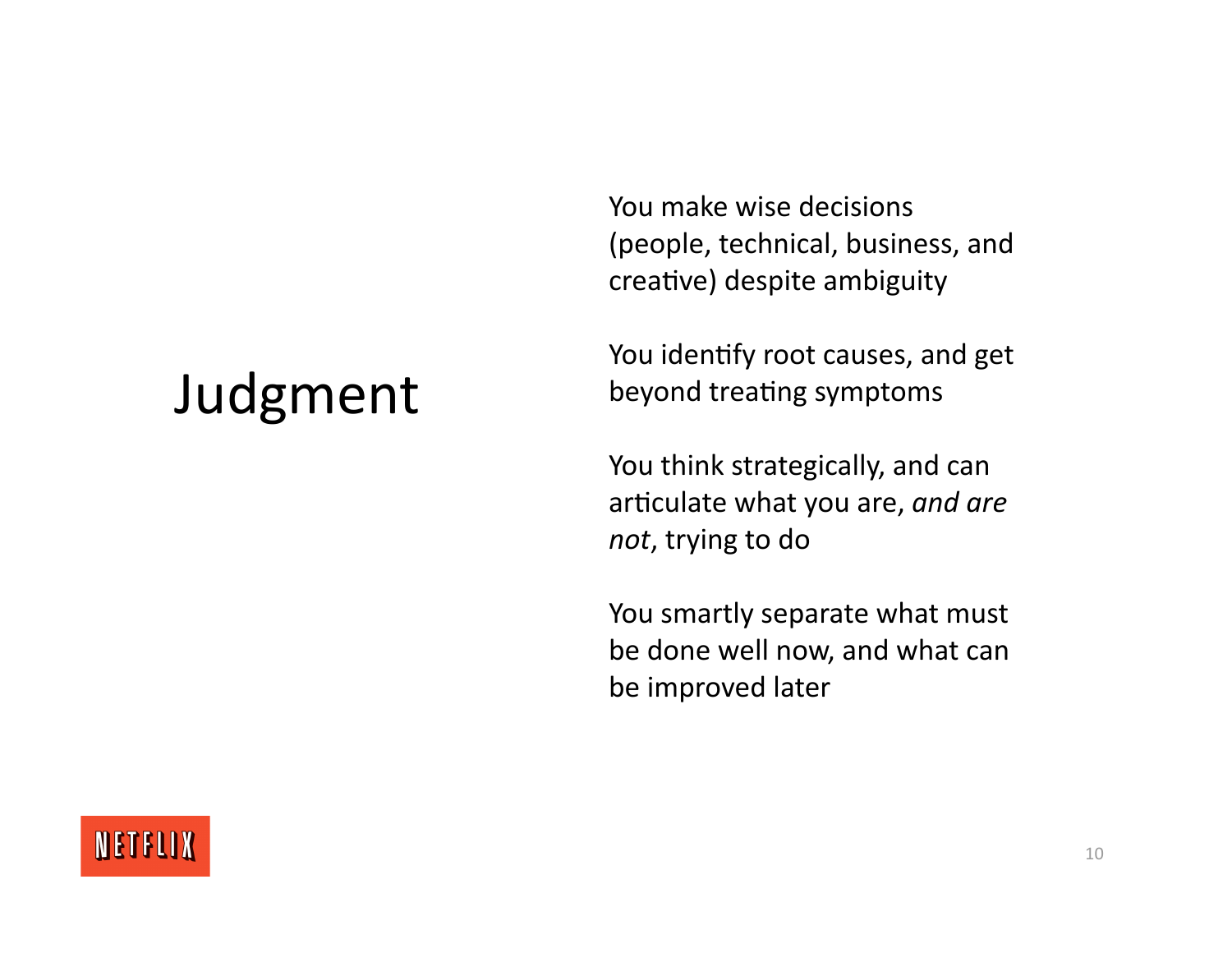You listen well, instead of reacting fast, so you can better understand

### Communication

You are concise and articulate in speech and writing

You treat people with respect independent of their status or disagreement with you

You maintain calm poise in stressful situations

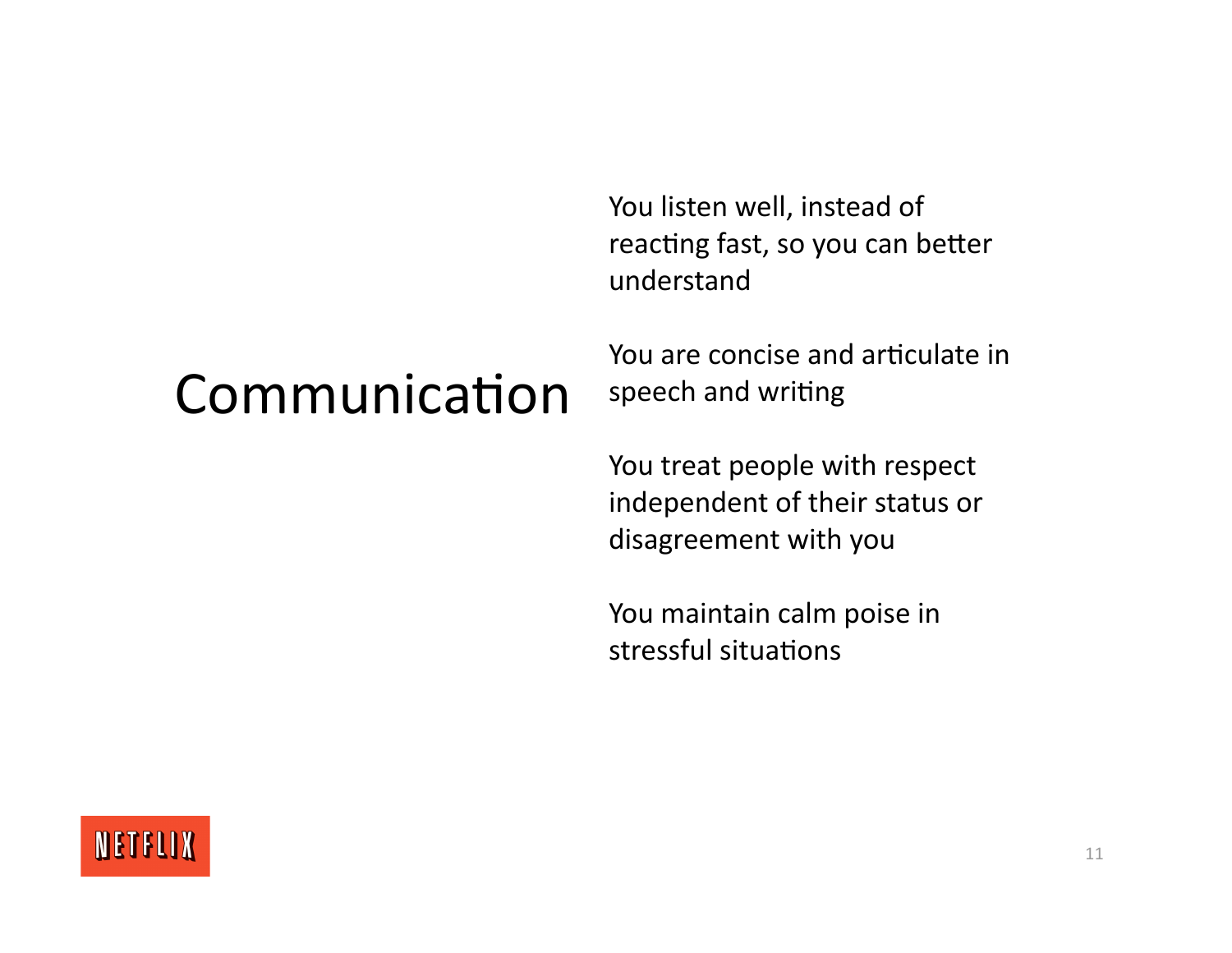You accomplish amazing amounts of important work

You demonstrate consistently strong performance so colleagues can rely upon you

You focus on great results rather than on process

You exhibit bias-to-action, and avoid analysis‐paralysis

### Impact

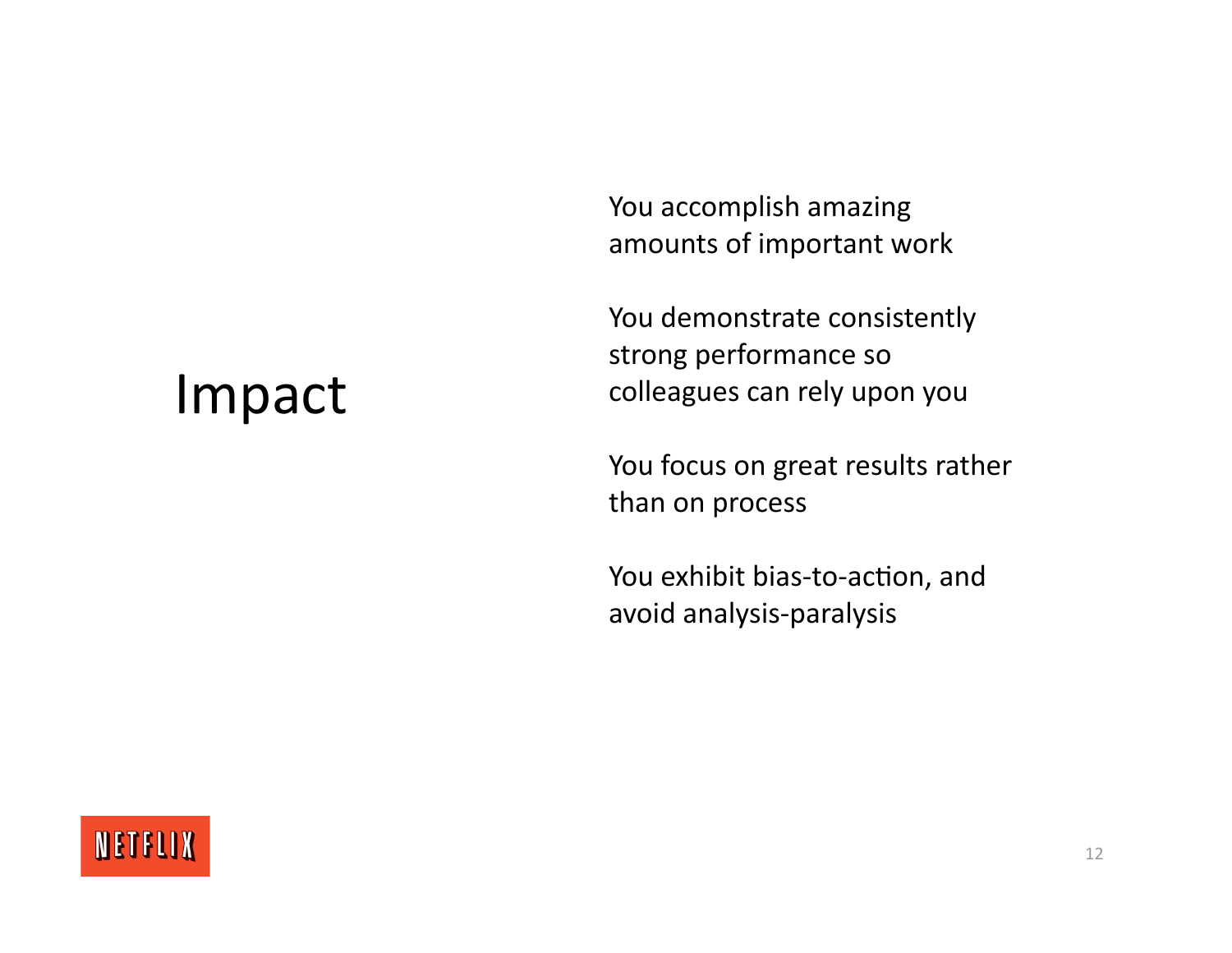You learn rapidly and eagerly

You seek to understand our strategy, market, subscribers, and suppliers

You are broadly knowledgeable about business, technology and entertainment

You contribute effectively outside of your specialty



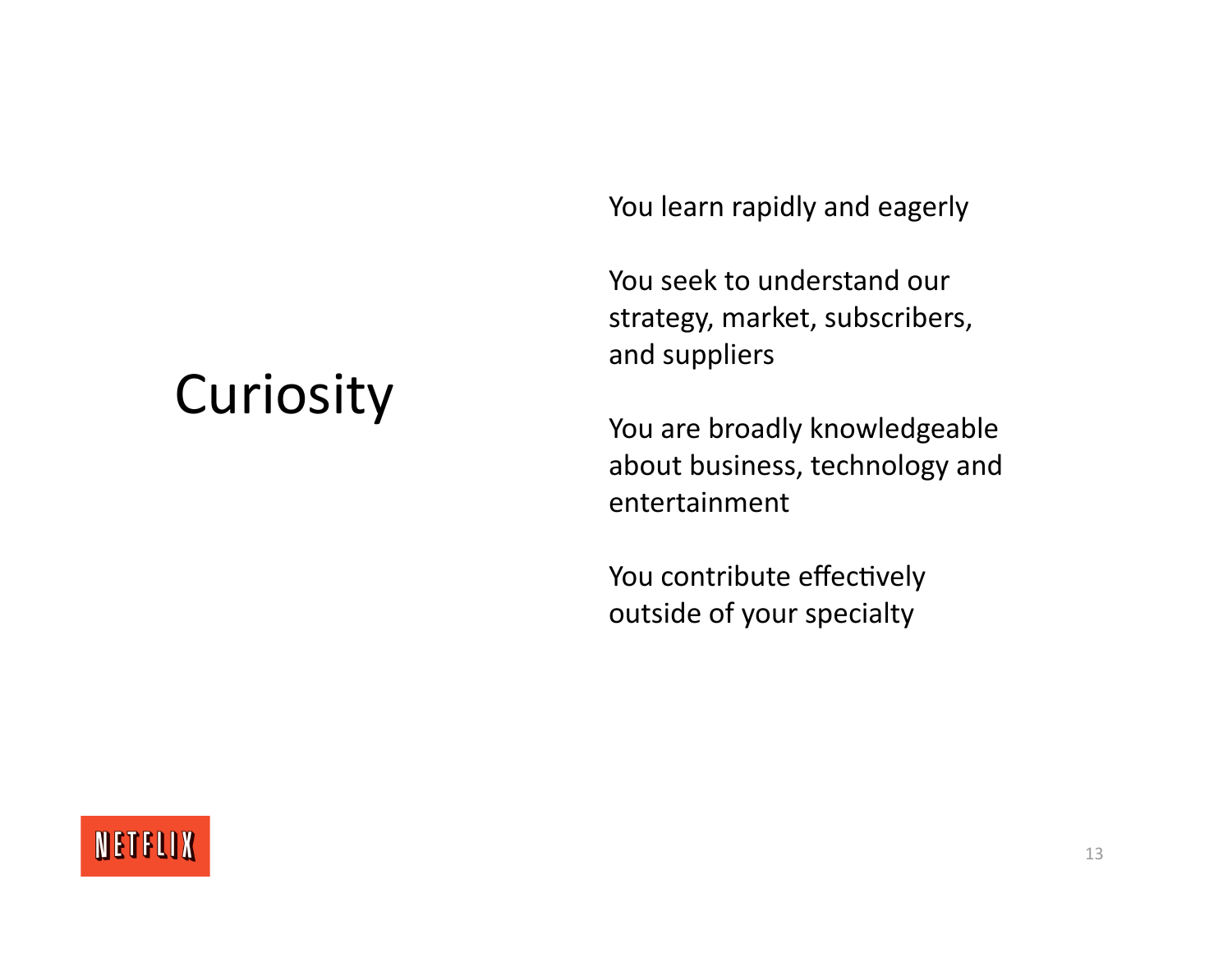### Innovation

You re-conceptualize issues to discover practical solutions to hard problems

You challenge prevailing assumptions when warranted, and suggest better approaches

You create new ideas that prove useful

You keep us nimble by minimizing complexity and finding time to simplify

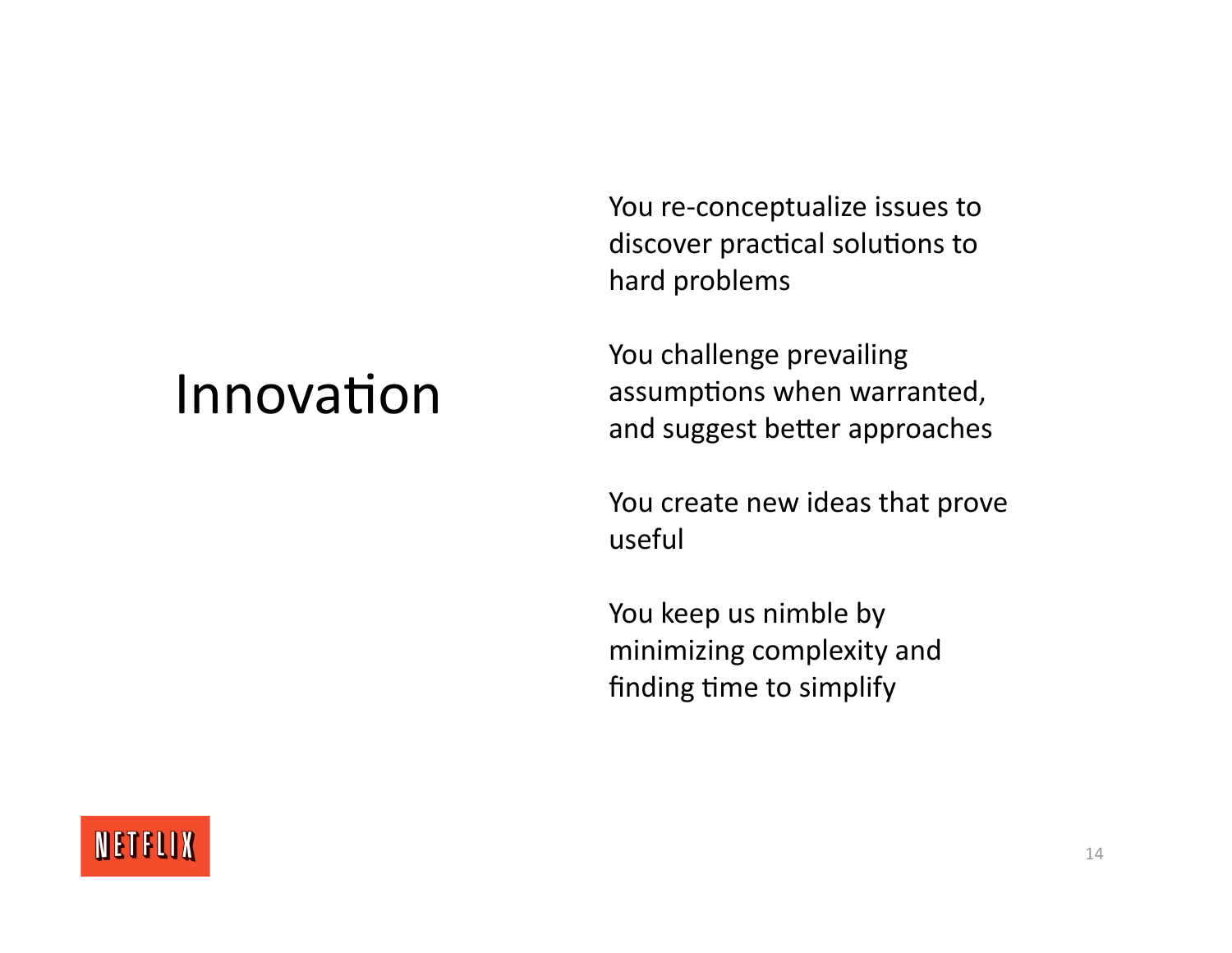You say what you think even if it is controversial

You make tough decisions without excessive agonizing

You take smart risks

You question actions inconsistent with our values



Courage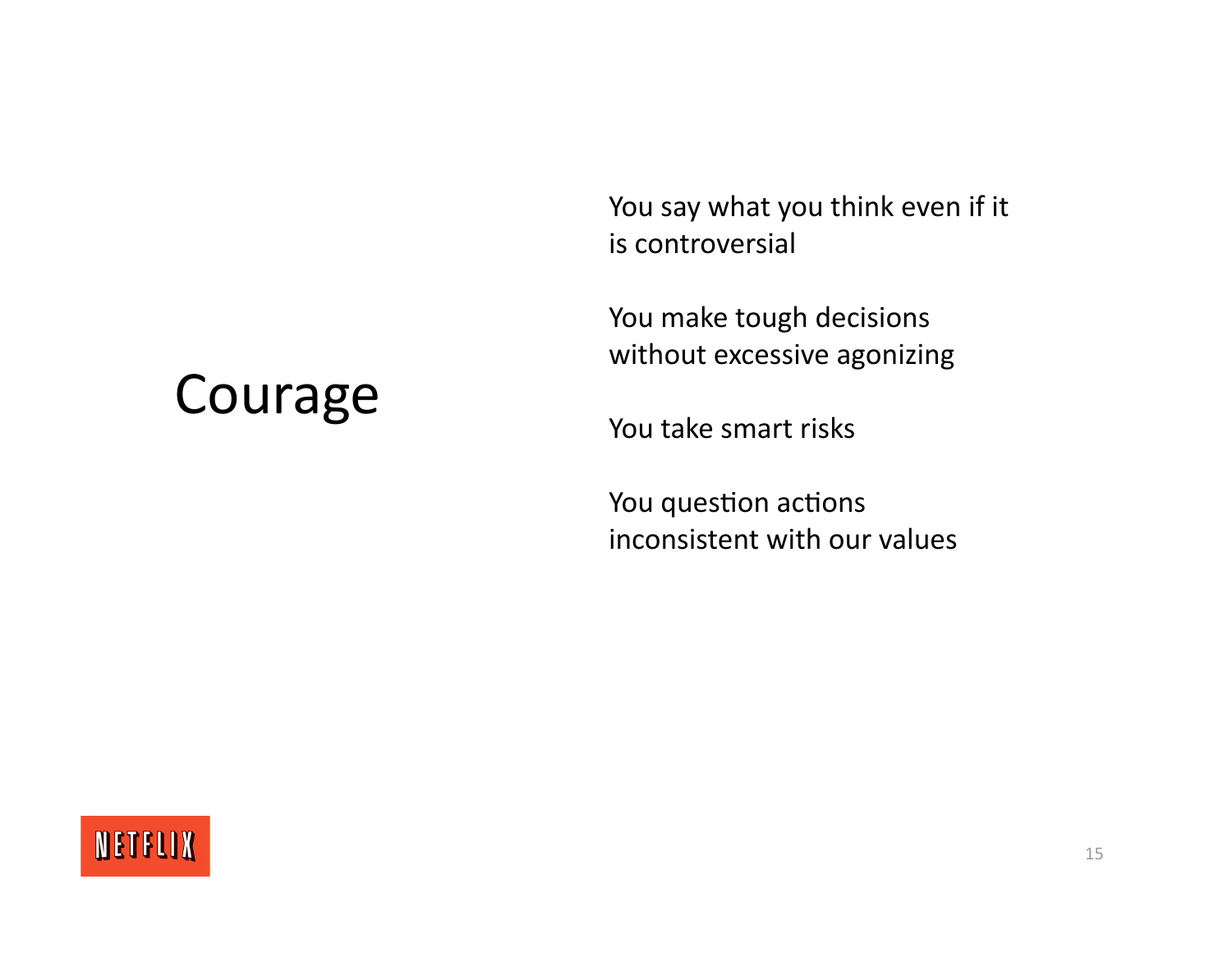You inspire others with your thirst for excellence

You care intensely about Netflix' success

### Passion

You celebrate wins

You are tenacious

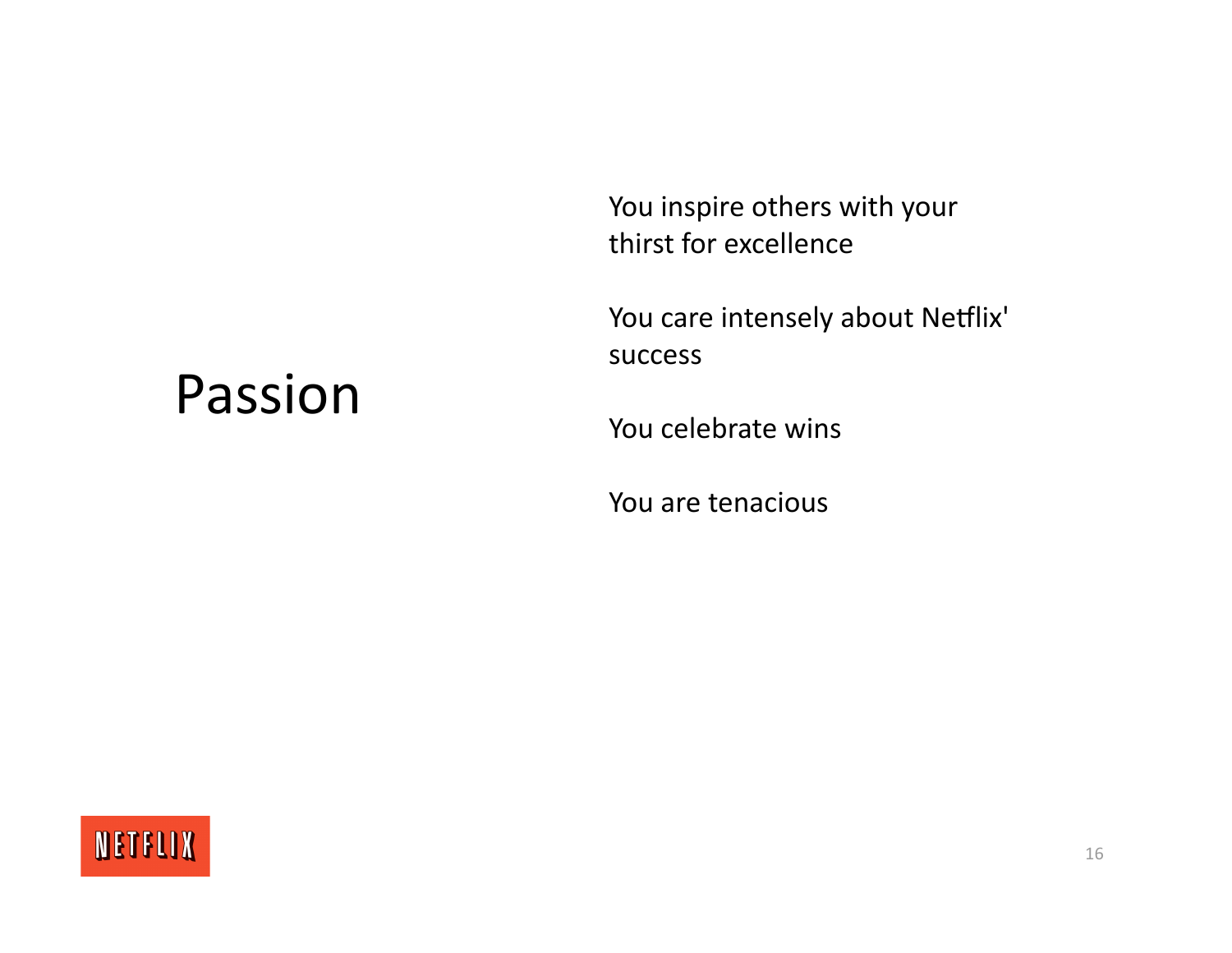You are known for candor and directness

You are non-political when you disagree with others

### You only say things about fellow employees you will say to their face

You are quick to admit mistakes

### Honesty

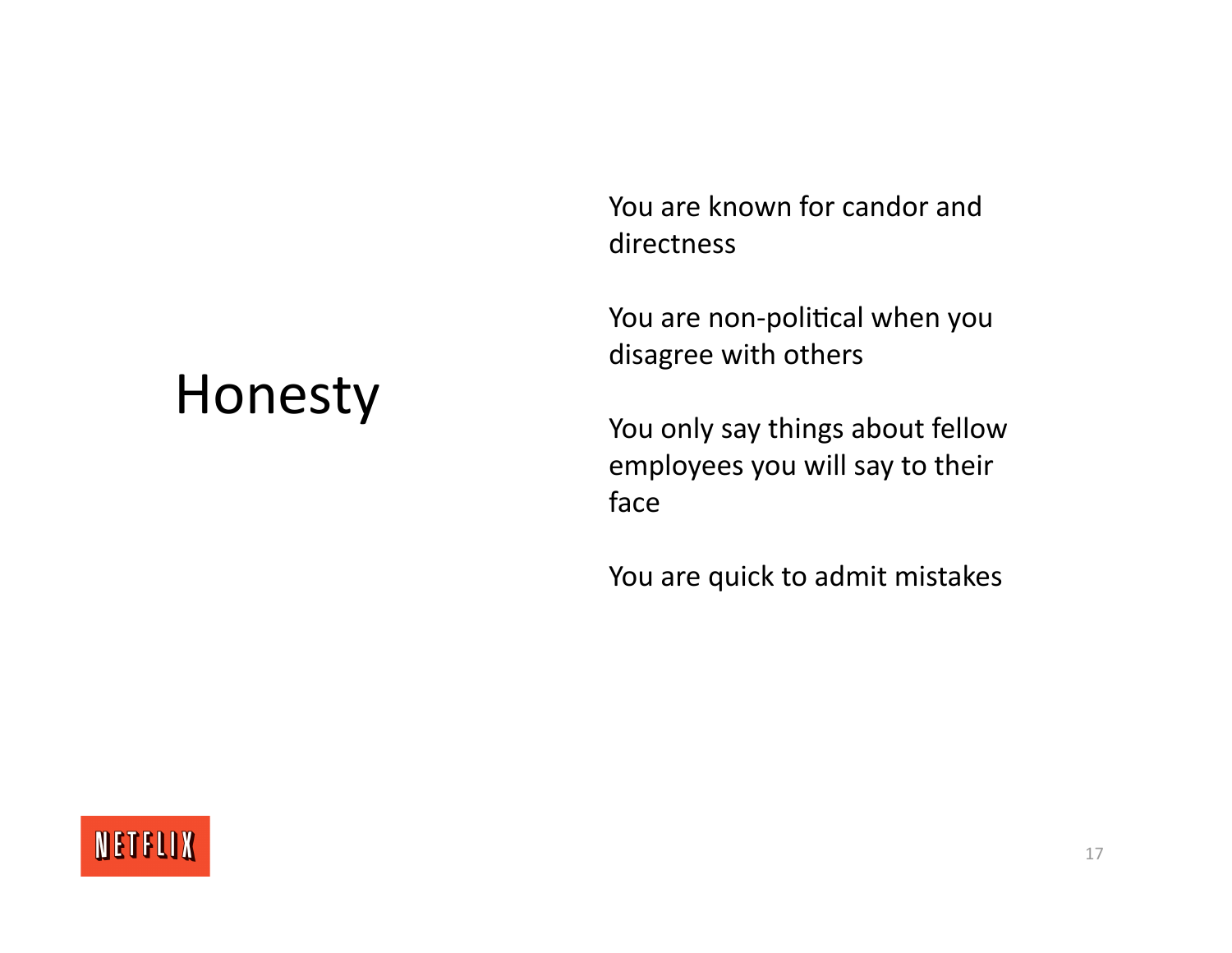### Selflessness

You seek what is best for Netflix, rather than best for yourself or your group

You are ego-less when searching for the best ideas

You make time to help colleagues

You share information openly and proactively

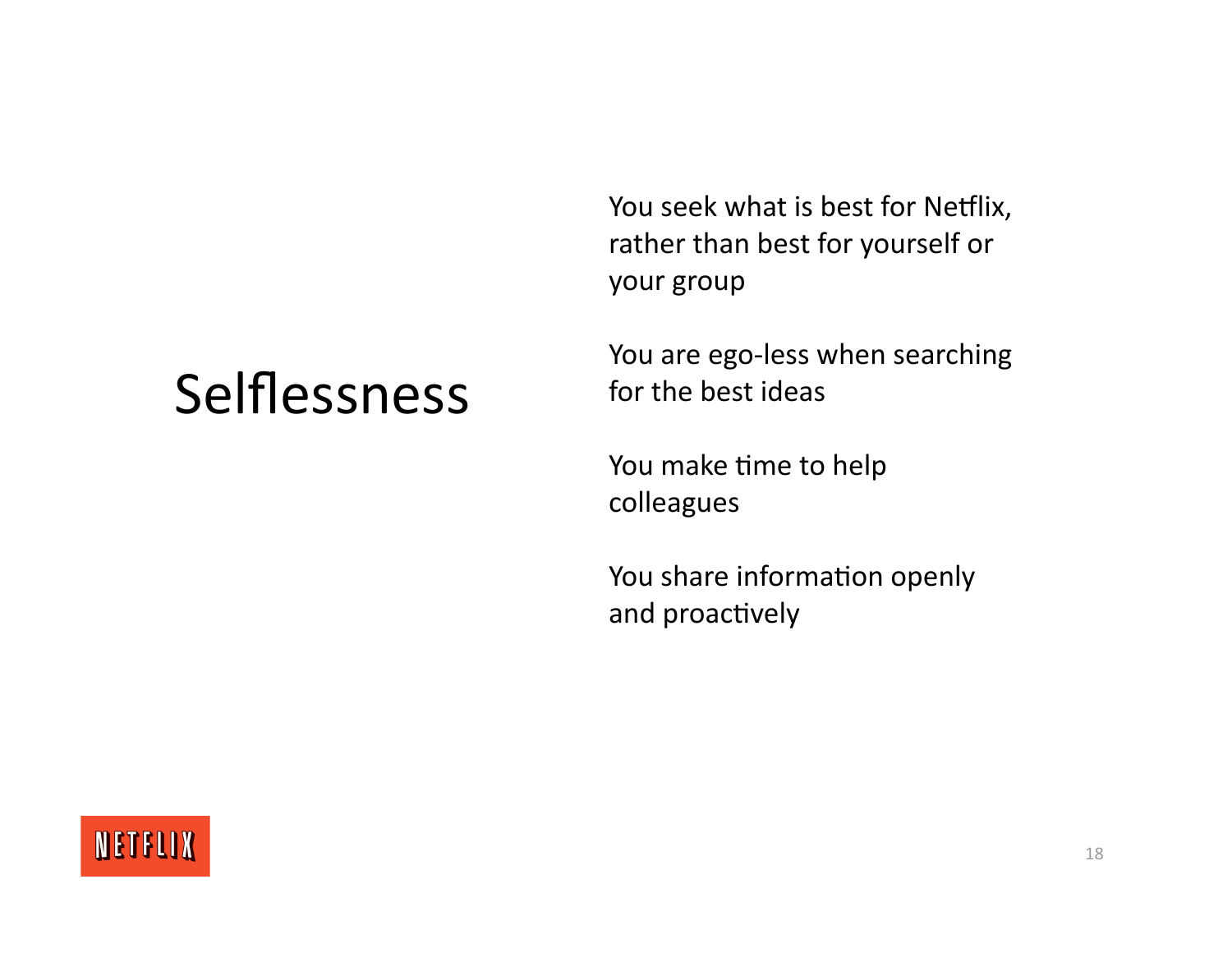#### **Judgment**

You make wise decisions (people, technical, business, and creative) despite ambiguity

You identify root causes, and get beyond treating symptoms

You think strategically, and can articulate what you are, *and are not*, trying to do

You smartly separate what must be done well now, and what can be improved later

#### **Curiosity**

You learn rapidly and eagerly

You seek to understand our strategy, market, subscribers, and suppliers

You are broadly knowledgeable about business, technology and entertainment

You contribute effectively outside of your specialty

#### **Passion**  You inspire others with your thirst for excellence

You care intensely about Netflix' success

You celebrate wins

You are tenacious

#### **Communication**

You listen well, instead of reacting fast, so you can better understand

You are concise and articulate in speech and writing

You treat people with respect independent of their status or disagreement with you

You maintain calm poise in stressful situations

#### **Innovation**

You re-conceptualize issues to discover practical solutions to hard problems

You challenge prevailing assumptions when warranted, and suggest better approaches

You create new ideas that prove useful

You keep us nimble by minimizing complexity and finding time to simplify

**Honesty**  You are known for candor and directness

You are non-political when you disagree with others

You only say things about fellow employees you will say to their face

You are quick to admit mistakes

#### **Impact**

You accomplish amazing amounts of important work

You demonstrate consistently strong performance so colleagues can rely upon you

You focus on great results rather than on process

You exhibit bias-to-action, and avoid analysisparalysis

#### **Courage**

You say what you think even if it is controversial

You make tough decisions without excessive agonizing

You take smart risks

You question actions inconsistent with our values

#### **Selflessness**

You seek what is best for Netflix, rather than best for yourself or your group

You are ego-less when searching for the best ideas

You make time to help colleagues

You share information openly and proactively



**We Want to Work with People Who Embody These Nine Values 19**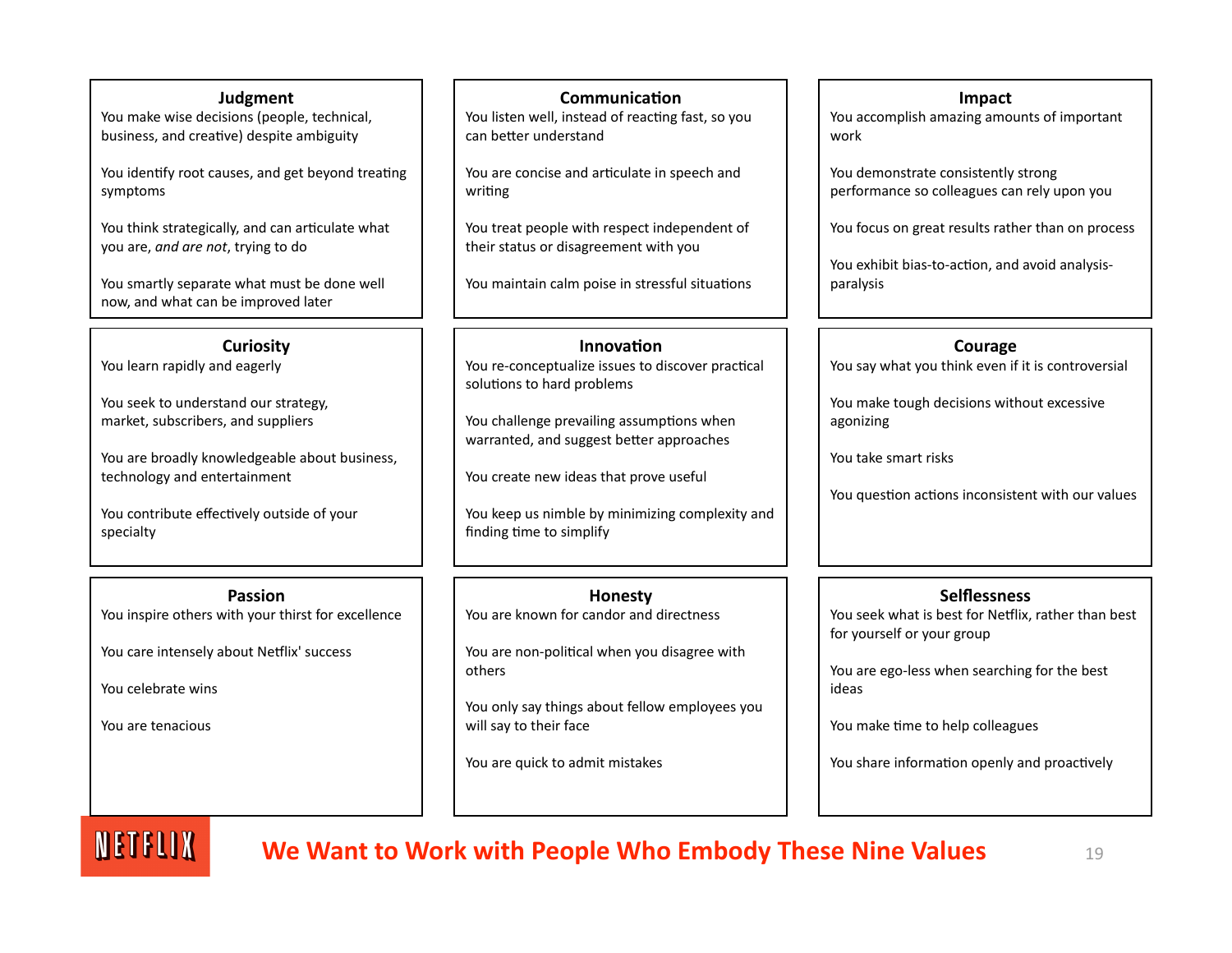# "You question actions" inconsistent with our values"

Part of the Courage value

Akin to the honor code pledge: "I will not lie, nor cheat, nor steal, nor tolerate those who do"

All of us are responsible for value consistency

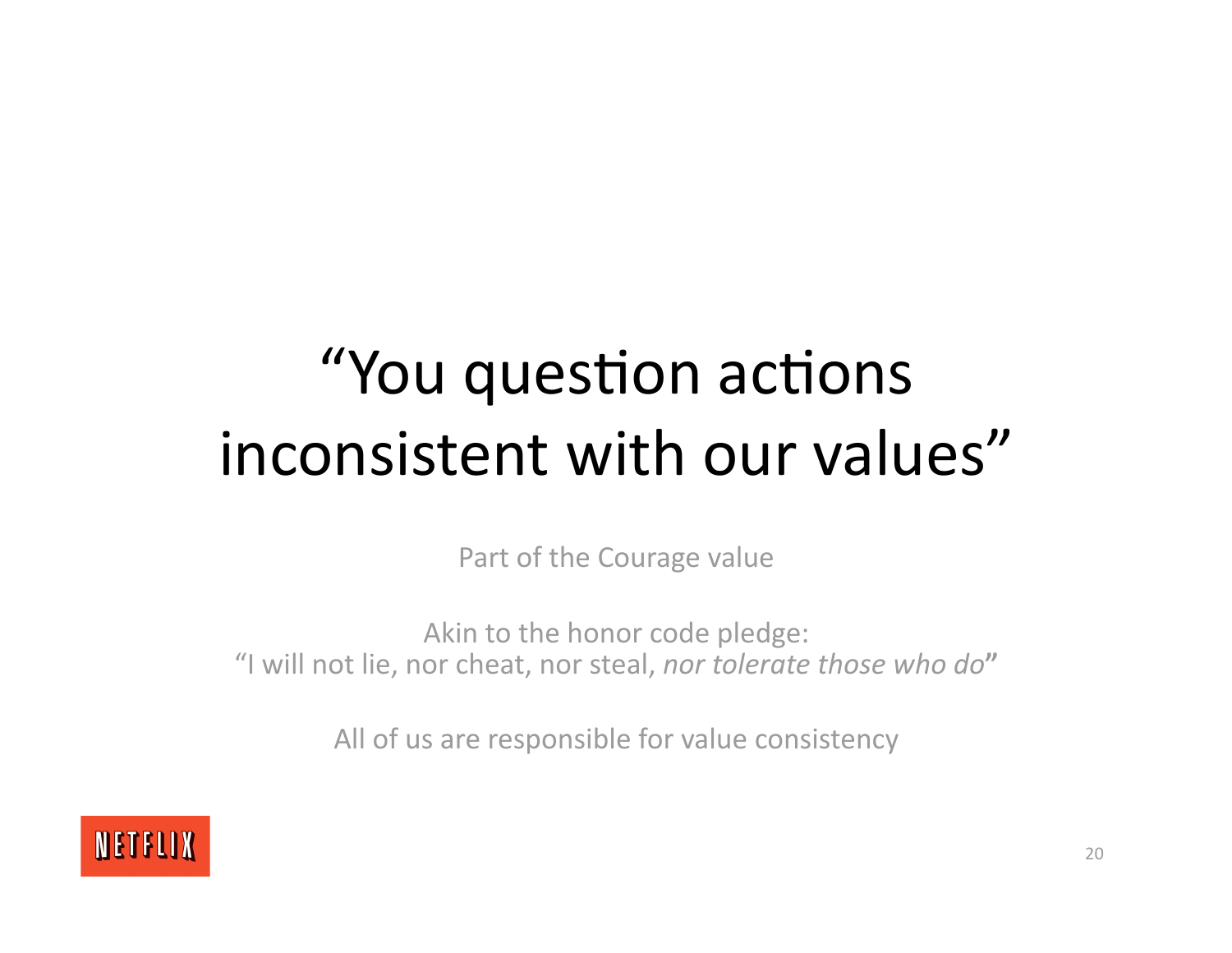# Values reinforced in hiring, in 360 reviews, at comp review, in exits, and in promotions

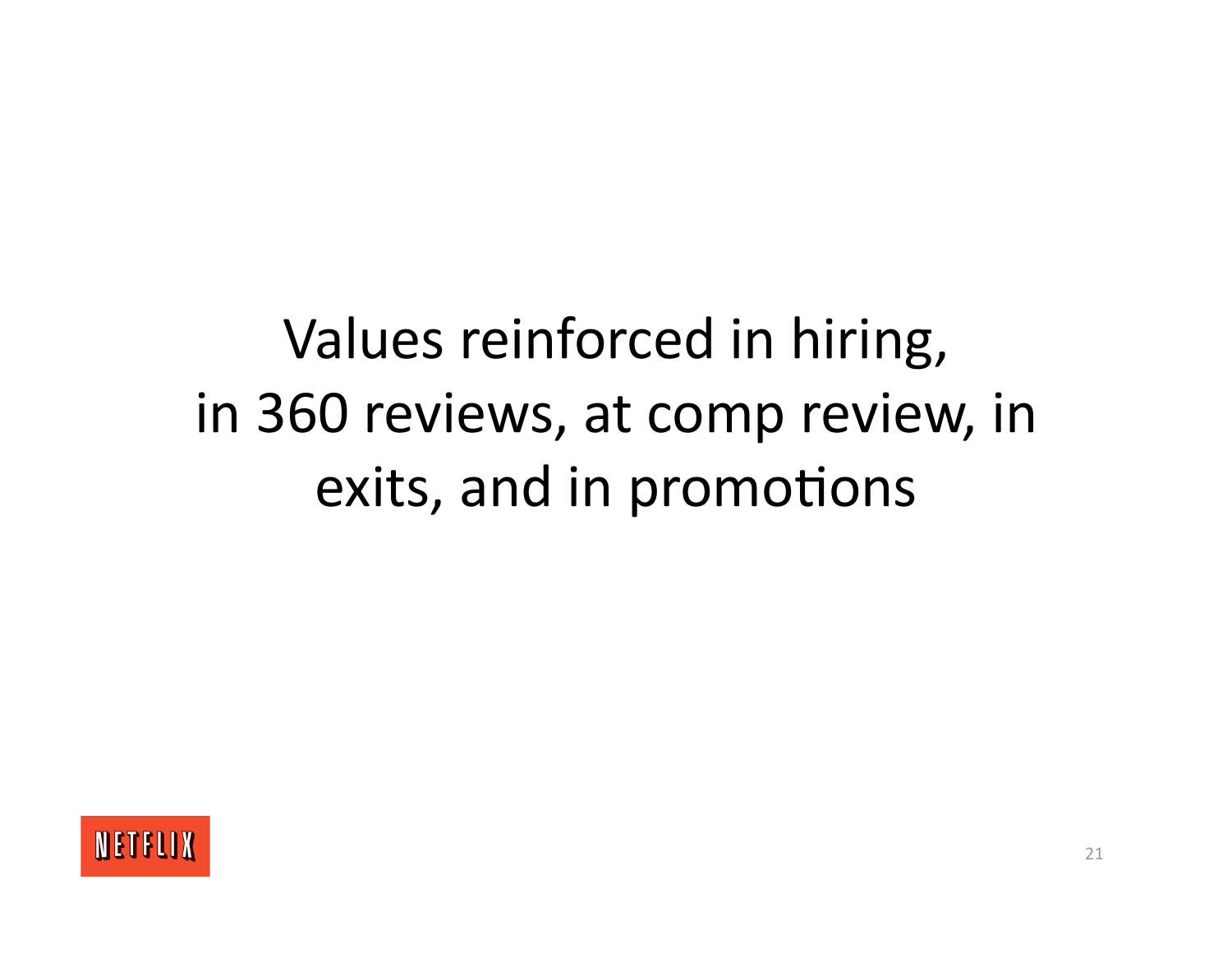### Seven Aspects of our Culture

- Values are what we Value
- High Performance
- Freedom & Responsibility
- Context, not Control
- Highly Aligned, Loosely Coupled
- Pay Top of Market
- Promotions & Development

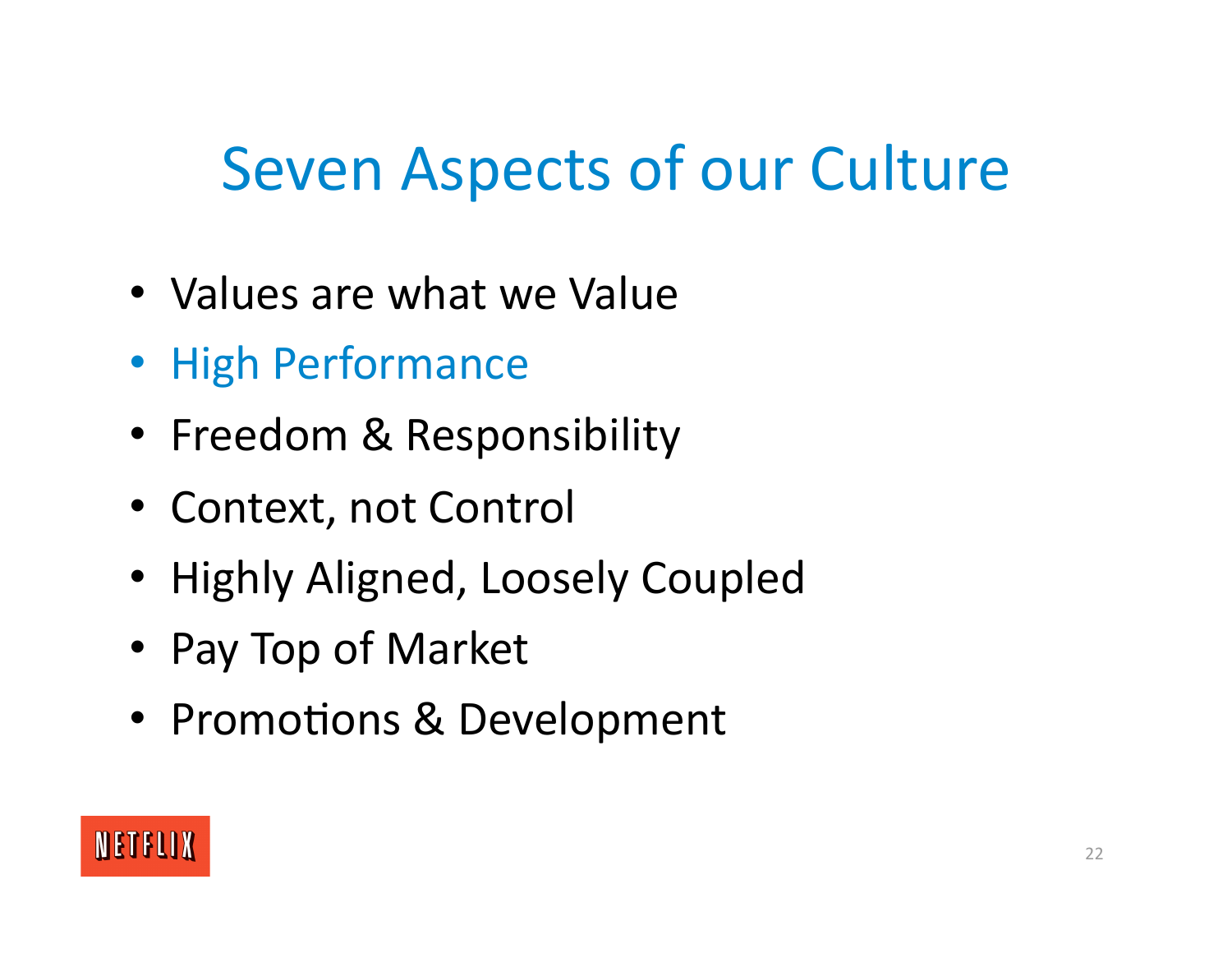# Imagine if every person at Netflix is someone you respect and learn from...

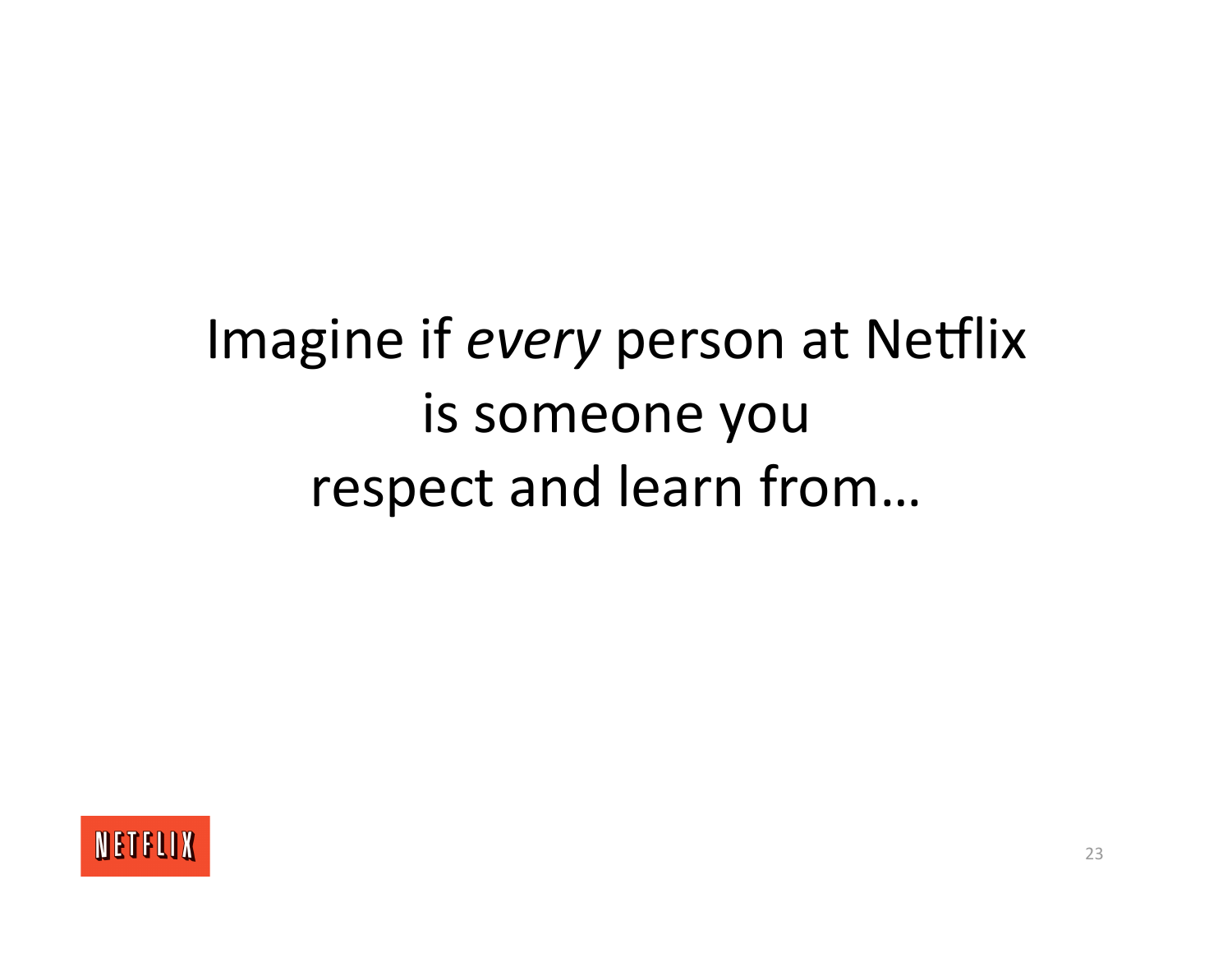# Great Workplace is *Stunning Colleagues*

Great workplace is *not* day‐care, espresso, health benefits, sushi lunches, nice offices, or big compensation, and we only do those that are efficient at attracting stunning colleagues

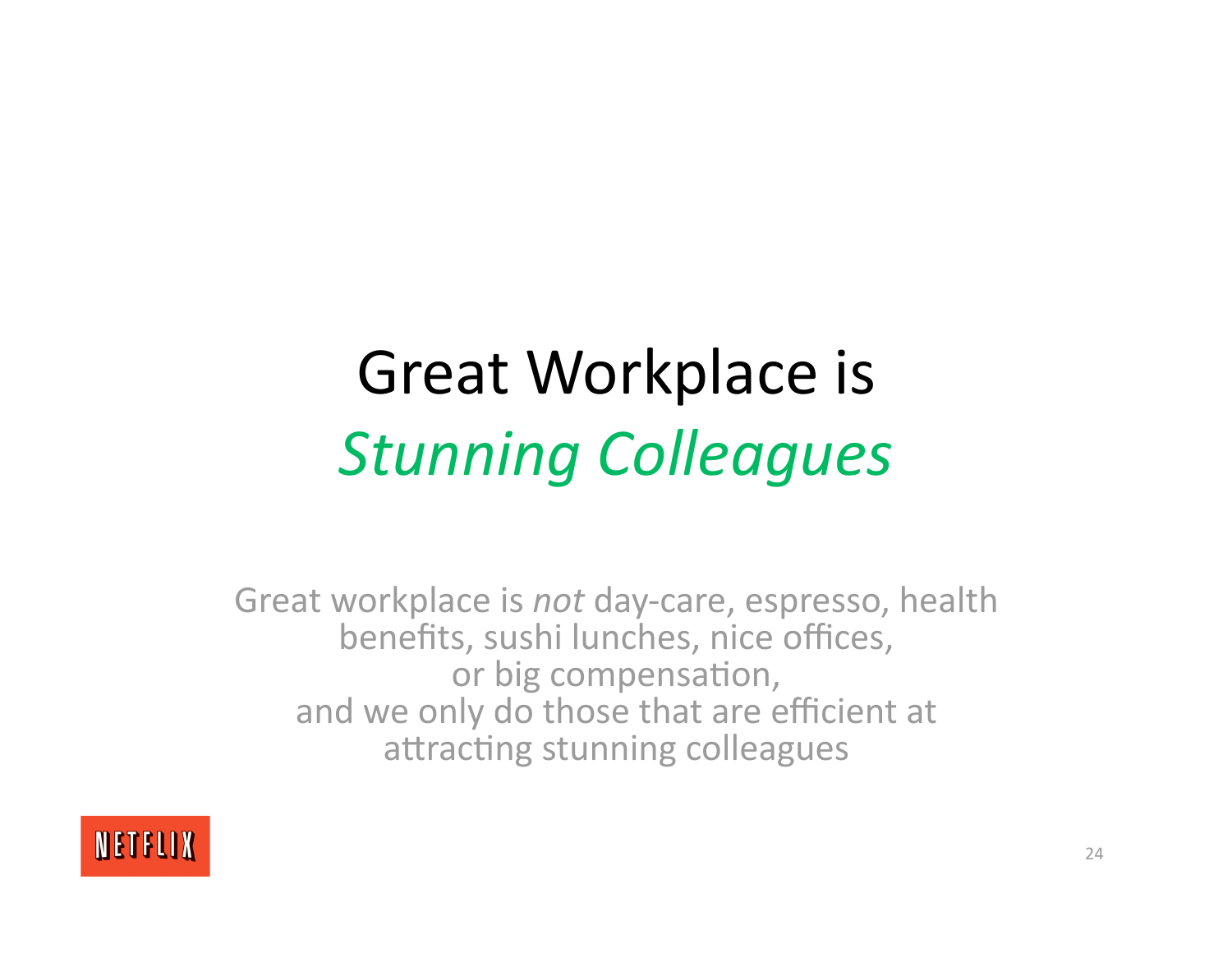# Like every company, we try to hire well

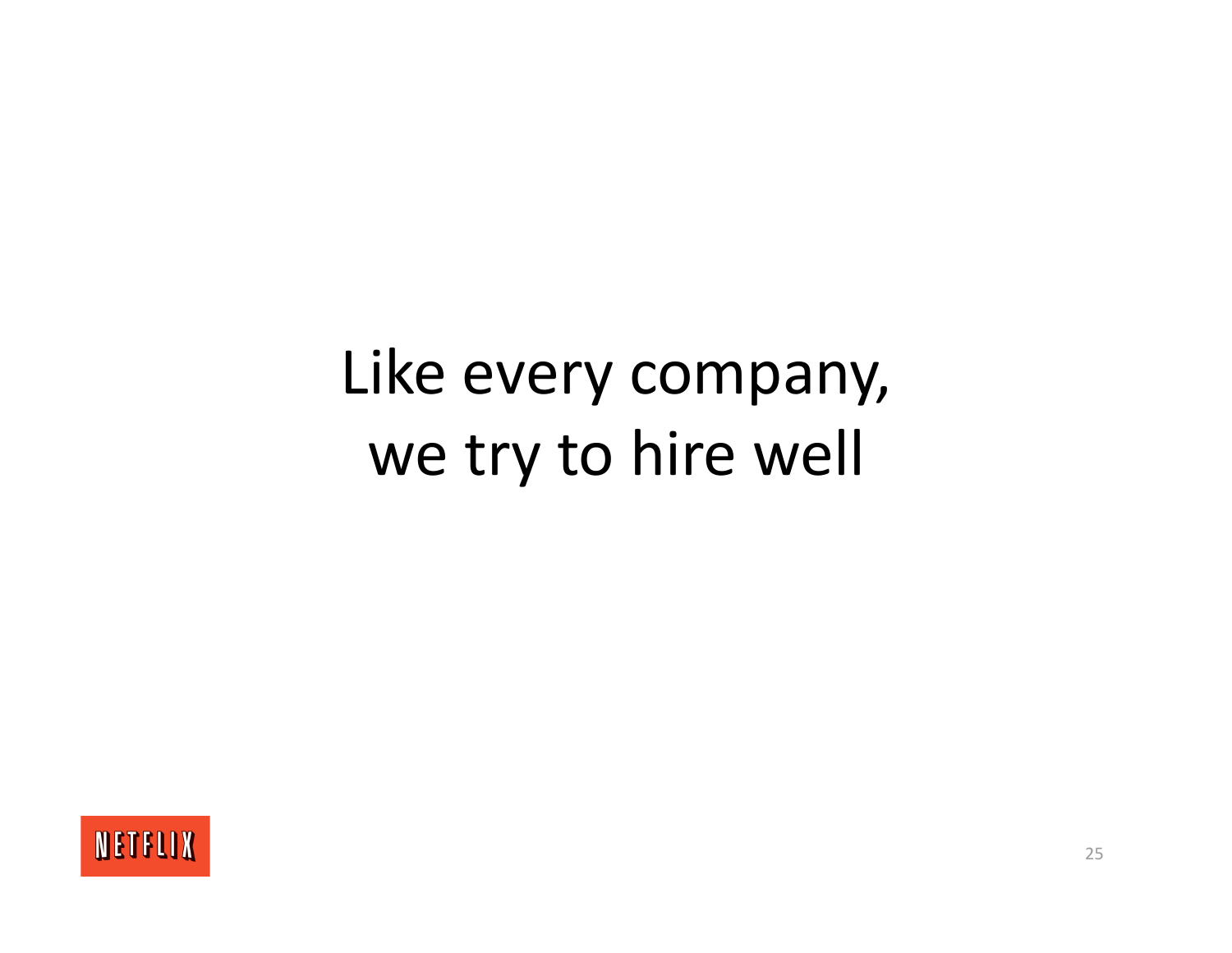# But, unlike many companies, we practice "adequate performance gets a generous severance package."

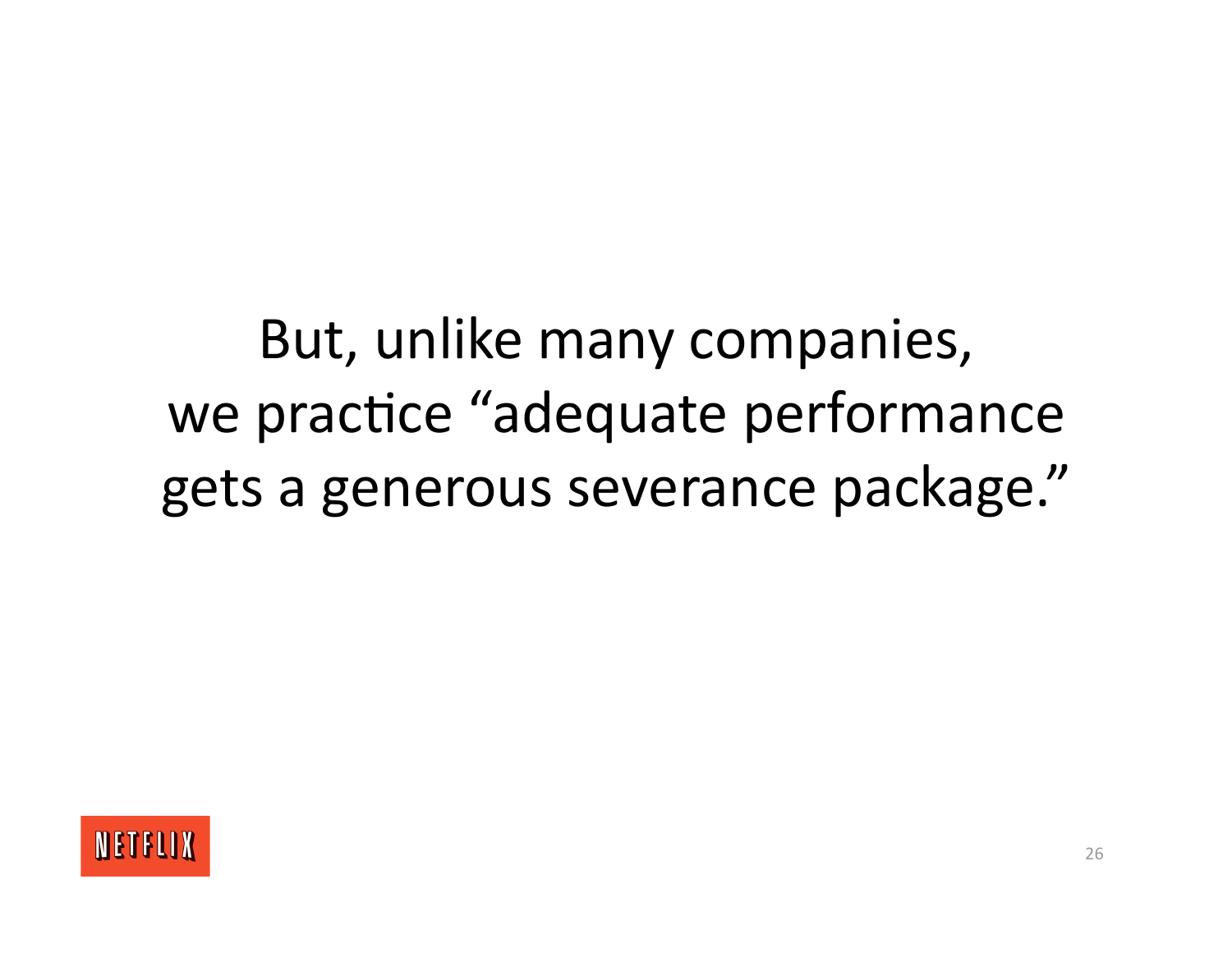### We're a *team*, not a family

We're like a **pro sports team**, not a kid's recreational team

Coaches' job at every level of Netflix to hire, develop and cut **smartly**, so we have stars in every position

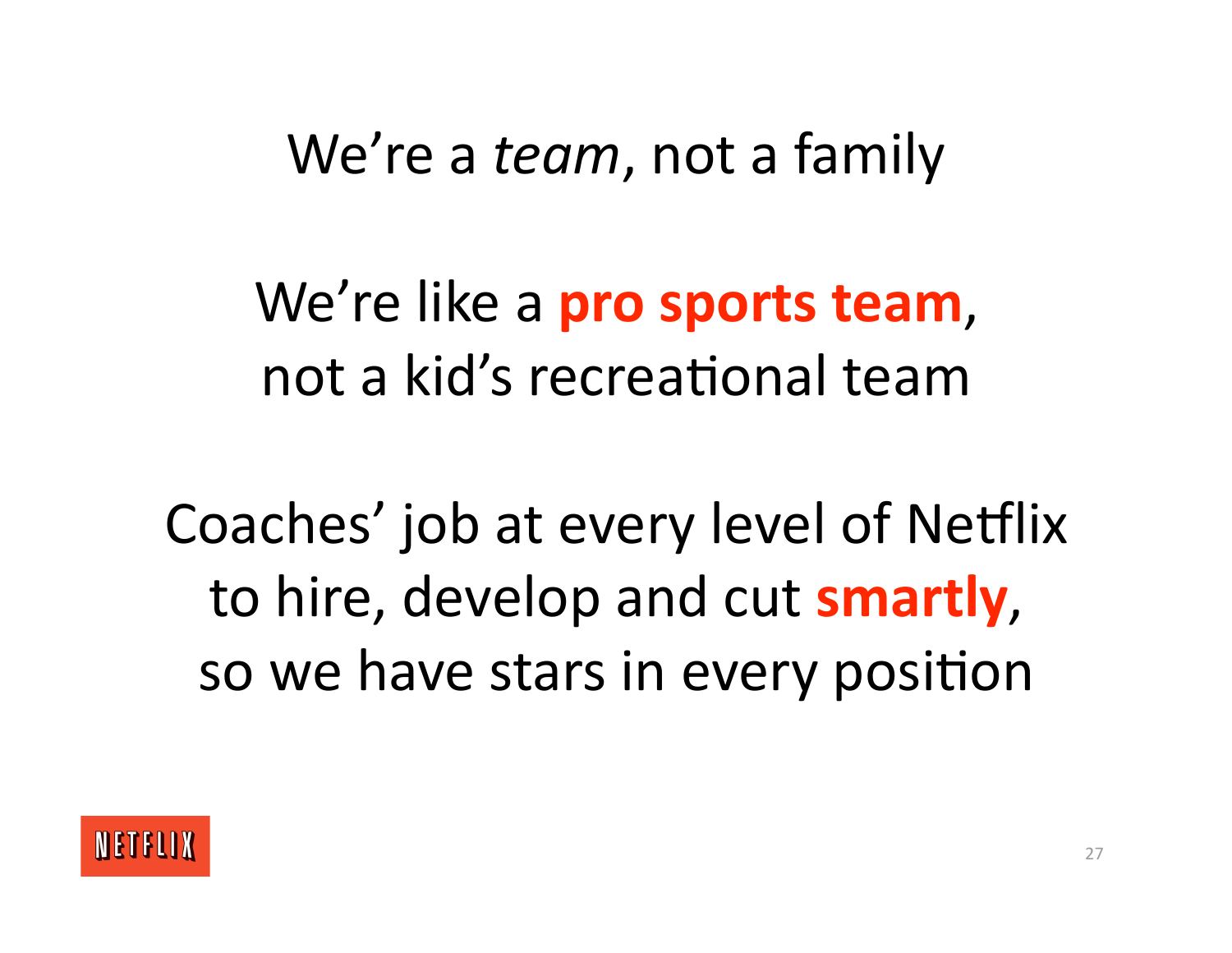### The **Keeper Test** Managers Use:

"Which of my people, if they told me they were leaving in two months for a similar job at a peer company, would I fight hard to keep at Netflix?

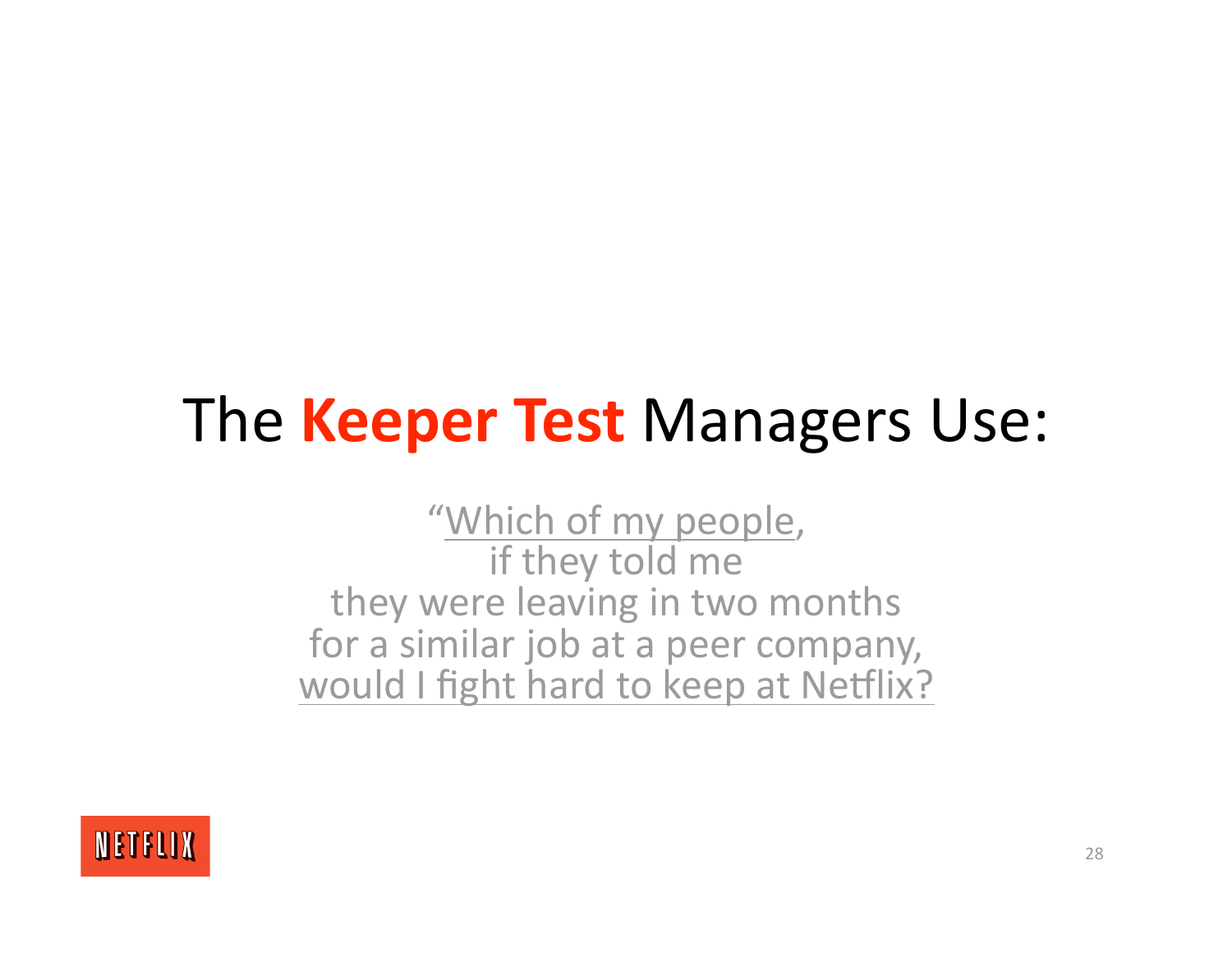The other people should get a generous severance now, so we can open a slot to try to find a star for that role

### The **Keeper Test** Managers Use:

"Which of my people, if they told me they were leaving in two months for a similar job at a peer company, would I fight hard to keep at Netflix?

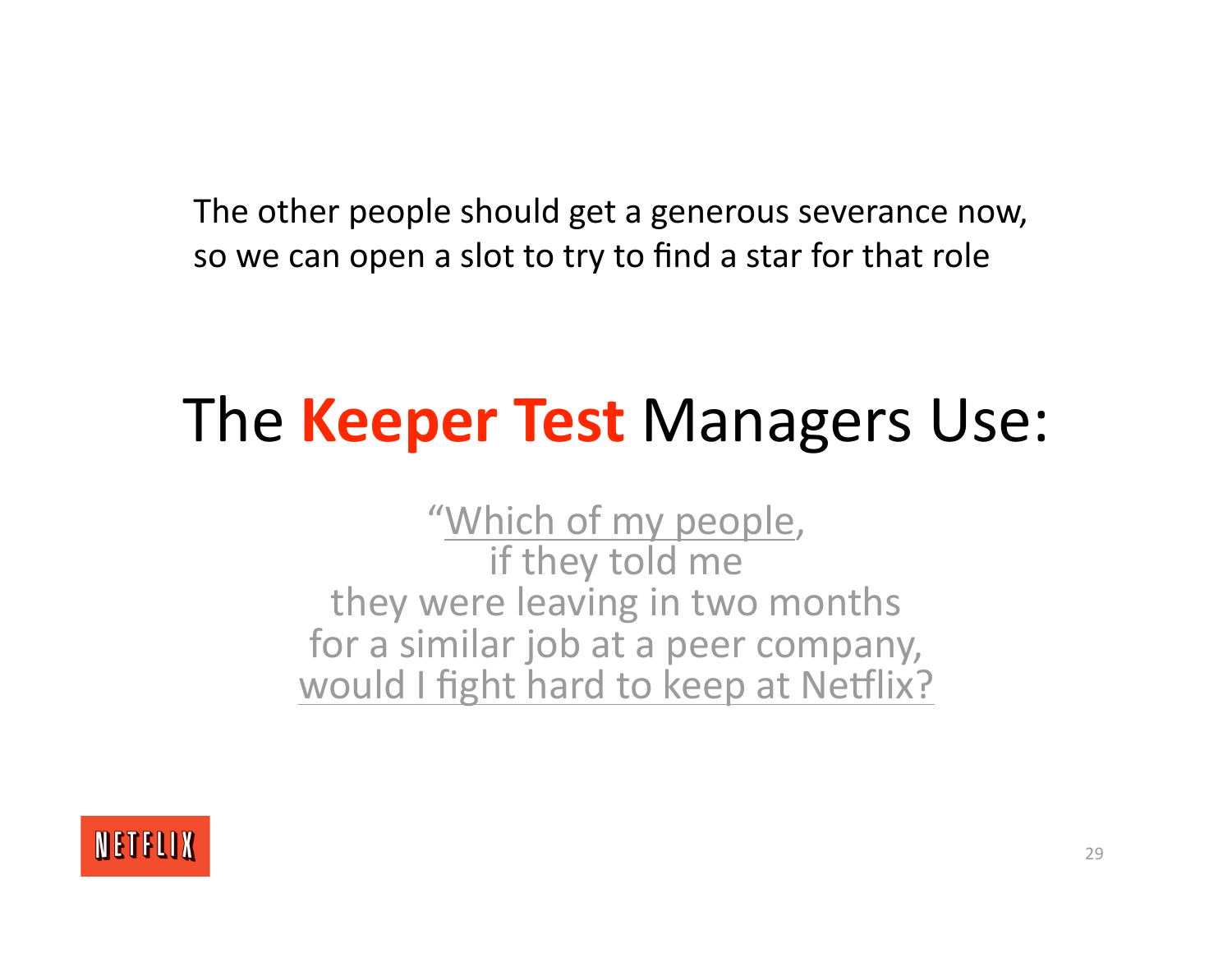# Honesty Always

To avoid surprises, you should periodically ask your manager: "If I told you I were leaving, how hard would you work to change my mind to stay at Netflix?"

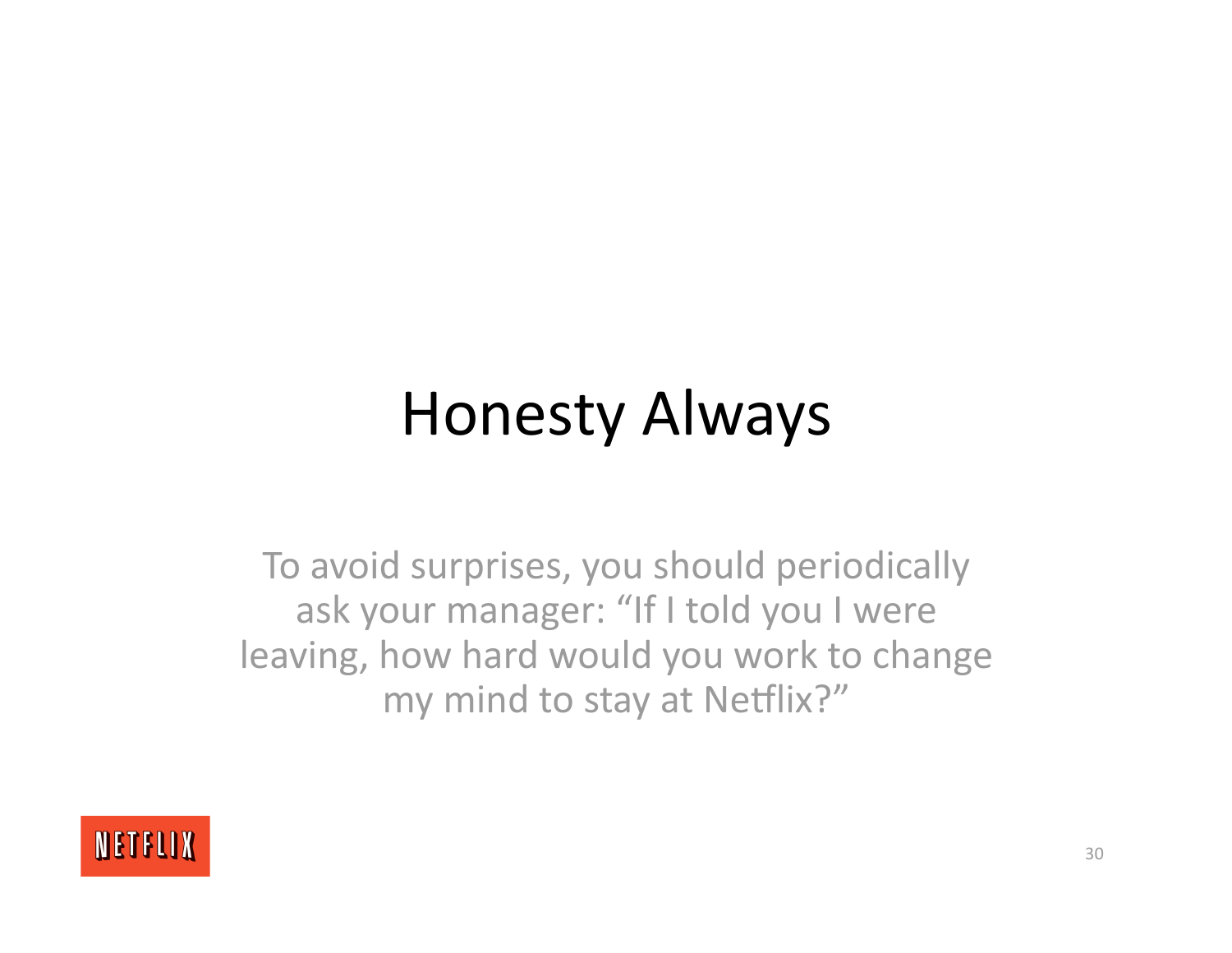# Isn't Loyalty Good? What About Hard Workers? What about Brilliant Jerks?

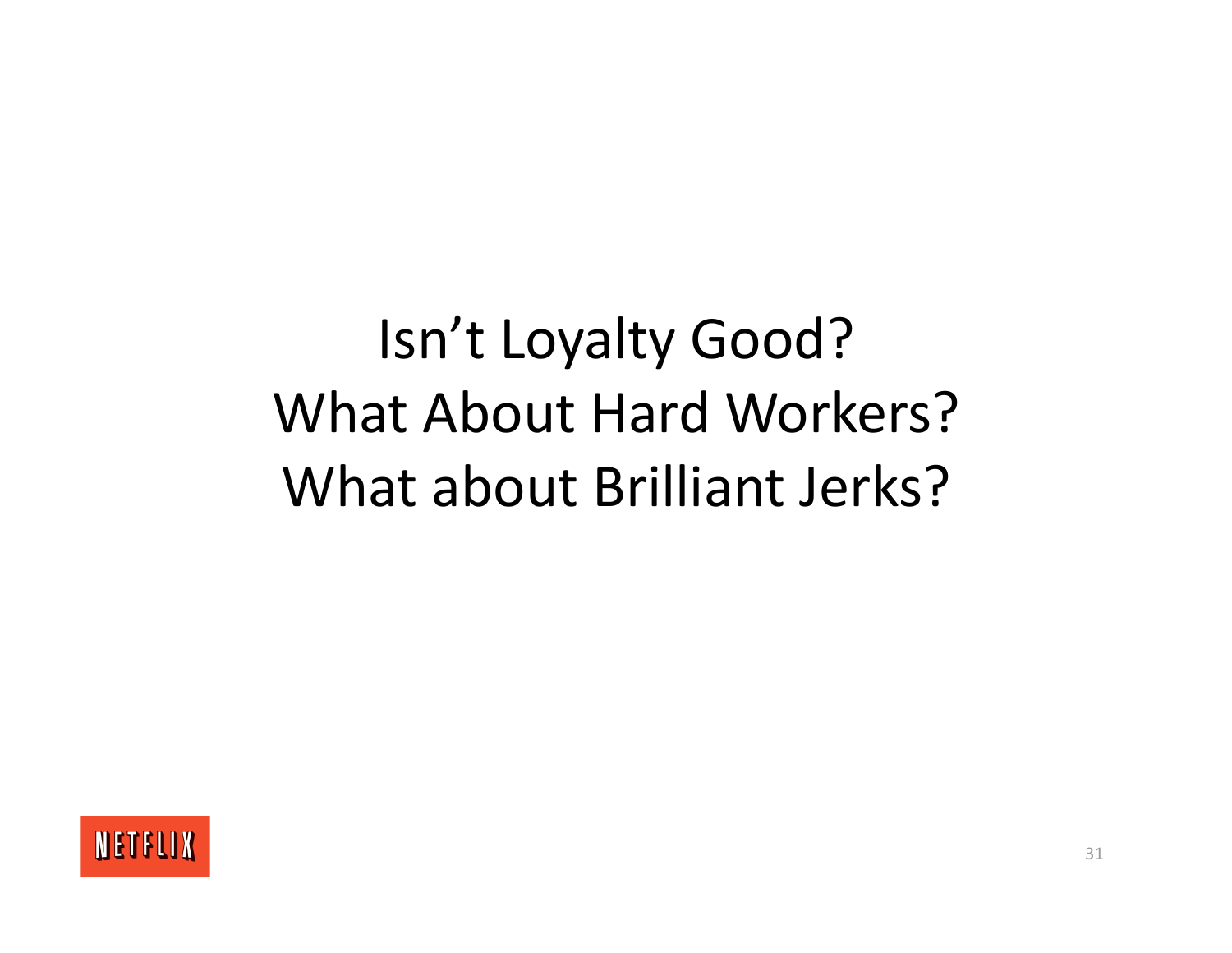# Loyalty is Good

- Loyalty is good as a stabilizer
- People who have been stars for us, and hit a bad patch, get a near term pass because we think they are likely to become stars for us again
- We want the same: if Netflix hits a *temporary* bad patch, we want people to stick with us
- But unlimited loyalty to a shrinking firm, or to an ineffective employee, is not what we are about

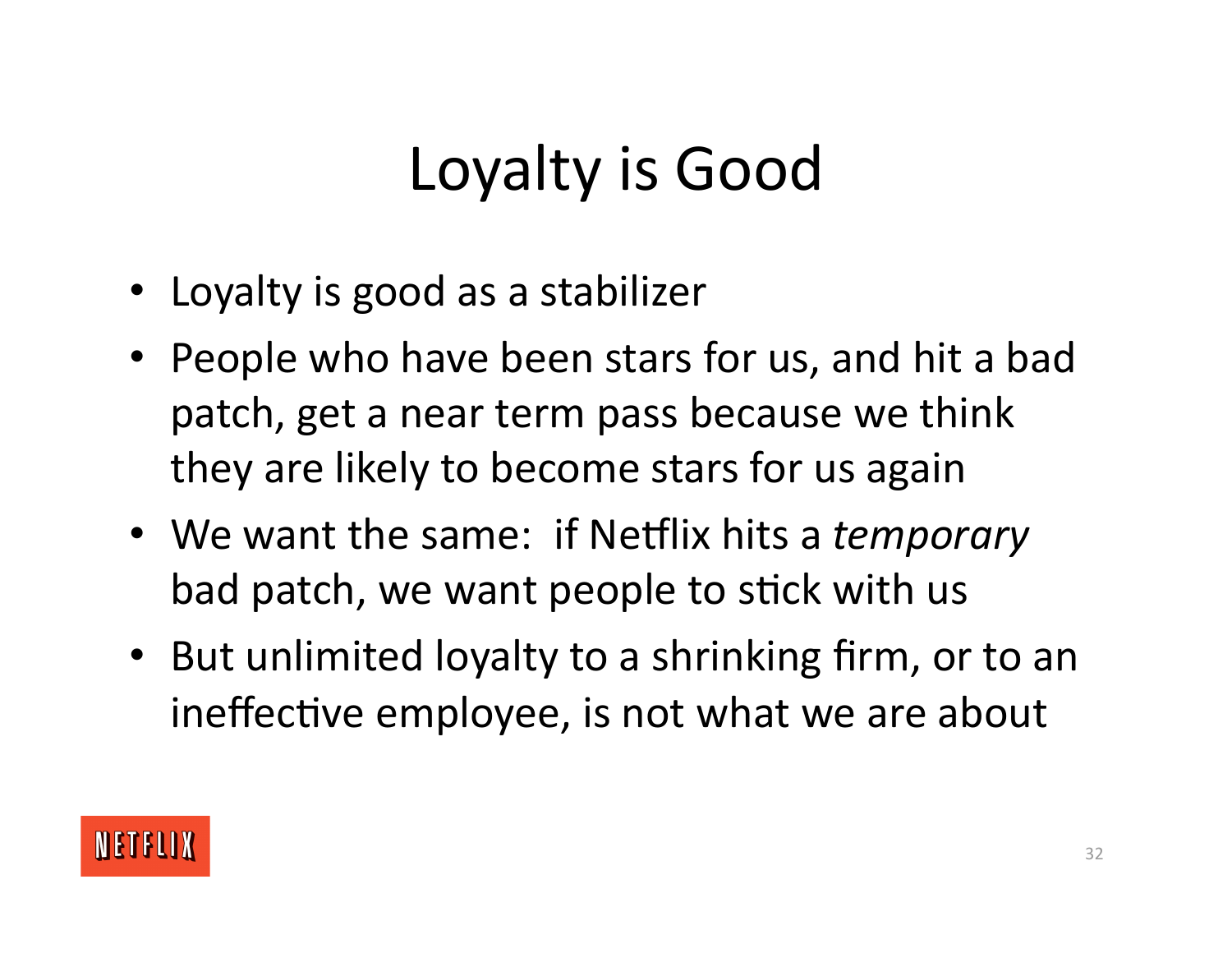# Hard Work – Not Directly Relevant

- It's about effectiveness not effort even though effectiveness is harder to assess than effort
- We don't measure people by how many evenings or weekends they are in their cube
- We do try to measure people by how much, how quickly and how well they get work done – especially under deadline

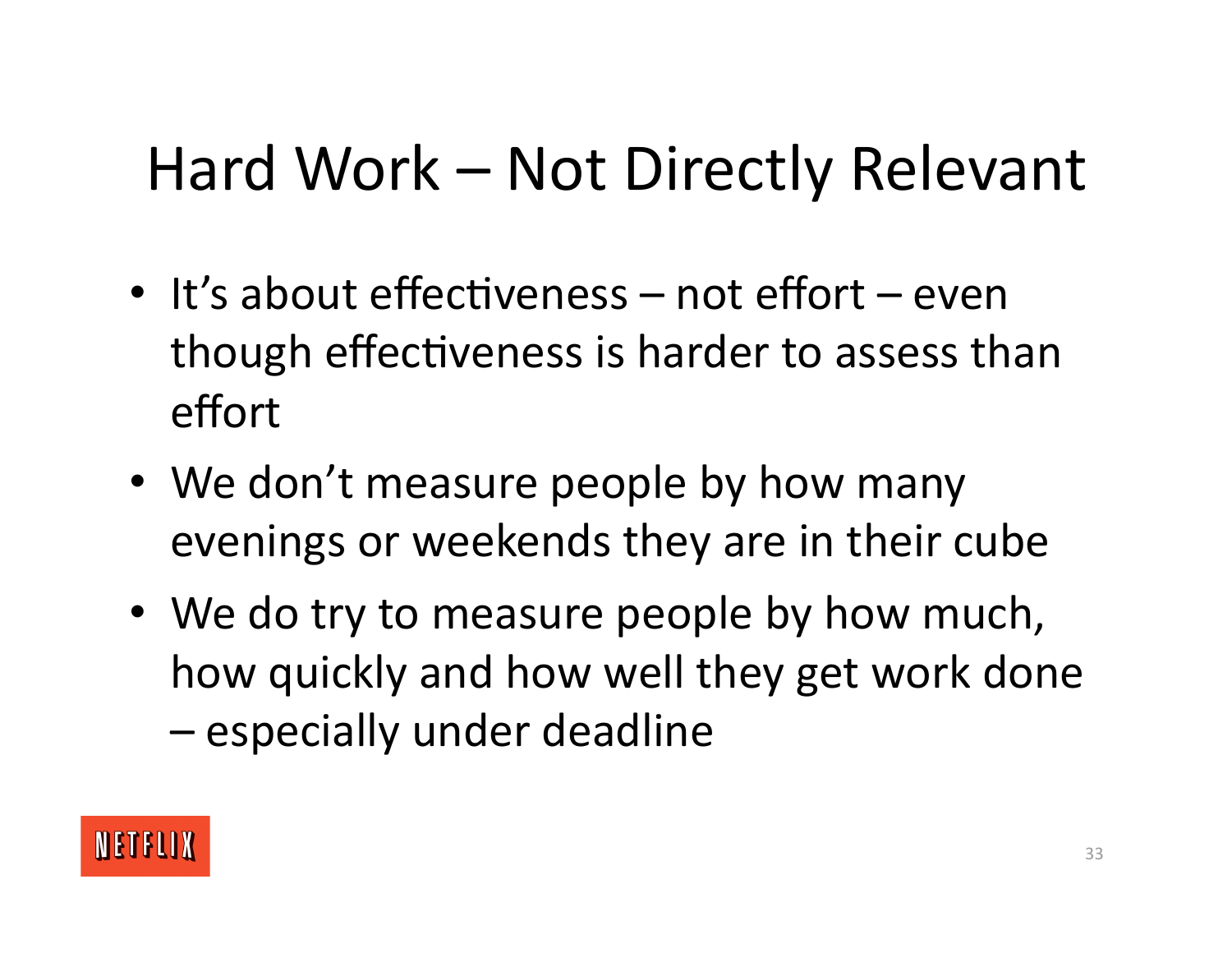### Brilliant Jerks

- Some companies tolerate them
- For us, the cost to teamwork is too high
- Diverse styles are fine as long as person embodies the 9 values

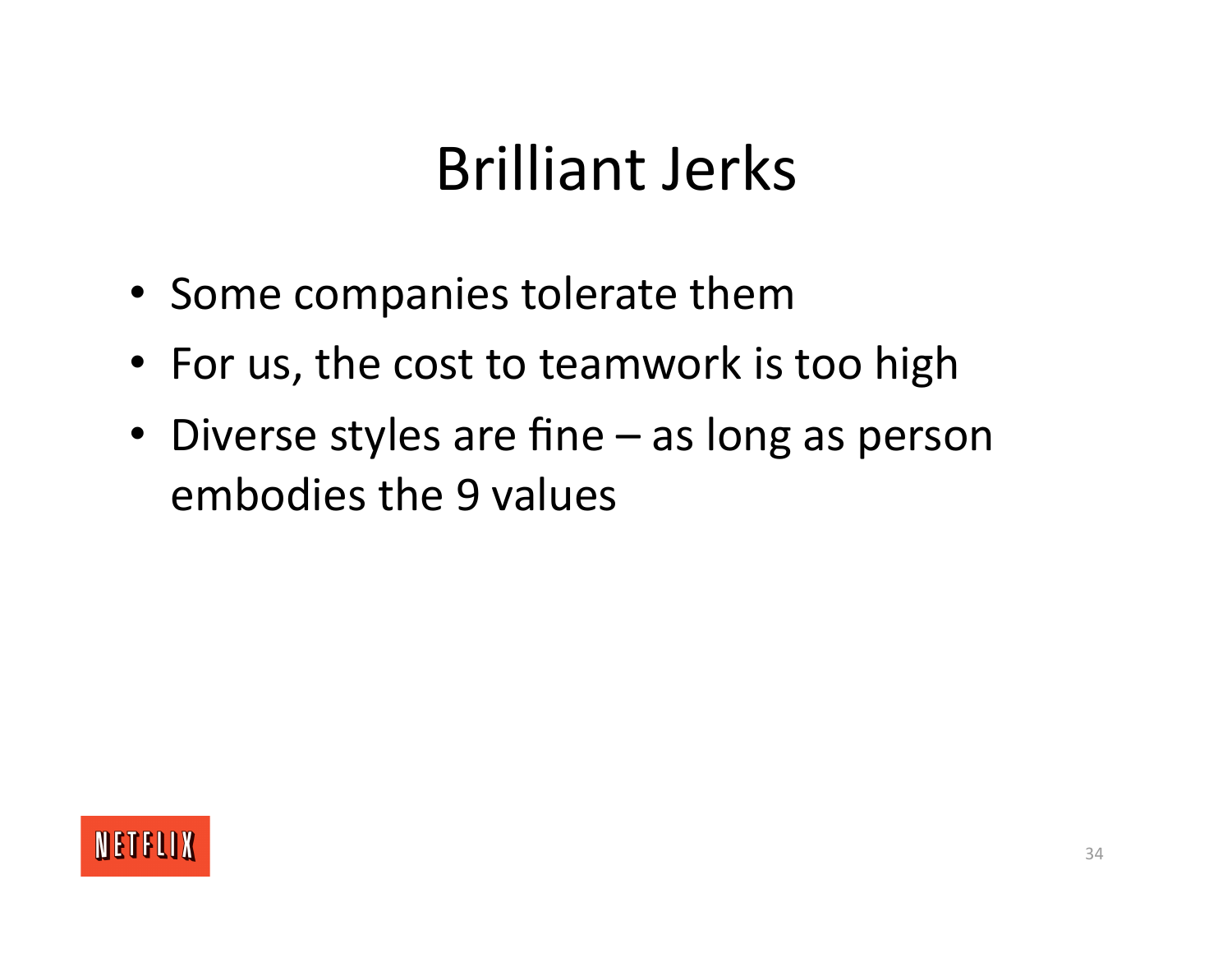# Why are we so manic on high performance?

In procedural work, the best are 2x better than the average. In creative work, the best are  $10x$ better than the average, so huge premium on creating effective teams of the best

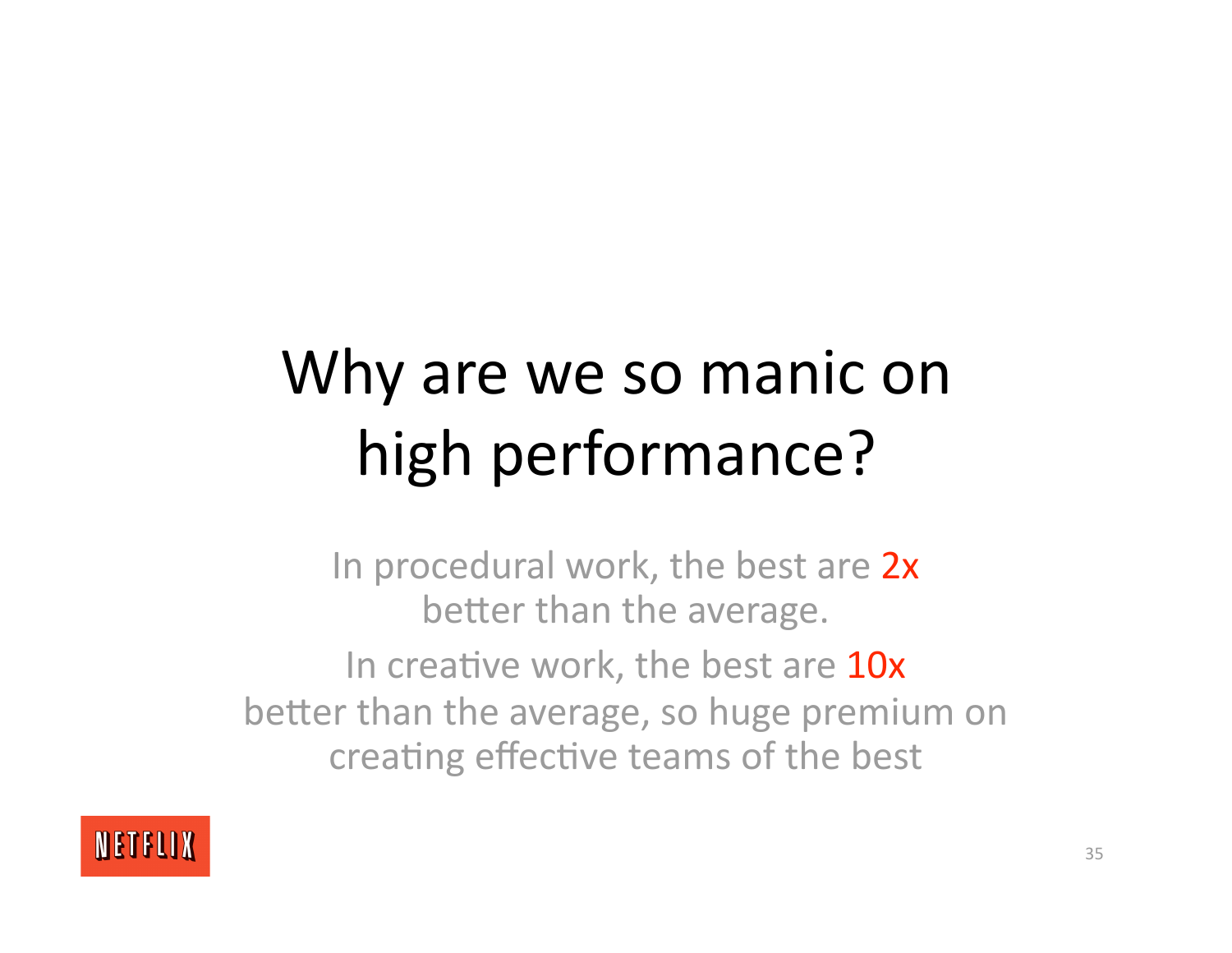# Why are we so manic on high performance?

Great Workplace is **Stunning Colleagues** 

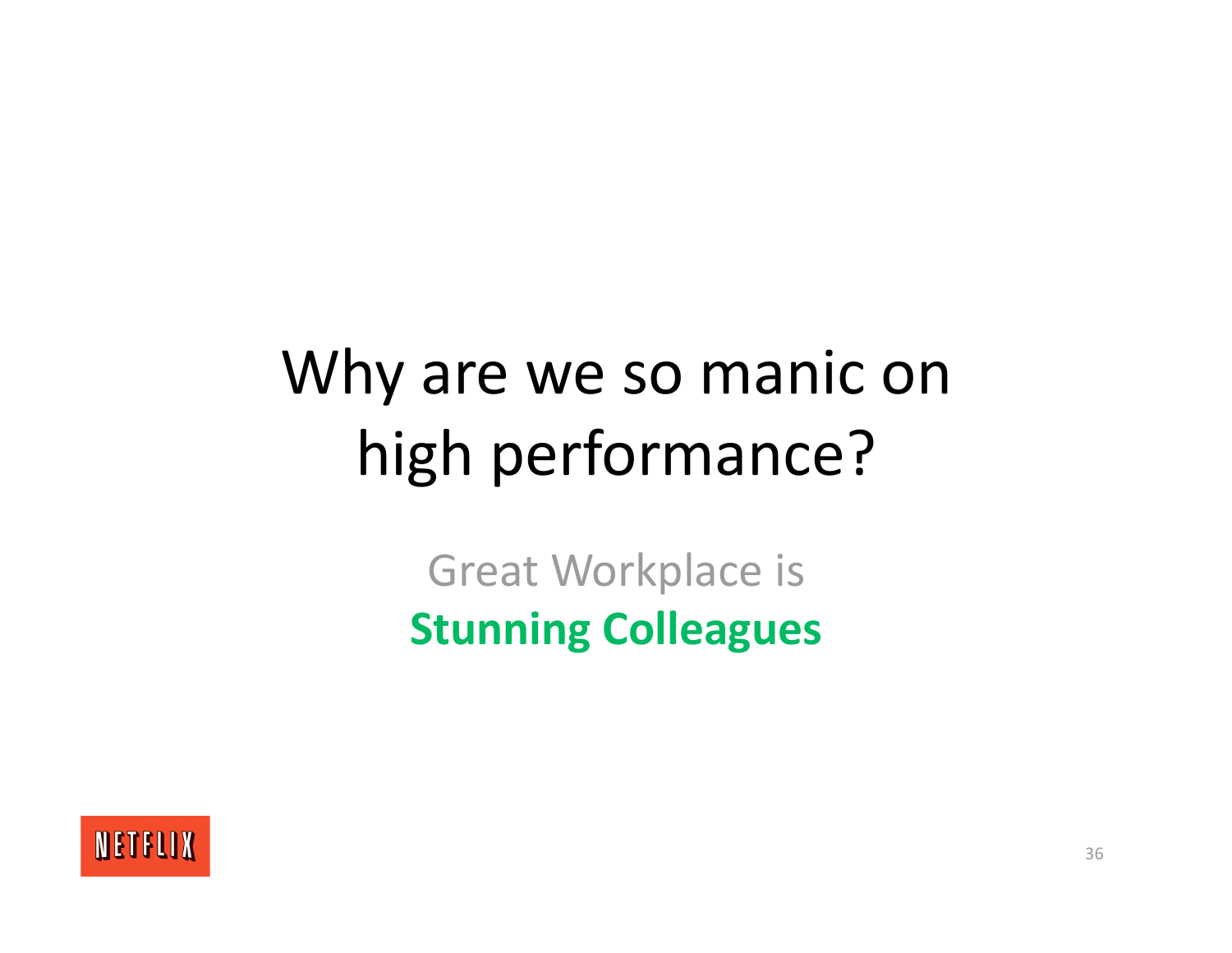#### Seven Aspects of our Culture

- Values are what we Value
- High Performance
- Freedom & Responsibility
- Context, not Control
- Highly Aligned, Loosely Coupled
- Pay Top of Market
- Promotions & Development

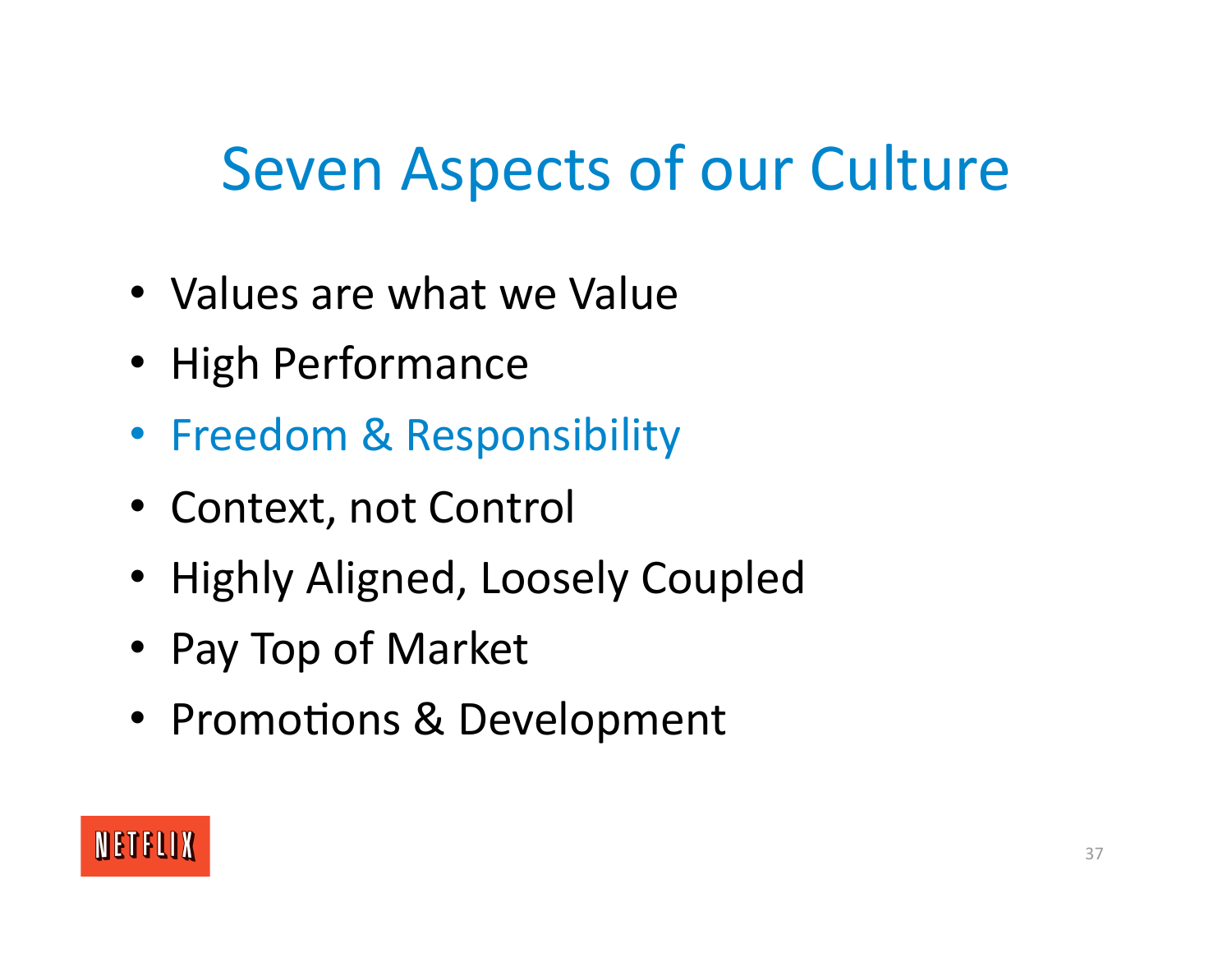## The Rare Responsible Person

- Self motivating
- Self aware
- Self disciplined
- Self improving
- Acts like a leader
- Doesn't wait to be told what to do
- Never feels "that's not my job"
- Picks up the trash lying on the floor
- Behaves like an owner

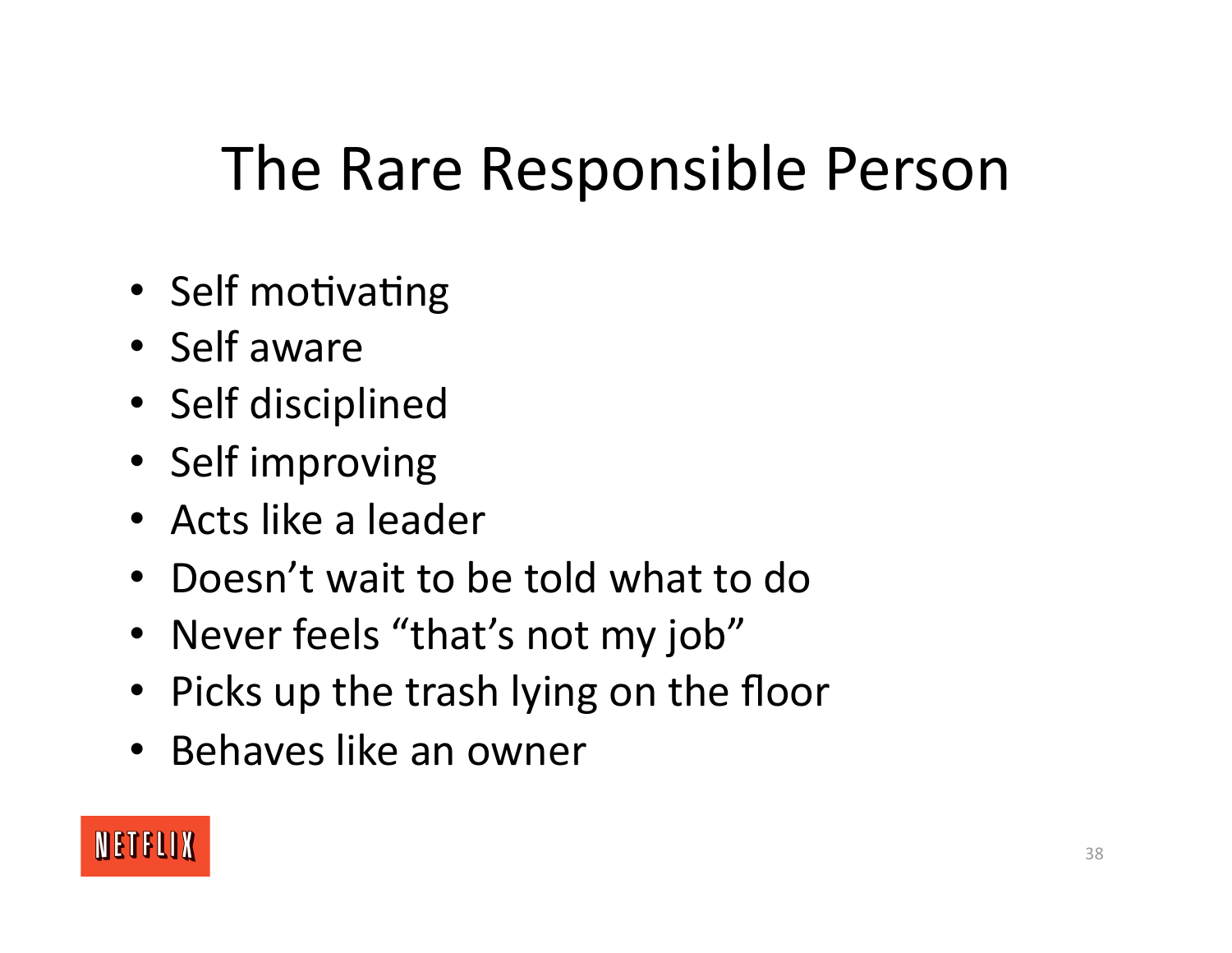## Responsible People **Thrive** on Freedom, and are **Worthy** of Freedom

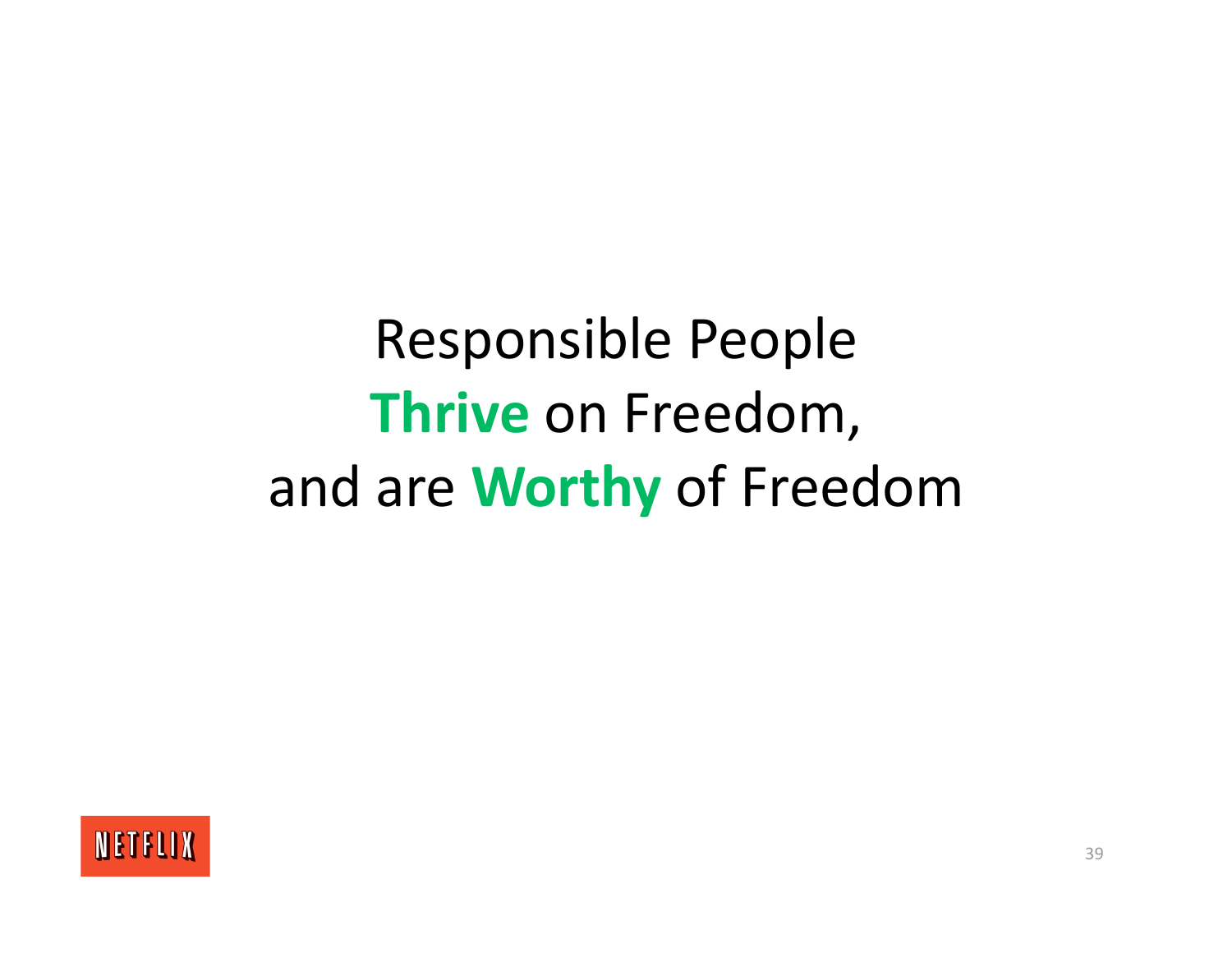Our model is to *increase* employee freedom as we grow, rather than limit it, to continue to attract and nourish innovative people, so we have better chance of long-term continued success

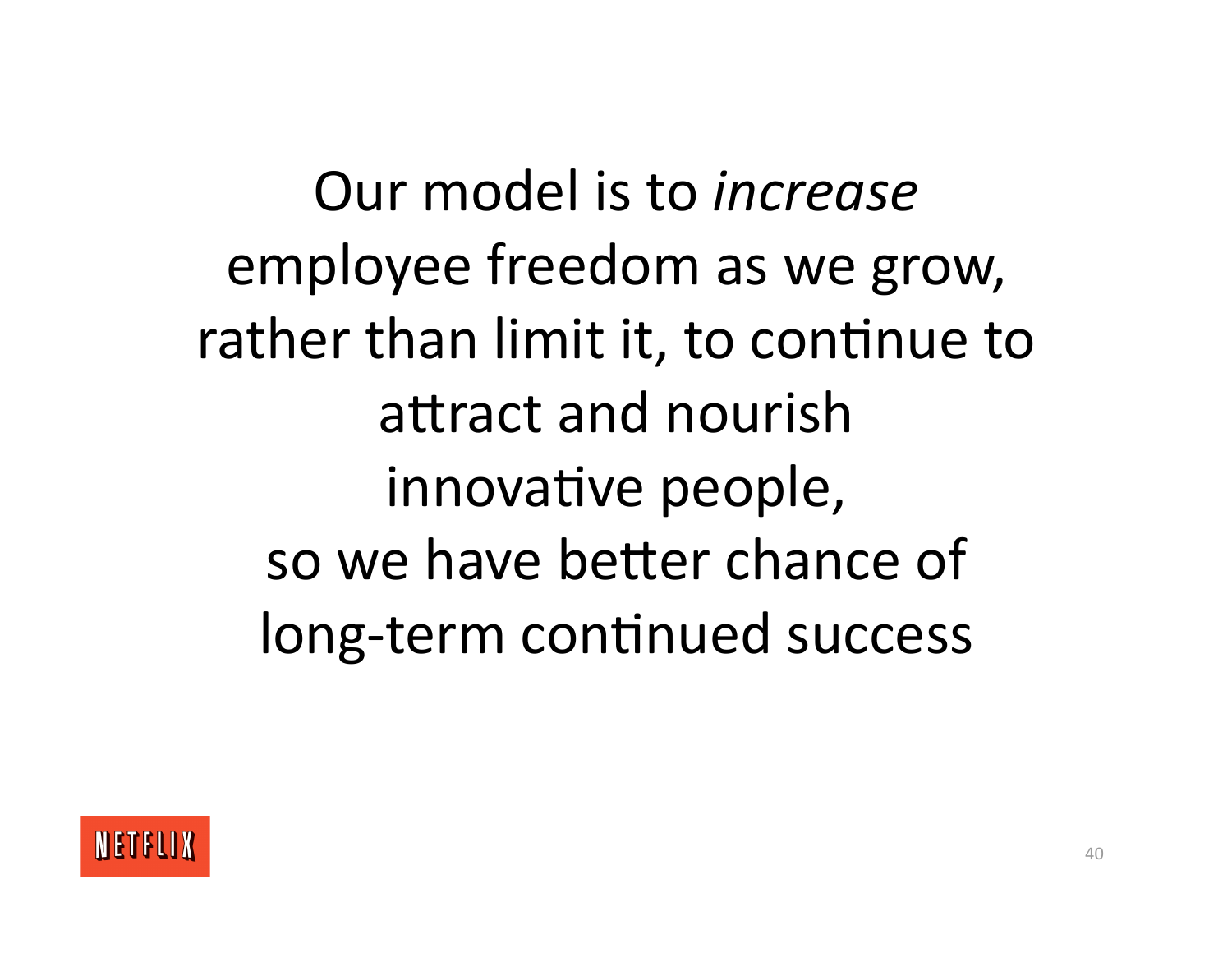#### Most Companies Curtail Freedom as they get Bigger



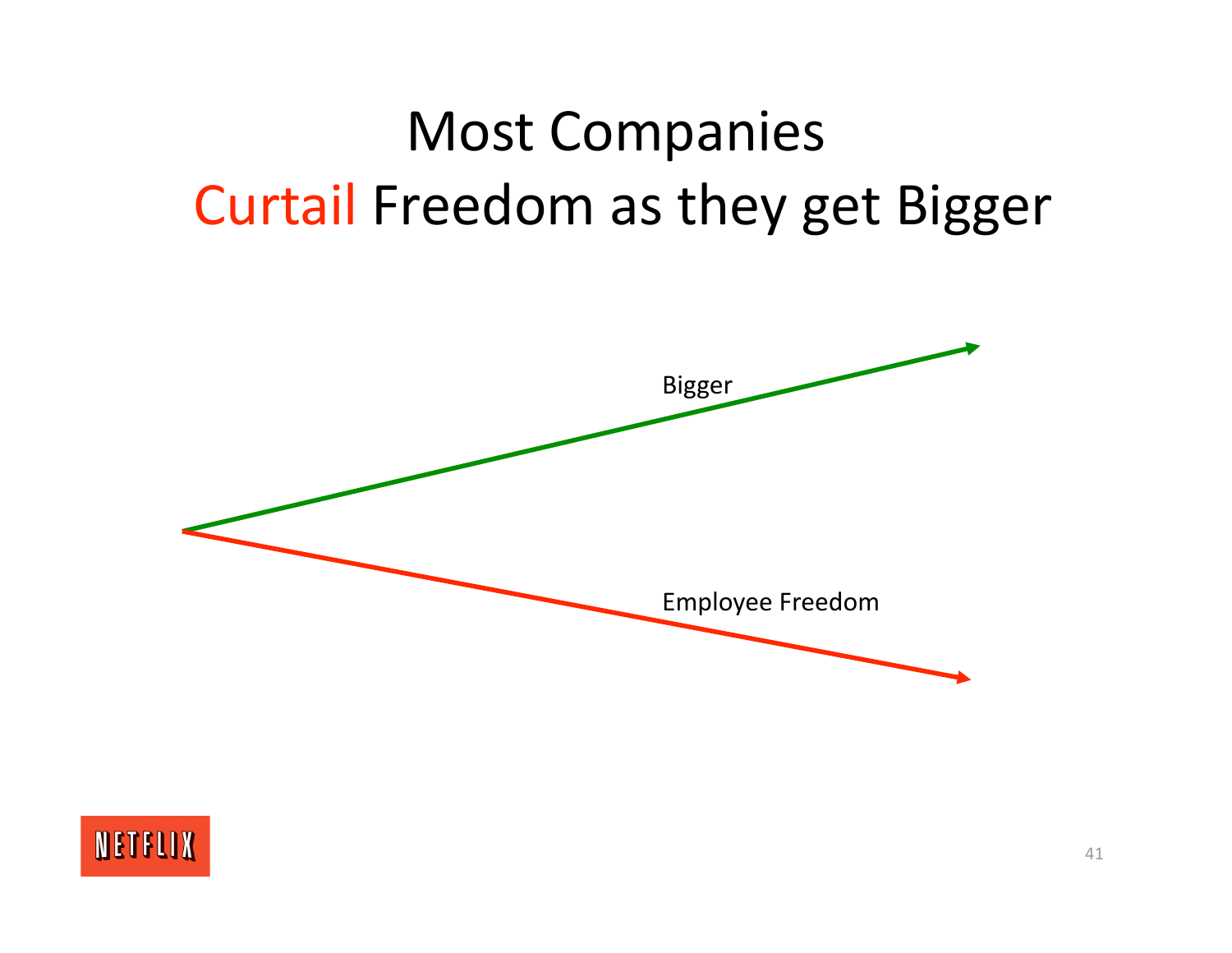## Most Companies Curtail Freedom As They Grow to Avoid Errors (sounds pretty good to avoid errors)

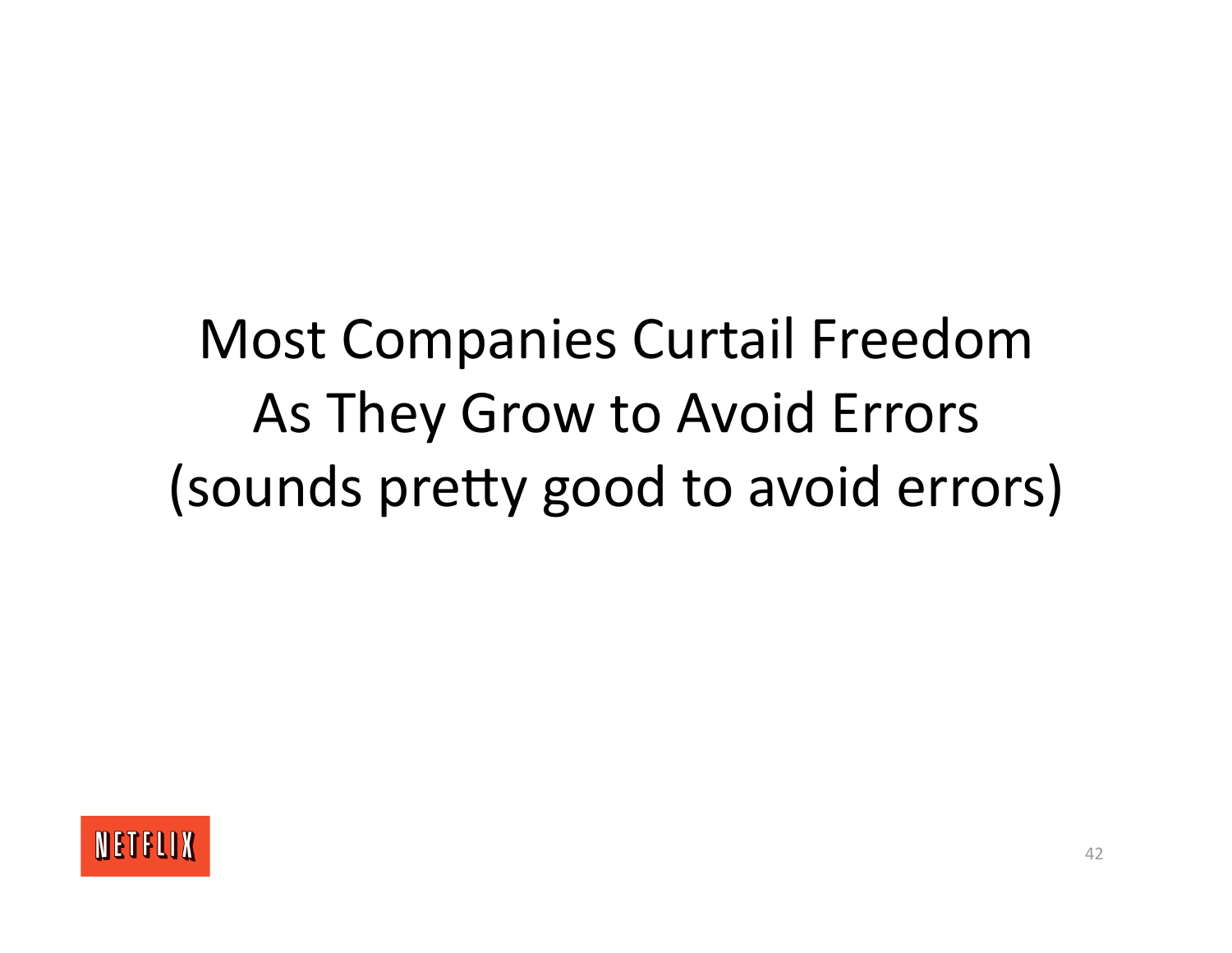#### Desire for Bigger Positive Impact **Creates Growth**

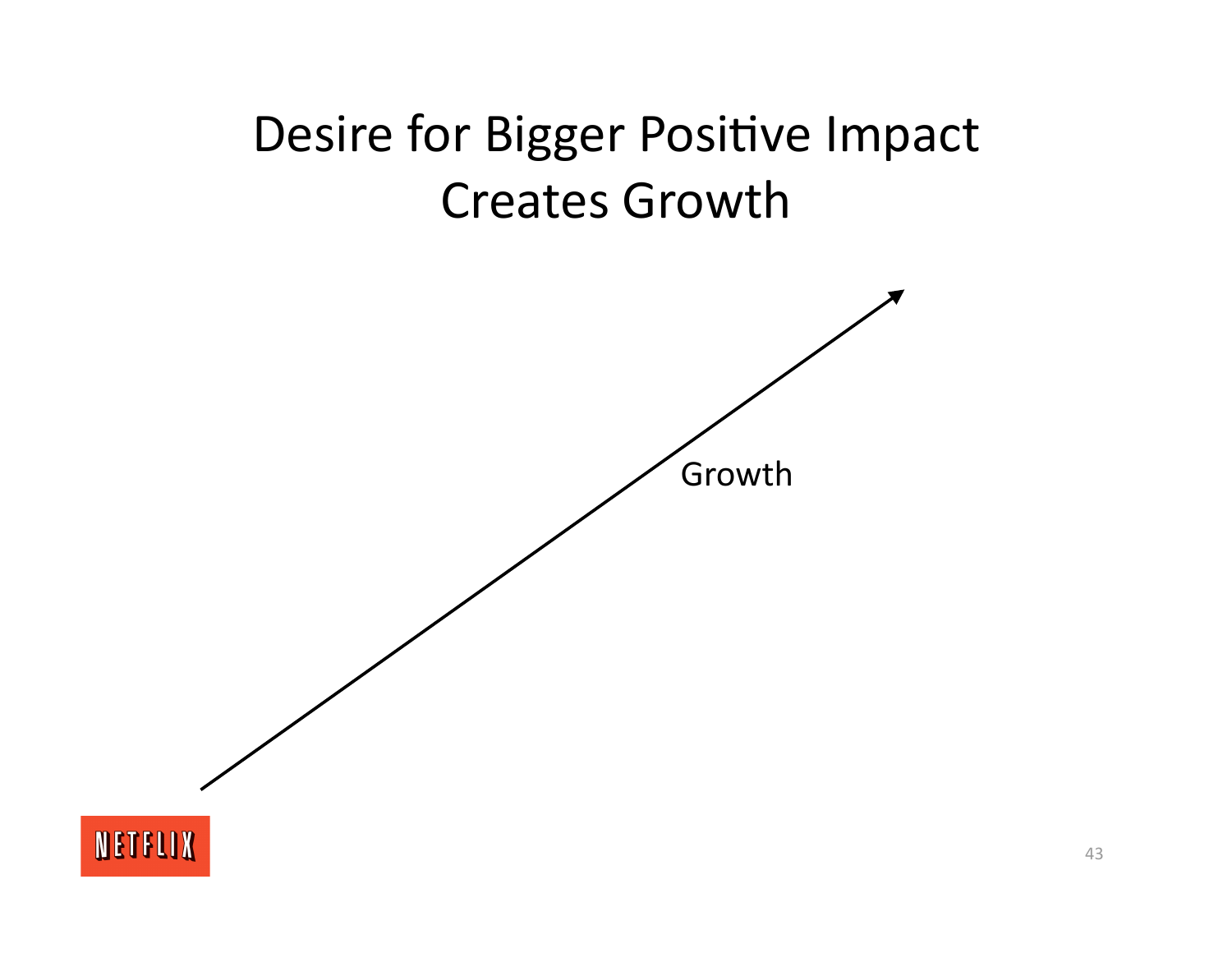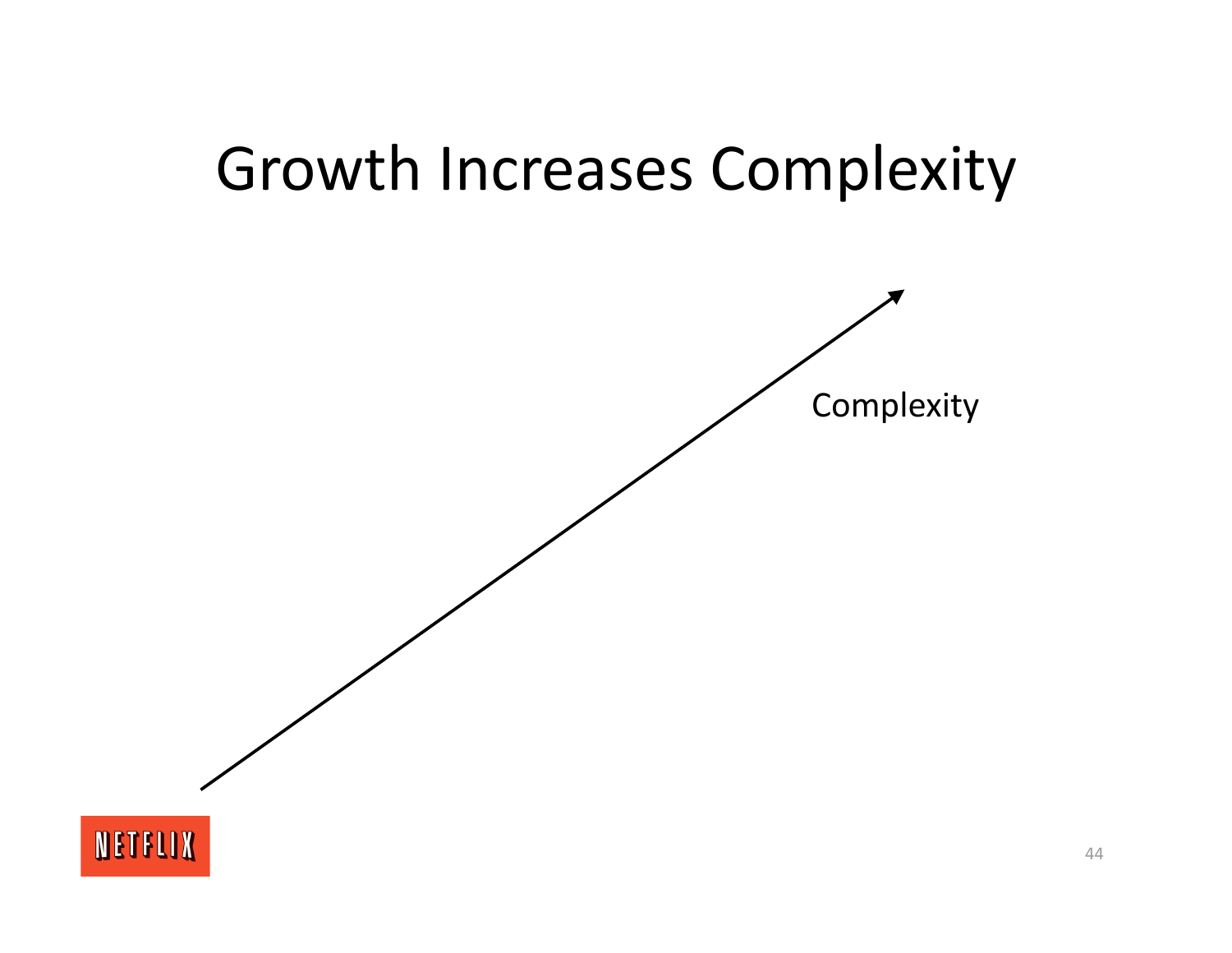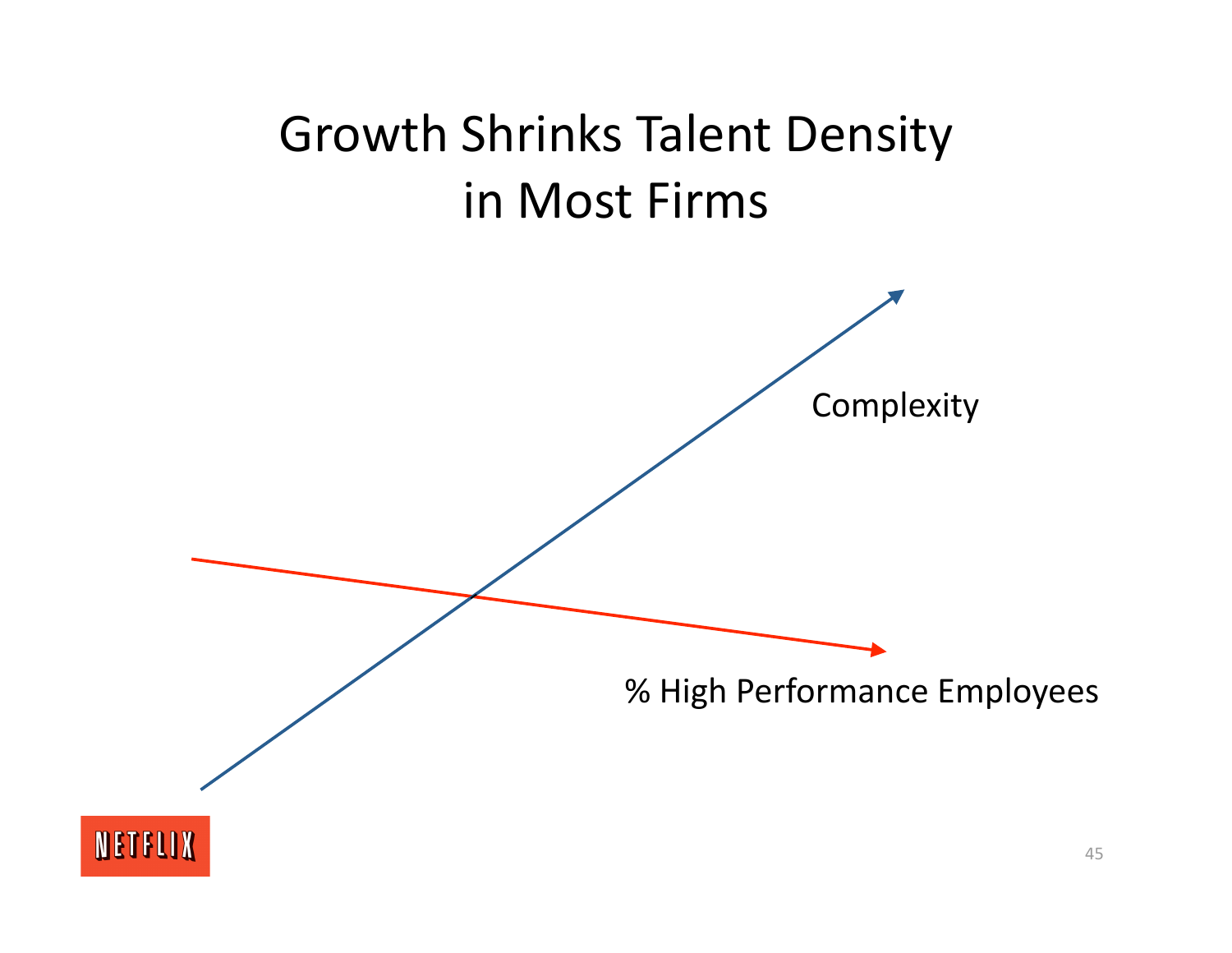#### Chaos Emerges



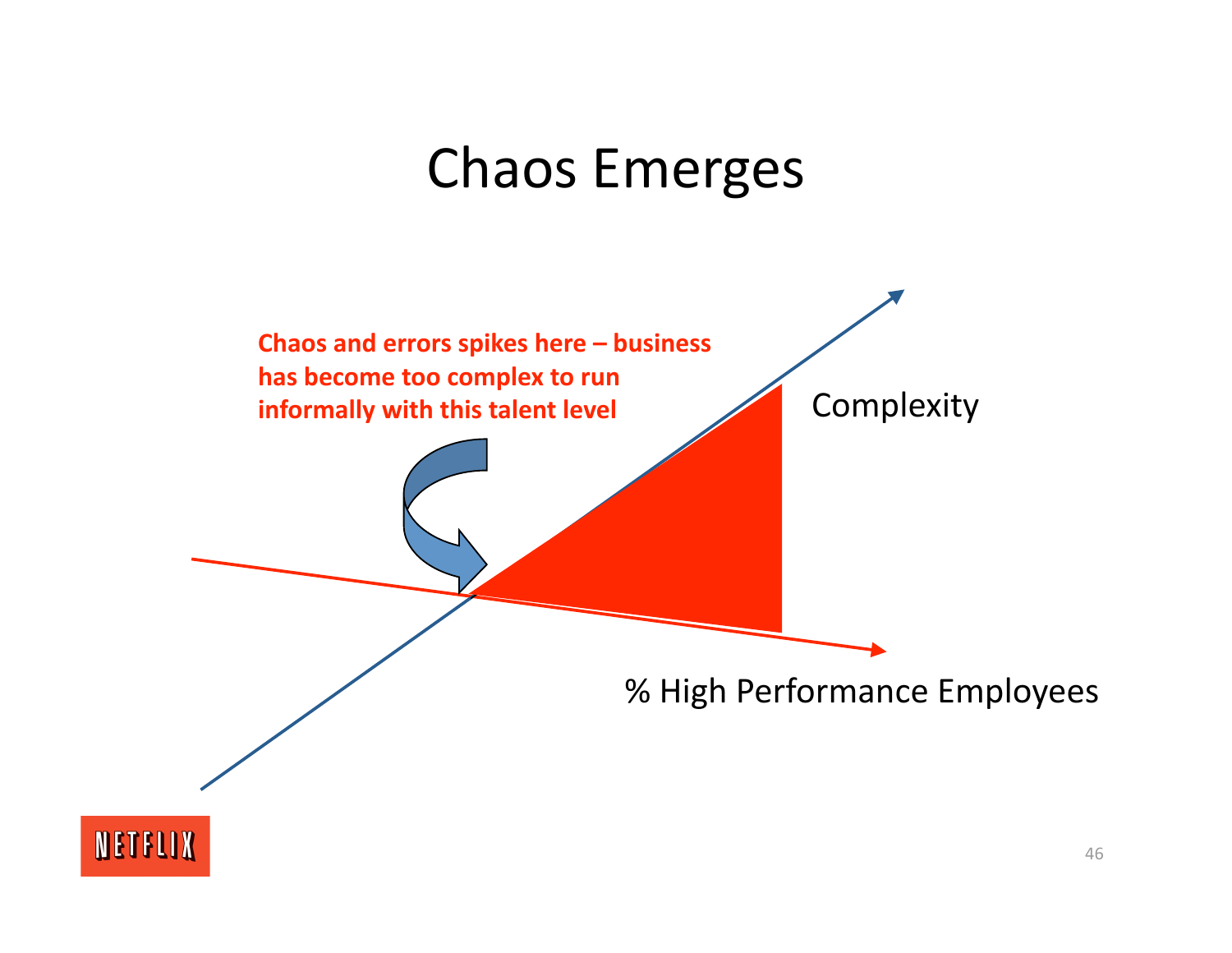#### Process Emerges to Stop the Chaos

Procedures No one loves process, but feels good compared to the

pain of chaos

NETFLIX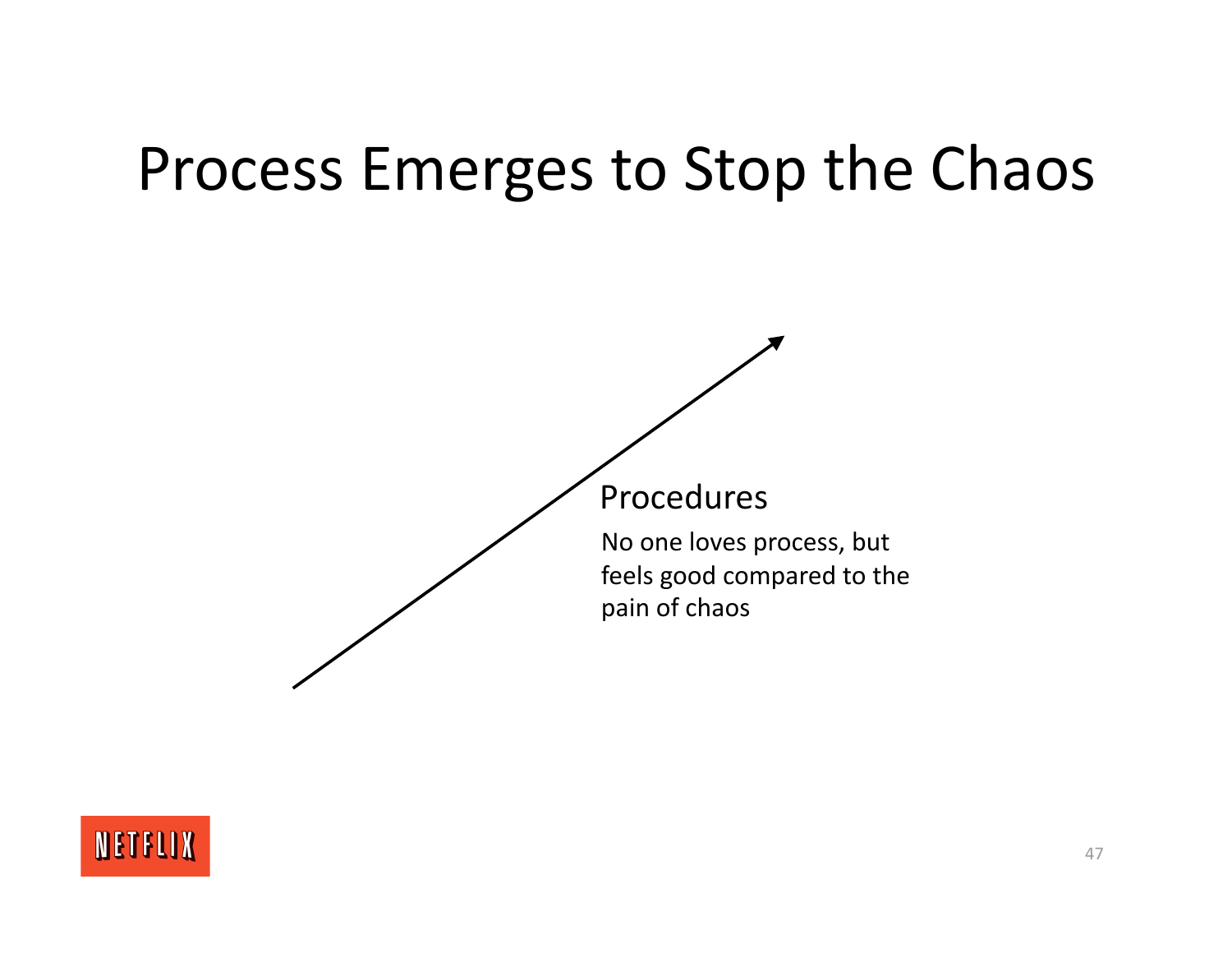#### Process‐focus Drives More Talent Out



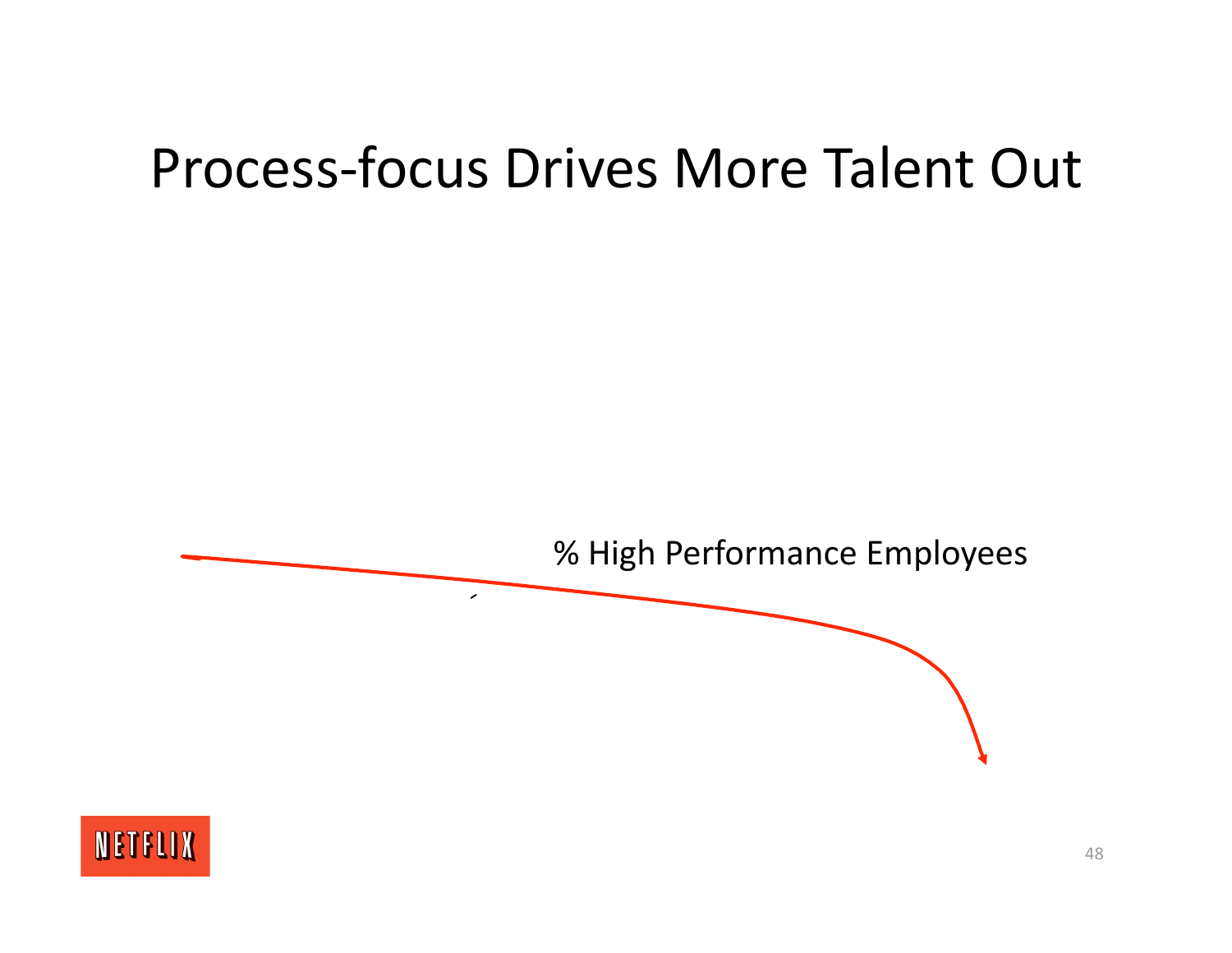#### Strong Near‐Term Outcome

- A highly-successful process-driven company
	- With leading share in its market
	- Minimal thinking required
	- Few mistakes made very efficient
	- Few curious innovator‐mavericks remain
	- $-$  Very optimized processes for its existing market

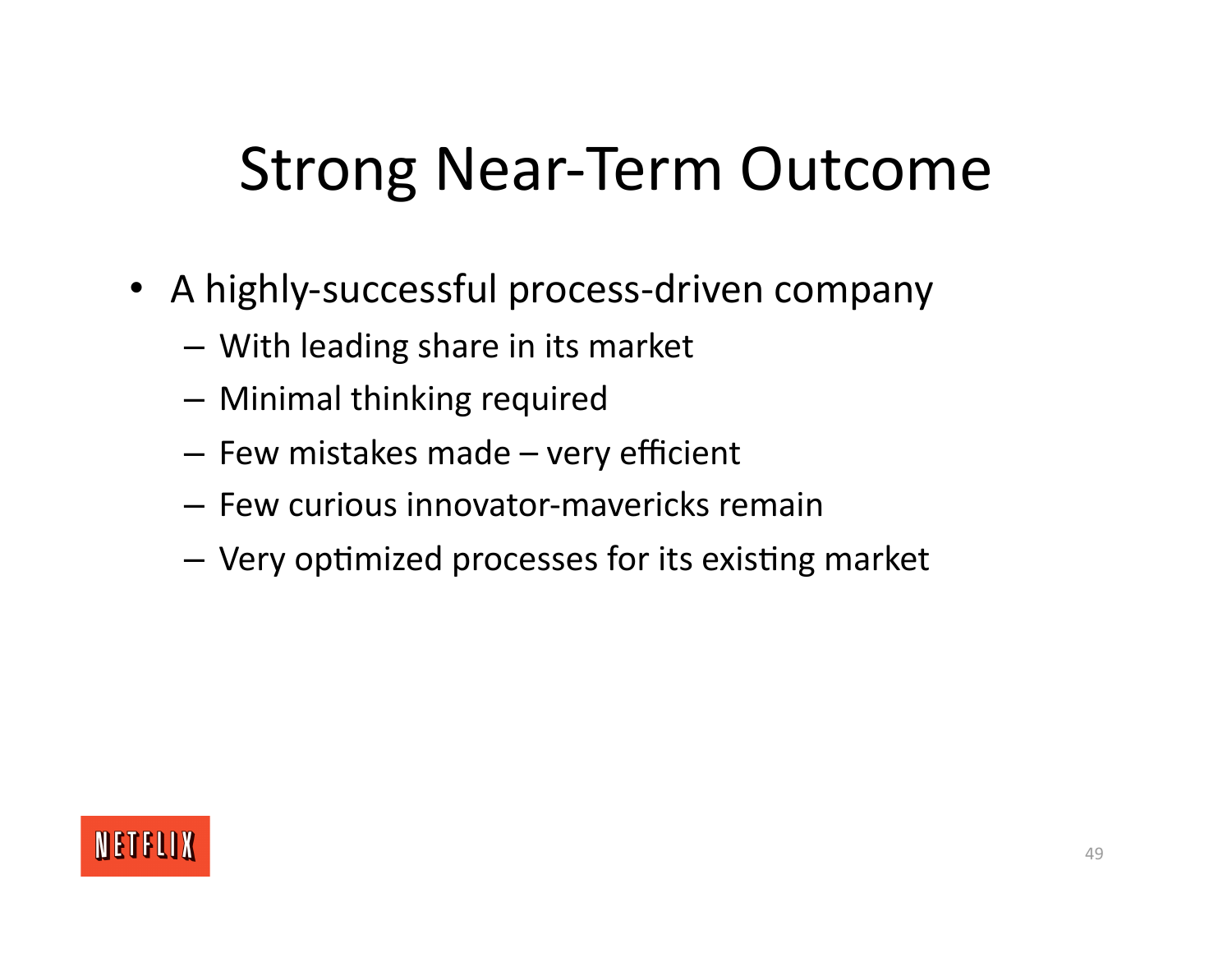#### Then the Market Shifts...

- Market shifts due to new technology or new competitors or new business models
- Company is unable to adapt quickly, because the employees are extremely good at following the existing processes, and process adherence is the value system
- Company generally grinds painfully into irrelevance, due to inability to respond to the market shift

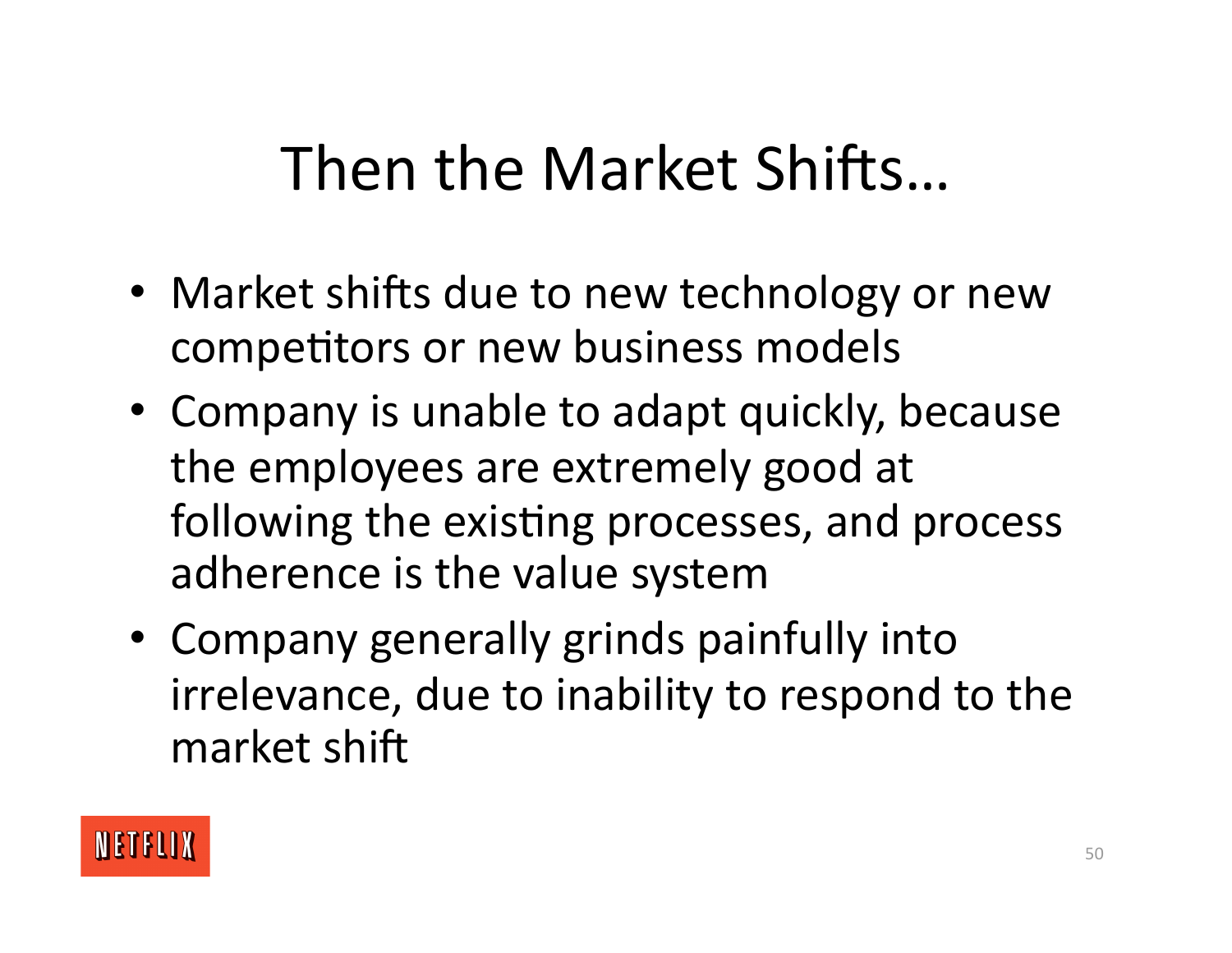#### Seems Like Three Bad Options

- 1. Stay creative by staying small
- 2. Try to avoid rules as you grow, suffer chaos
- 3. Use process as you grow to drive efficient execution of current model, but cripple creativity, innovation, flexibility, and ability to thrive when market inevitably shifts

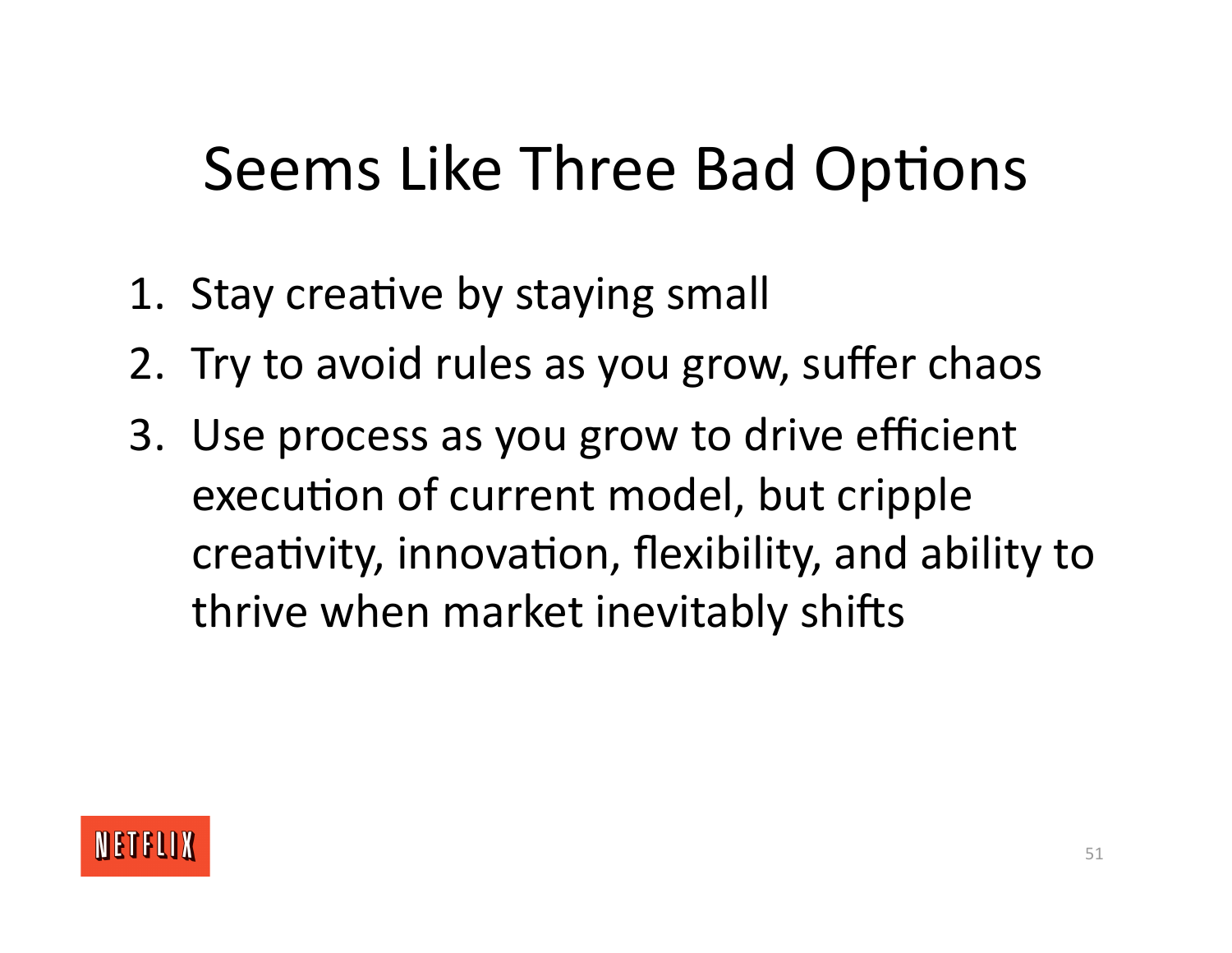## A Fourth Option

- Avoid Chaos as you grow with Ever More High Performance People – not with Rules
- Then you can continue to run informally with self-discipline and avoid chaos
- The run informally part is what enables and attracts creativity

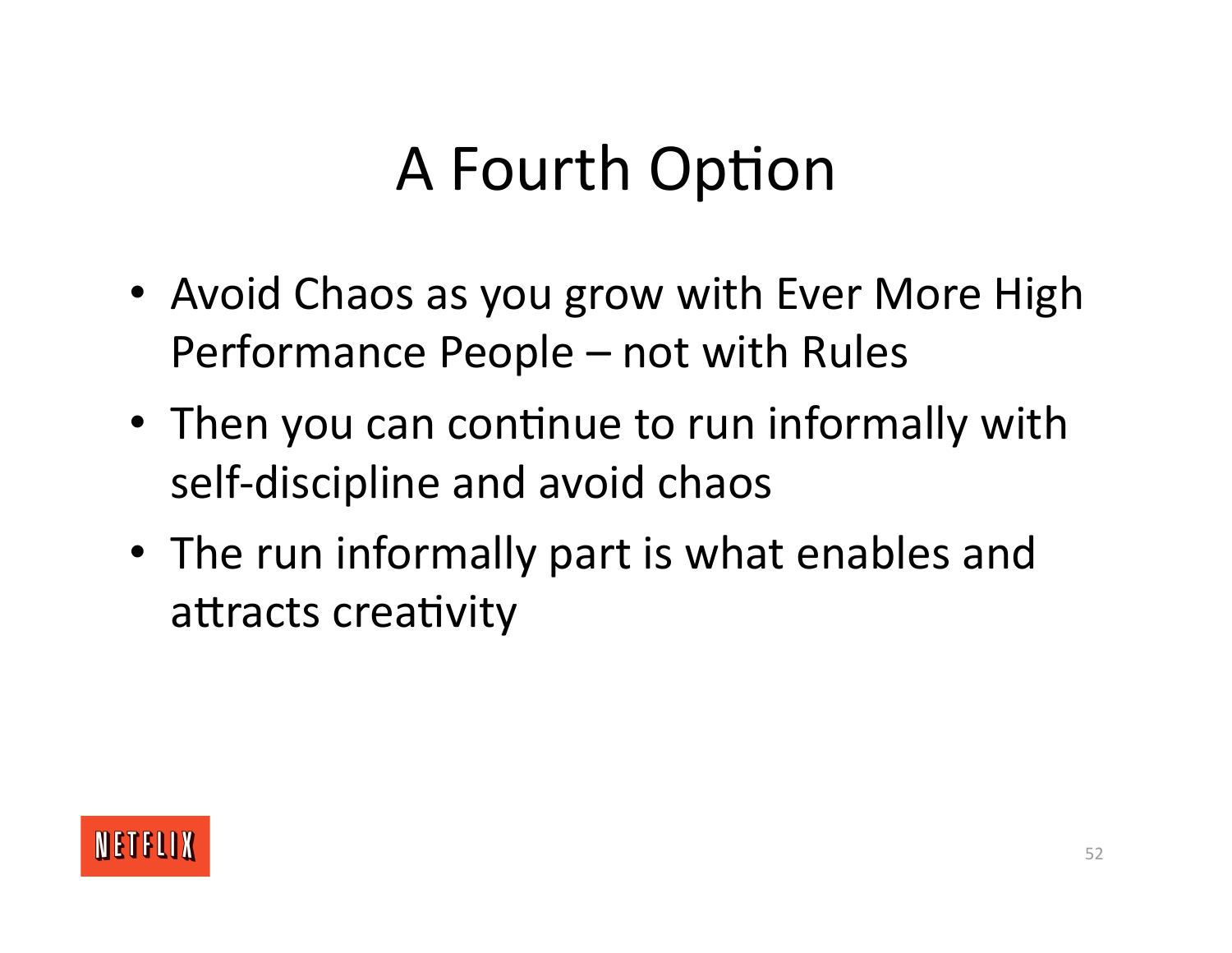## The Key: Increase Talent Density faster than Complexity Grows



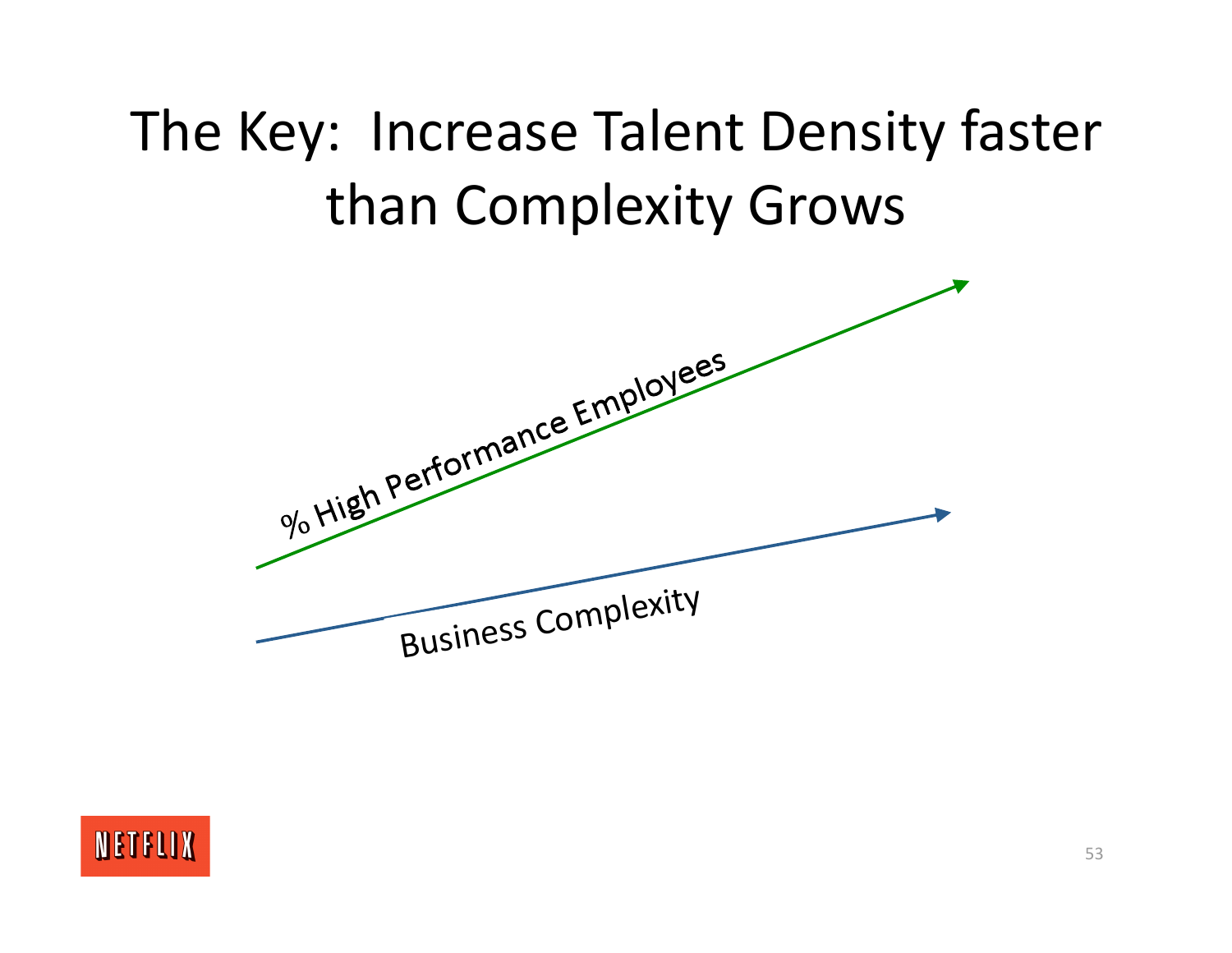# **Increase Talent Density** % High Performance Employees Top of market compensation Attract hi-value people through  $\bullet$ freedom to make impact

Be demanding about high  $\bullet$ performance culture

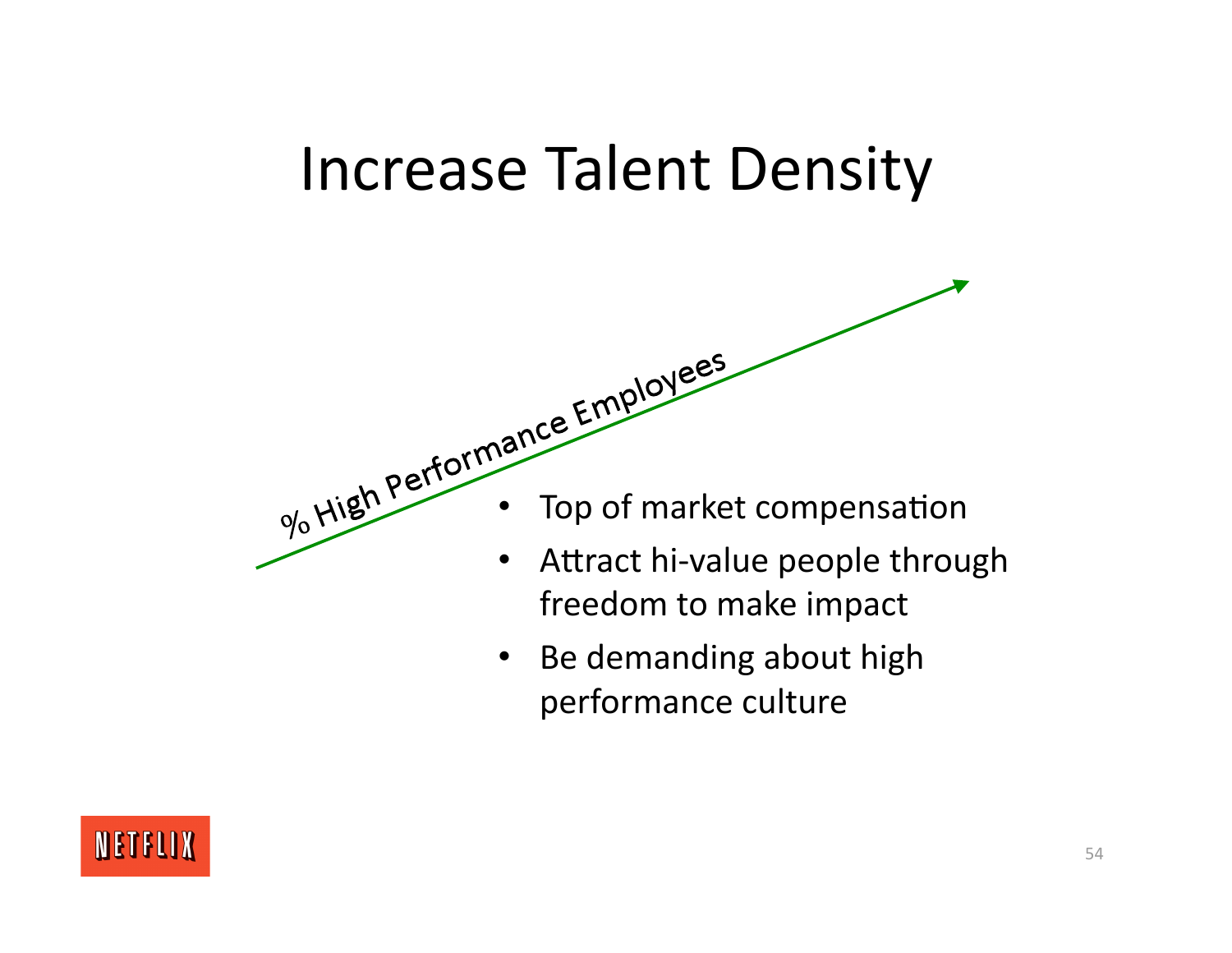#### Minimize Complexity Growth

- Few big products vs many small ones
- Eliminate distracting complexity (barnacles)
- Value simplicity



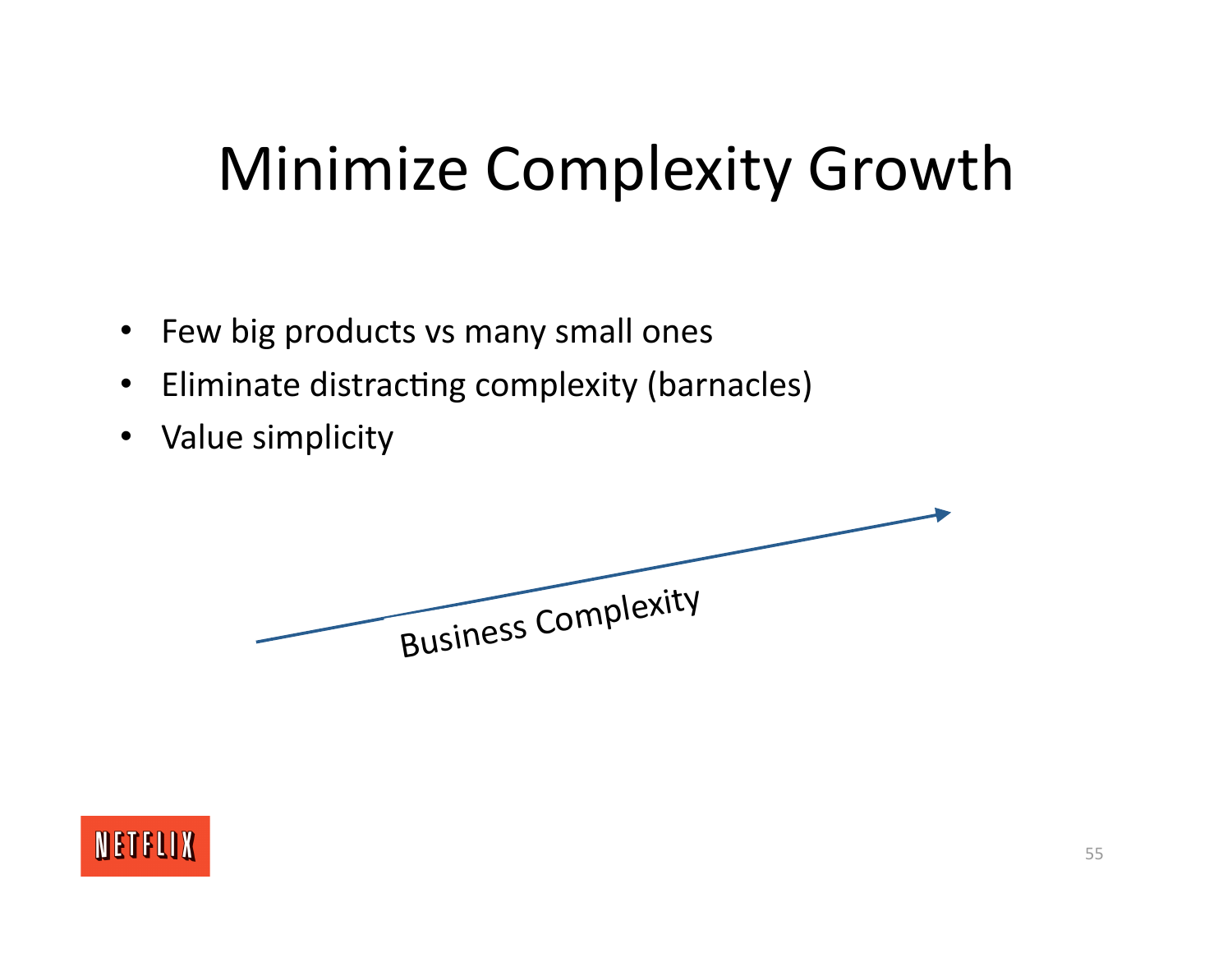#### With the Right People,

#### Instead of a Culture of Process Adherence,

#### Culture of Freedom and Responsibility, **Innovation and Self-Discipline**

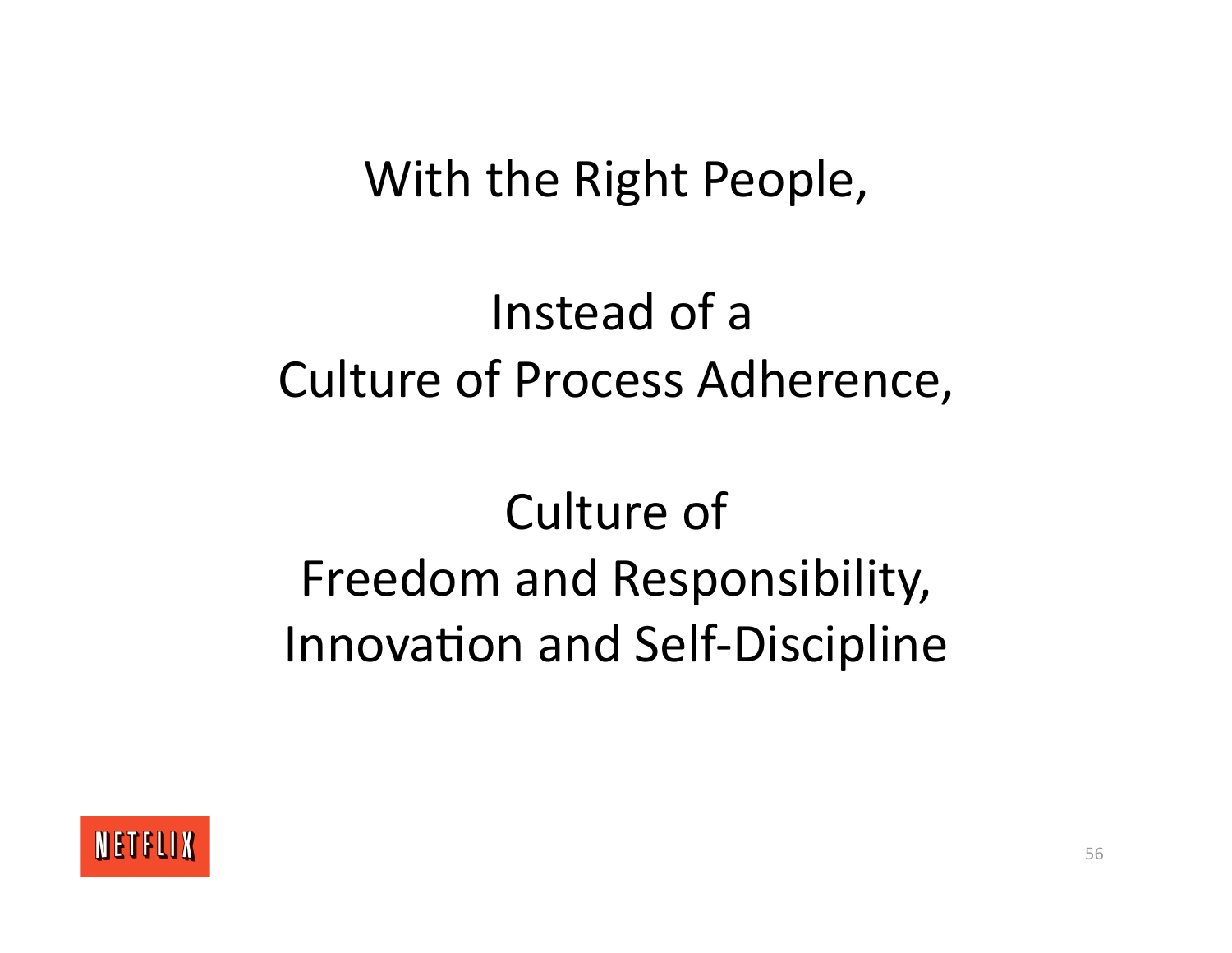#### Is Freedom Absolute?

Are all rules & processes bad?

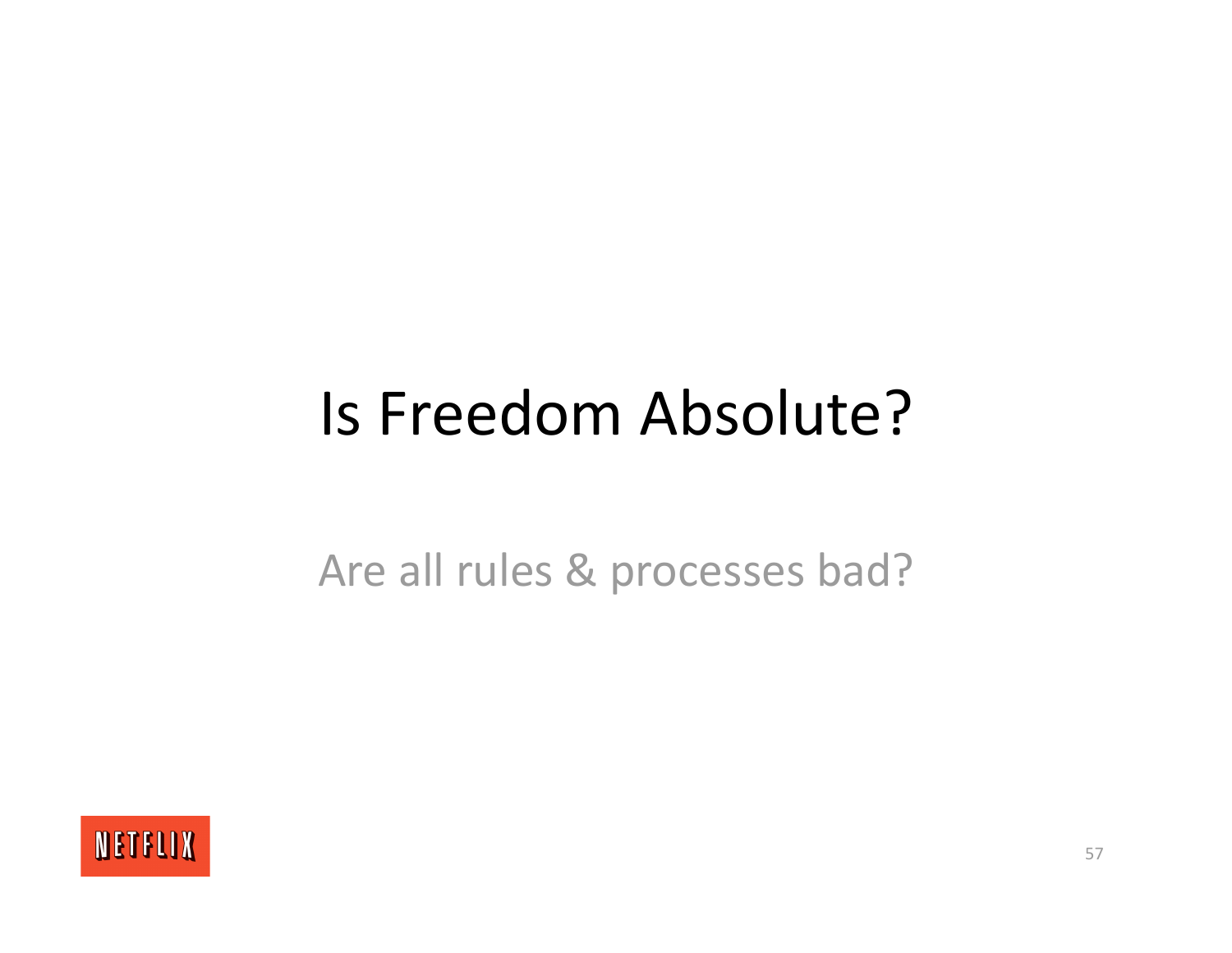#### Freedom is not absolute.

Like "free speech" there are some limited exceptions to "freedom at work"

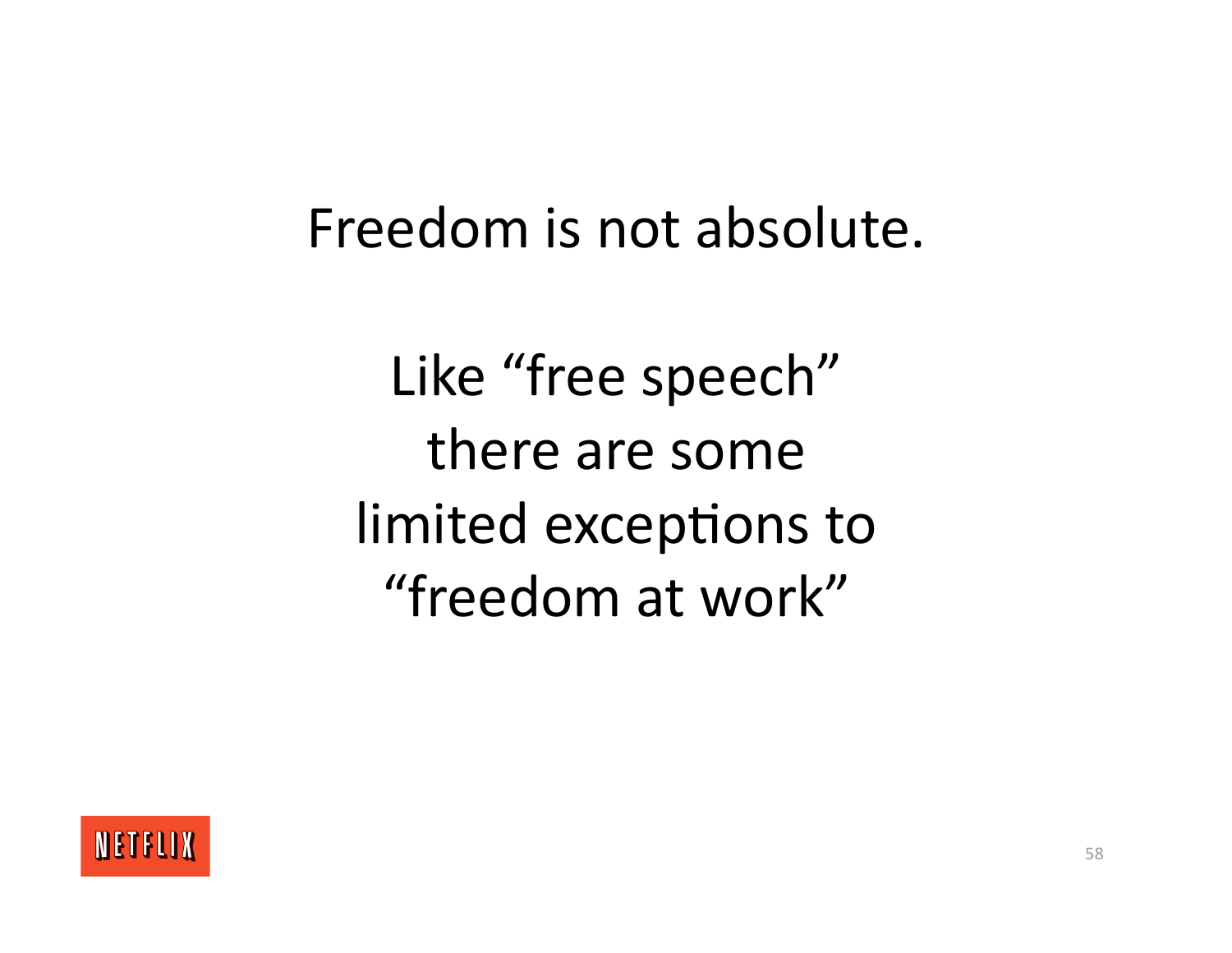## Two Types of Necessary Rules

#### 1. Prevent irrevocable disaster

- E.g. Financials produced are wrong
- E.g. Hackers steal our customers' credit card info
- 2. Moral, ethical, legal issues
	- E.g. Dishonesty, harassment are intolerable

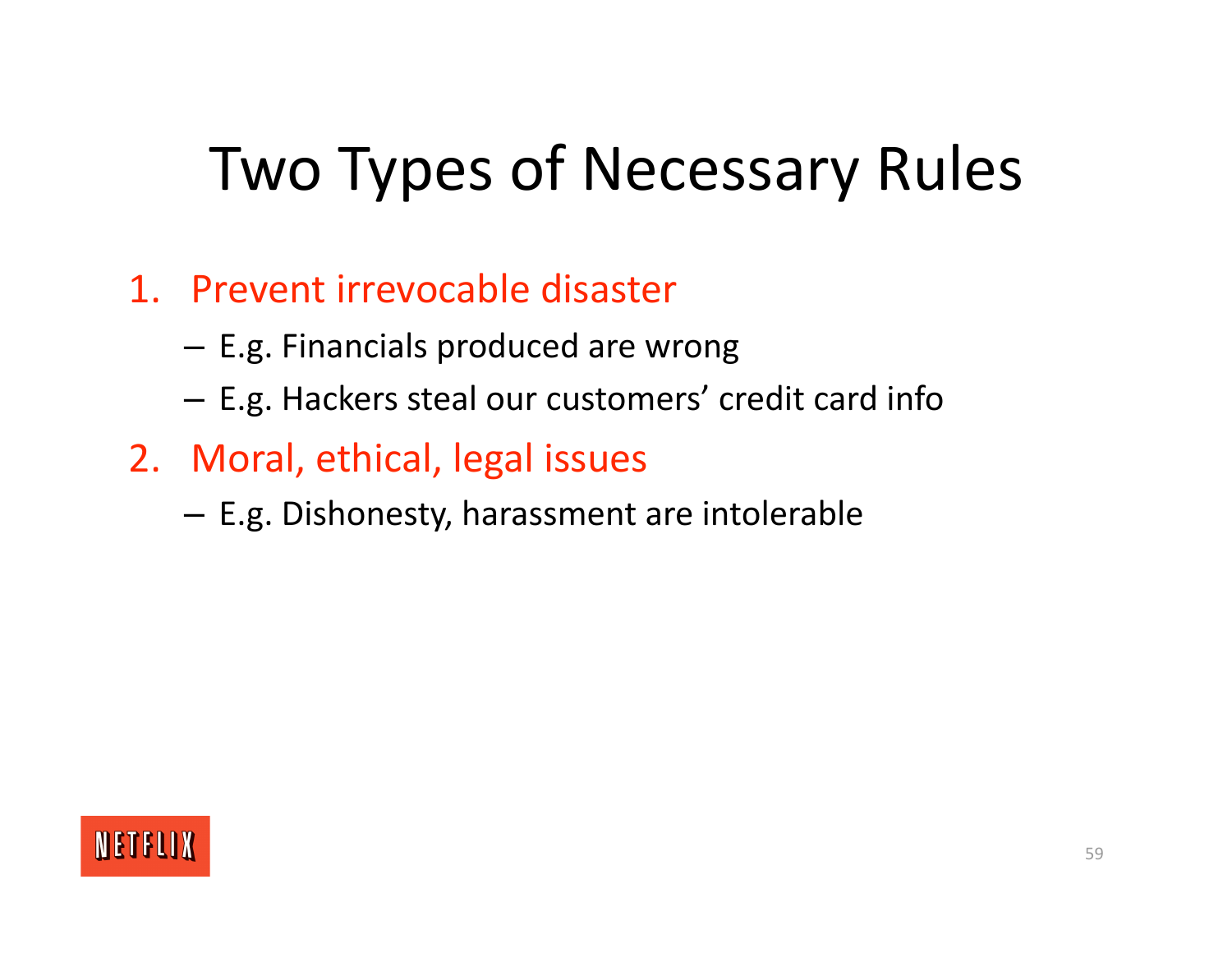## Mostly, Though, **Rapid Recovery** is the Right Model

- Just fix problems quickly
	- **High performers make very few errors**
- We're in a creative-inventive market, not a safety-critical market like medicine or nuclear power
- You may have heard preventing error is cheaper than fixing it
	- Yes, in manufacturing or medicine, but…
	- $-$  Not so in creative environments

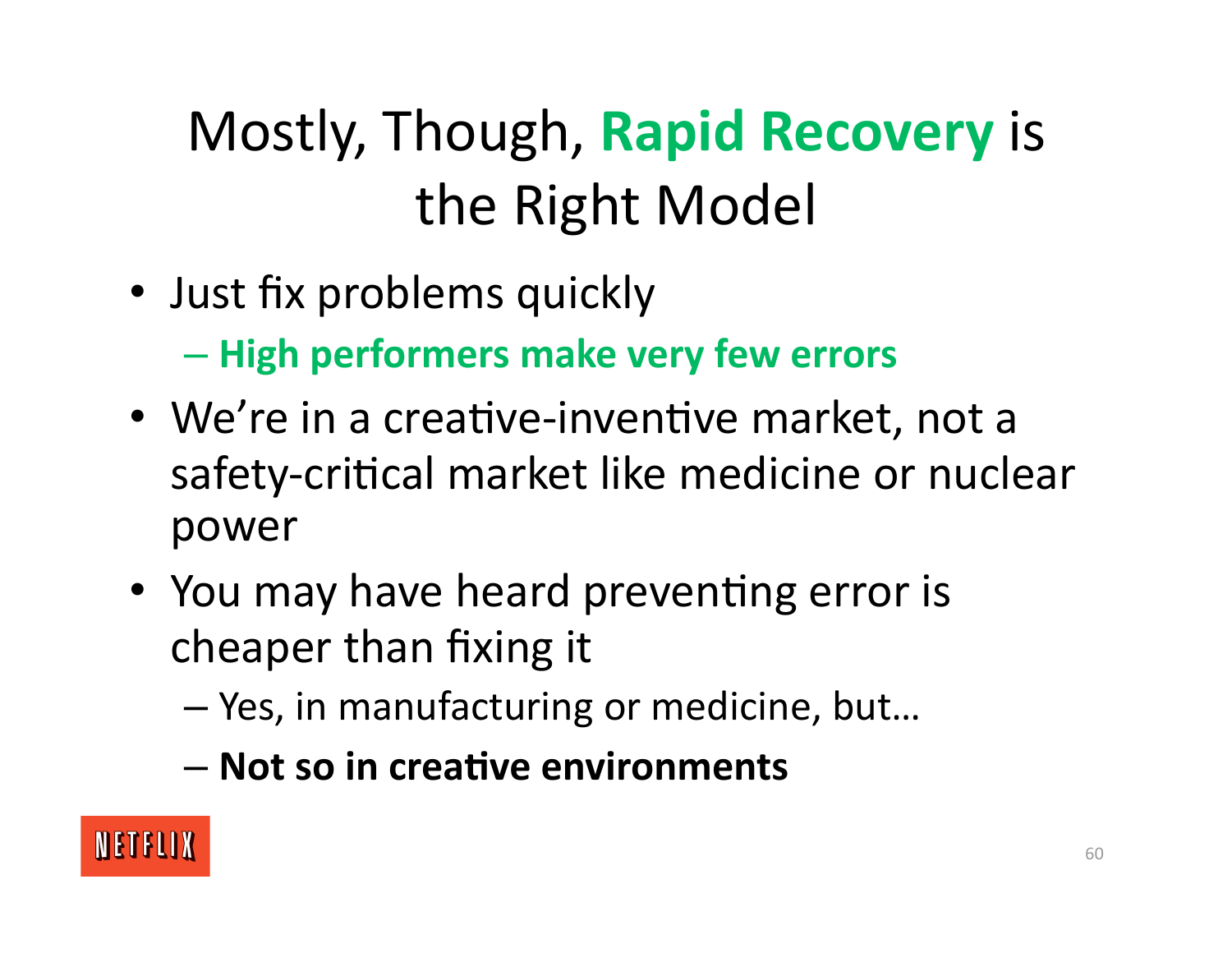#### "Good" vs "Bad" Processes

- "Good" processes help talented people get more done
	- Web site push every two weeks rather than random
	- Spend within budget each quarter so don't have to coordinate every spending decision across departments
	- $-$  Regularly scheduled strategy and context meetings
- "Bad" processes try to prevent recoverable mistakes
	- Get pre‐approvals for \$5k spending
	- $-$  3 people to sign off on banner ad creative
	- Permission needed to hang a poster on a wall
	- $-$  Multi-level approval process for projects
	- Get 10 people to interview each candidate

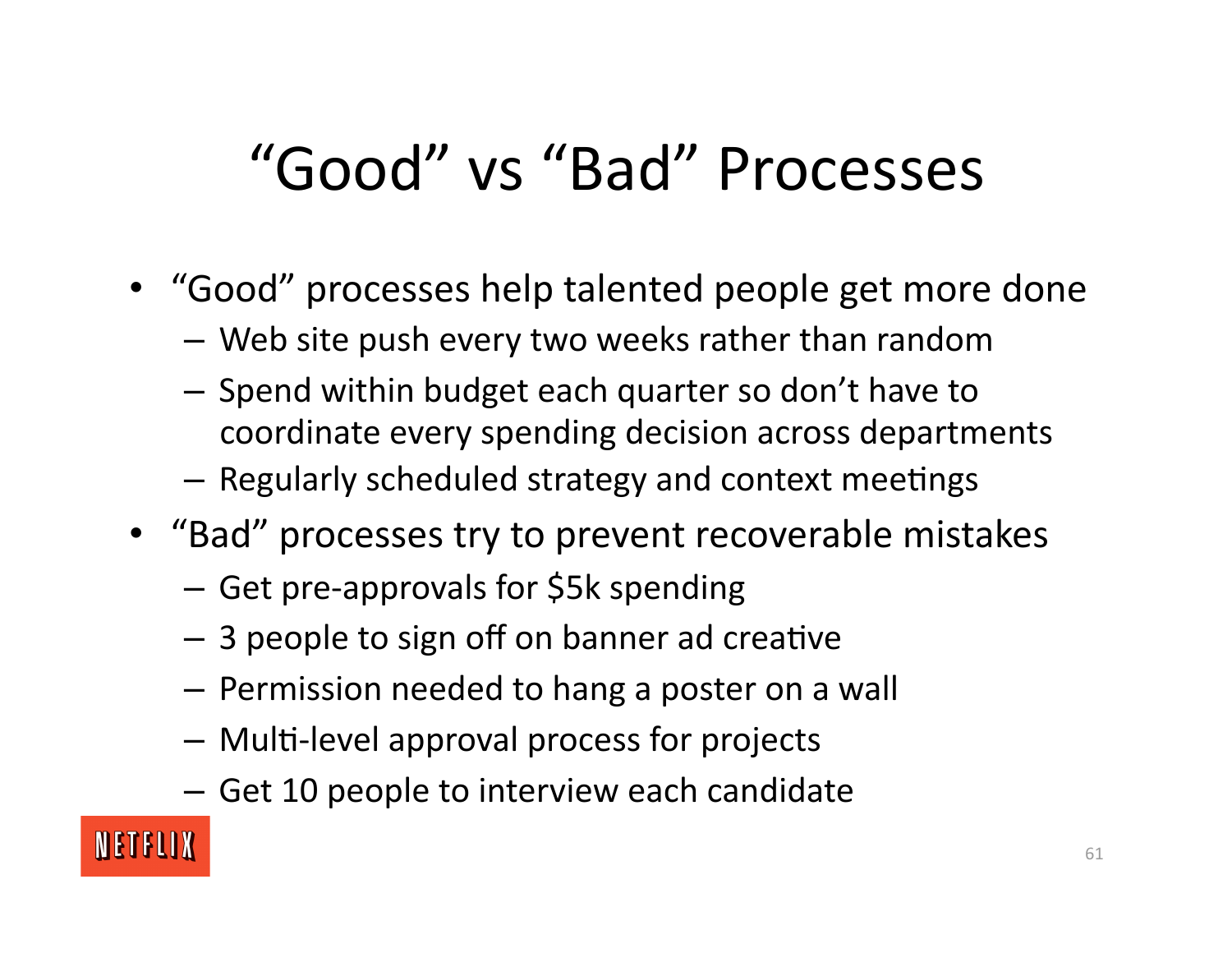## **Rule Creep**

- "Bad" processes tend to creep in - Preventing errors just sounds so good
- We try to get rid of rules when we can, to reinforce the point

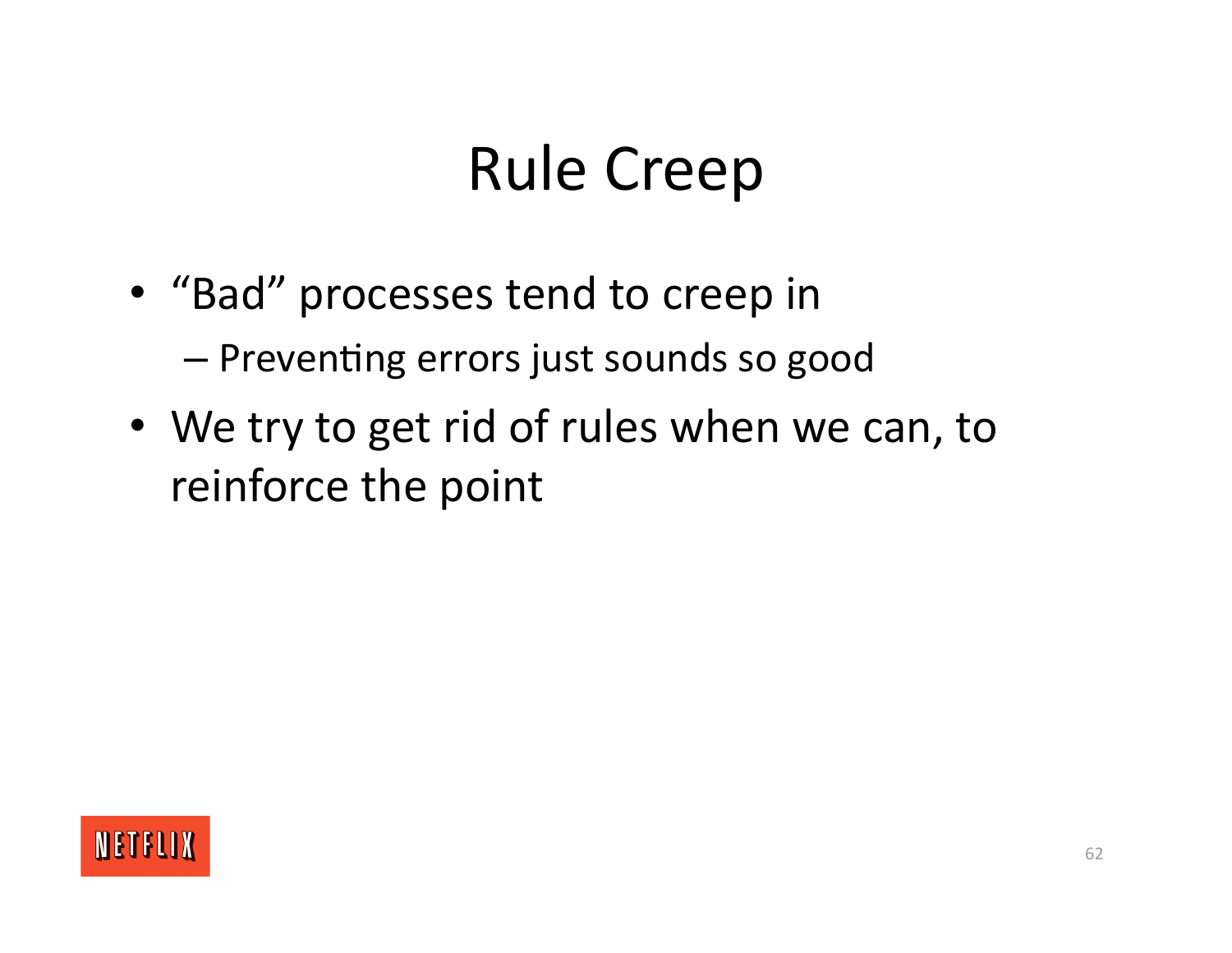# **Example: Netflix Vacation Policy** and Tracking

Until 2004 we had the standard model of N days per year

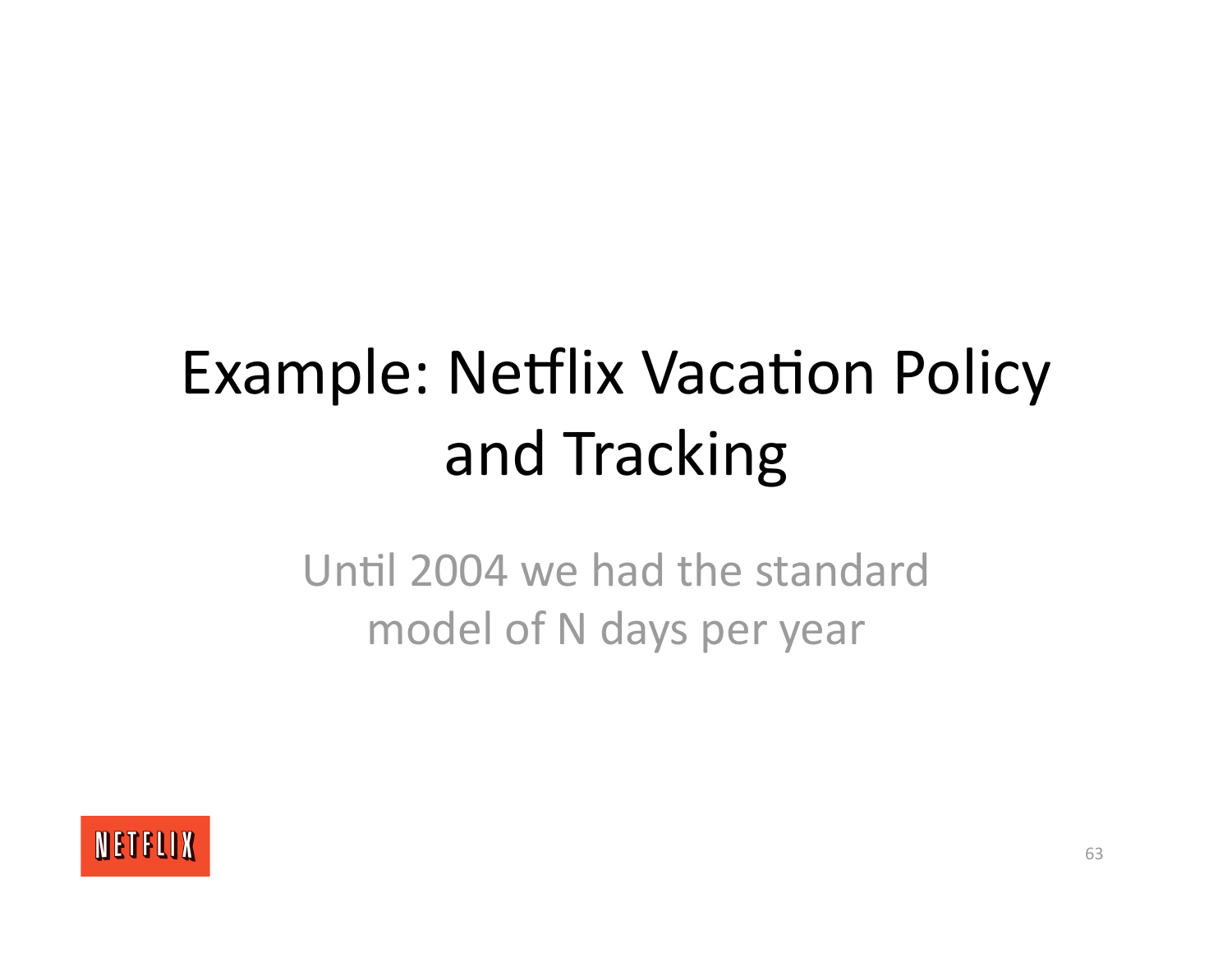## Meanwhile…

We're all working online some nights and weekends, responding to emails at odd hours, and taking an afternoon now and then for personal time.

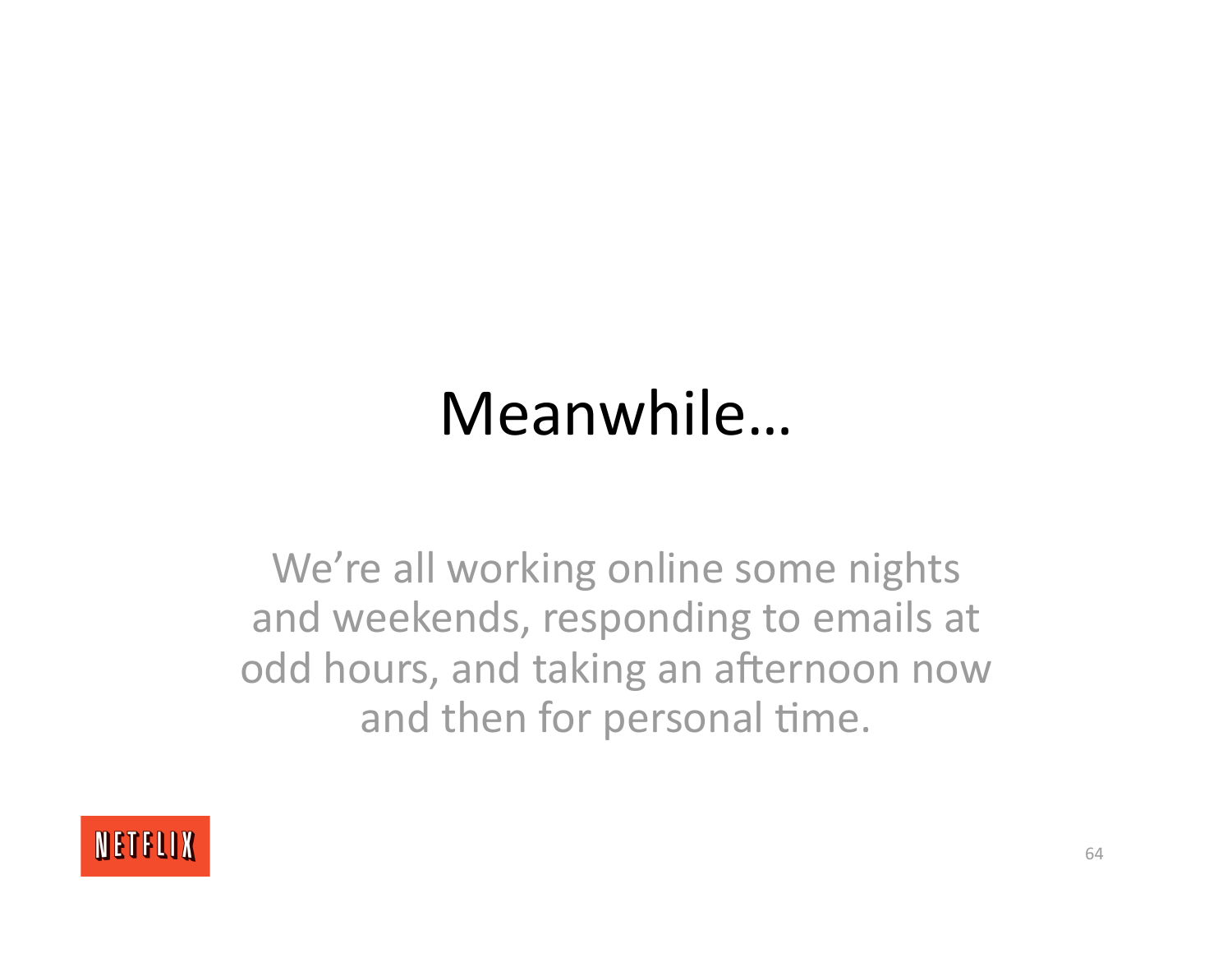## An employee pointed out…

We don't track hours worked per day or per week, so why are we tracking days of vacation per year?

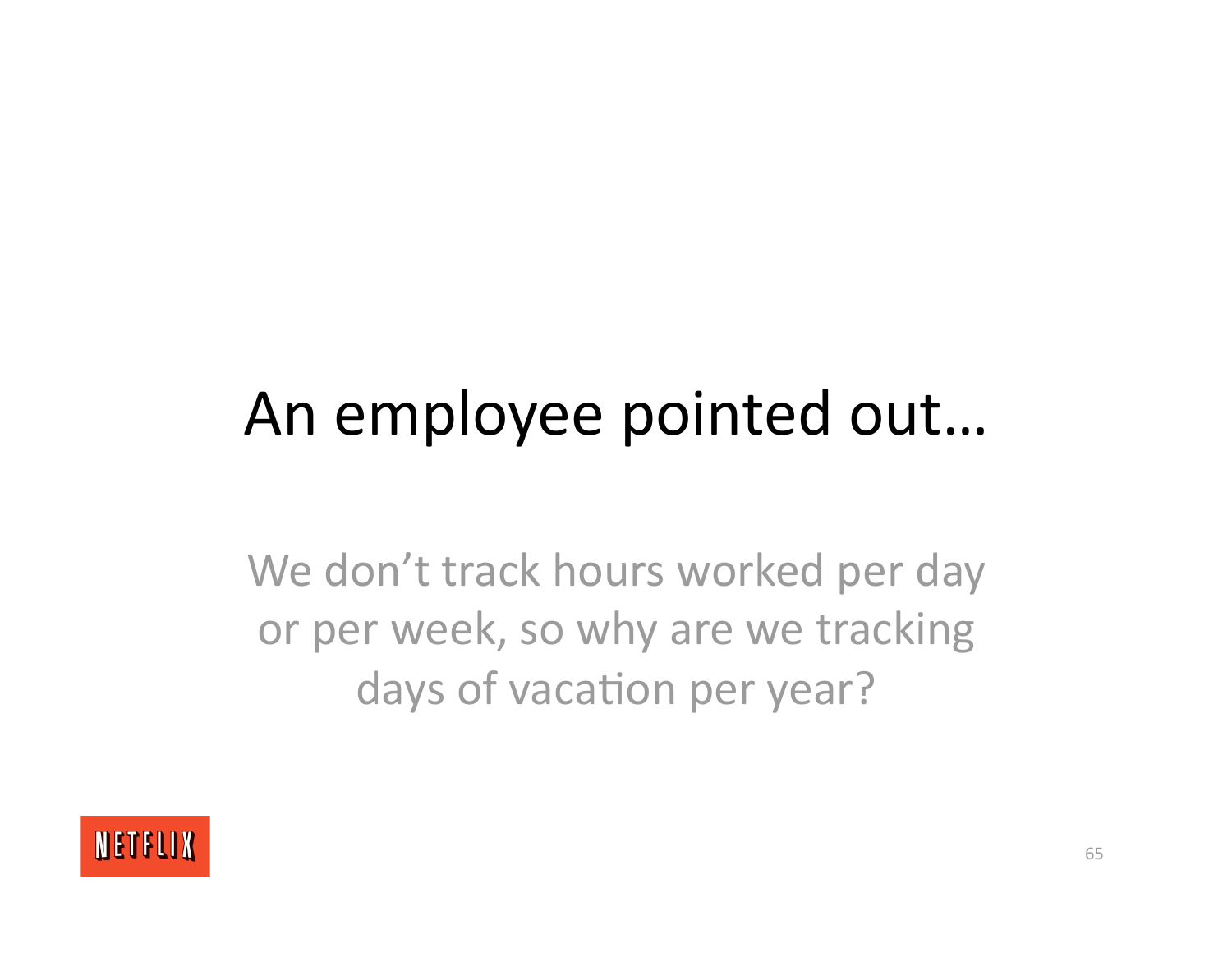## We realized…

We should focus on what people get done, not how many hours or days worked. Just as we don't have an 9‐5 day policy, we don't need a vacation policy.

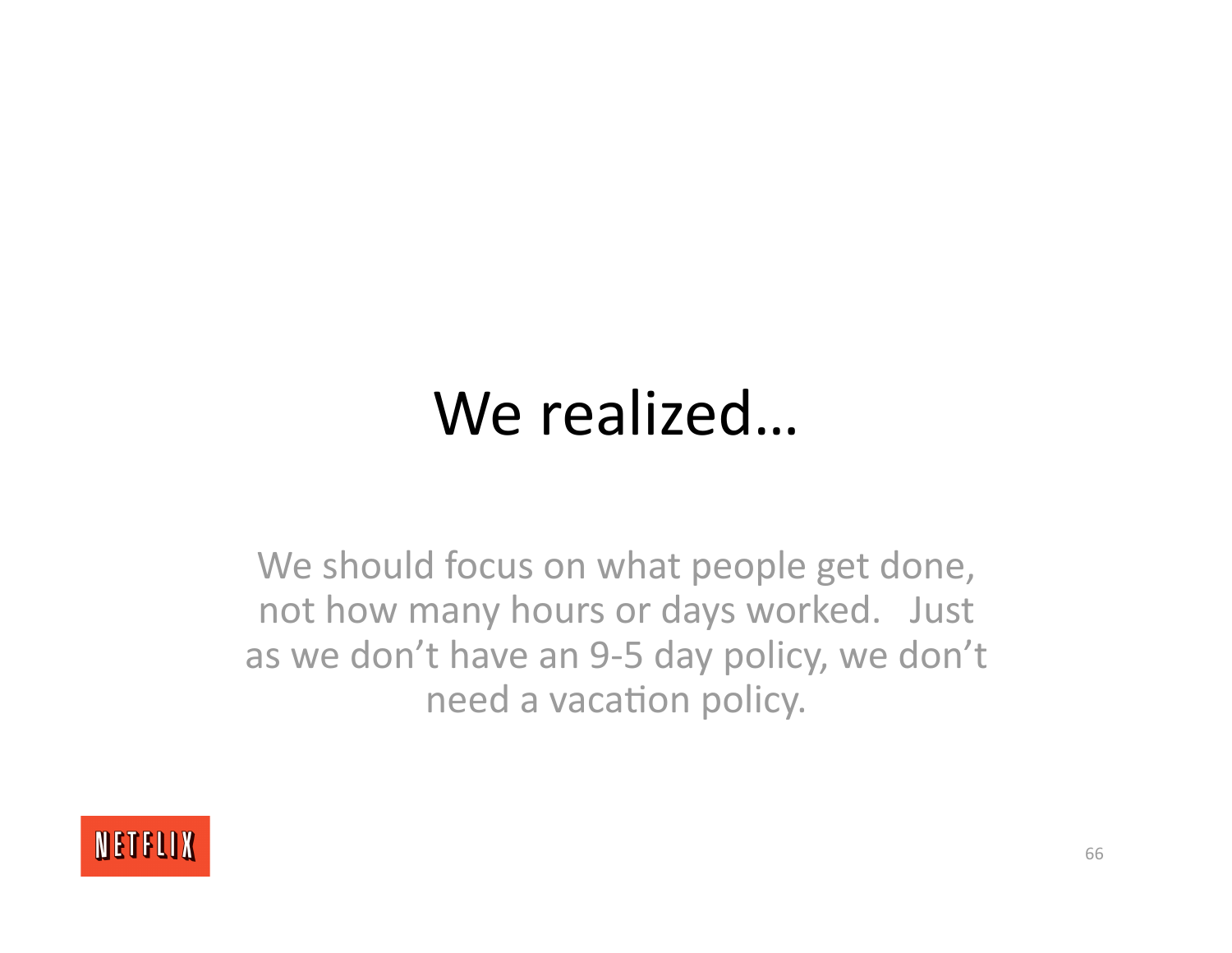# **Netflix Vacation Policy** and Tracking

"there is no policy or tracking"

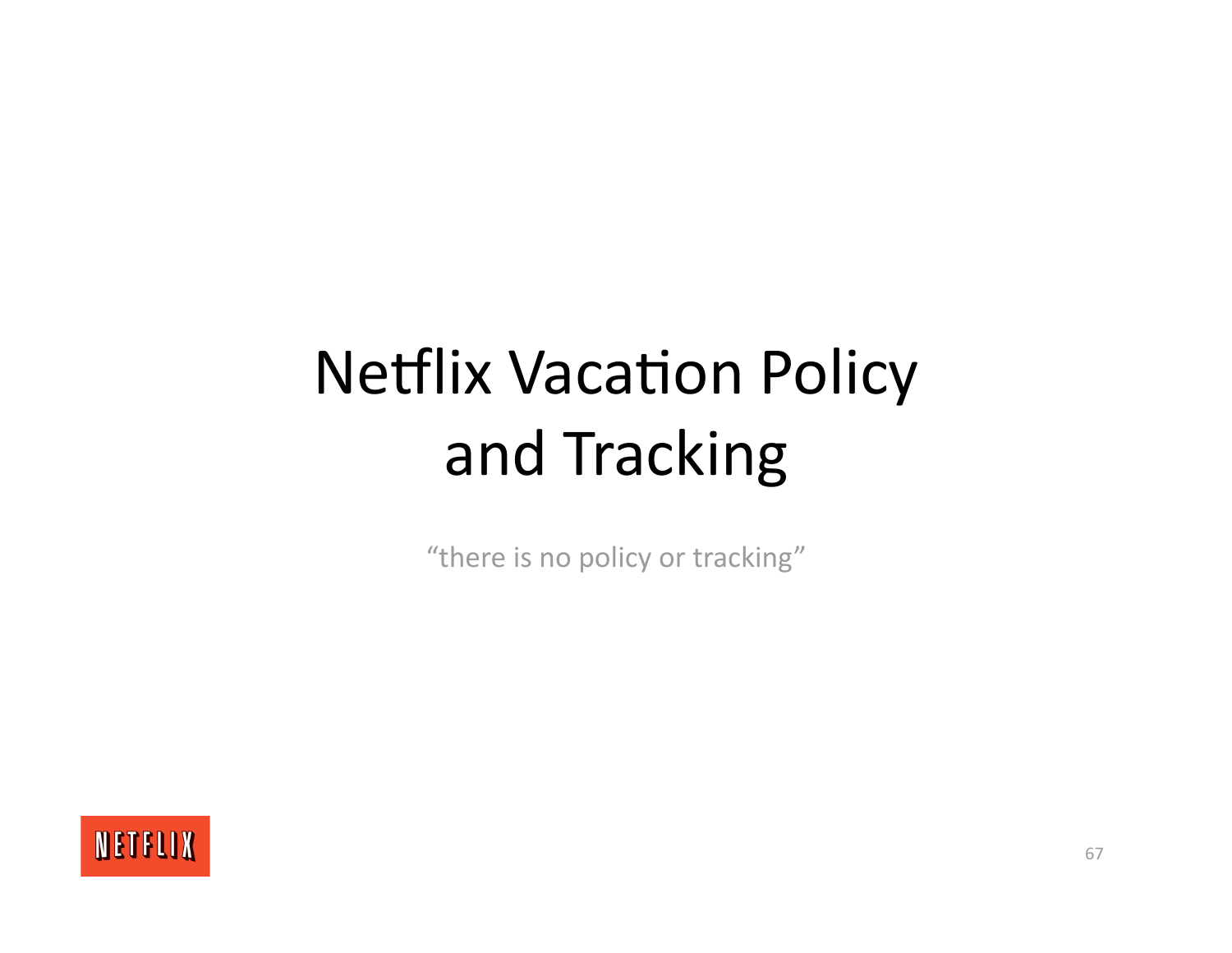# **Netflix Vacation Policy** and Tracking

"there is no policy or tracking"

"There is also no clothing policy at Netflix, but no one has come to work naked lately." - Patty McCord, 2004

Lesson: you don't need detailed policies for everything.

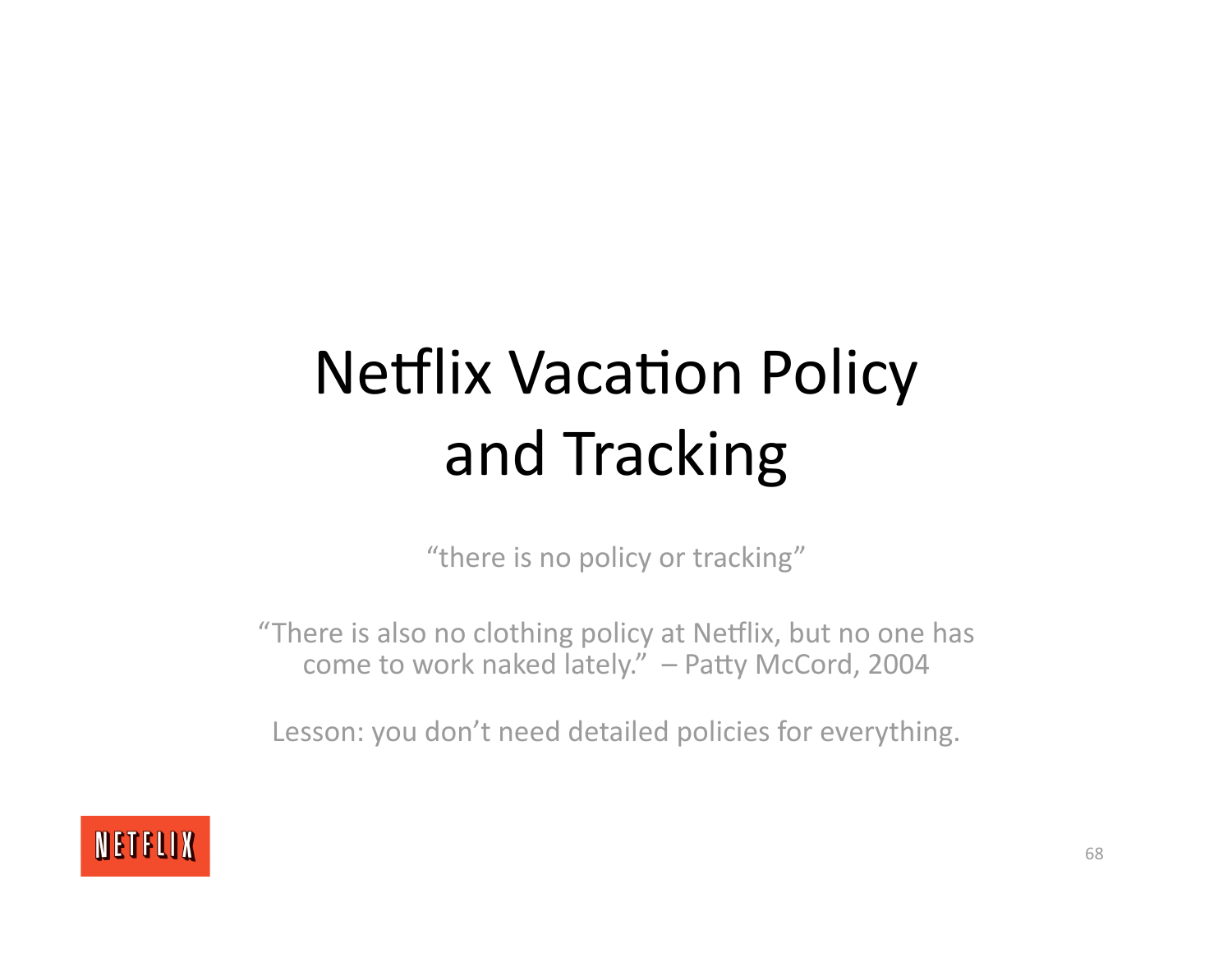# Another Example of Freedom and Responsibility...

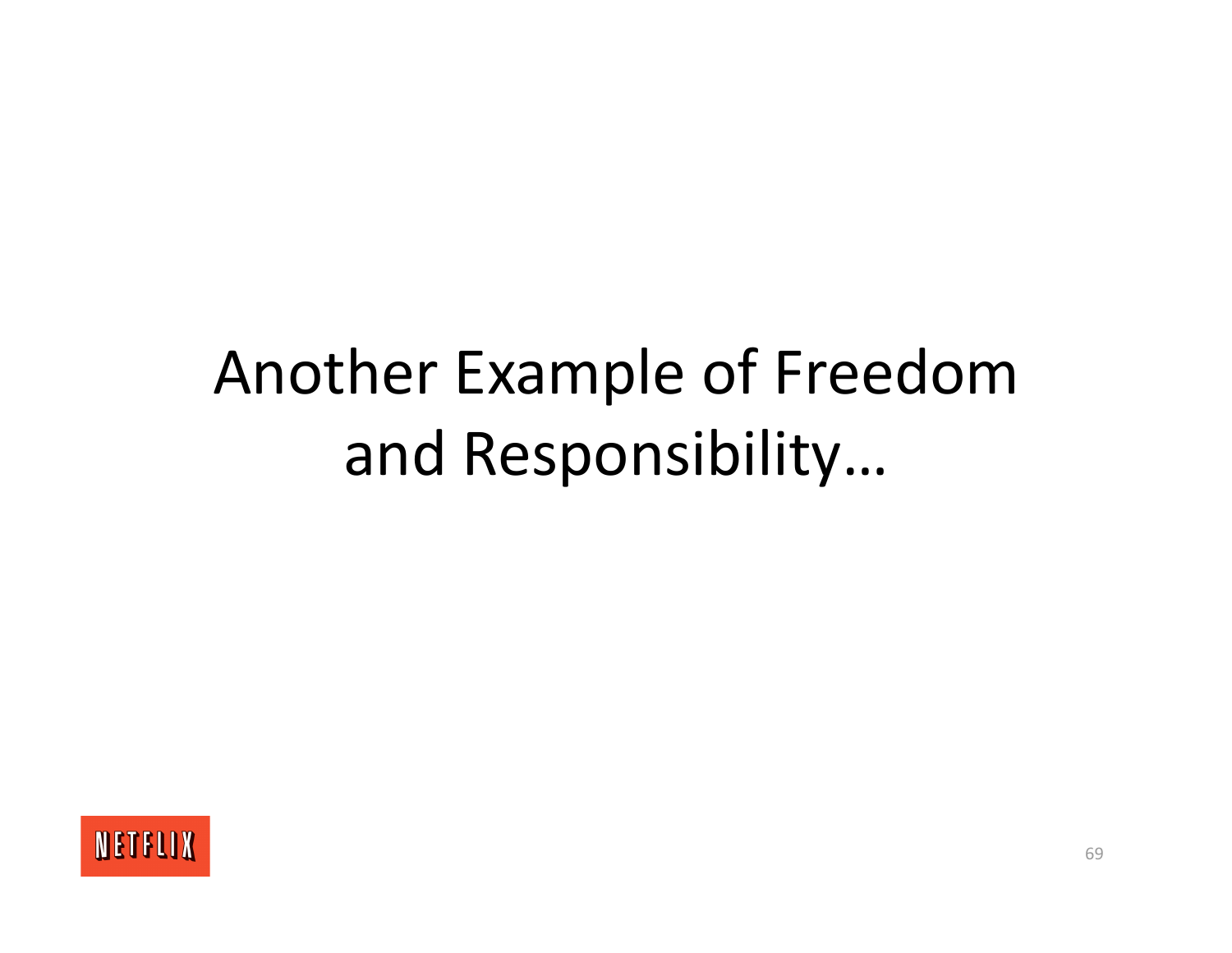Most companies have complex policies around what you can expense, how you travel, what gifts you can accept, etc.

Plus they have whole departments to verify compliance with these policies.

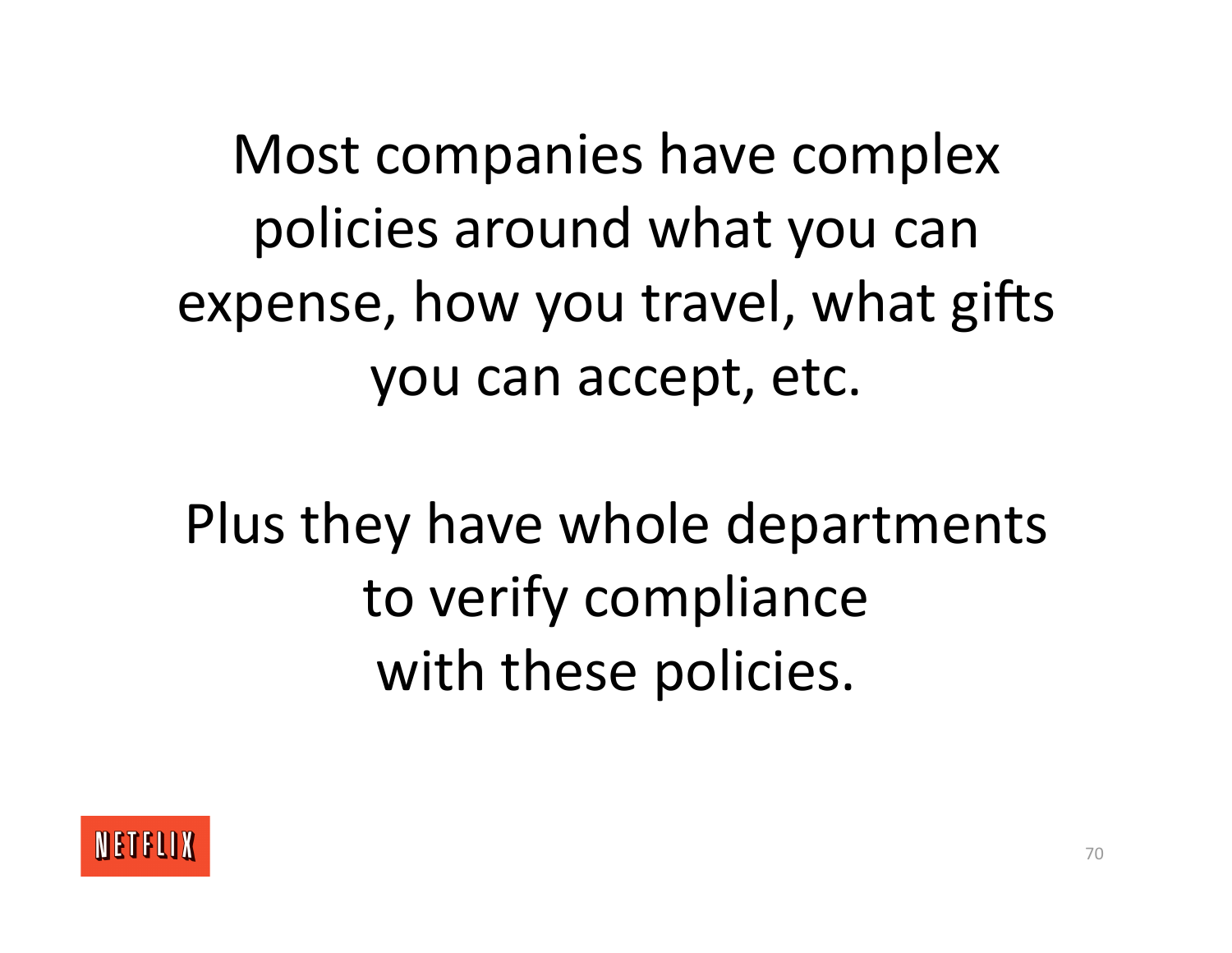#### **Netflix Policies** for Expensing, Entertainment, Gifts & Travel:

#### "Act in Netflix's Best Interests"

(5 words long)

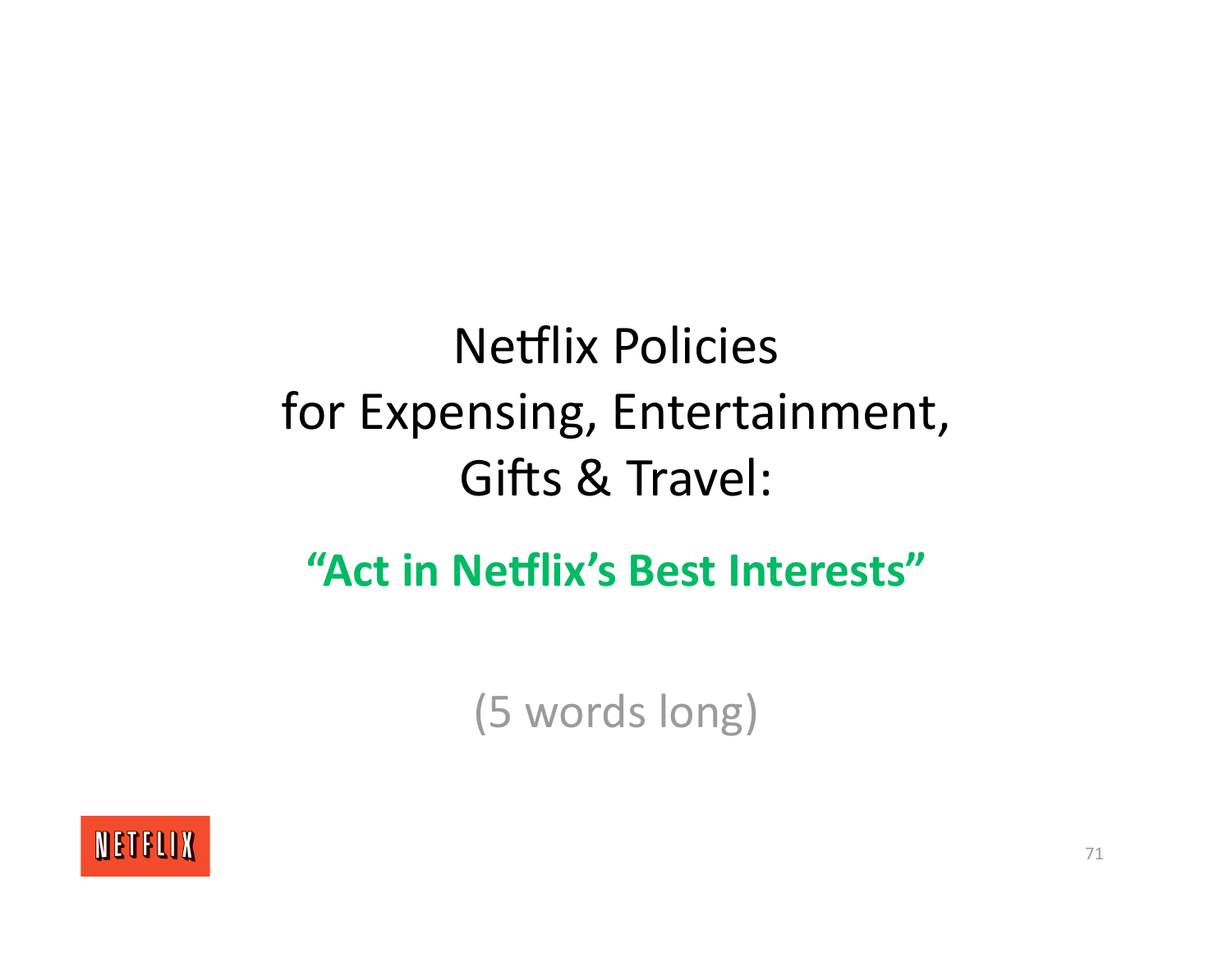## "Act in Netflix's Best Interests" *Generally* Means…

- 1. Expense only what you would otherwise not spend, and is worthwhile for work.
- 2. Travel as you would if it were your own money.
- 3. Disclose non-trivial vendor gifts.
- 4. Take from Netflix only when it is inefficient to not take, and inconsequential.
	- "taking" means, for example, printing personal documents at work or making personal calls on work phone: inconsequential and inefficient to avoid

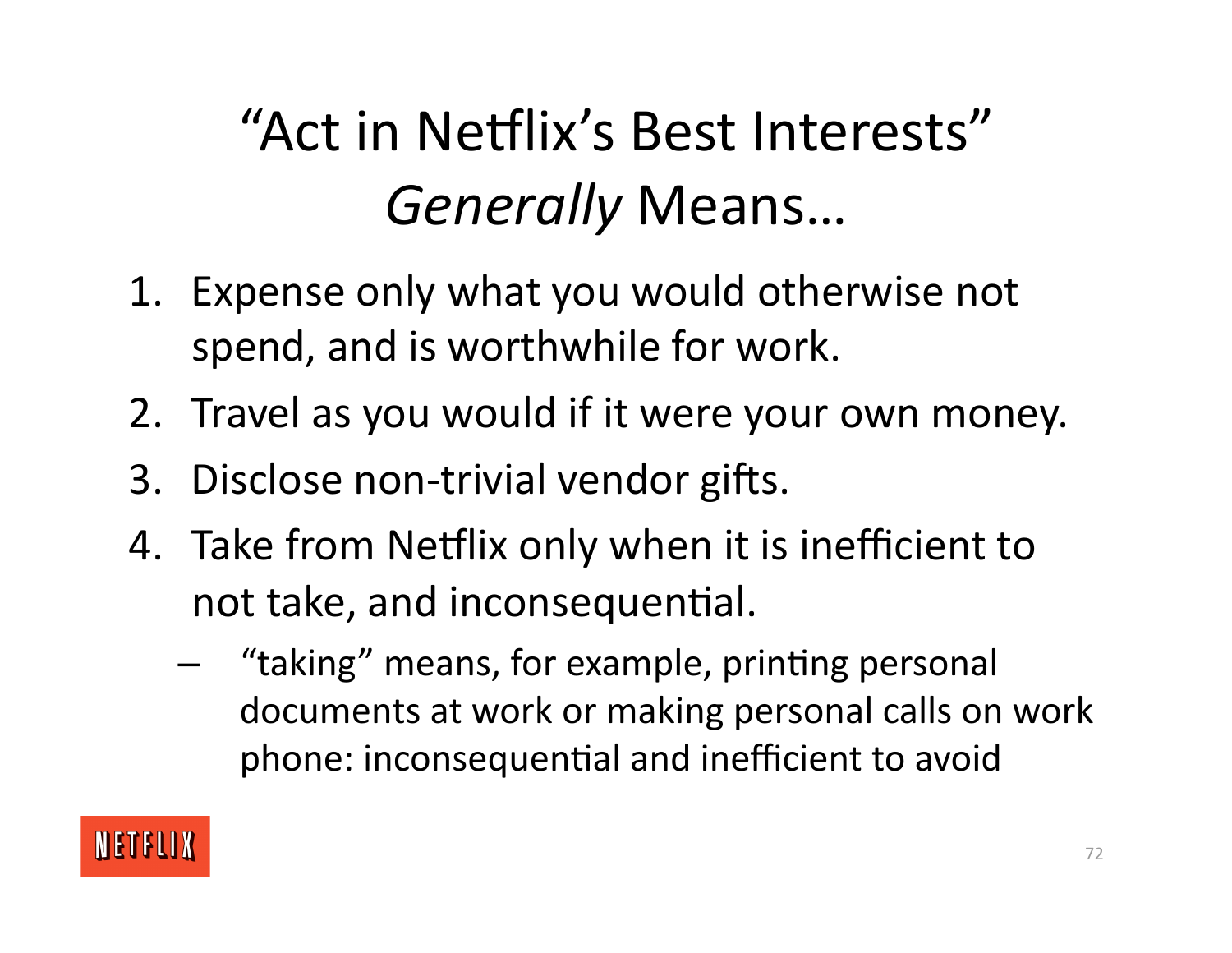## Freedom and Responsibility

- Many people say one can't do it at scale
- But since going public in 2002, which is traditionally the beginning of the end for freedom, we've **increased** talent density and employee freedom substantially.

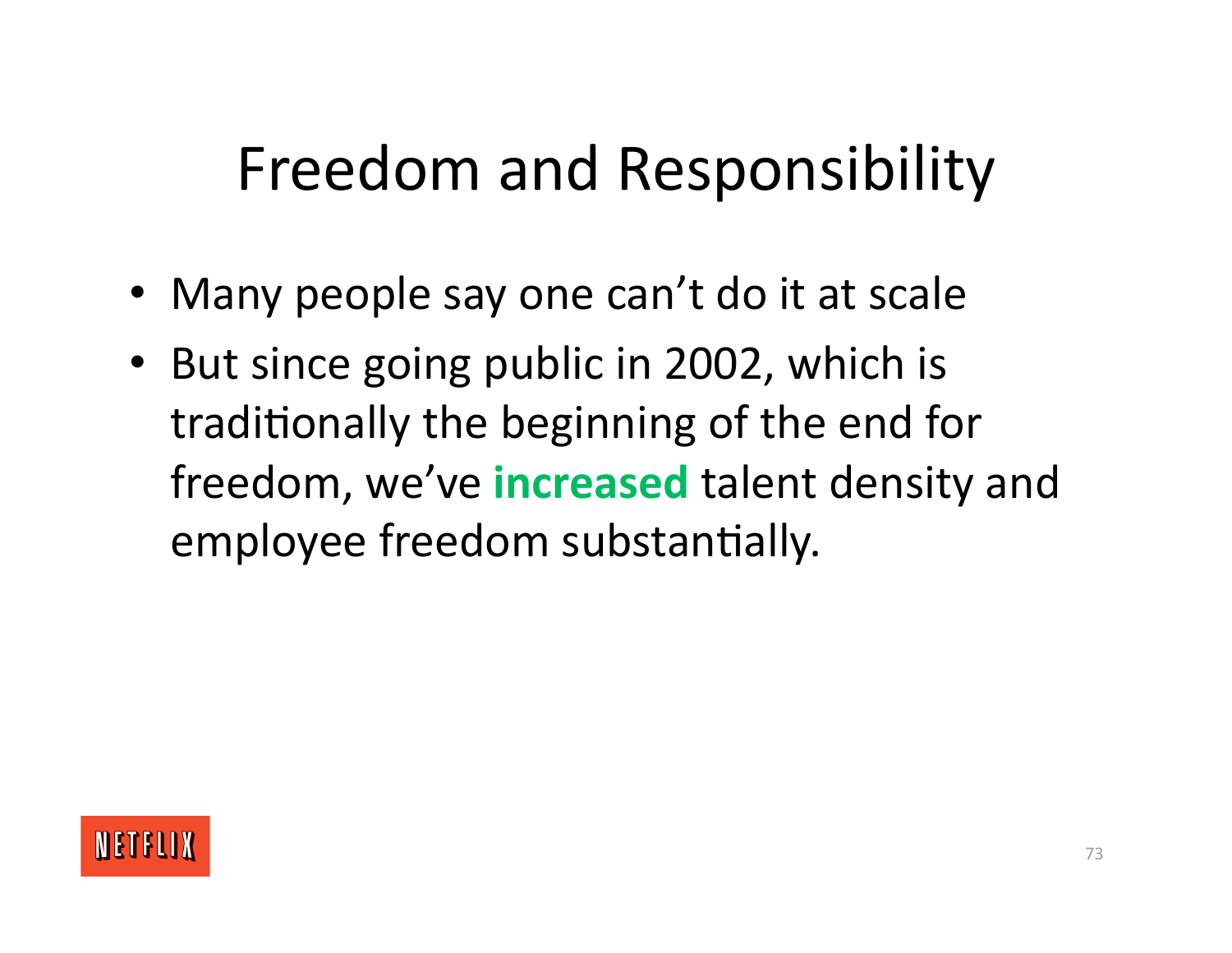### Summary of Freedom & Responsibility:

#### As We Grow, Minimize Rules.

### Inhibit Chaos with Ever More High Performance People.

### Flexibility is More Important than Efficiency in the Long Term

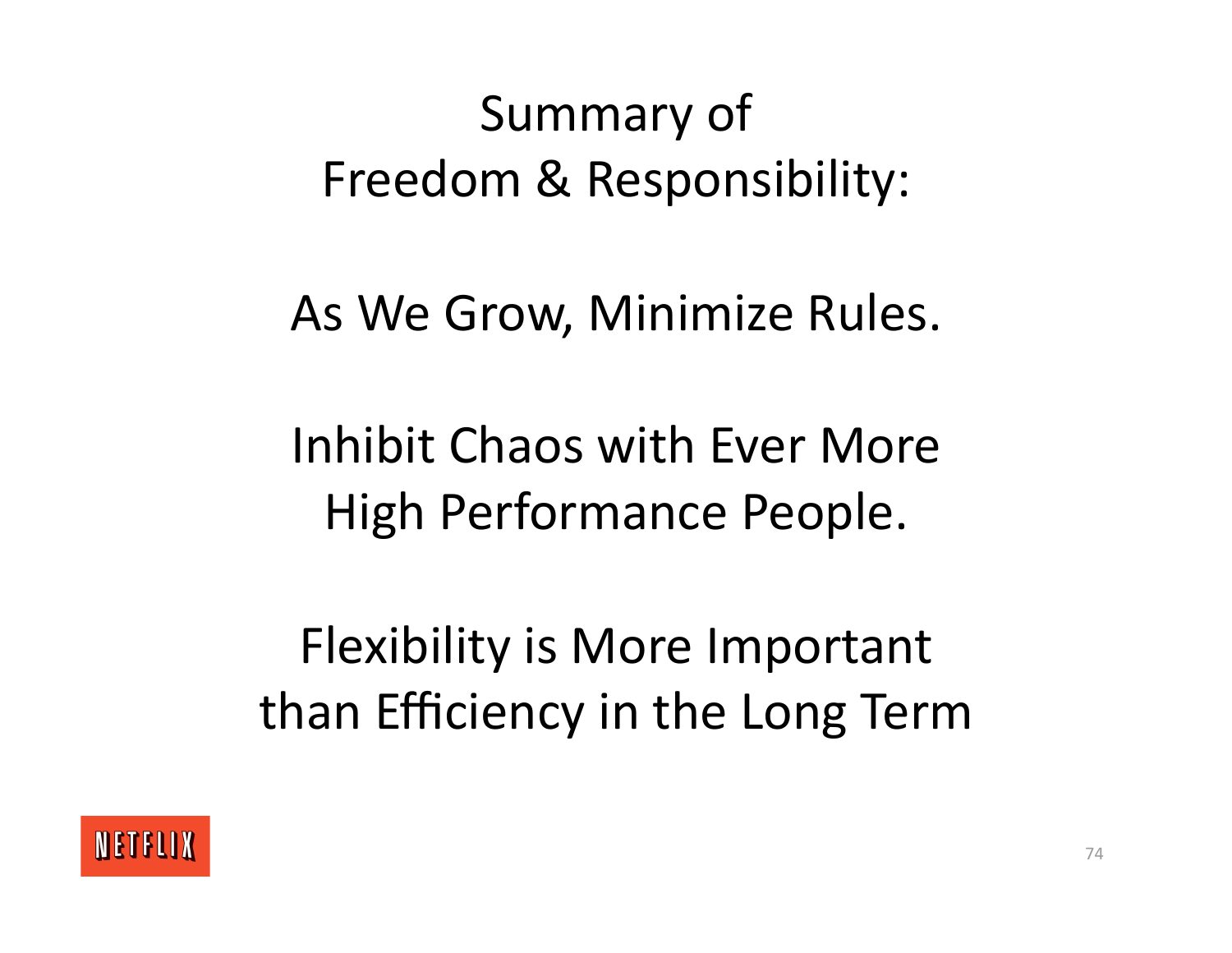### Seven Aspects of our Culture

- Values are what we Value
- High Performance
- Freedom & Responsibility
- Context, not Control
- Highly Aligned, Loosely Coupled
- Pay Top of Market
- Promotions & Development

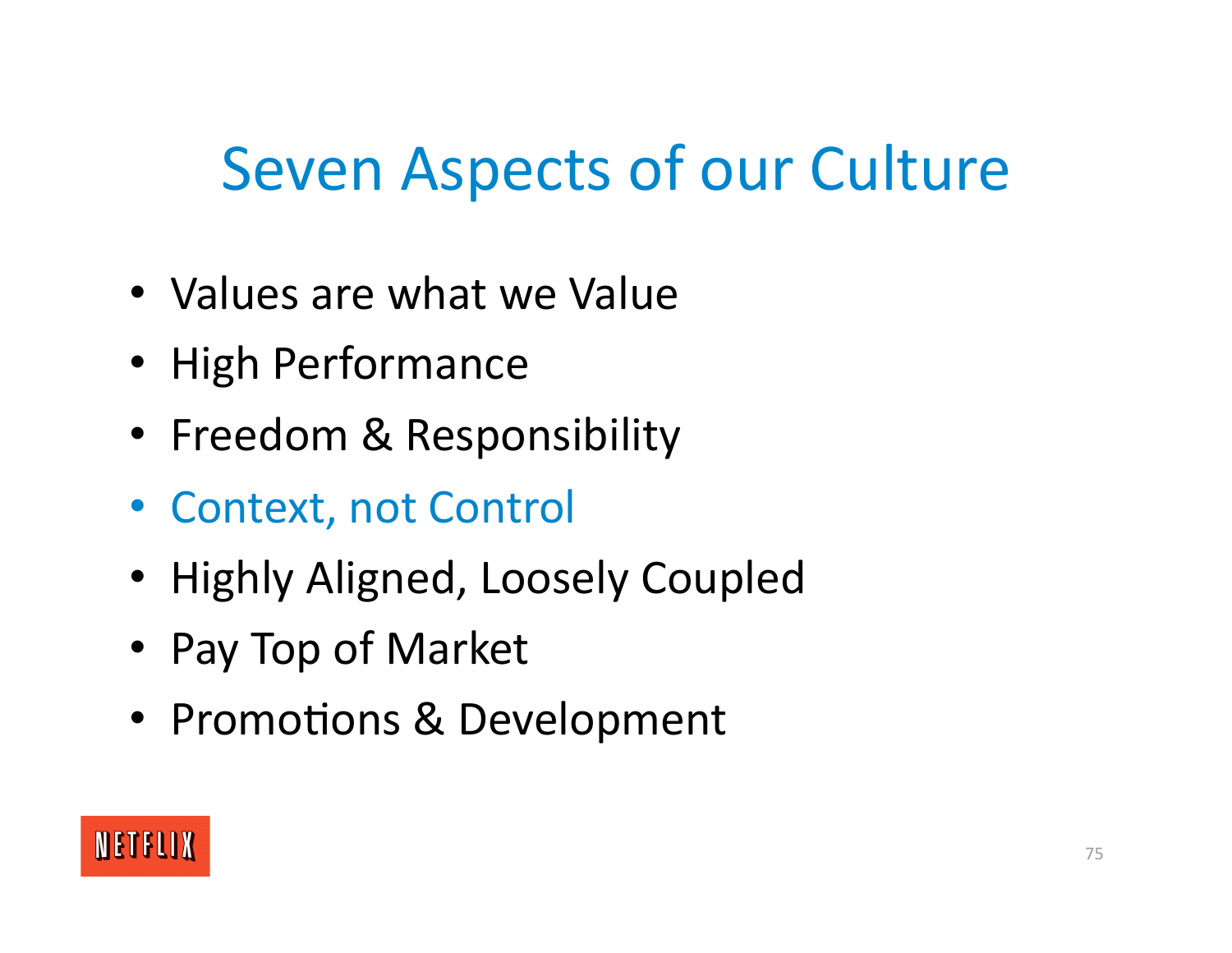*"If you want to build a ship, don't drum up the people to gather wood, divide the work, and give orders. Instead, teach them to yearn for the vast and endless sea."*

> ‐Antoine De Saint‐Exupery, Author of The Little Prince

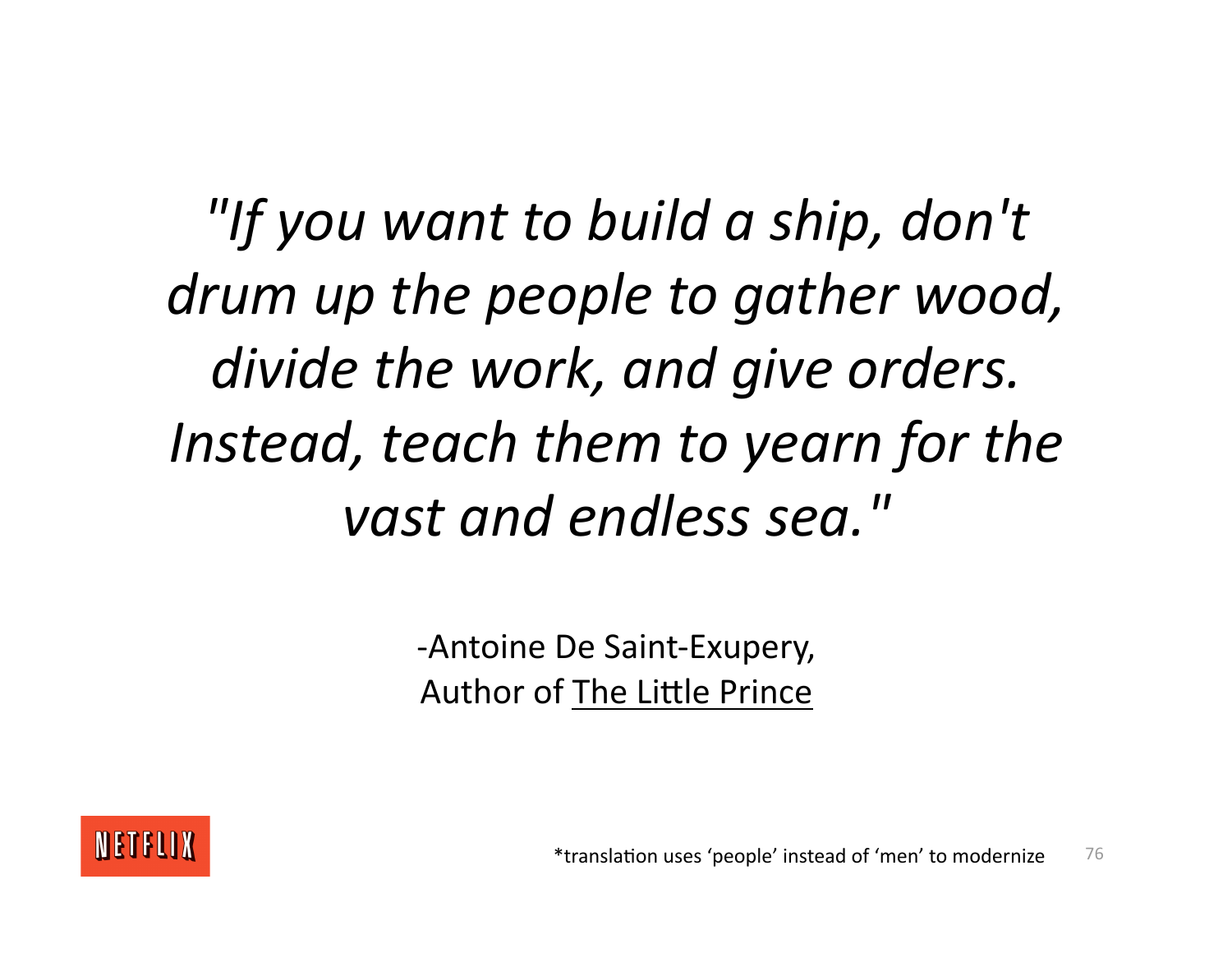The best managers figure out how to get great outcomes by setting the appropriate context, rather than by trying to control their people

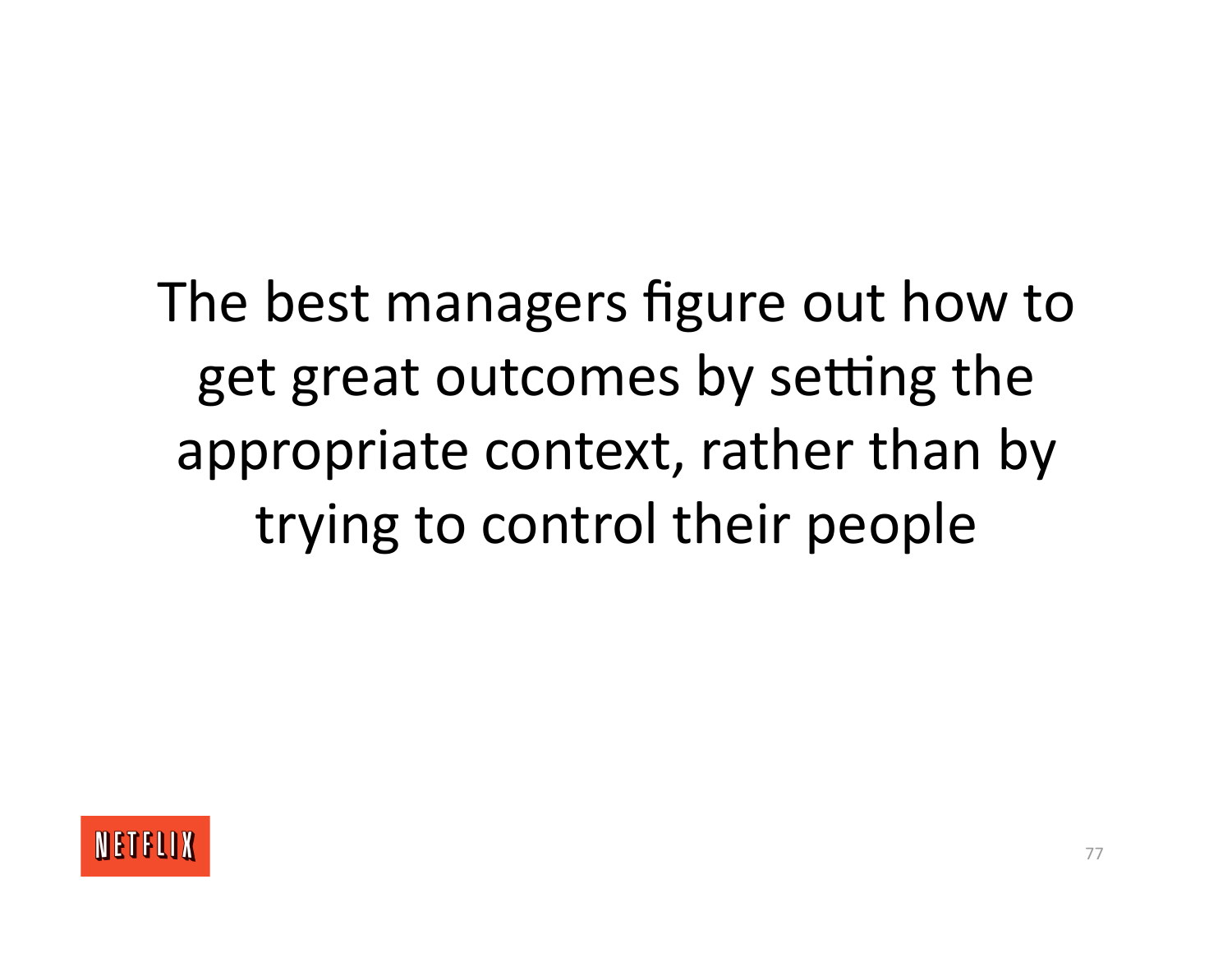# Context, not Control

Provide the insight and understanding to enable sound decisions

#### **Context**

- **Strategy**
- **Metrics**
- Assumptions
- **Objectives**
- Clearly‐defined roles
- Knowledge of the stakes
- Transparency around decision‐making

### **Control**

- Top‐down decision‐making
- Management approval
- Committees
- Planning and process valued more than results

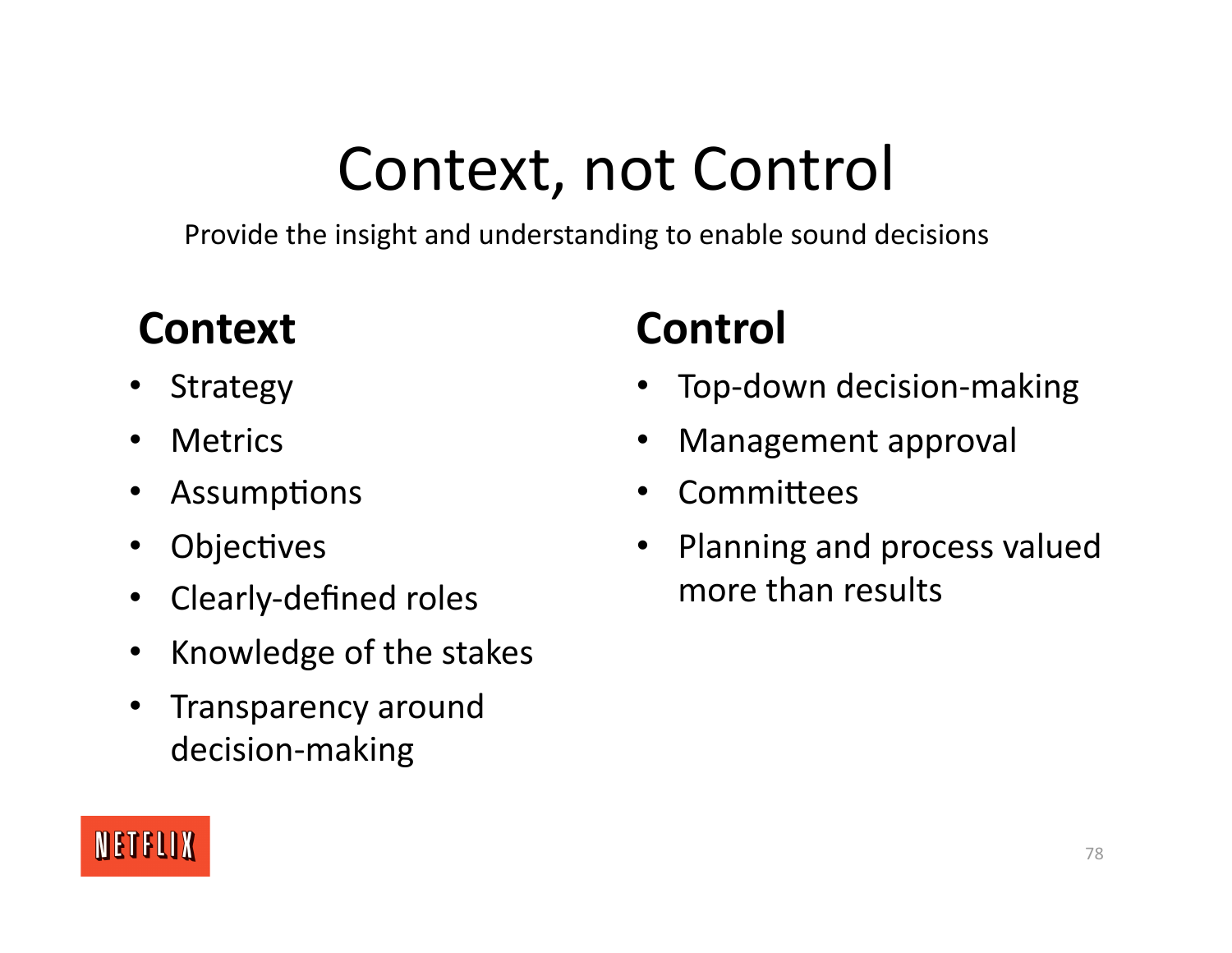### Exceptions

- Control can be important in emergency  $-$  No time to take long-term capacity-building view
- Control can be important when someone is still learning their area
	- $-$  Takes time to pick up the necessary context
- Control can be important when you have the wrong person in a role
	- Temporarily, no doubt

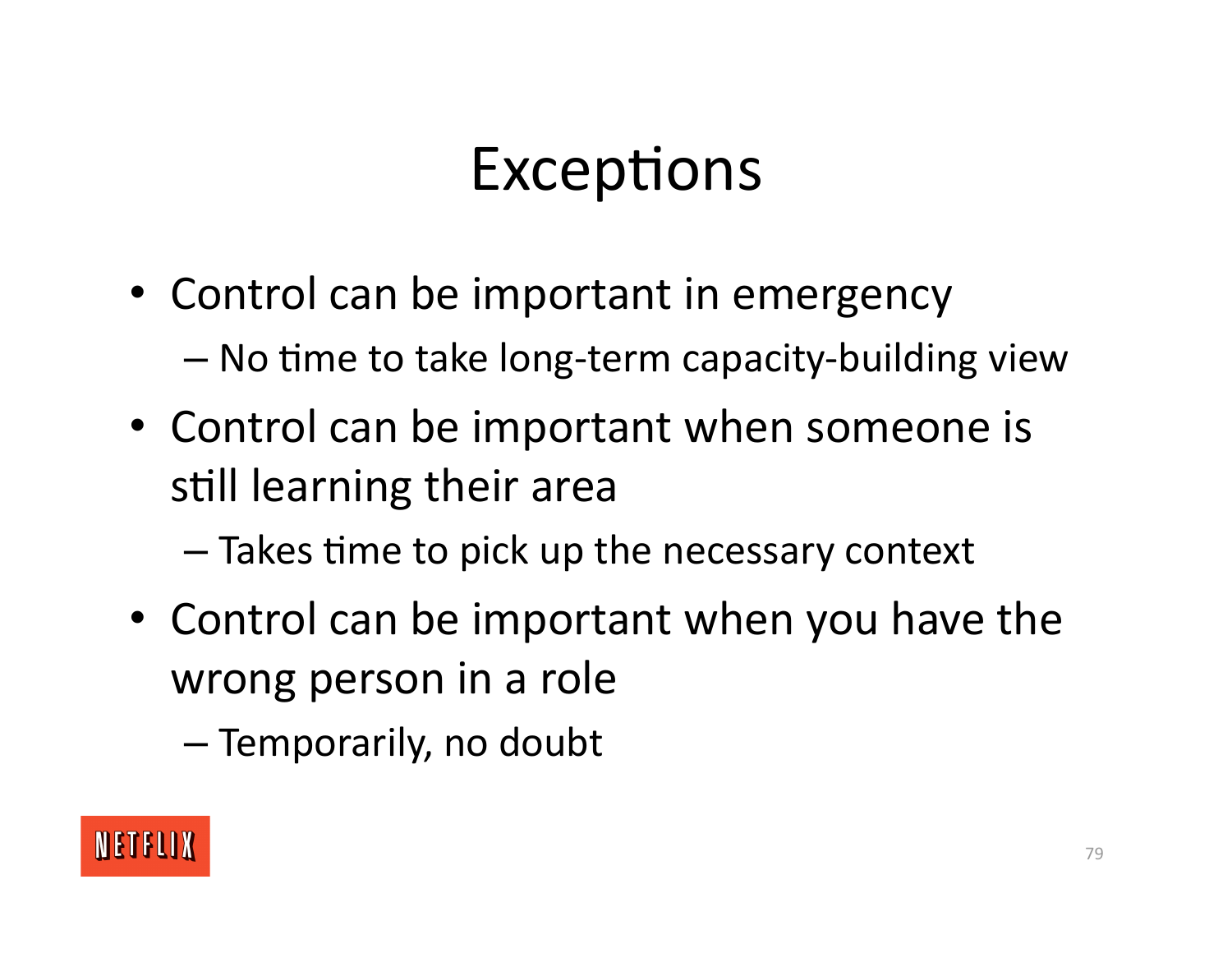Managers: When one of your talented people does something dumb, don't blame them.

# Instead, ask yourself what context you failed to set.

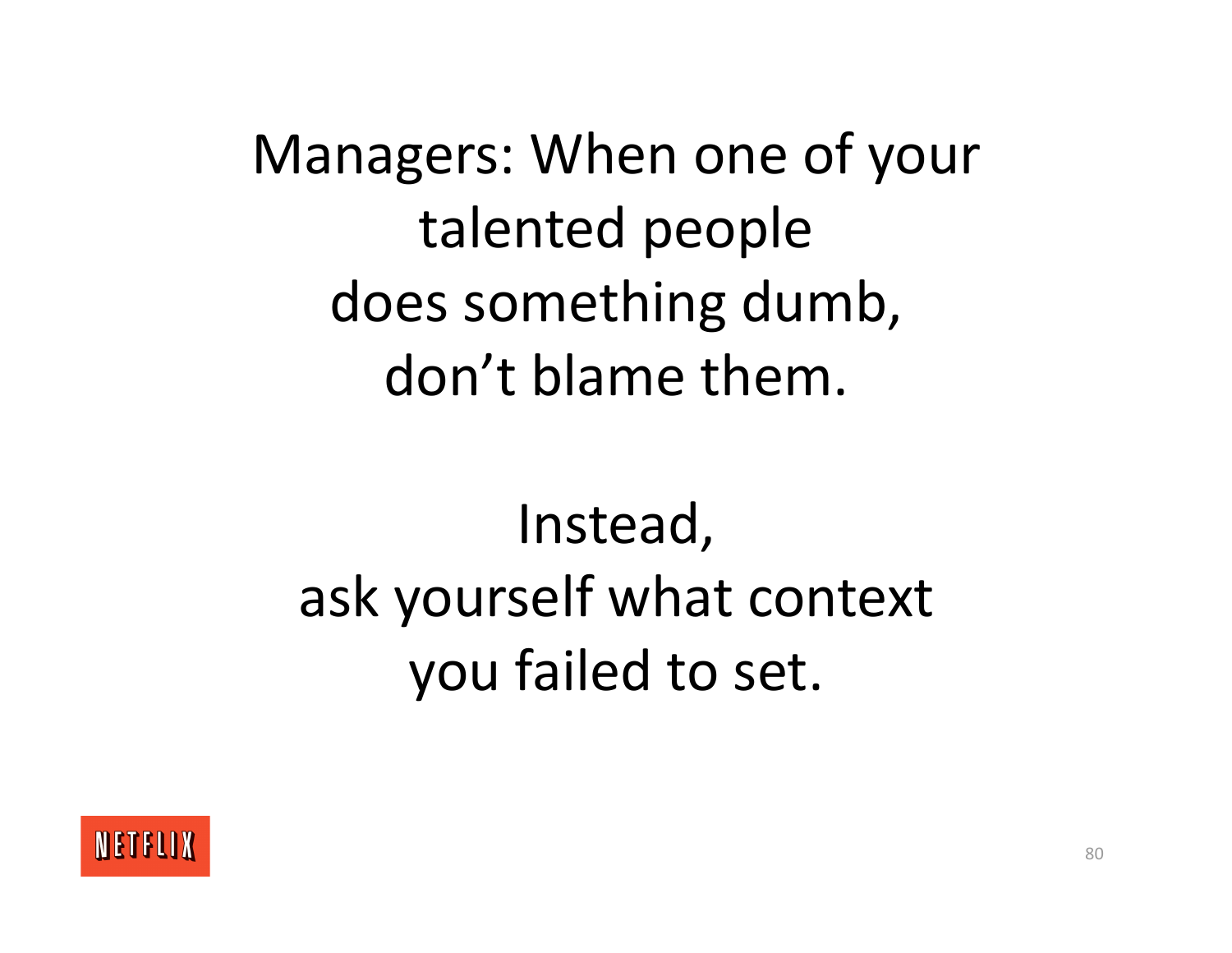# Managers: When you are tempted to "control" your people, ask yourself what context you could set instead

Are *you* articulate and inspiring enough about goals and strategies?

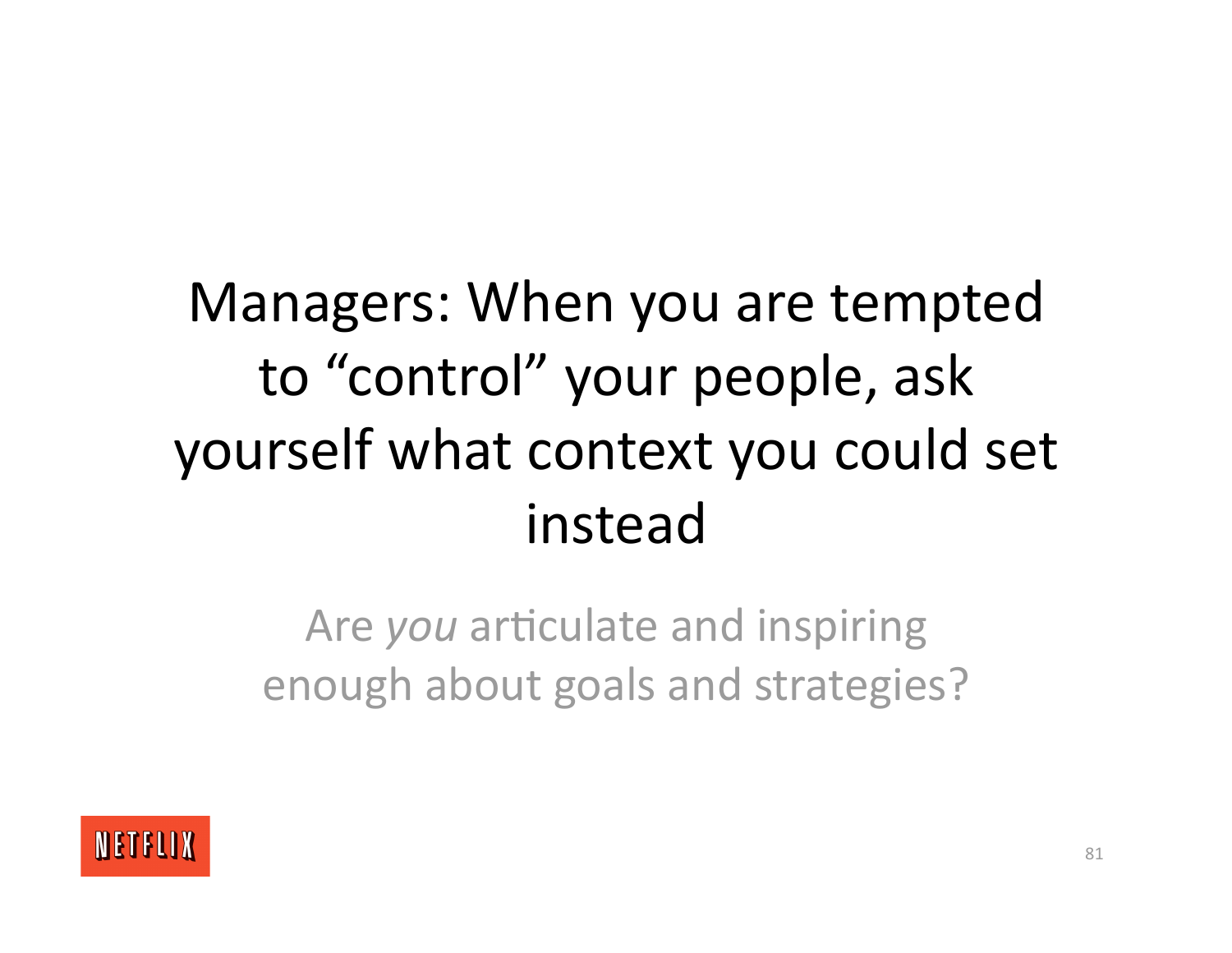## Good Context

- Link to company/functional goals
- Relative priority (how important/how time sensitive)
	- $-$  Critical (needs to happen now), or...
	- Nice to have (when you can get to it)
- Level of precision & refinement
	- No errors (credit cards handling, etc…), or…
	- Pretty good / can correct errors (website), or...
	- Rough (experimental)
- Key stakeholders
- Key metrics / definition of success

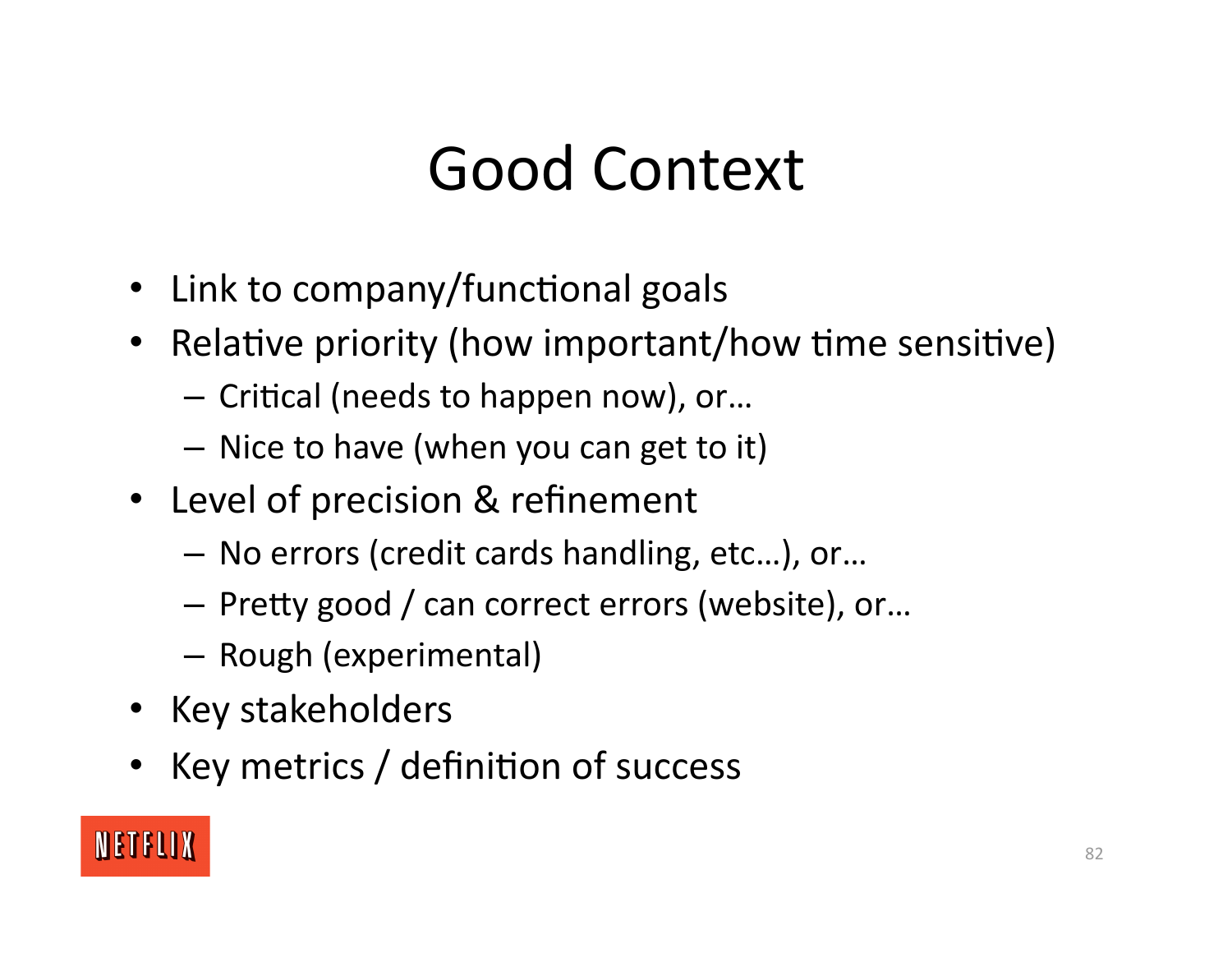# Why Managing Through Context?

High performance people will do better work if they understand the context

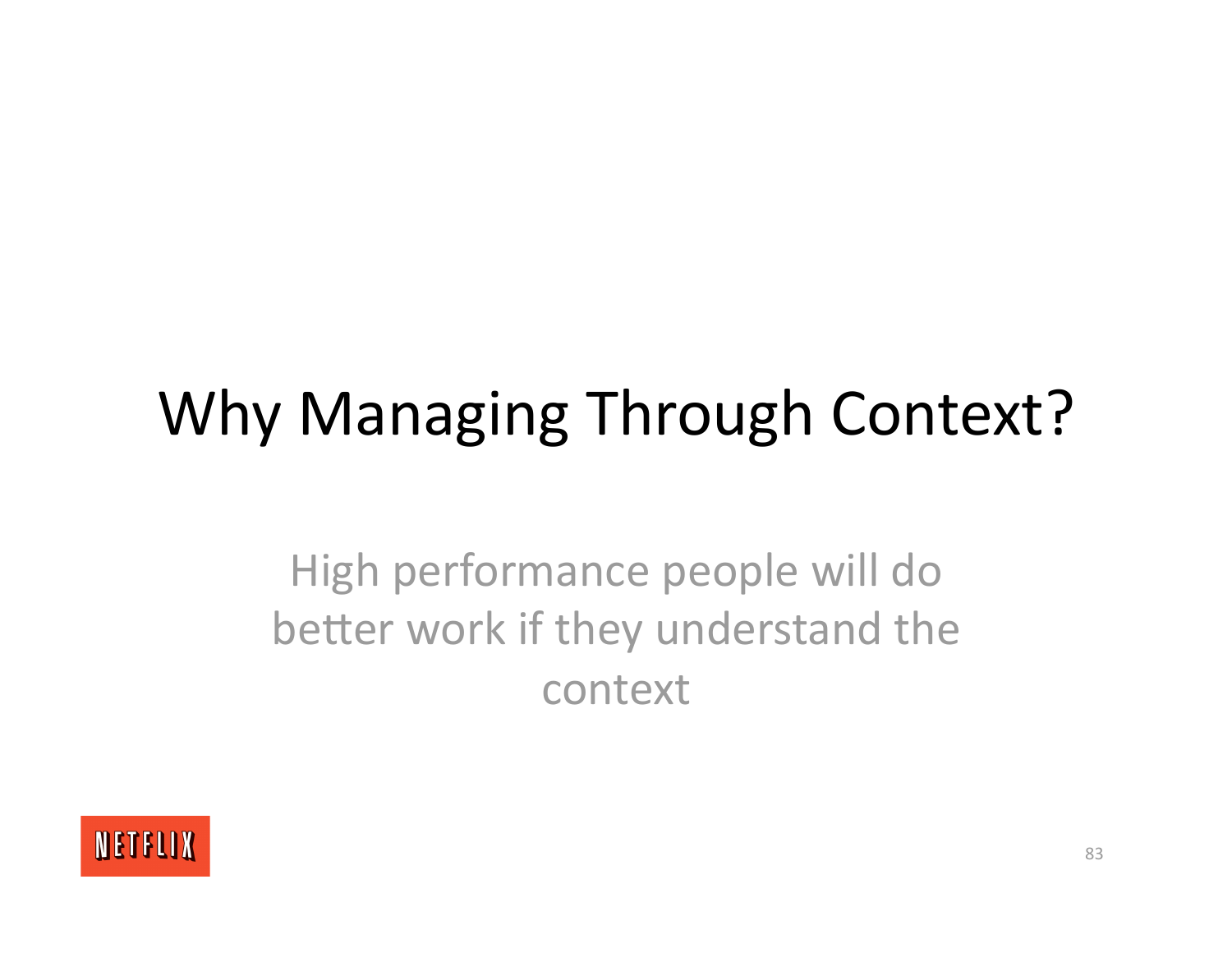# Investing in Context

This is why we do new employee college, and why we are so open internally about strategies and results

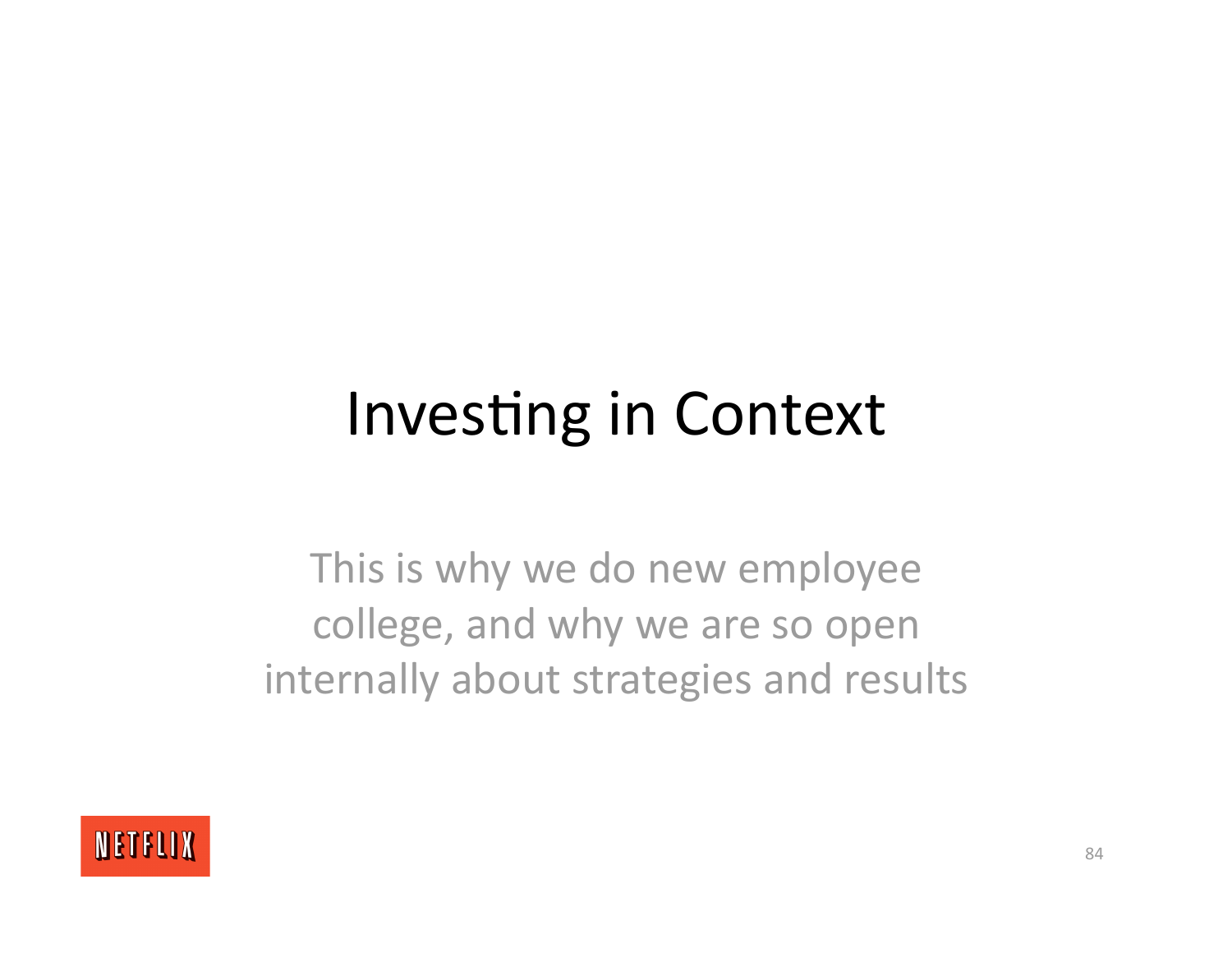### Seven Aspects of our Culture

- Values are what we Value
- High Performance
- Freedom & Responsibility
- Context, not Control
- Highly Aligned, Loosely Coupled
- Pay Top of Market
- Promotions & Development

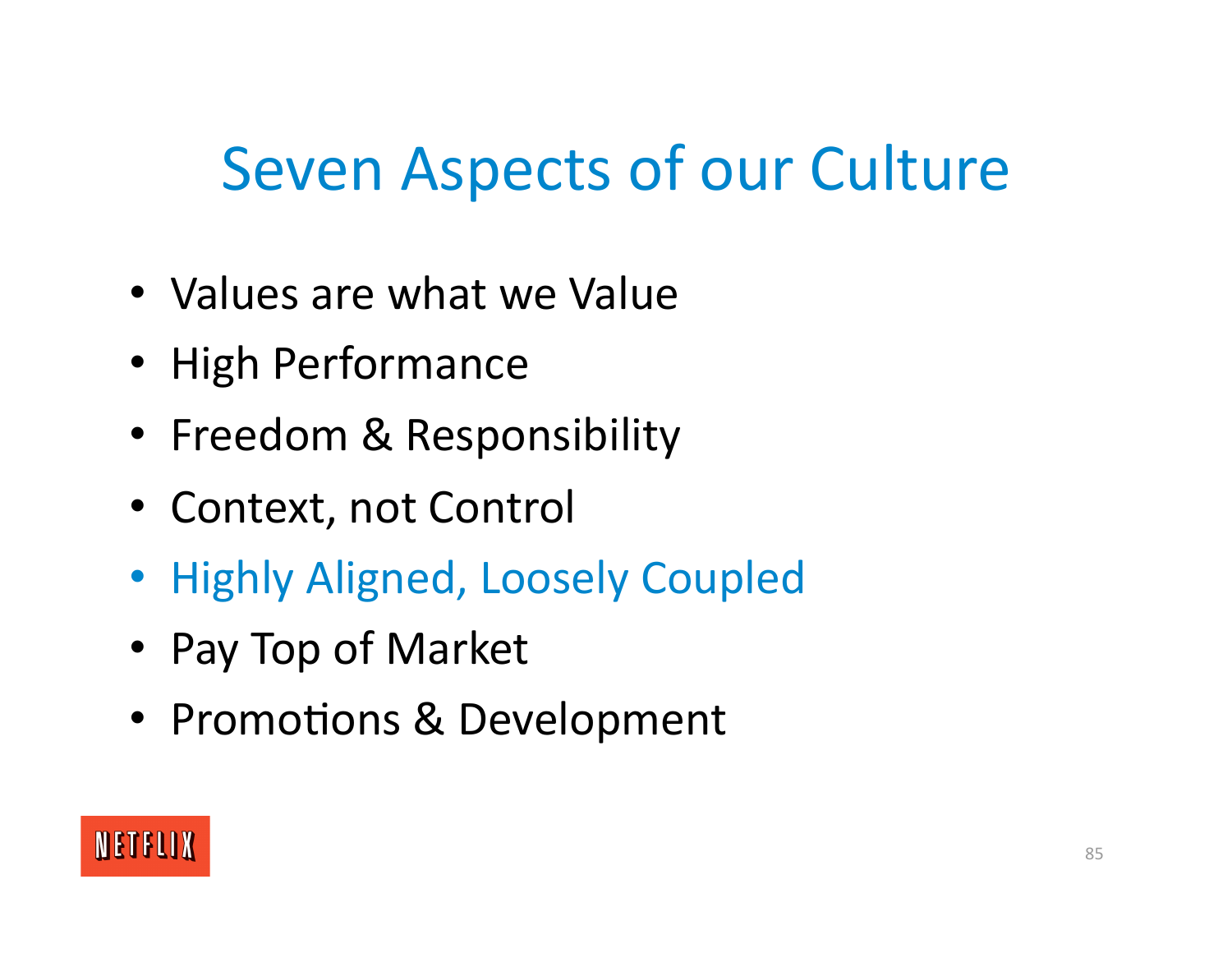### Three Models of Corporate Teamwork

- 1. Tightly‐Coupled Monolith
- 2. Independent Silos
- 3. Highly Aligned, Loosely Coupled

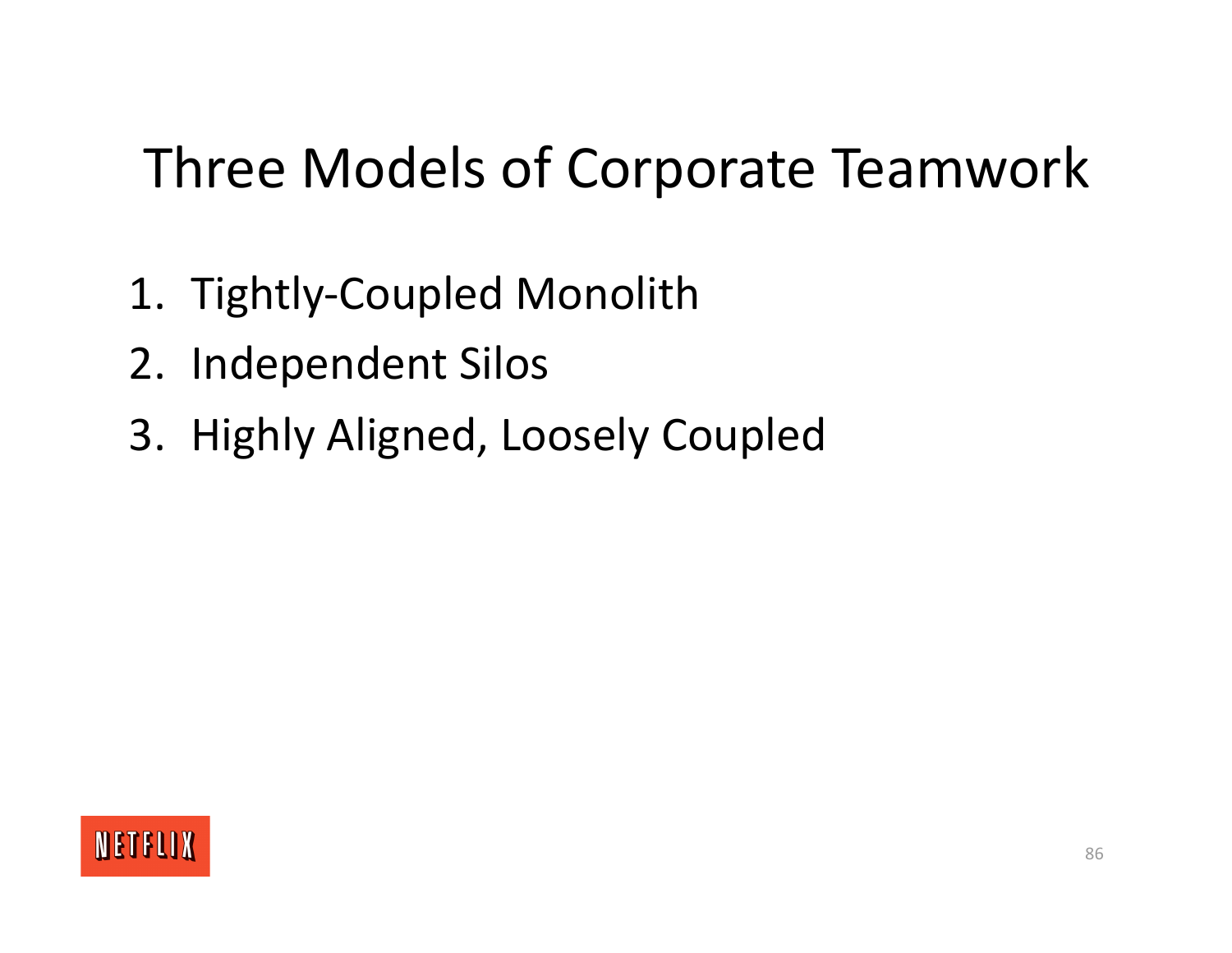# Tightly‐Coupled Monolith

- Senior management reviews and approves nearly all tactics
- Lots of x-departmental buy-in meetings
- Keeping other groups in agreement has equal precedence with pleasing customers
- Mavericks get exhausted trying to innovate
- Highly coordinated through centralization, but very slow, and slowness increases with size

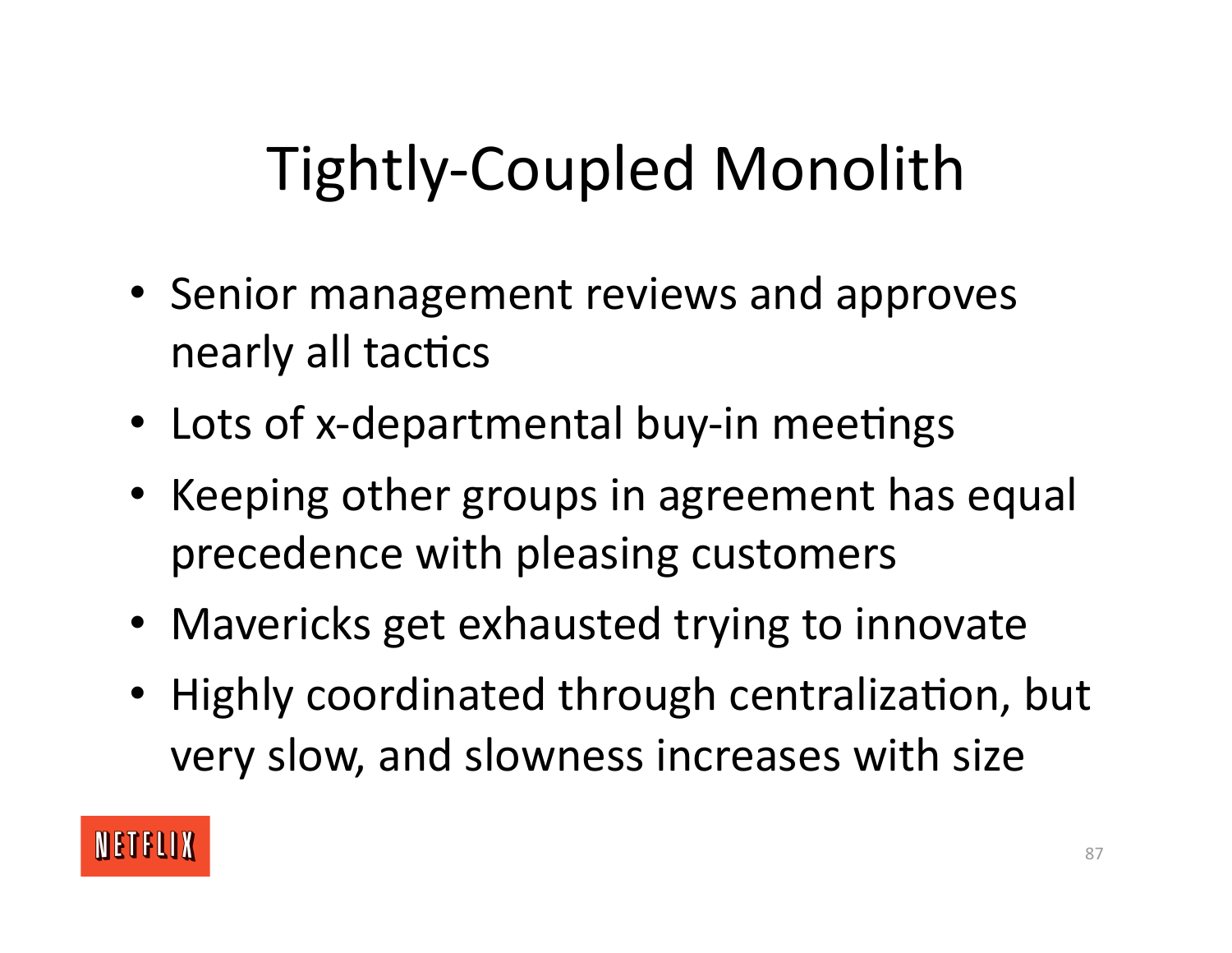# Independent Silos

- Each group executes on their objectives with little coordination
- Work that requires coordination suffers
- Alienation and suspicion between departments
- Only works well when areas are independent – e.g. GE: aircraft engines and Universal Studios

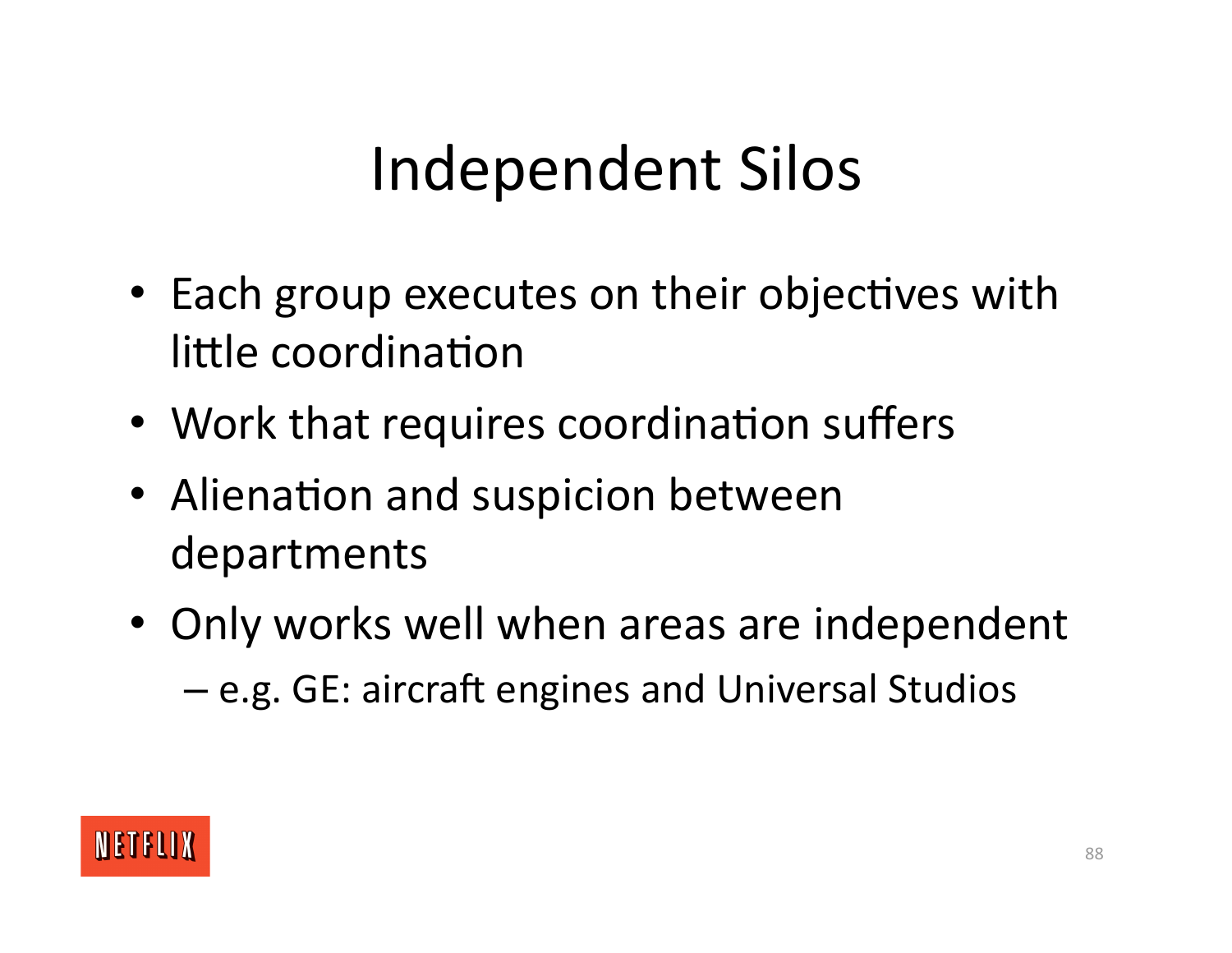# The Netflix Choice

- 1. Tightly‐Coupled Monolith
- 2. Independent Silos
- **3. Highly Aligned, Loosely Coupled**

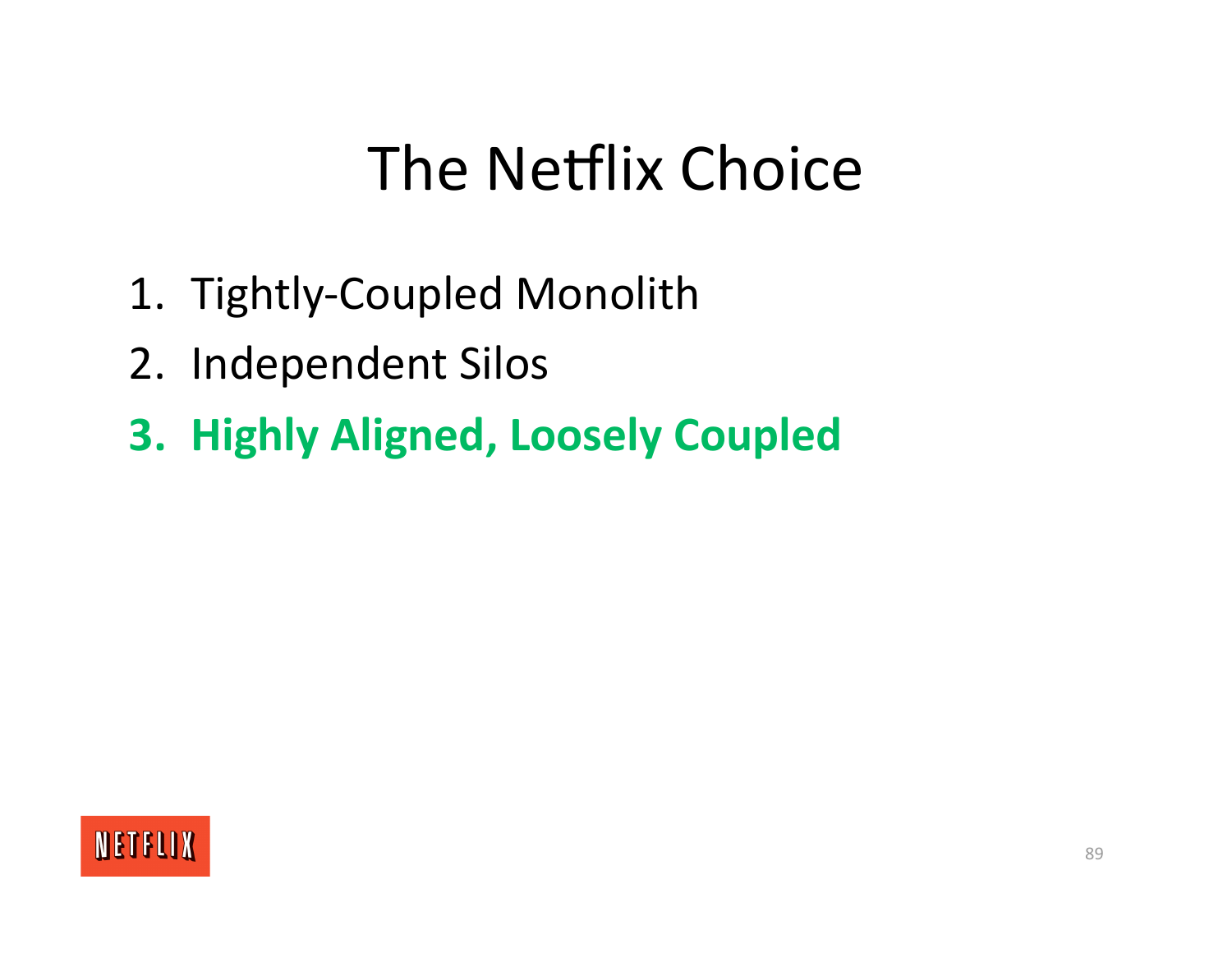# Highly Aligned, Loosely Coupled

- Highly Aligned
	- Strategy and goals are clear, specific, broadly understood
	- $-$  Team interactions are on strategy and goals rather than tactics
	- $-$  Requires large investment in management time to be transparent and articulate and perceptive and open
- Loosely Coupled
	- $-$  Minimal cross-functional meetings except to get aligned on goals and strategy
	- Trust between groups on tactics without previewing/approving each one – groups can move fast
	- Leaders reaching out proactively for ad-hoc coordination and perspective as appropriate
	- Occasional post-mortems on tactics necessary to increase alignment

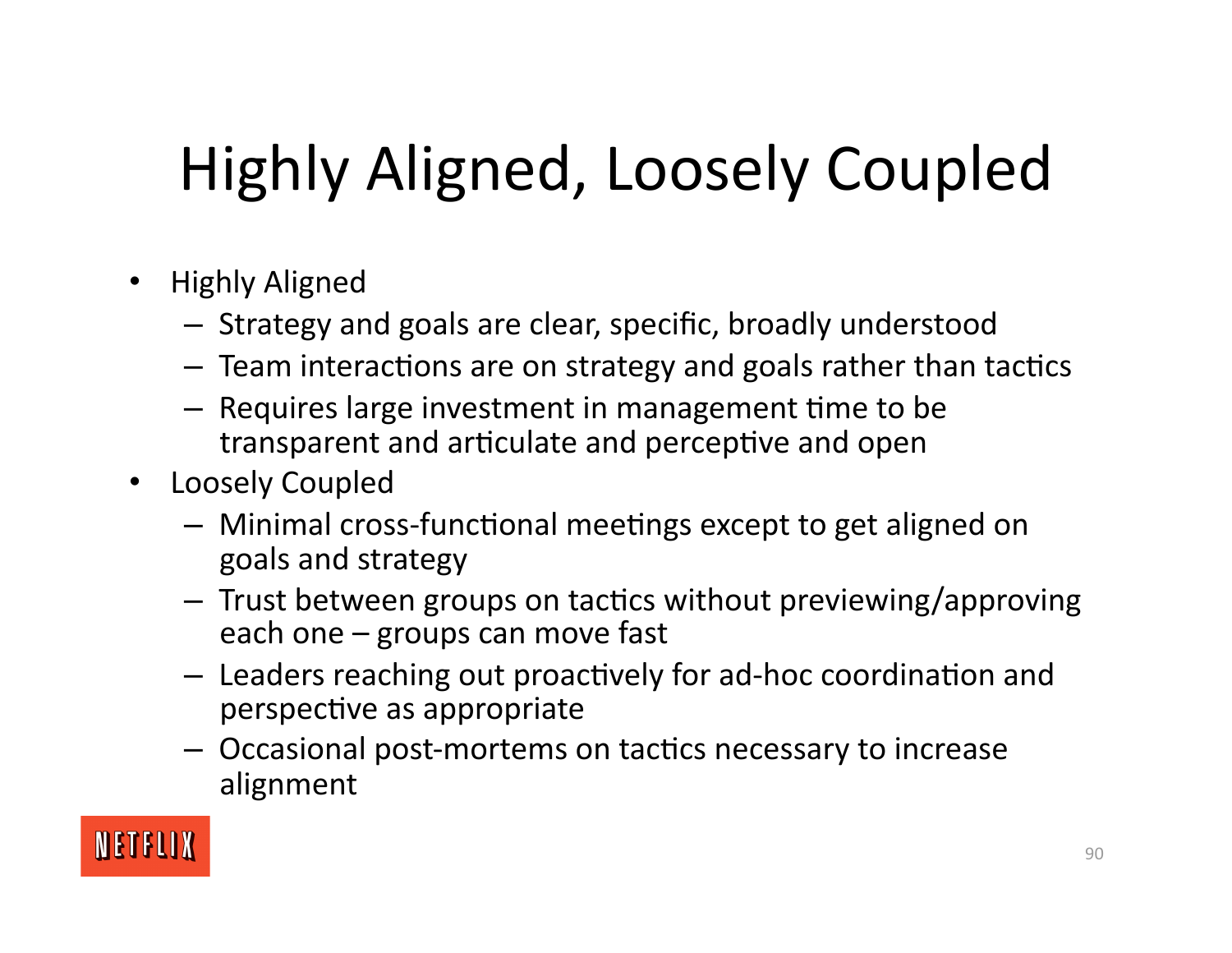Highly‐Aligned Loosely‐Coupled teamwork effectiveness is dependent on **high performance** people and **good context**

## Goal is to be **Big and Fast and Flexible**

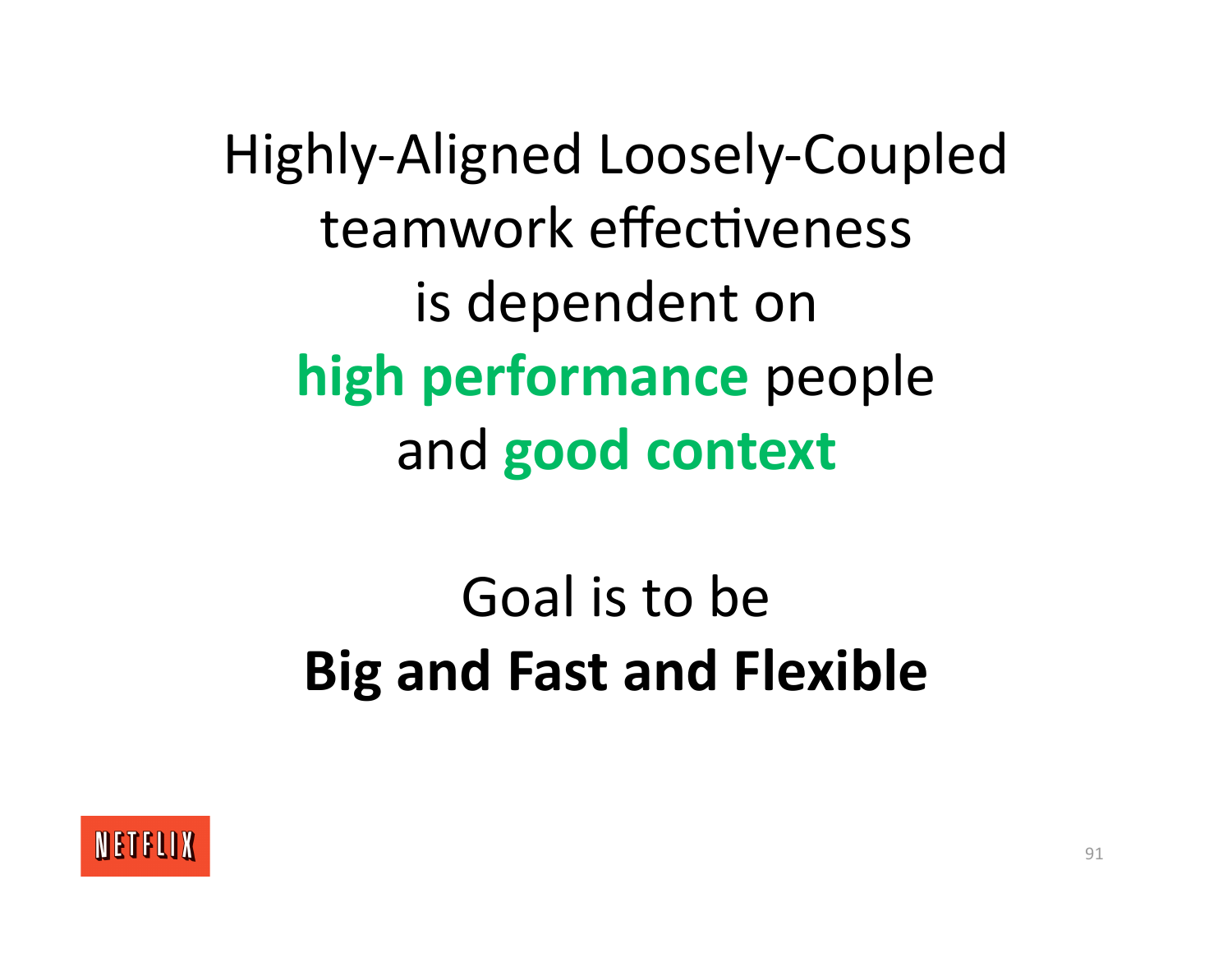### Seven Aspects of our Culture

- Values are what we Value
- High Performance
- Freedom & Responsibility
- Context, not Control
- Highly Aligned, Loosely Coupled
- Pay Top of Market
- Promotions & Development

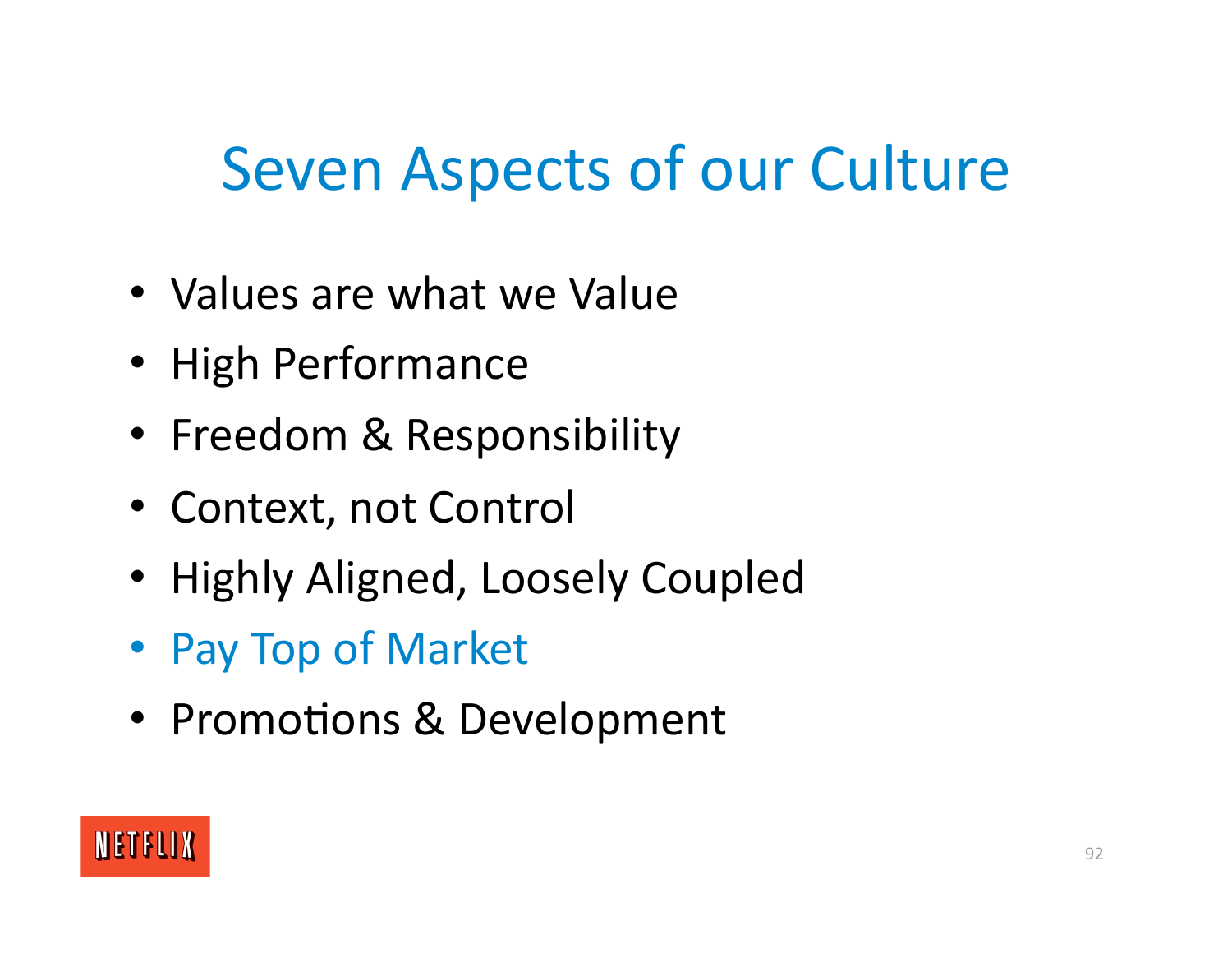# Pay Top of Market is Core to High Performance Culture

One outstanding employee gets more done and costs less than two adequate employees

> We endeavor to have only outstanding employees

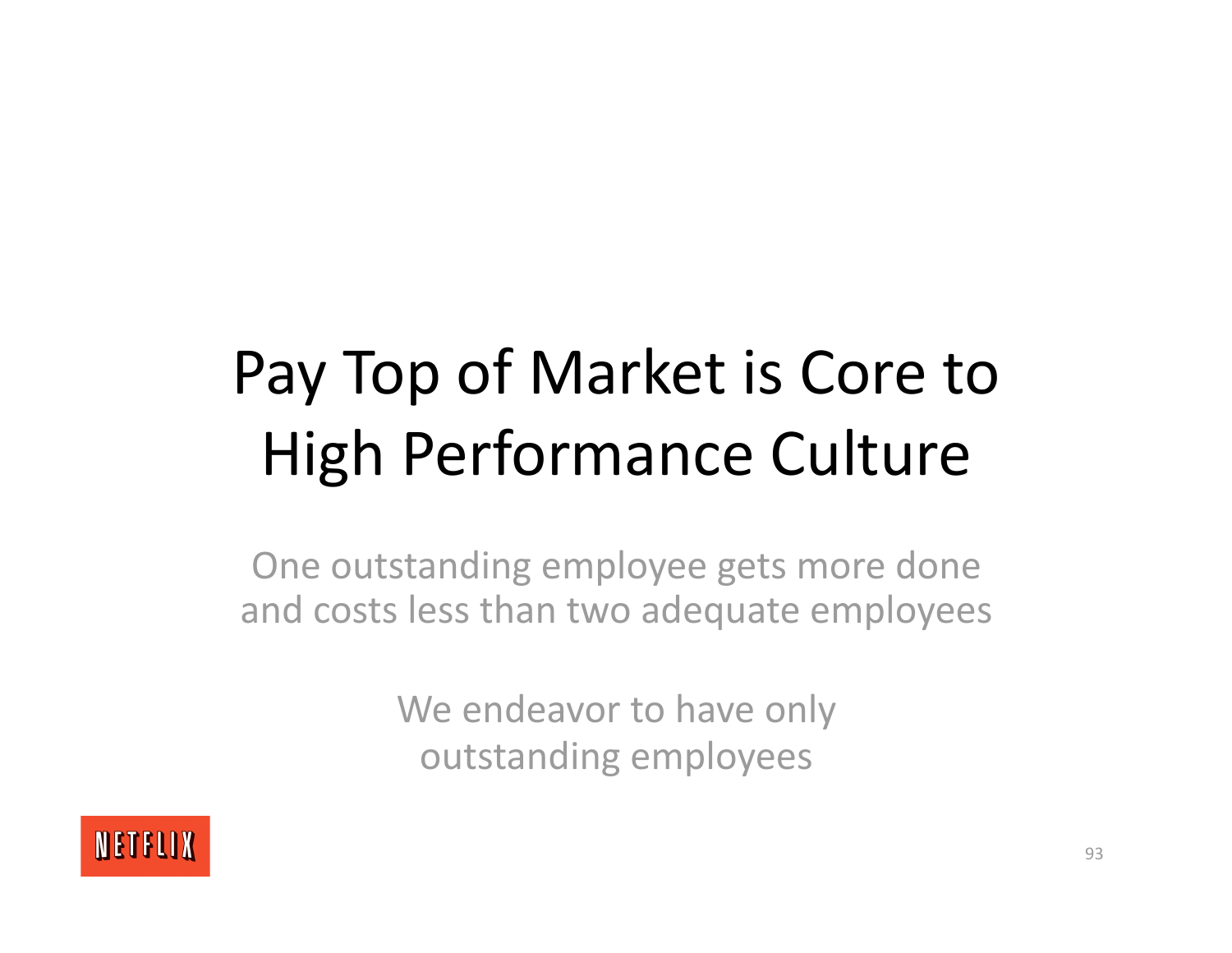## Three Tests for Top of Market for a Person

- 1. What could person get elsewhere?
- 2. What would we pay for replacement?
- 3. What would we pay to keep person?
	- If they had a bigger offer elsewhere

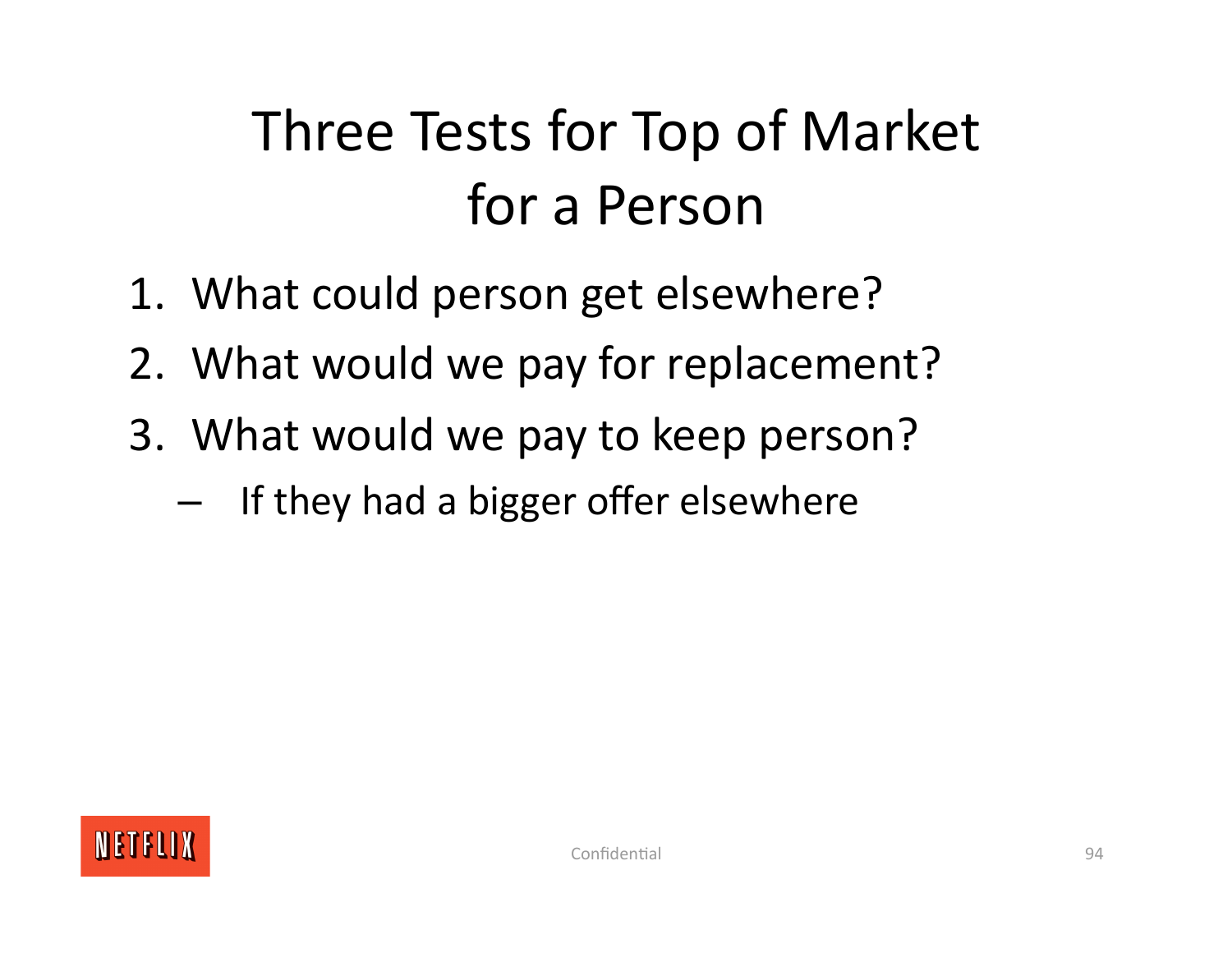### Takes Great Judgment

- Goal is to keep each employee at top of market *for that person* 
	- Pay them more than anyone else likely would
	- Pay them as much as a replacement would cost
	- Pay them as much as we would pay to keep them if they had higher offer from elsewhere

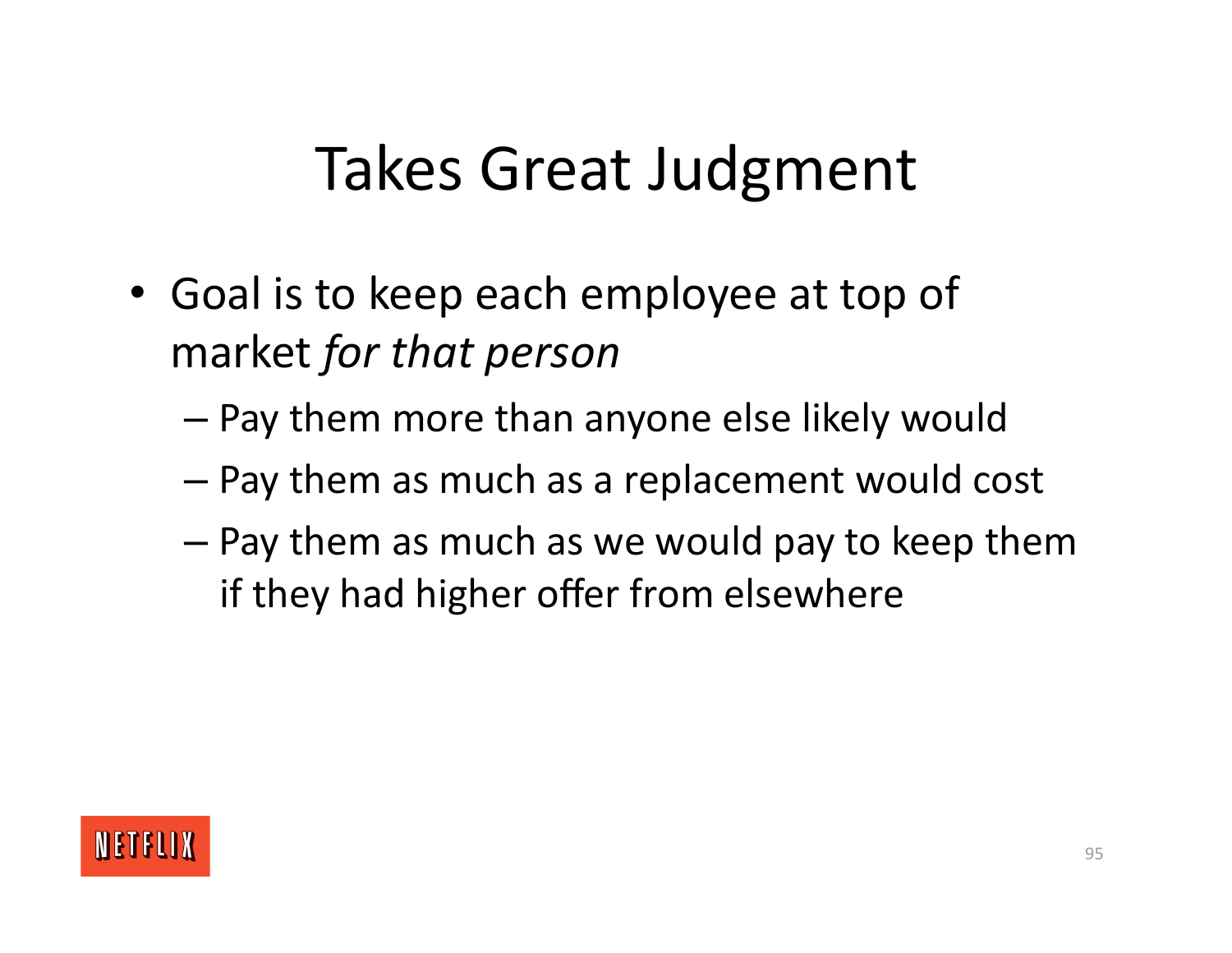### Titles Not Very Helpful

- Lots of people have the title "Major League Pitcher" but they are not all equally effective
- Similarly, all people with the title "Senior" Marketing Manager" or "Director of Engineering" are not equally effective
- So the art of compensation is answering the Three Tests for each employee

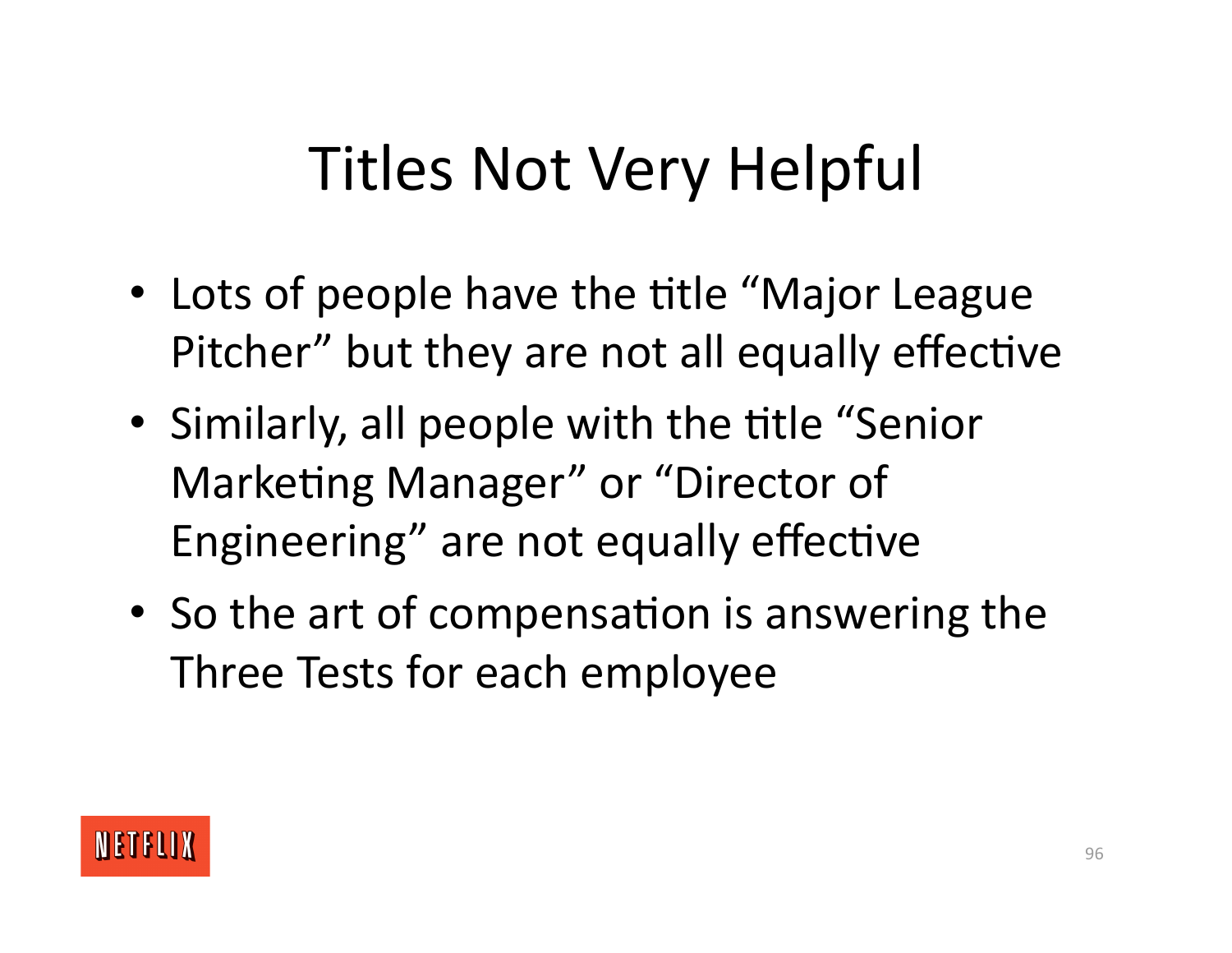# Annual Comp Review

- Hiring is market-based at many firms, but at Netflix we also make the annual comp review market‐based
	- Applies same lens as hiring
- Essentially, rehiring each employee each year, for purposes of comp
	- At annual comp review, manager has to answer the Three Tests for the personal market for each of their employees

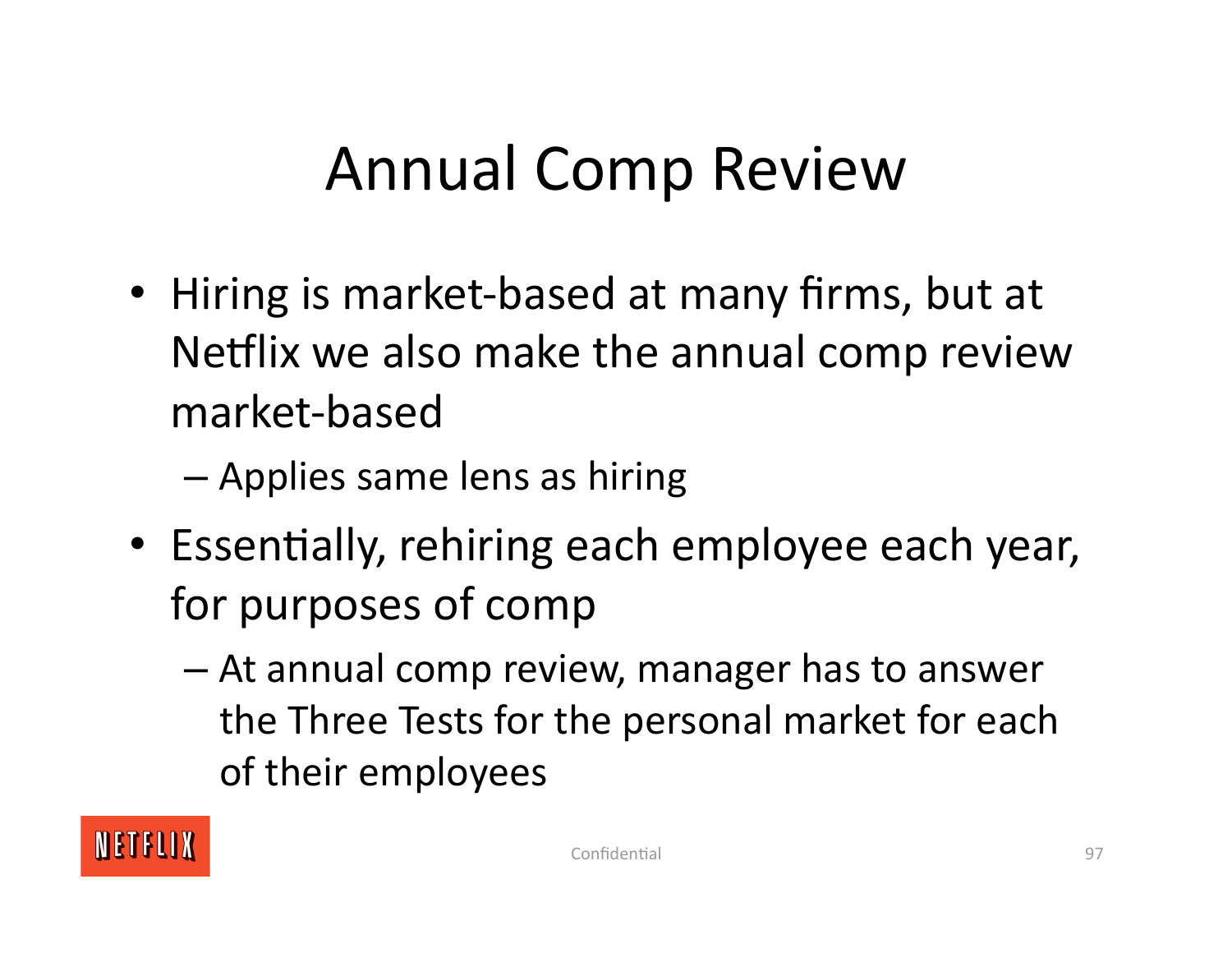## No Fixed Budgets

- There are no centrally administered "raise pools" each year
- Instead, each manager aligns their people to market each year – the market will be different in different areas

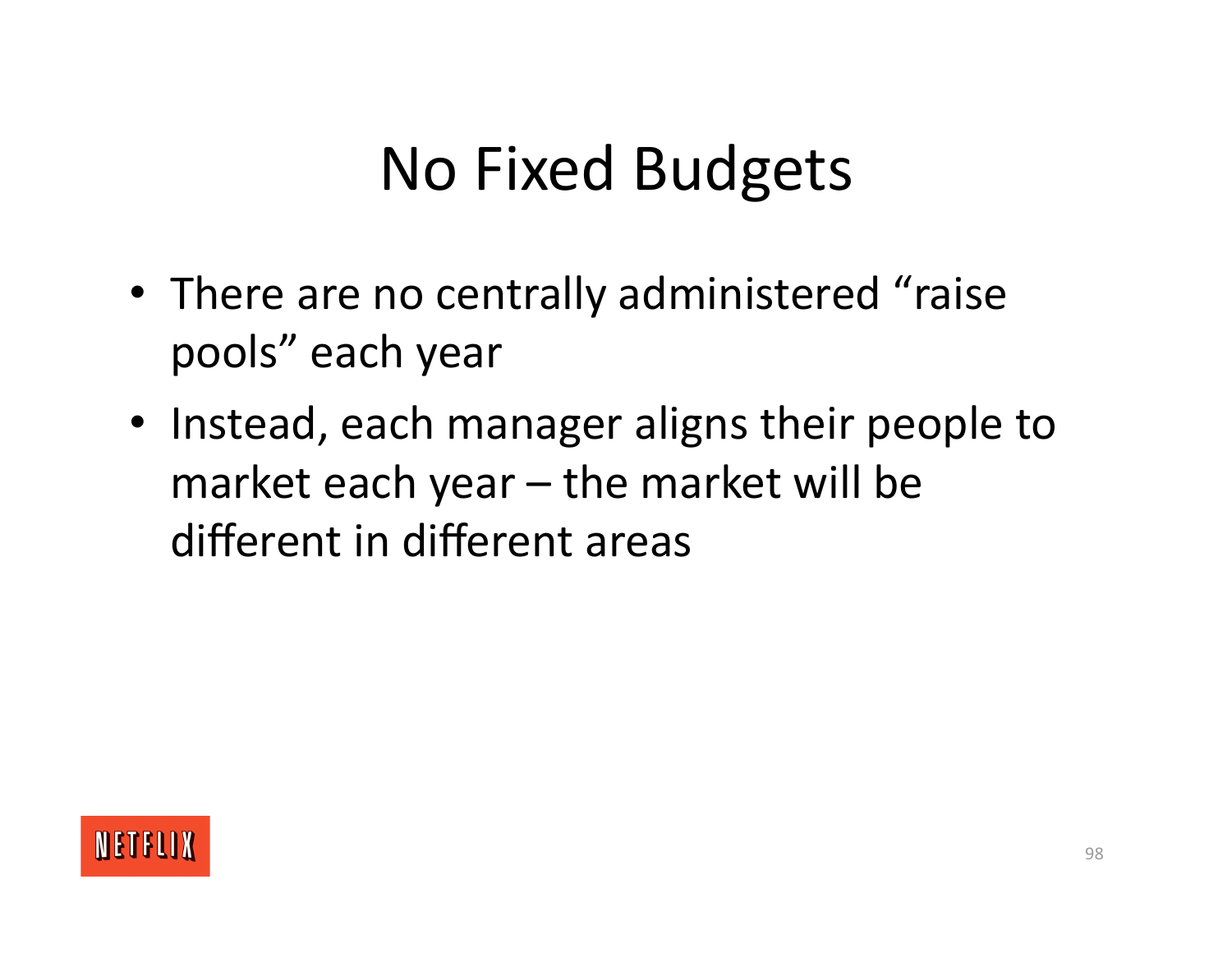## Annual Comp Review

- Some people will move up in comp very quickly because their value in the marketplace is moving up quickly, driven by increasing skills and/or great demand for their area
- Some people will move down or stay flat because their value in the marketplace has moved down or stayed flat
	- $-$  Depends in part on inflation and economy
	- $-$  Still top of market, though, for that person

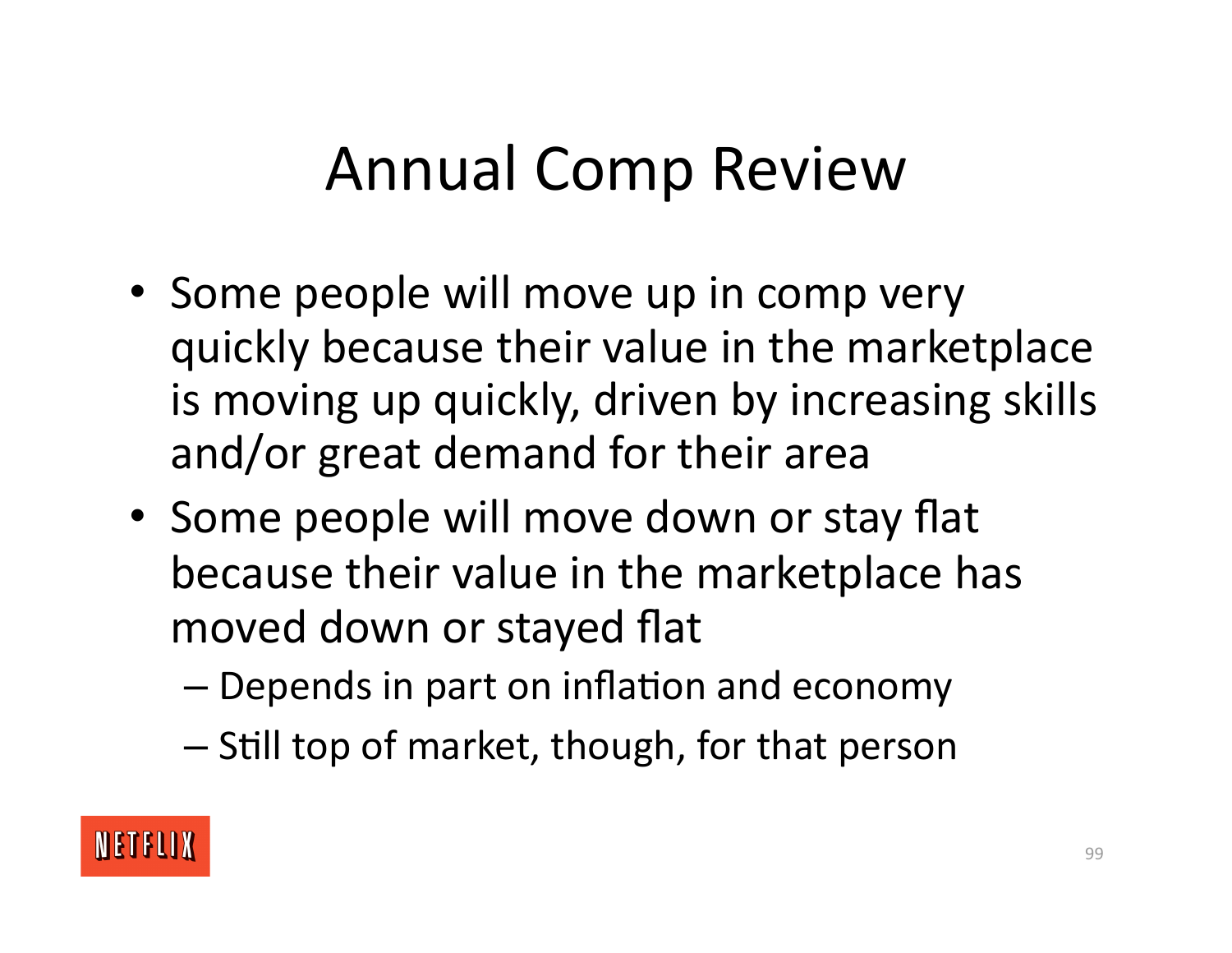## Compensation Not Dependent on Netflix Success

- Whether Netflix is prospering or floundering, we pay at the top of the market
	- $-$  i.e., sports teams with losing records still pay talent the market rate
- Employees can choose how much they want to link their economic destiny to Netflix success or failure by deciding how much Netflix stock or stock options they want to own

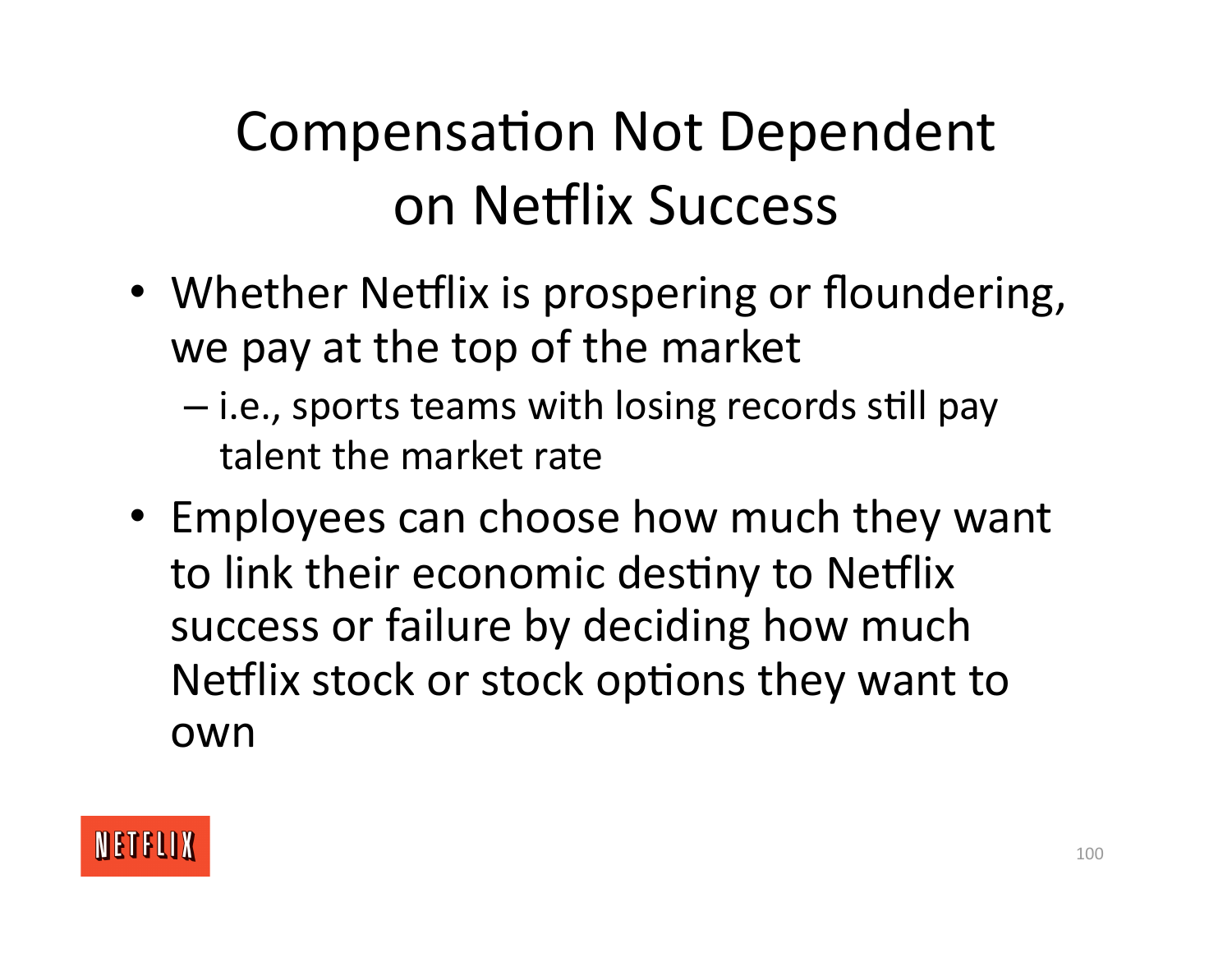## Bad Ideas

• Manager sets pay at Nth percentile of titlelinked compensation data

– The "Major League Pitcher" problem

- Manager cares about internal parity instead of external market value
	- Fairness in comp is being true to the market
- Manager gives everyone a 4% raise
	- Very unlikely to reflect the market

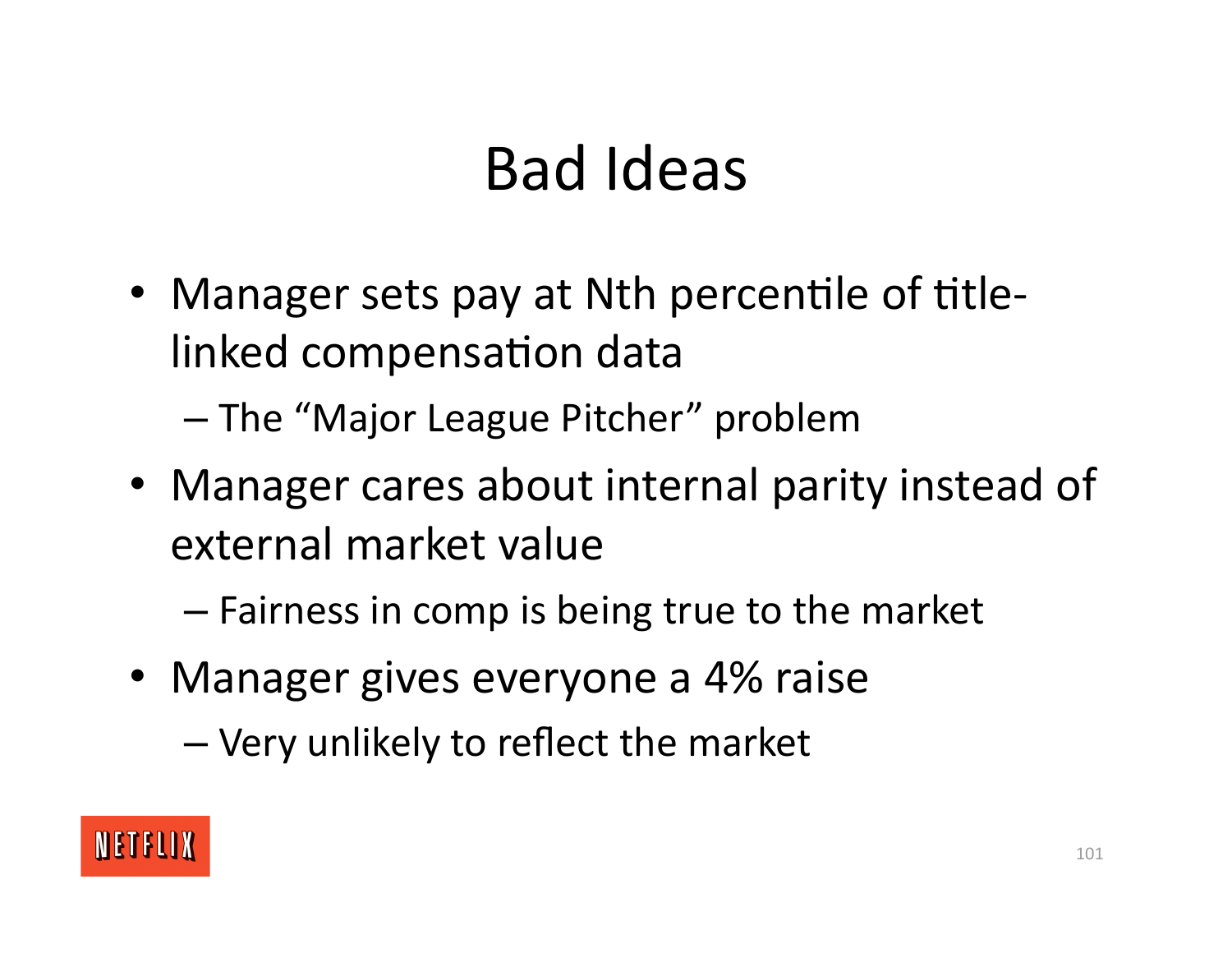# When Top of Market Comp Done Right...

- Nearly all ex-employees will take a step down in comp for their next job
- We will rarely counter with higher comp when someone is voluntarily leaving because we have already moved comp to our max for that person
- Employees will feel they are getting paid well relative to their other options in the market

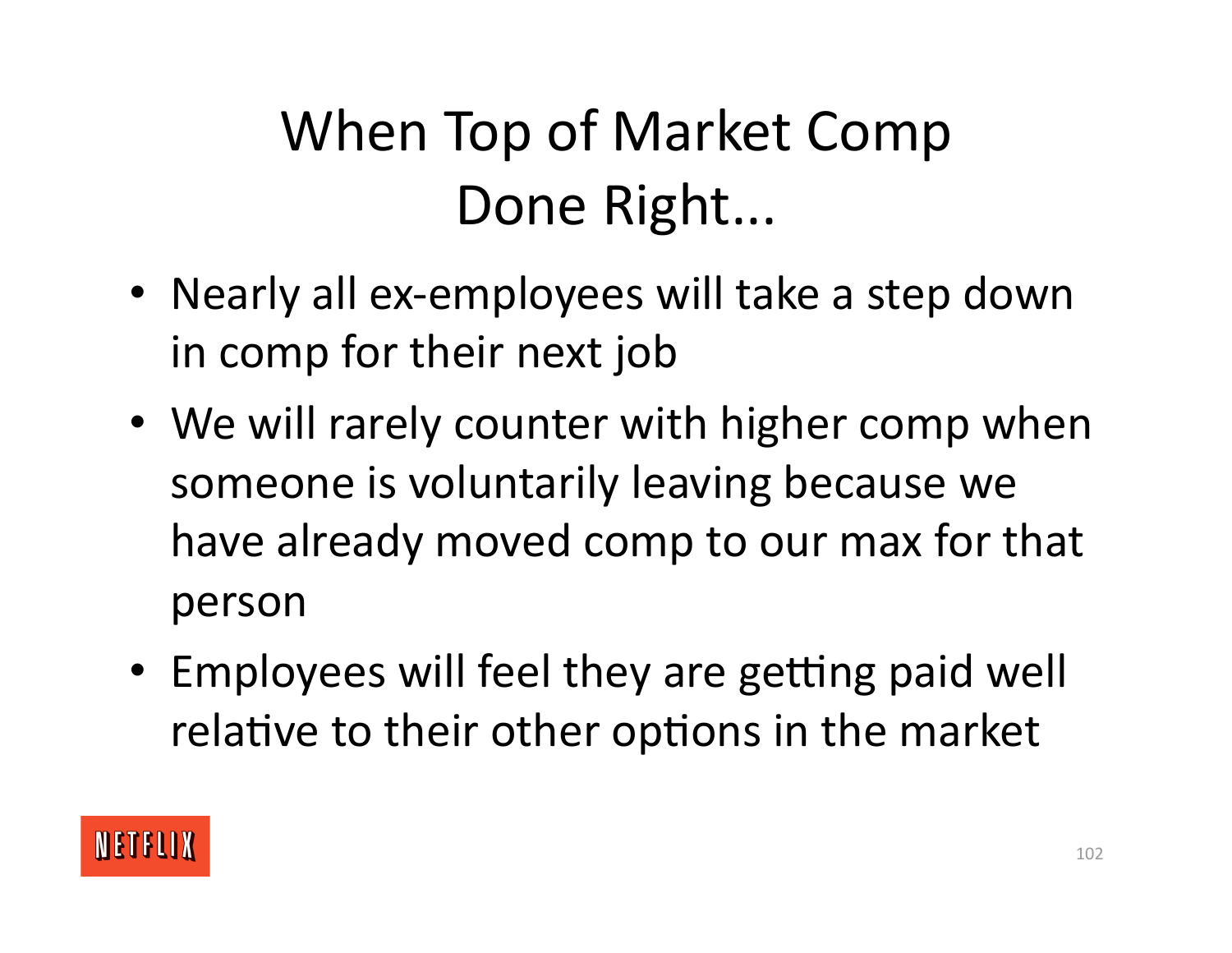# Versus Traditional Model

- Traditional model is good prior year earns a raise, independent of market
	- Problem is employees can get materially under‐ or over-paid relative to the market, over time
	- When materially under‐paid, employees switch firms to take advantage of market‐based pay on hiring
	- When materially over‐paid, employees are trapped in current firm
- Consistent market-based pay is better model

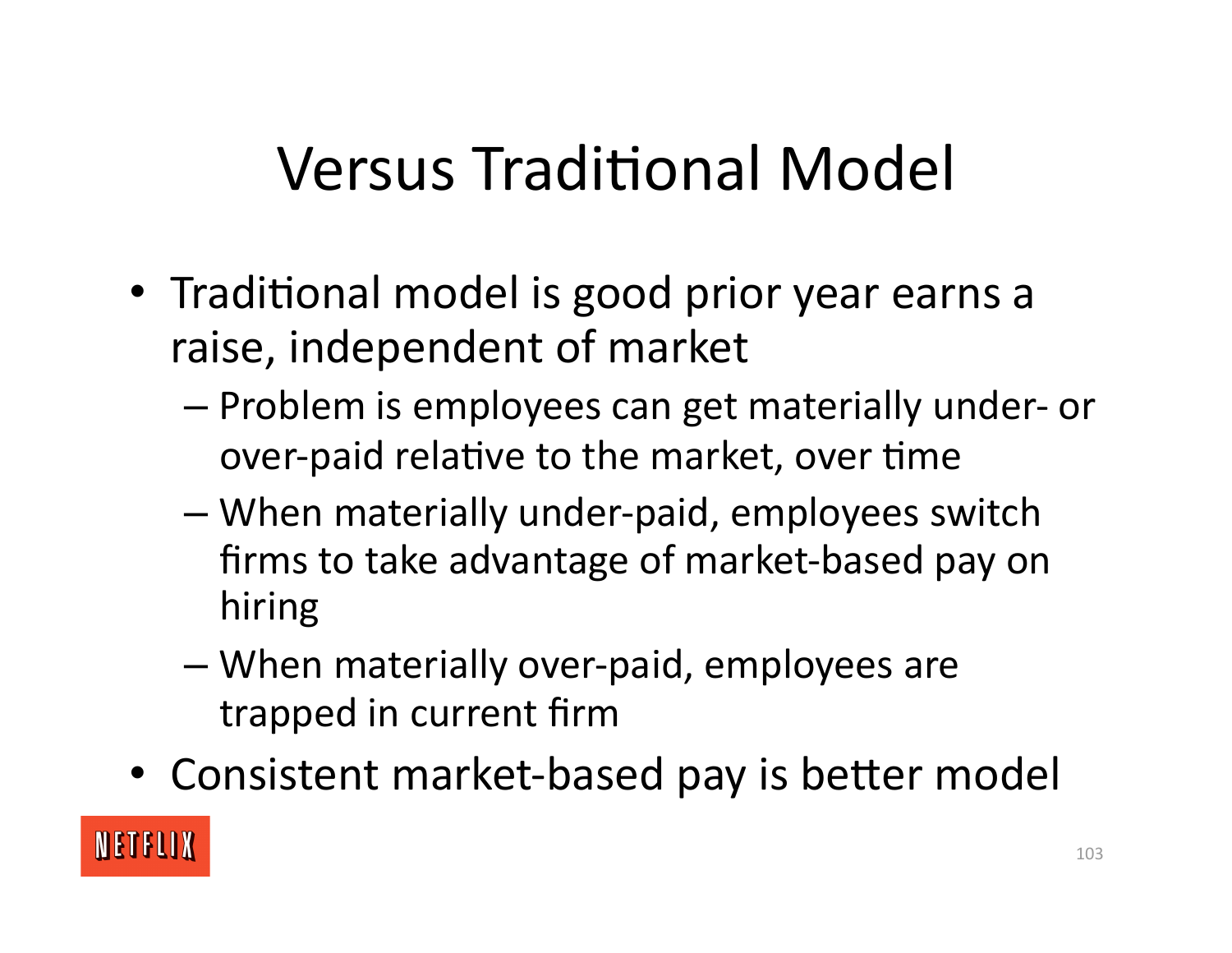## Employee Success

- It's pretty ingrained in our society that the size of one's raise is the indicator of how well one did the prior year  $-$  but at Netflix there are other factors too – namely, the outside market
- In our model, employee success is big factor in comp because it influences market value
	- $-$  In particular, how much we would pay to keep the person
	- But employee success is not the only factor in comp, so the linkage of prior year performance to raise size is weak

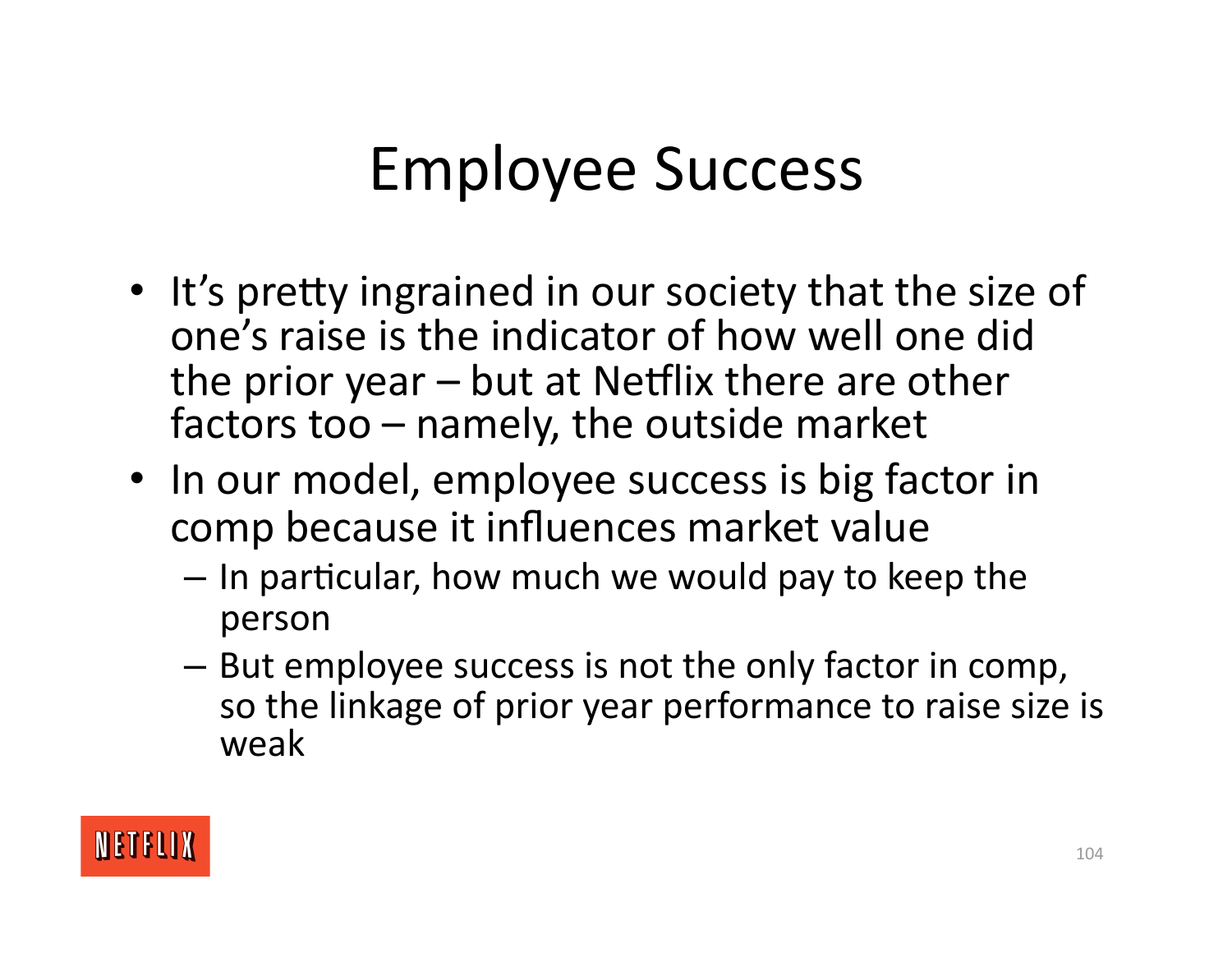Good For Each Employee to Understand Their Market Value

- It a healthy idea, not a traitorous idea, to understand what other firms would pay you, by interviewing and talking to peers at other companies
	- Talk with your manager about what you find
	- $-$  Minor exception: interviewing with groups that directly compete with Netflix, because their motive is in part confidential information

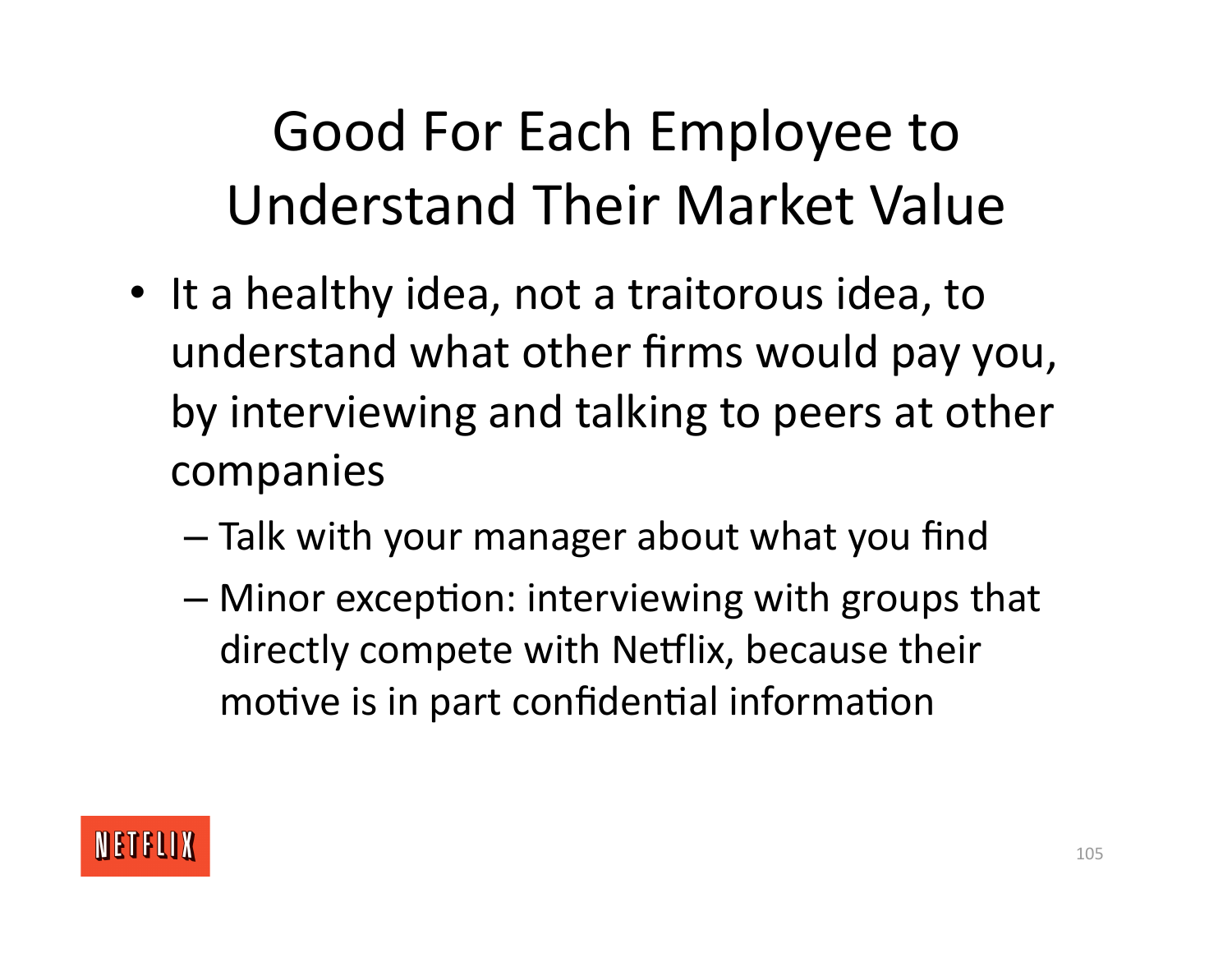# **Efficiency**

- Big salary is the **most efficient** form of comp
	- Most motivating for any given expense level
	- No bonuses just include in salary so much simpler
	- $-$  No free stock options  $-$  just big salary
	- $-$  Great health plan options, but high employee co-pay
	- No philanthropic match
	- Instead, **put all that expense into big salaries**
	- Give people big salaries, and the freedom to spend as they think best

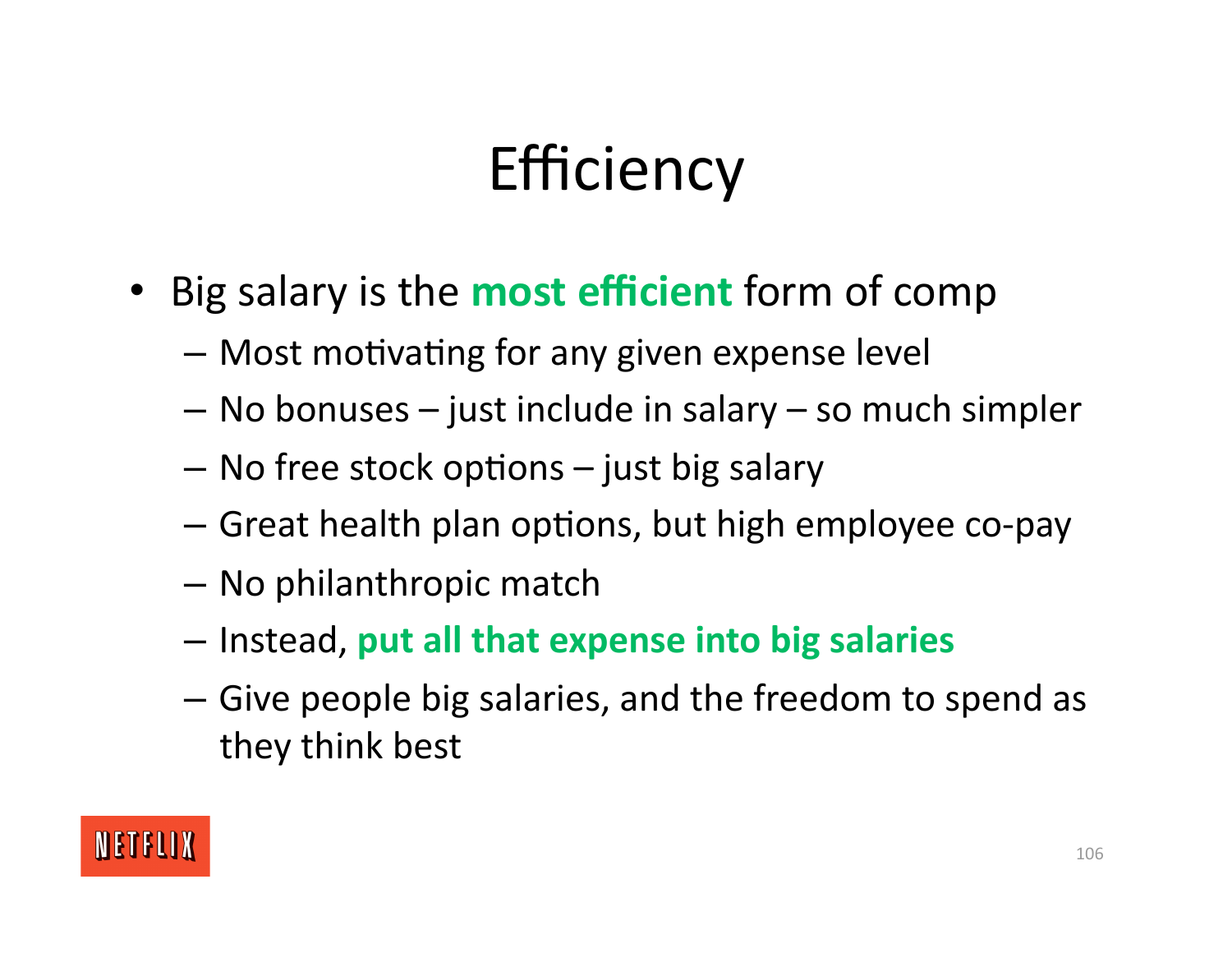# **Optional Options**

- Employees can request to trade salary for stock options, if they wish
- The options are fully vested, granted monthly, and cost employees in pre‐tax salary approximately half of what such an option would cost in the open market
- Options ultimately valuable only if Netflix stock climbs over the next 10 years
- Investing in Netflix stock or stock options lets one participate in Netflix success or failure at whatever level is comfortable for employee

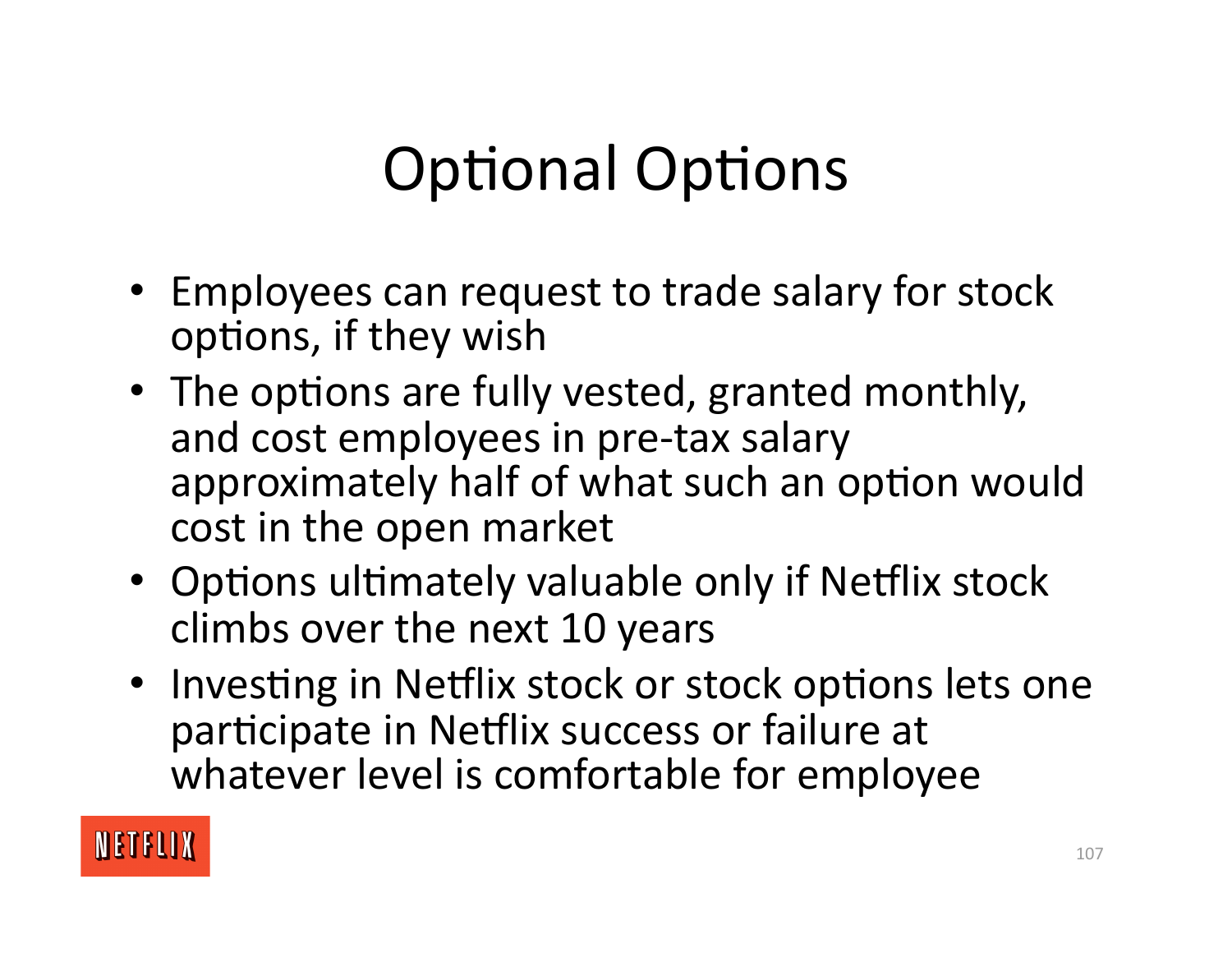### Seven Aspects of our Culture

- High Performance
- Values are what we Value
- Freedom & Responsibility
- Context, not Control
- Highly Aligned, Loosely Coupled
- Pay Top of Market
- Promotions & Development

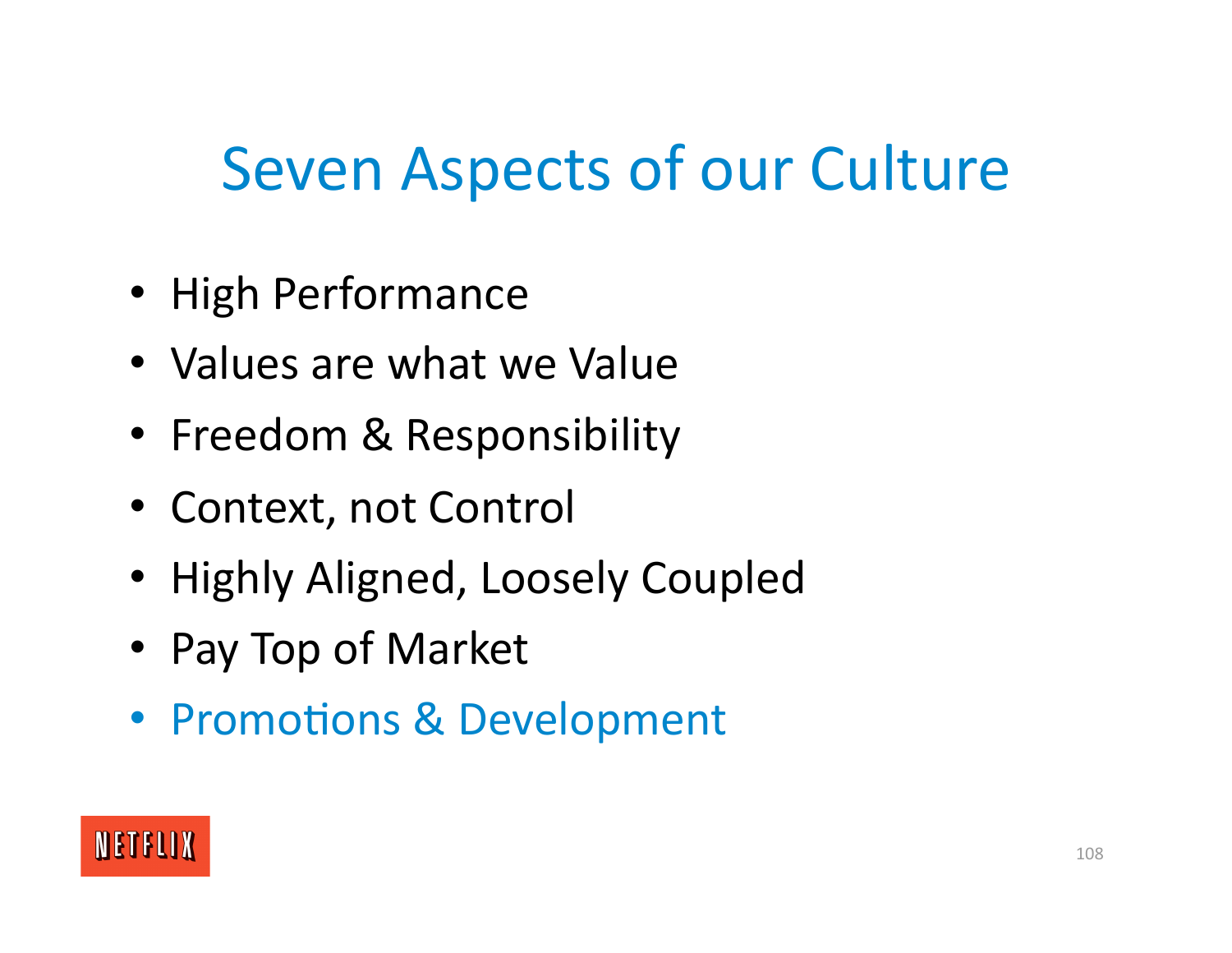# In some time periods, in some groups, there will be lots of opportunity and growth at Netflix

Some people, through both luck and talent, will have extraordinary career growth

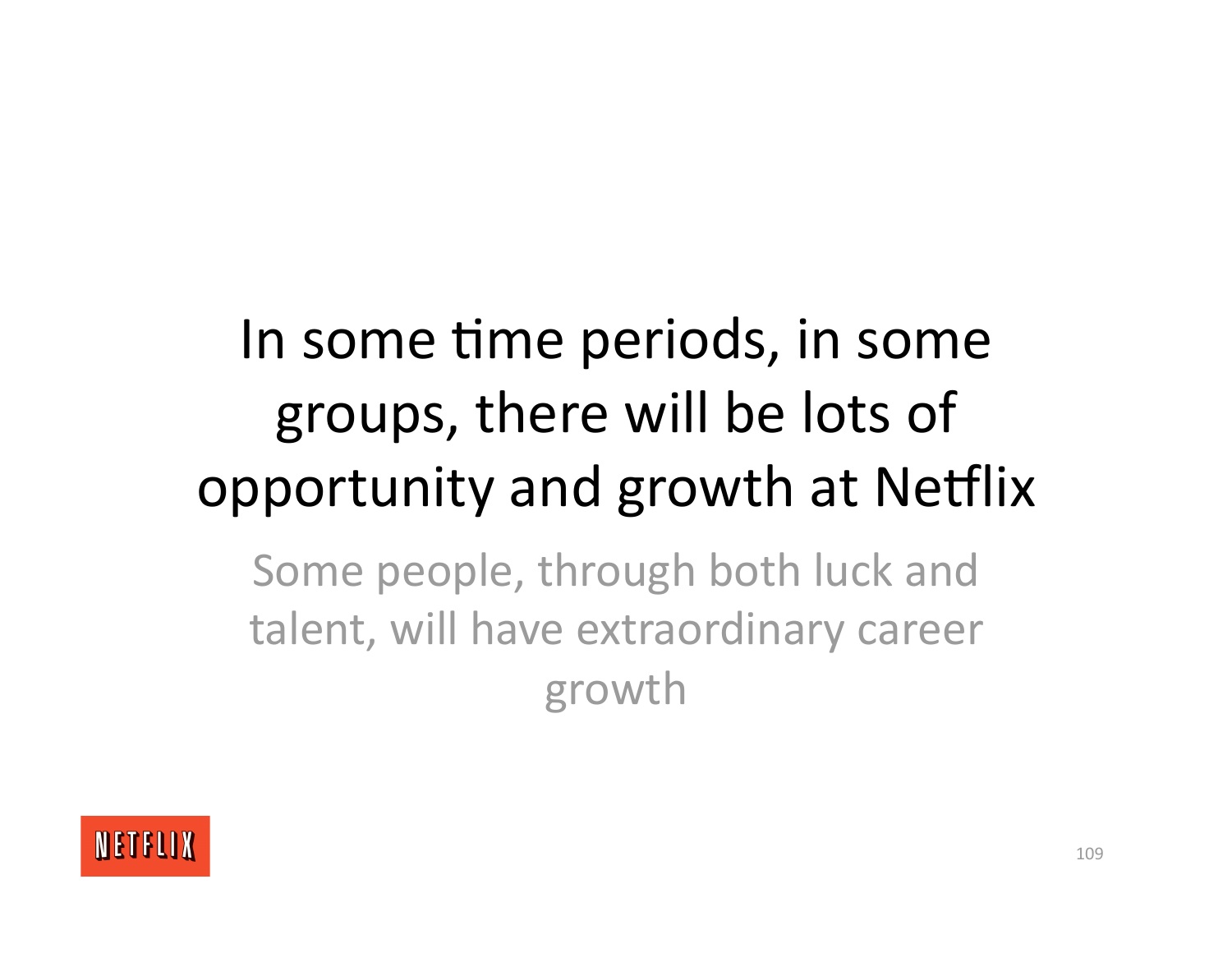# Baseball Analogy: Minors to Majors

- Very talented people usually get to move up, but only true for the very talented
- Some luck in terms of what positions open up and what the competition is
- Some people move to other teams to get the opportunity they want
- Great teams keep their best talent
- Some minor league players keep playing even though they don't move up because they love the game

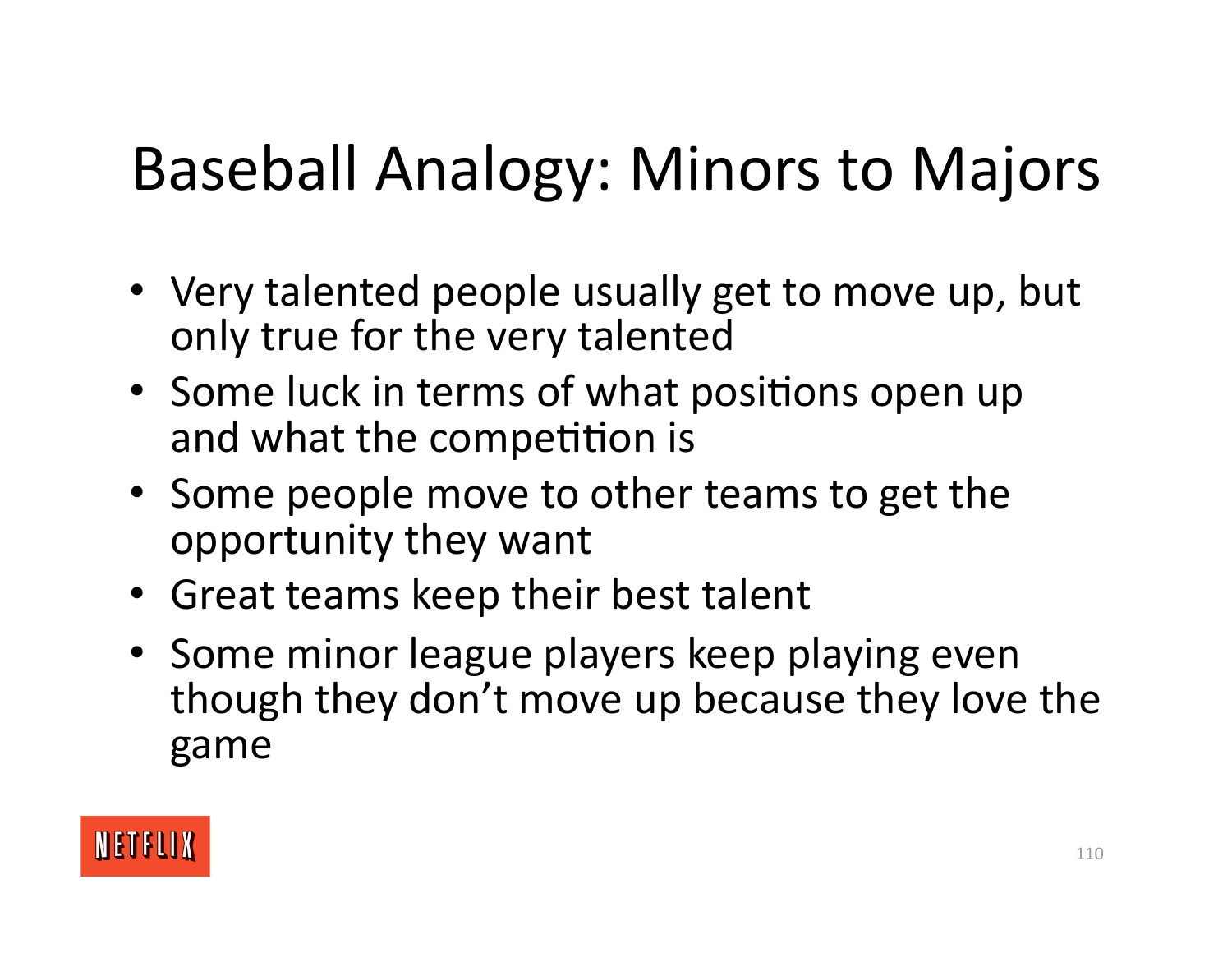#### Netflix Doesn't Have to be for Life

- In some times, in some groups, there may not be enough growth opportunity for everyone
- In which case we should celebrate someone leaving for a bigger job that we didn't have available to offer them
- If that is what the person prefers

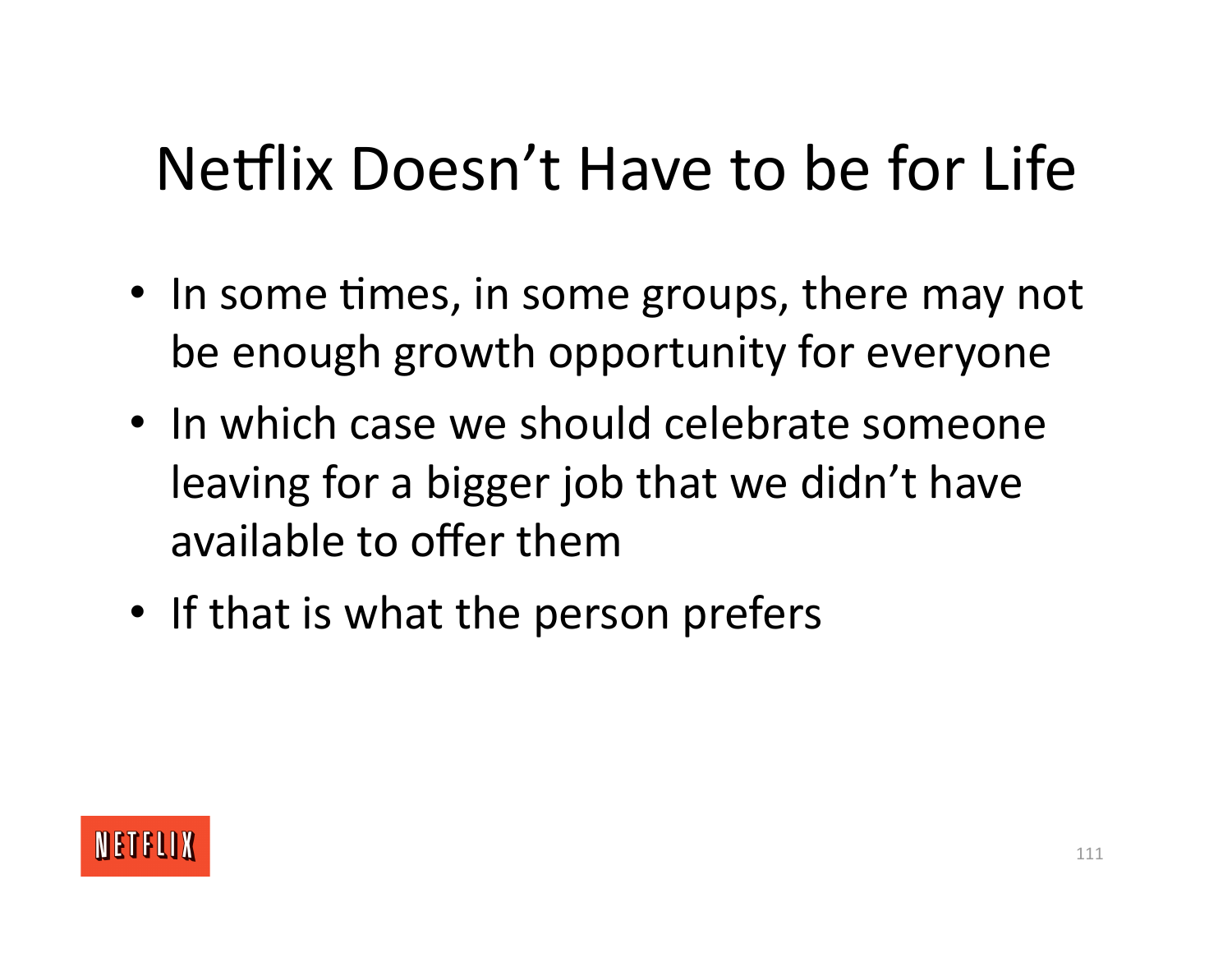#### Two Necessary Conditions for Promotion

- Job has to be big enough
	- We might have an incredible manager of something, but we don't need a director of it because job isn't big enough
		- If the incredible manager left, we would replace with manager, not with director
- Person has to be a superstar in current role
	- Could get the next level job here if applying from outside and we knew their talents well
	- Could get the next level job at peer firm that knew their talents well

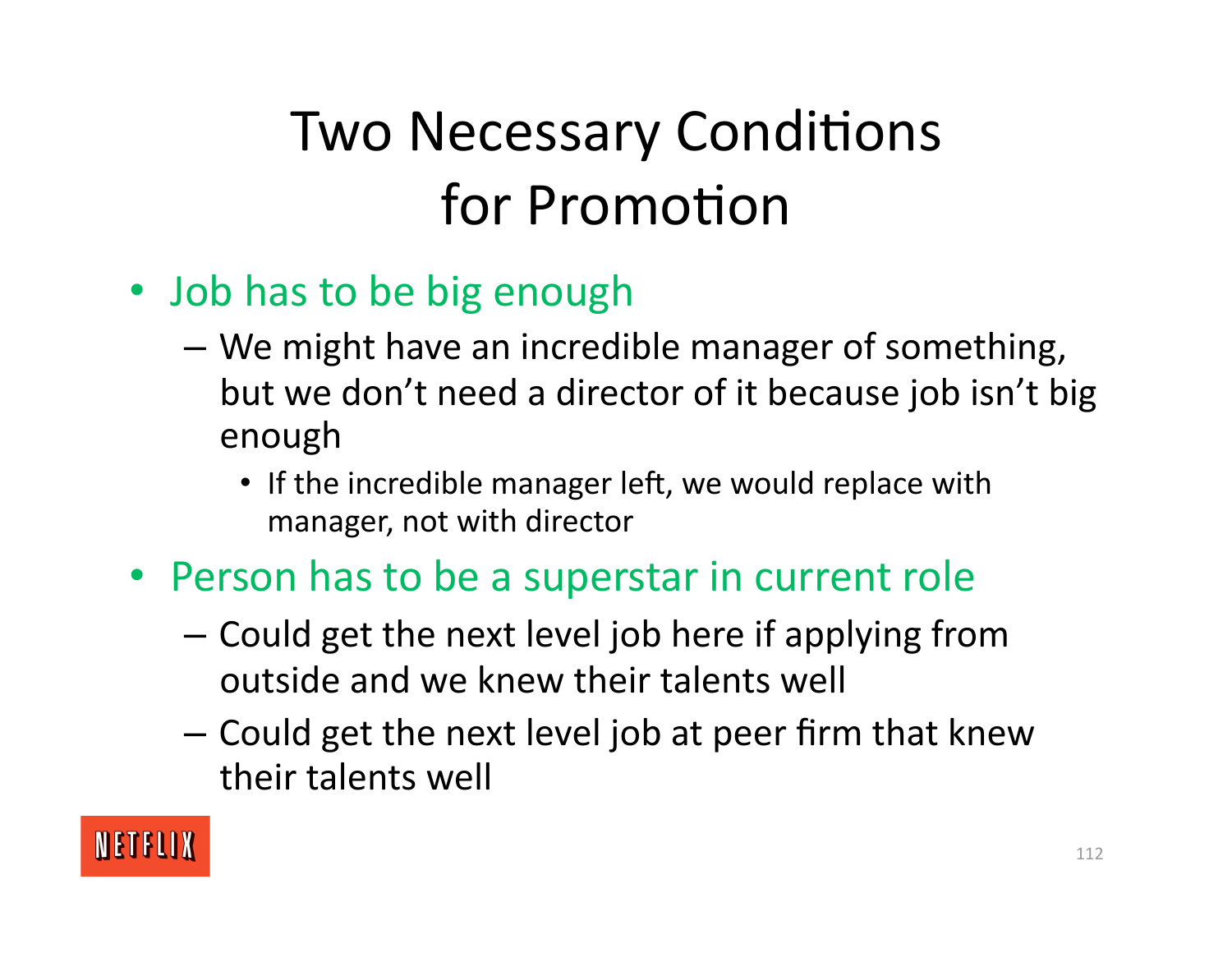# Timing

- If manager would promote employee to keep them if employee were thinking of leaving, manager should promote now, and not wait
- Both tests still have to be passed
	- Job big enough
	- Superstar in current role

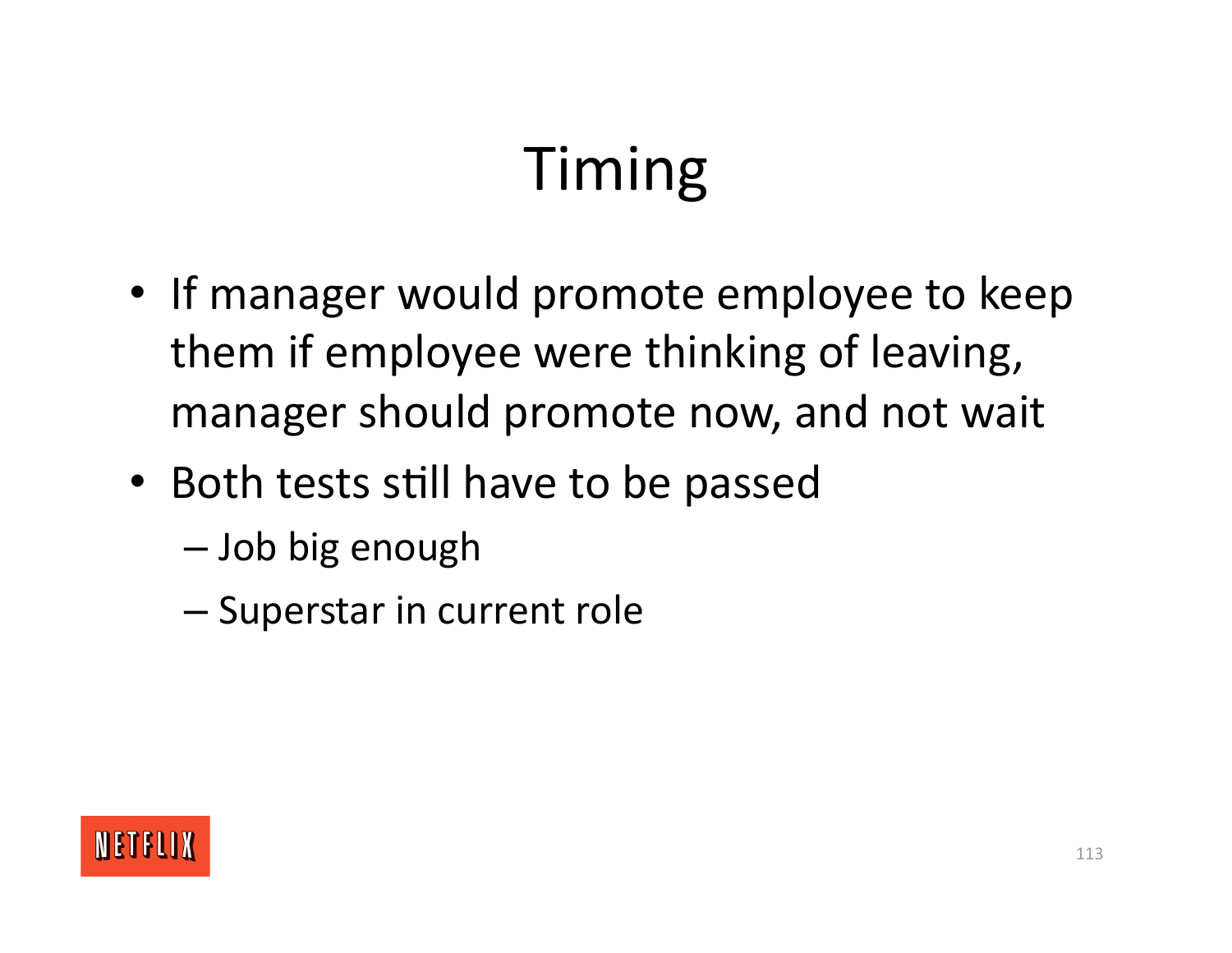#### Development

- We develop people by giving them the opportunity to develop themselves, by surrounding them with stunning colleagues and giving them big challenges to work on
	- Mediocre colleagues or unchallenging work is what kills progress of a person's skills

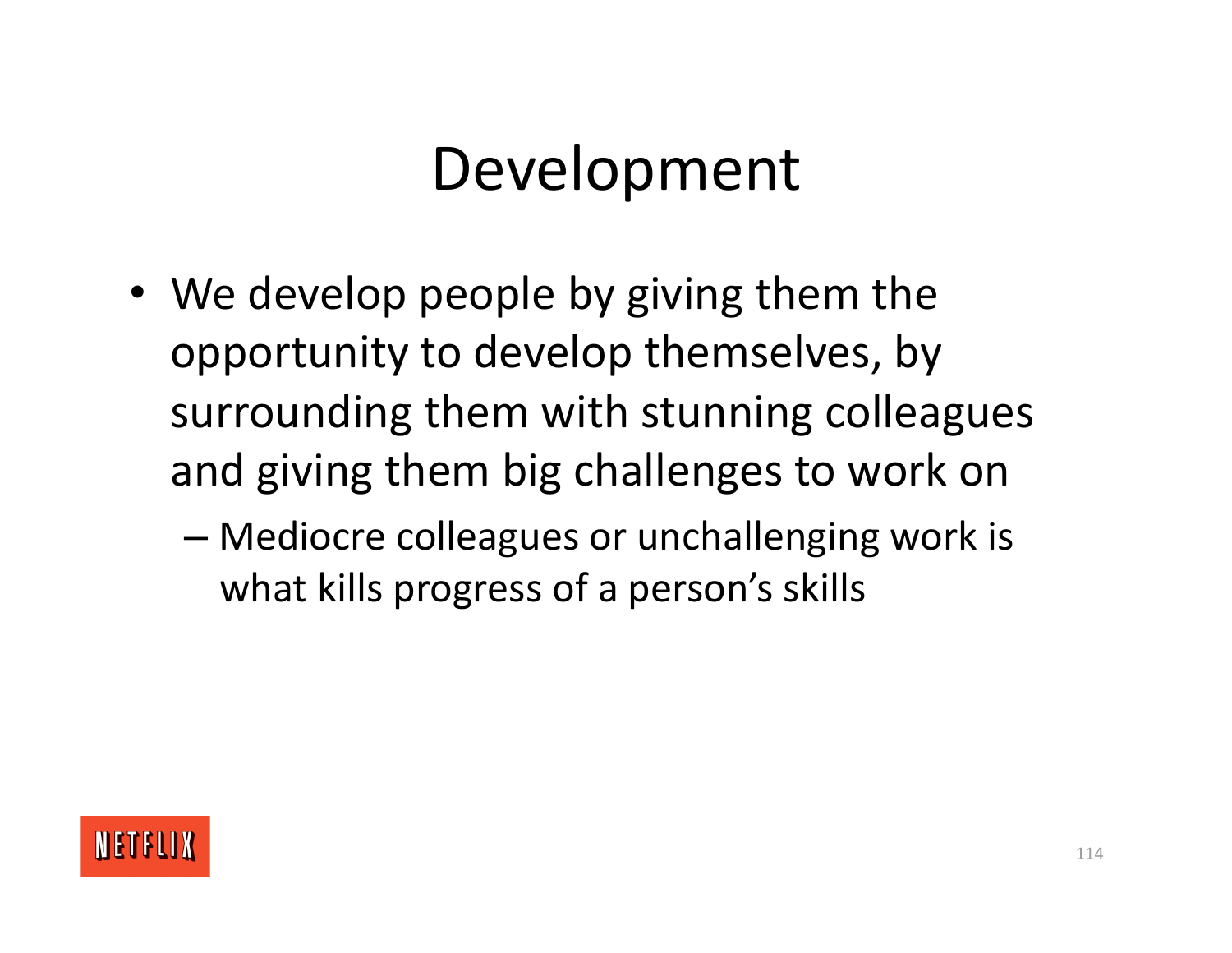## Development

- Formalized development is rarely effective, and we don't try to do it
	- E.g. Courses, mentor assignment, rotation around a firm, multi-year career paths, etc.
- High performance people are generally self‐ improving through experience, observation, introspection, reading and discussion
	- As long as they have stunning colleagues and big challenges

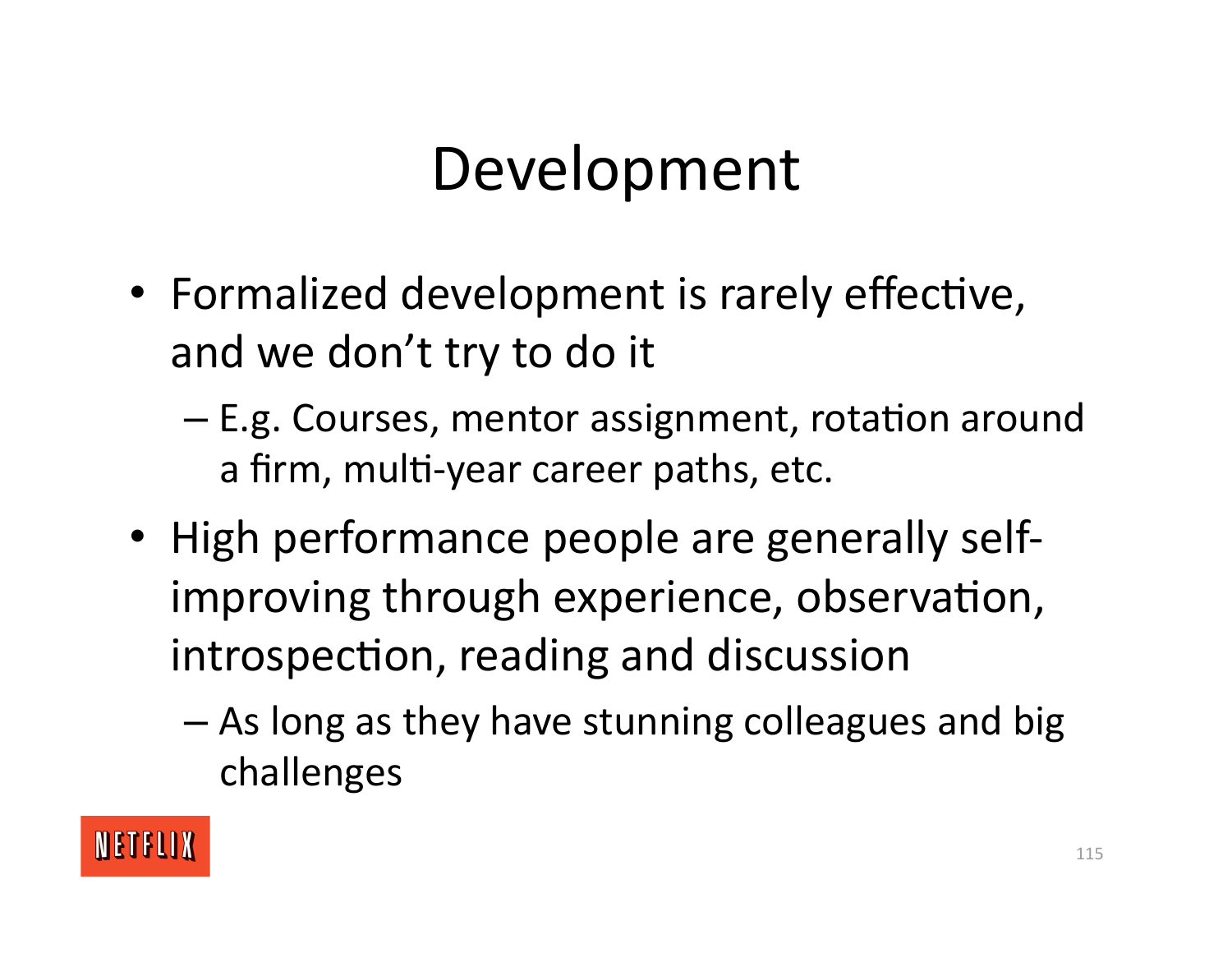# Individuals should manage their own career paths, and not rely on a corporation for planning their careers

Like retirement planning  $-$  safer as individual responsibility

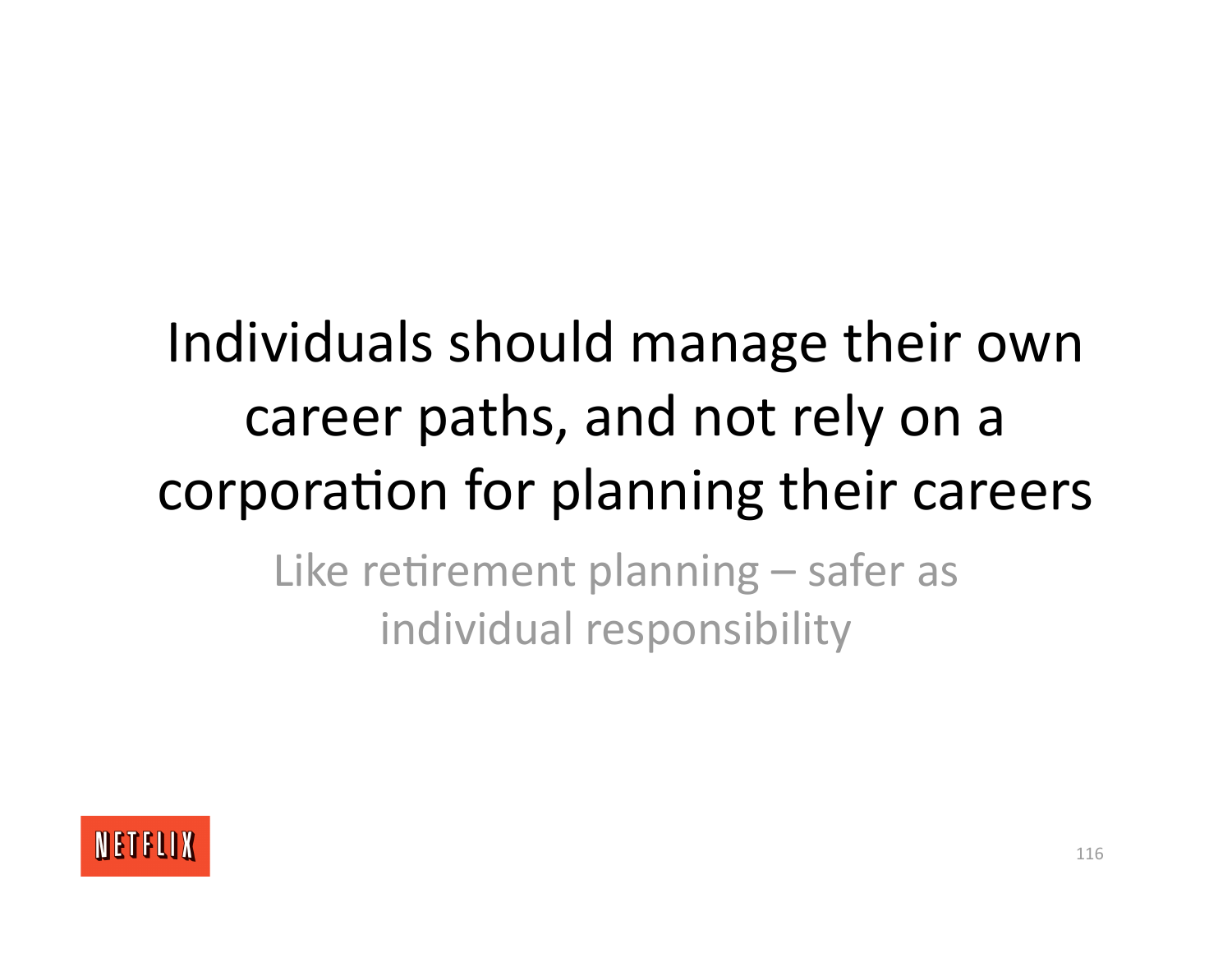# Individual's economic security is based upon their skills and reputation

We try hard to consistently provide opportunity to grow both

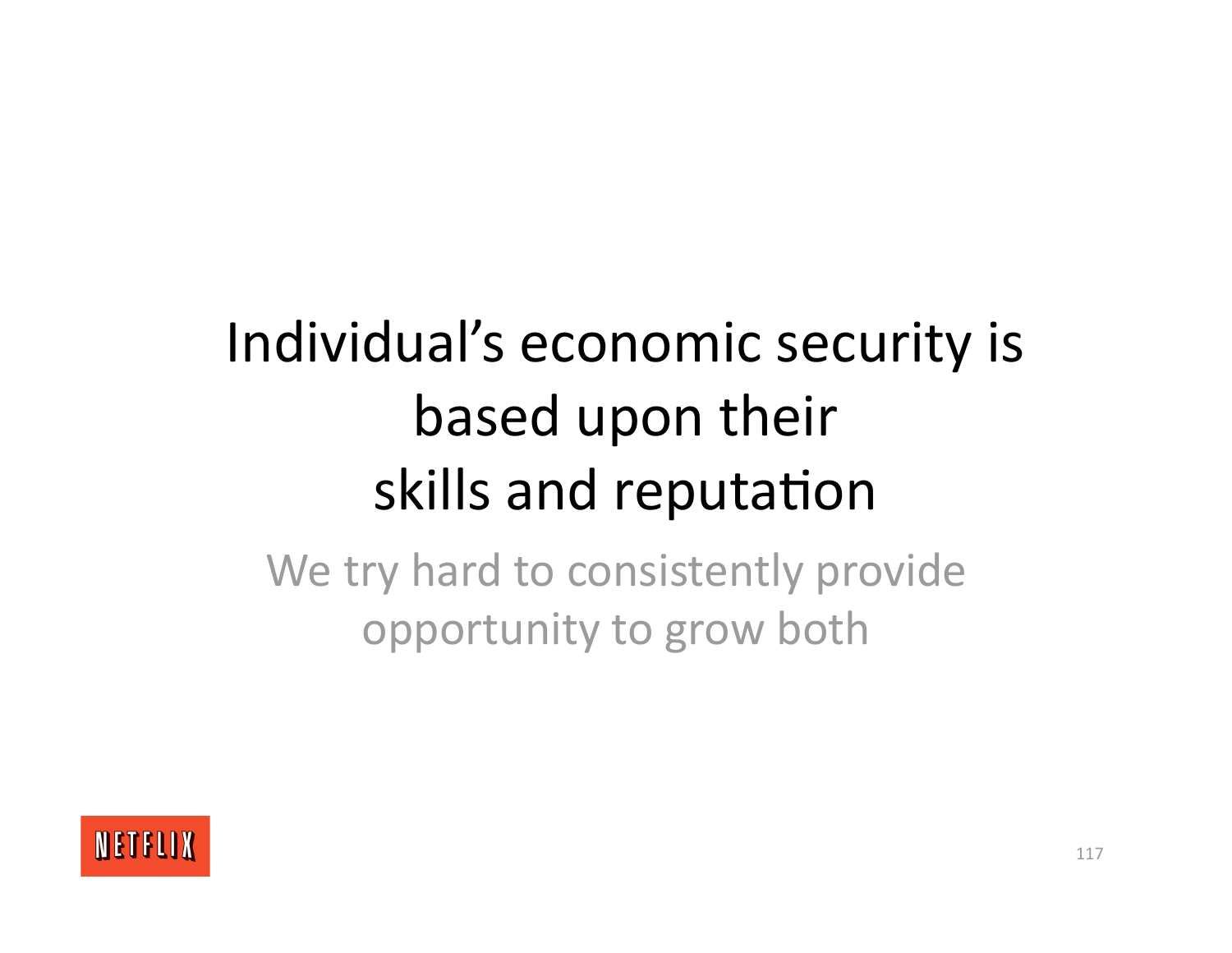#### Seven Aspects of our Culture

- Values are what we Value
- High Performance
- Freedom & Responsibility
- Context, not Control
- Highly Aligned, Loosely Coupled
- Pay Top of Market
- Promotions & Development

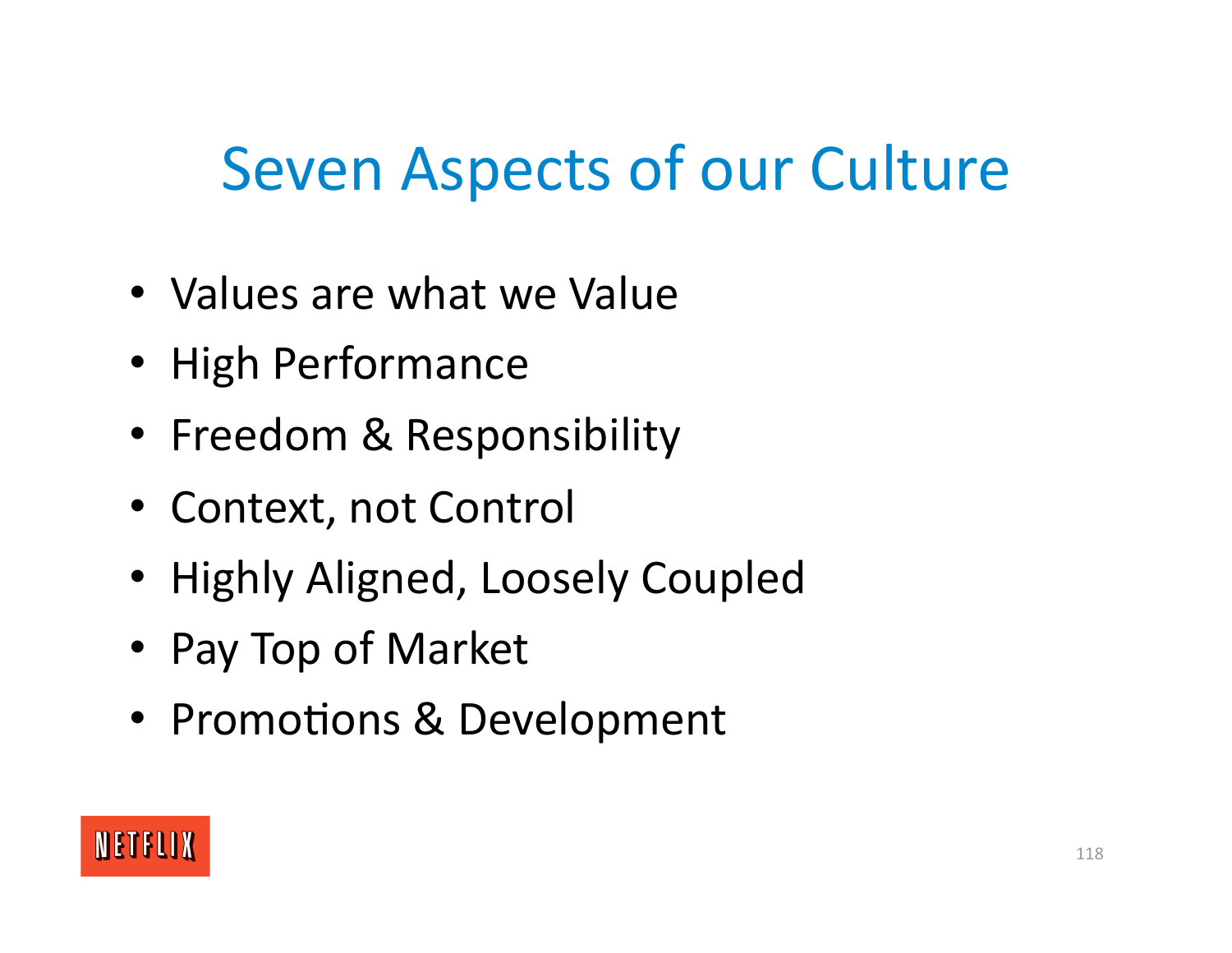## Why is culture important? What is our culture trying to support?

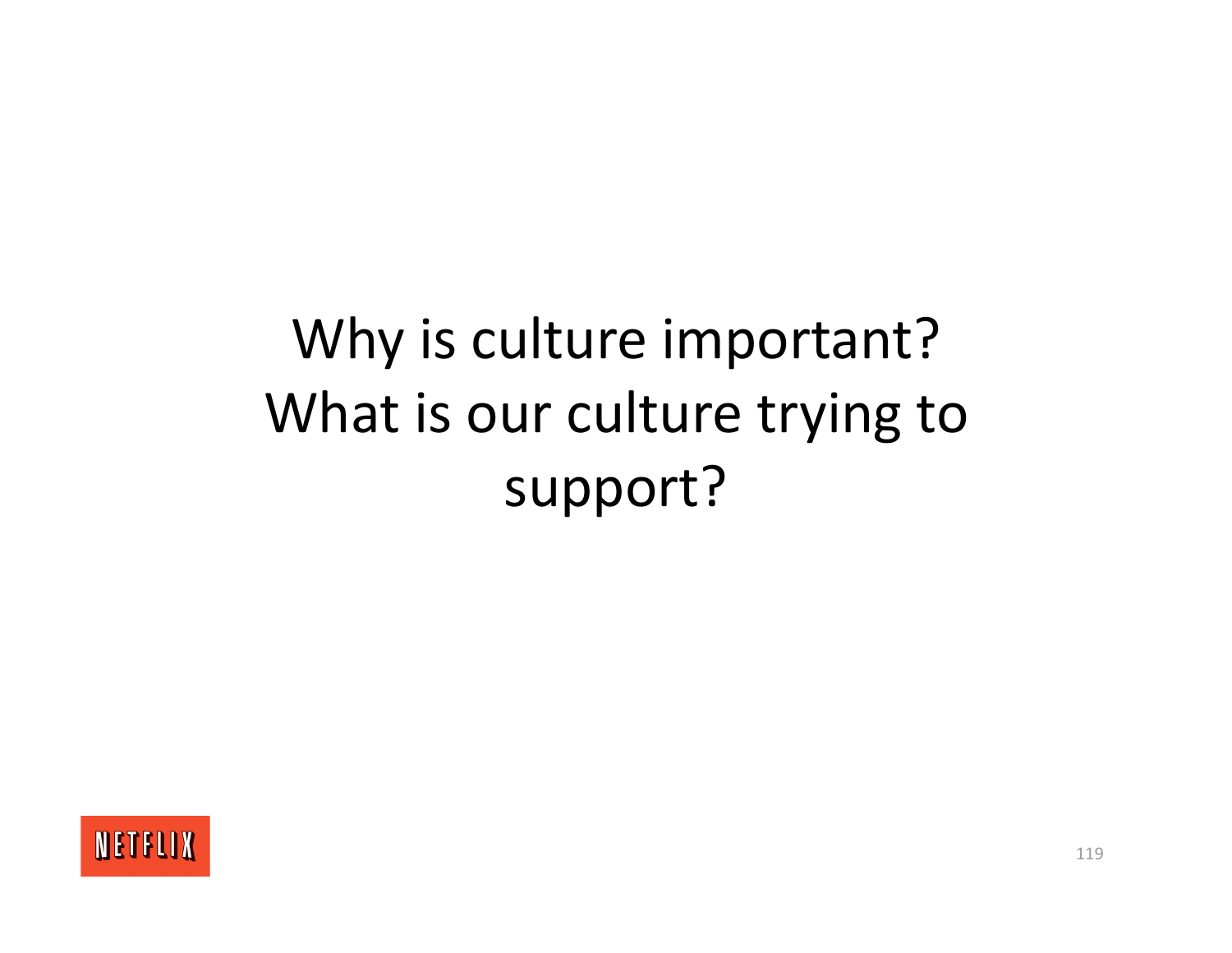## Culture is How a Firm Operates

What practices give Netflix the best chance of continuous success for many generations of technology and people?

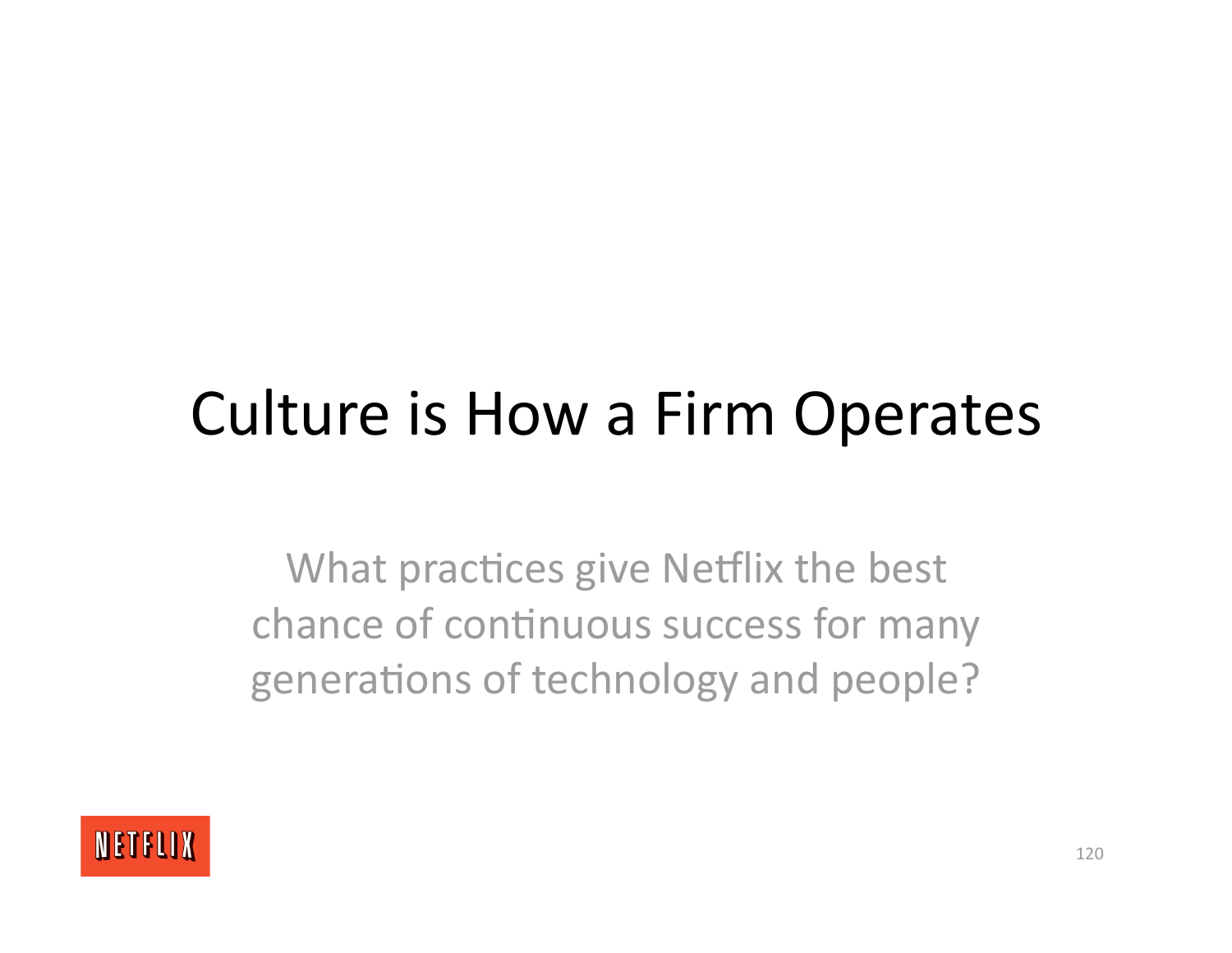## **Continuous Success =** Continuous growth in revenue, profits & reputation

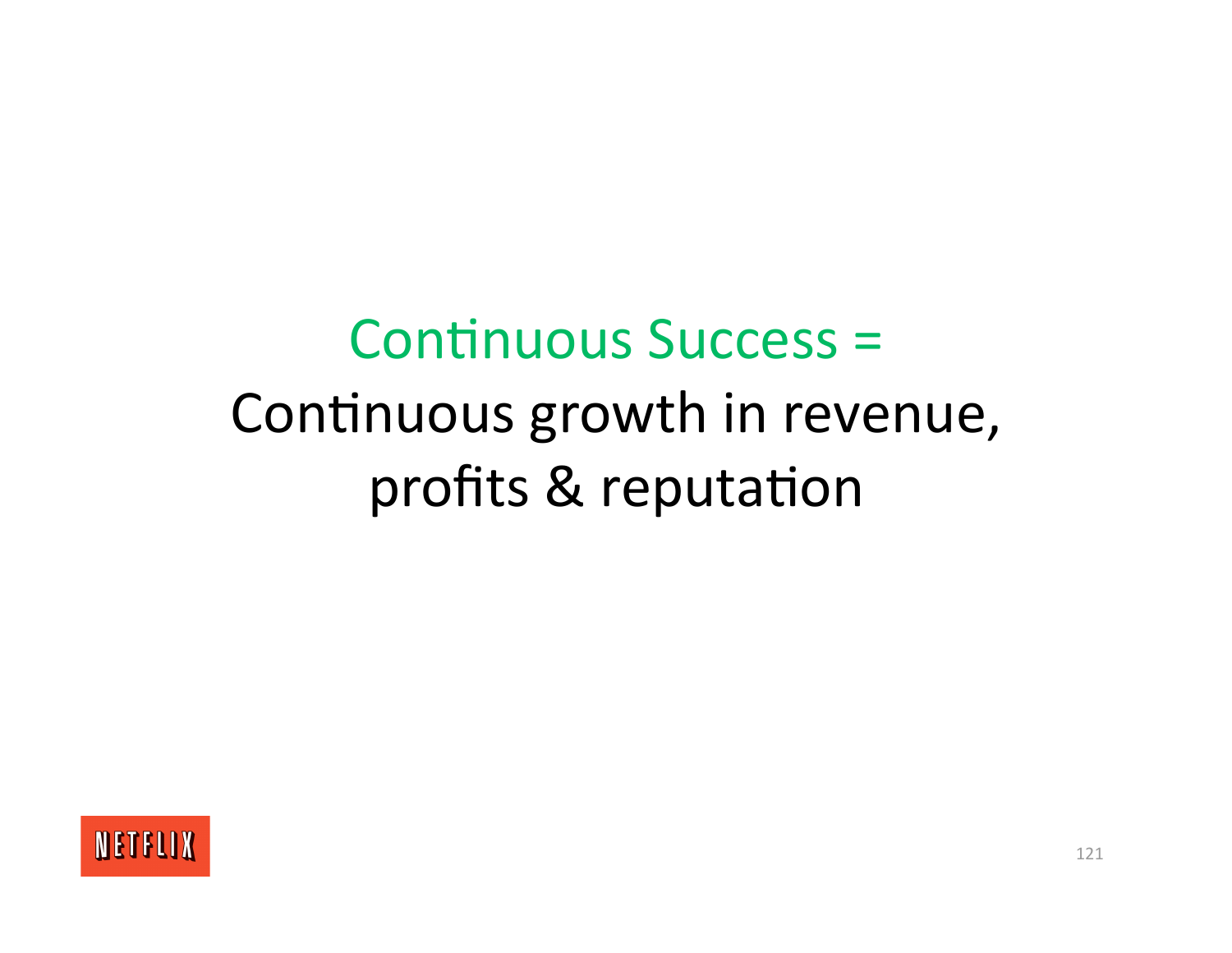#### Need a culture that supports **rapid innovation** and **excellent execution**

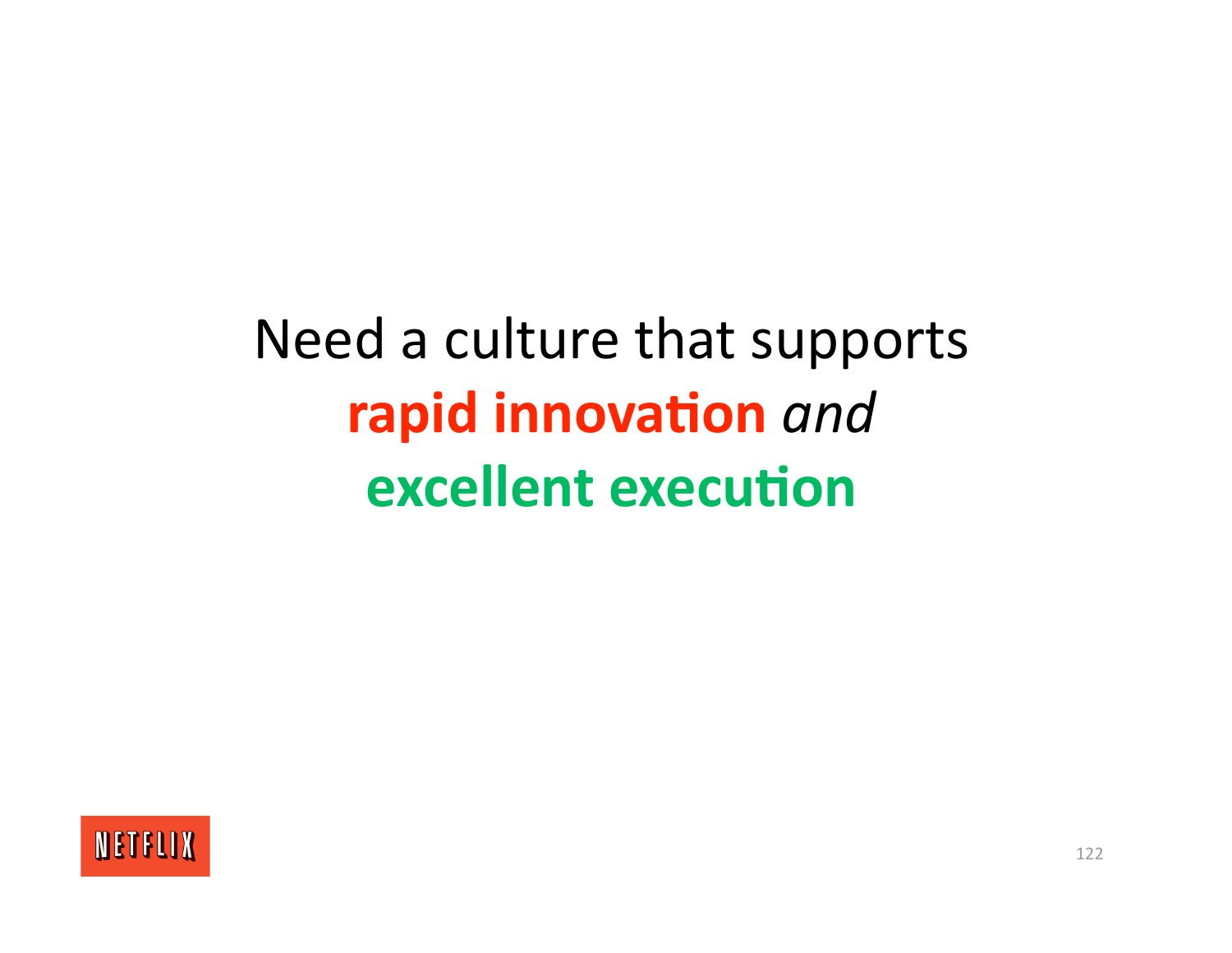### Need a culture that supports **rapid innovation** and **excellent execution**

**Both are required for**  continuous growth

**There is tension between these two goals; between creativity and discipline** 

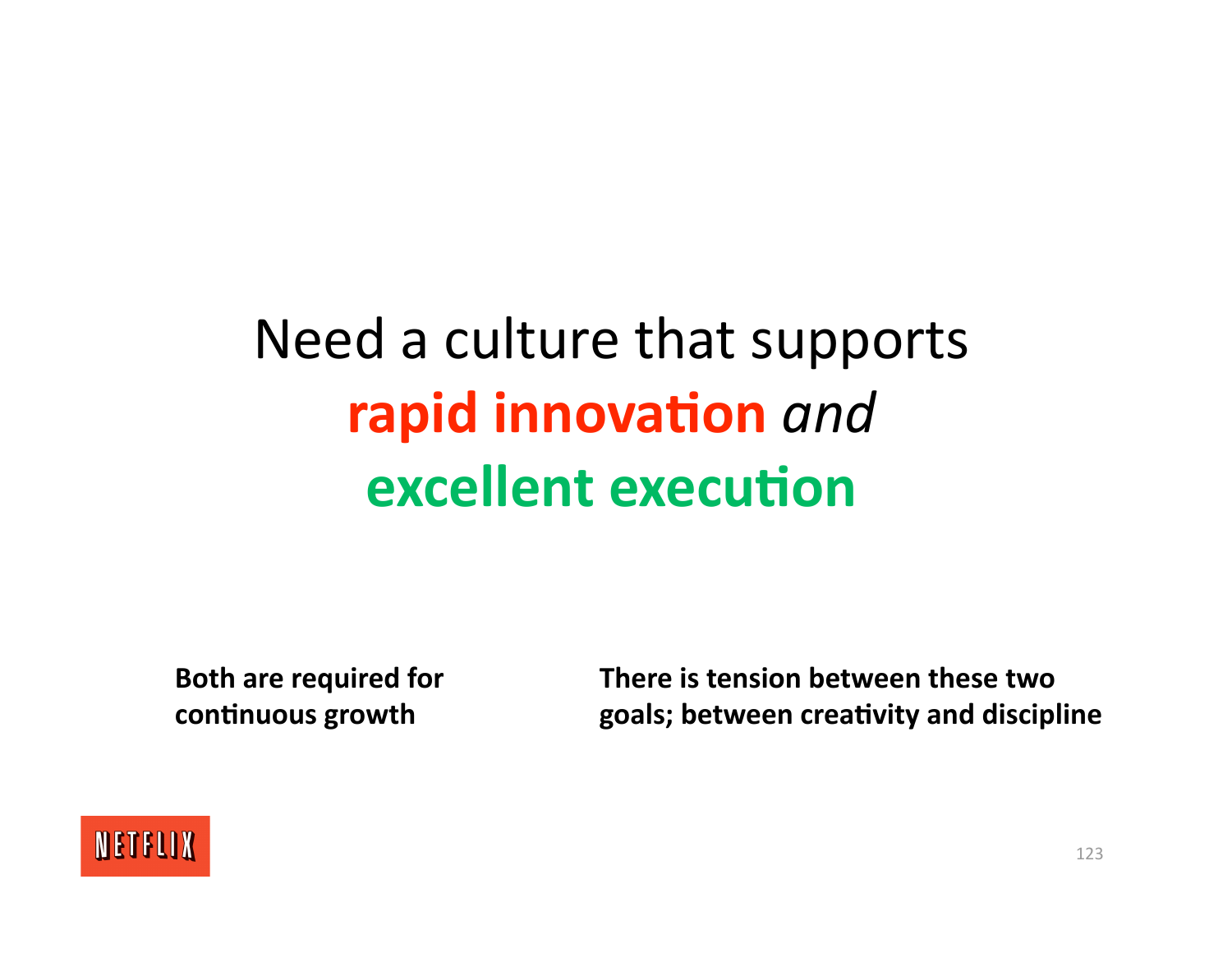# Need a culture that supports **effective teamwork of high‐performance**  people

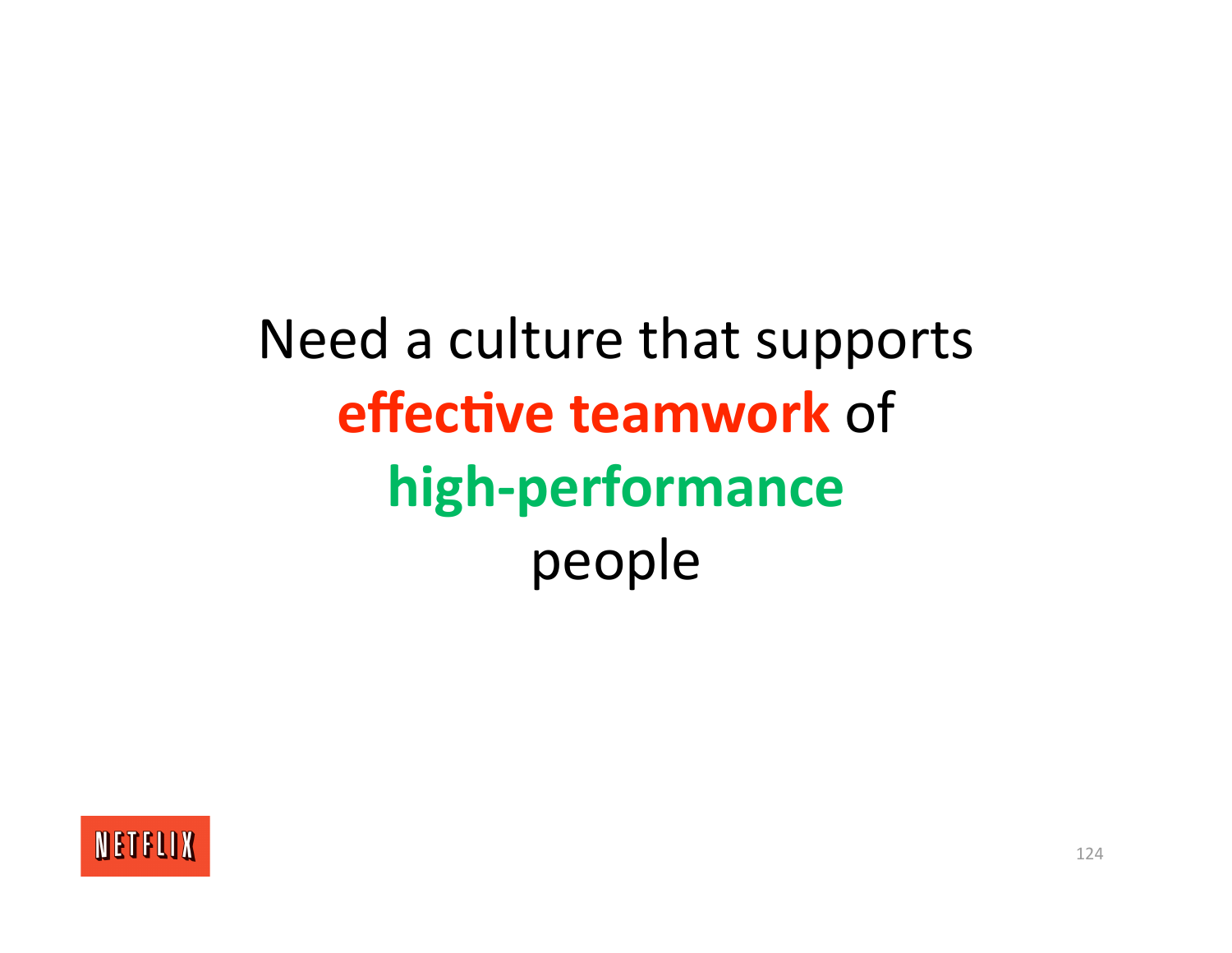# Need a culture that supports **effective teamwork of high‐performance**  people

**High performance people and effective teamwork can be in tension also – stars have strong opinions** 

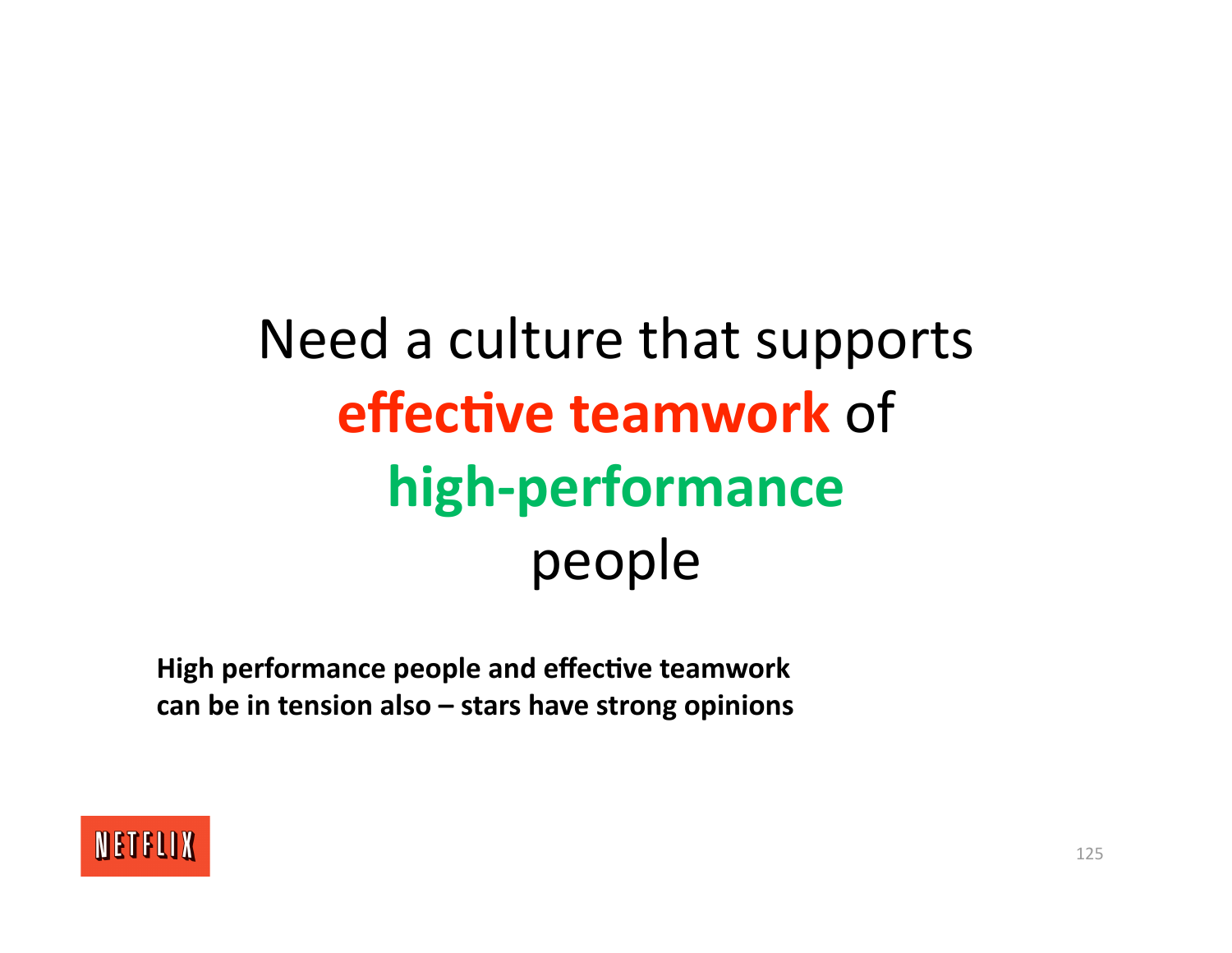Need a culture that avoids the rigidity, politics, mediocrity, and complacency that infects most organizations as they grow

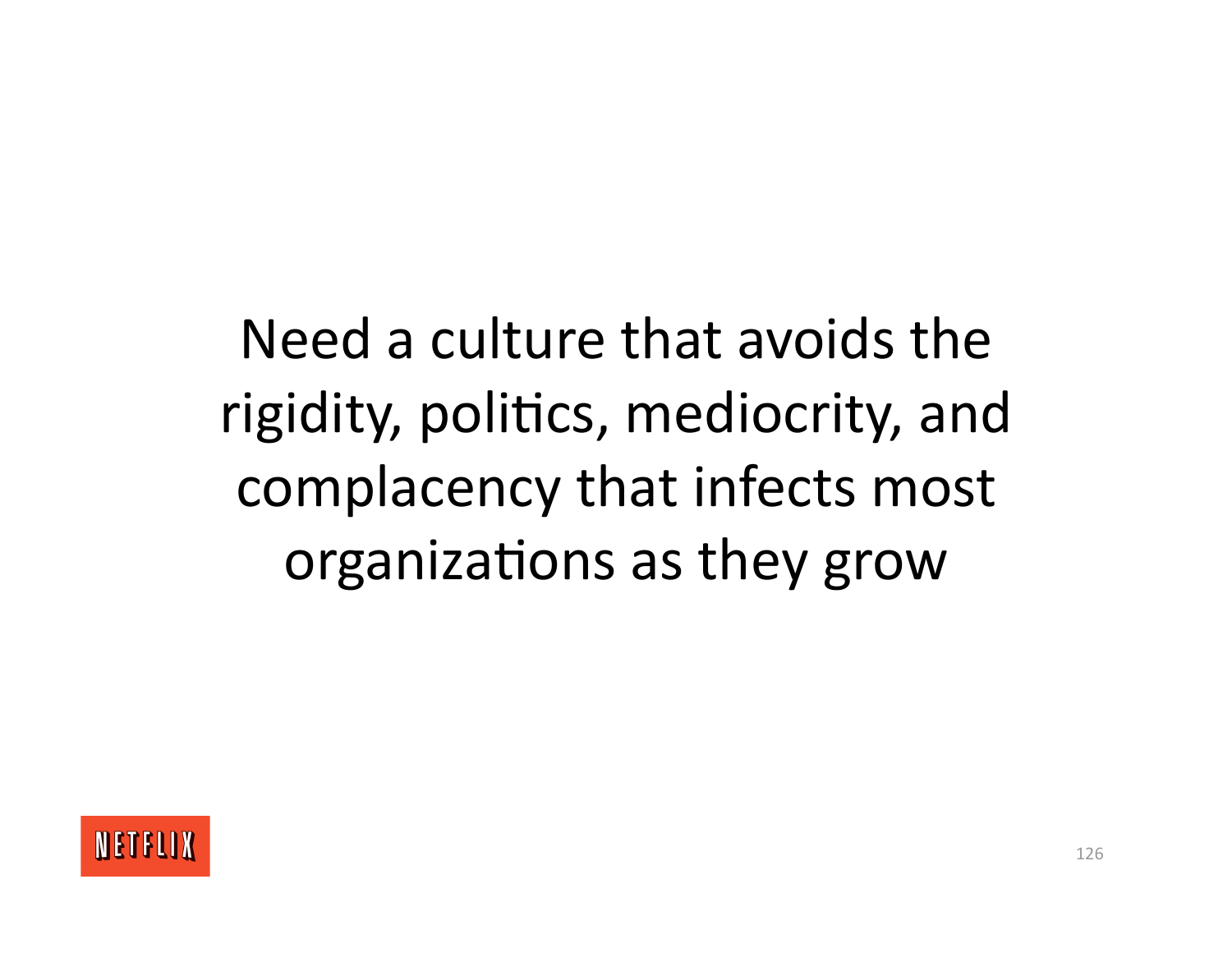# This slide deck is our current best thinking about maximizing our likelihood of continuous success